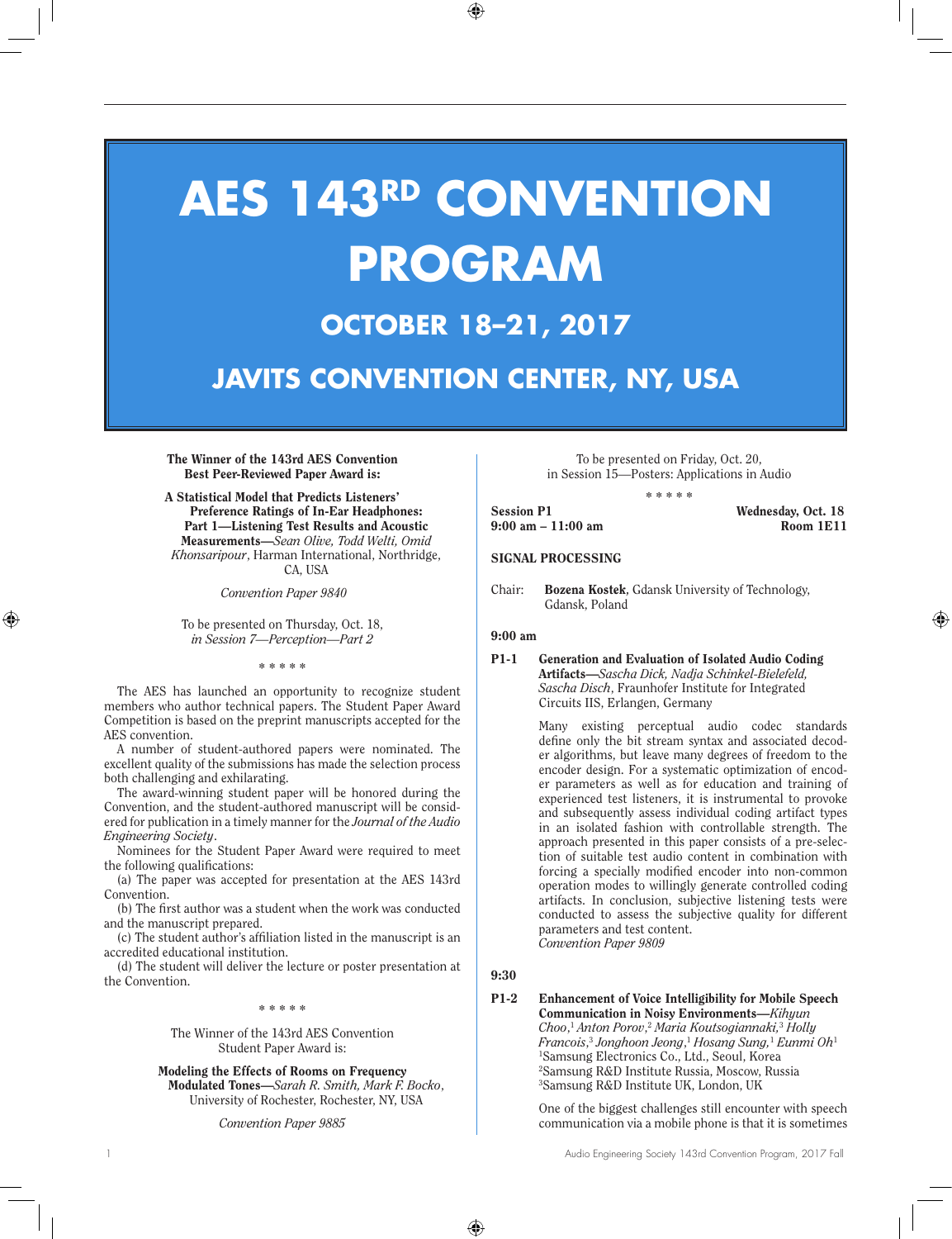very difficult to understand what is said when listening in a noisy place. In this paper a novel approach based on two models is introduced to increase speech intelligibility for a listener surrounded by environmental noise. One is to perceptually optimize the speech when considering simultaneous background noise, the other is to modify the speech towards a more intelligible, naturally elicited speaking style. The two models are combined to provide more understandable speech even in a loud noisy environment, even in the case where we are unable to increase the speech volume. The improvements in perceptual quality and intelligibility are shown by Perceptual Objective Listening Quality Assessment and Listening Effort Mean Opinion Score evaluation. *Convention Paper 9810*

## 10:00

## P1-3 Application of Spectral-Domain Matching and Pseudo Non-Linear Convolution to Down-Sample-Rate Conversion (DSRC)—*Malcolm O. J. Hawksford*, University of Essex, Colchester, Essex, UK

A method of down-sample-rate conversion is discussed that exploits processes of spectral-domain matching and pseudo non-linear convolution applied to discrete data frames as an alternative to conventional convolutional filter and sub-sampling techniques. Spectraldomain matching yields a complex sample sequence that can subsequently be converted into a real sequence using the Discrete Hilbert Transform. The method is shown to result in substantially reduced time dispersion compared to the standard convolutional approach and circumvents filter symmetry selection such as linear phase or minimum phase. The formal analytic process is presented and validated through simulation then adapted to digitalaudio sample-rate conversion by using a multi-frame overlap and add process. It has been tested in both LP-CM-to-LPCM and DSD-to-LPCM applications where the latter can be simplified using a look-up code table. *Convention Paper 9811*

## 10:30

## P1-4 Detection of Piano Pedaling Techniques on the Sustain Pedal—*Beici Liang, György Fazekas, Mark Sandler*, Queen Mary University of London, London, UK

Automatic detection of piano pedaling techniques is challenging as it is comprised of subtle nuances of piano timbres. In this paper we address this problem on single notes using decision-tree-based support vector machines. Features are extracted from harmonics and residuals based on physical acoustics considerations and signal observations. We consider four distinct pedaling techniques on the sustain pedal (anticipatory full, anticipatory half, legato full, and legato half pedaling) and create a new isolated-note dataset consisting of different pitches and velocities for each pedaling technique plus notes played without pedal. Experiment shows the effectiveness of the designed features and the learned classifiers for discriminating pedaling techniques from the cross-validation trails. *Convention Paper 9812*

| <b>Session P2</b>  | Wednesday, Oct. 18 |
|--------------------|--------------------|
| 9:00 am – 10:30 am | Room 1E12          |

## AUDIO EDUCATION

Chair: **Alex Ruthmann**, New York University, New York, NY, USA

## 9:00

#### P2-1 Audio Education: Audio Recording Production Students Report Skills Learned or Focused on in Their Programs —*Doug Bielmeier*, Purdue School of Engineering and Technology, IUPUI, Indianapolis, IN, USA

Previous research polled employers, new hires, and educators in the audio industry to identify what skills were most important, what skills new hires had, and what skills educators focused on in Audio Recording Production (ARP) Programs. The Skills Students Learned (SSL) Survey used in this study, polled 40 students from the U.S. and aboard to identify skills learned at ARP programs. Students reported their skill level before and after attending a formal ARP program via an online mixed methods survey instrument. In the quantitative section, students reported an improvement in all skill levels upon completing their ARP training. In the qualitative section, students reported communication skills and in-depth technical skills missing from their programs and personal skill sets. This study recommends infusion of these skills into existing ARP curriculum.

*Convention Paper 9814* 

## 9:30

#### P2-2 Audio Archive Preservation Challenges and Pedagogical Opportunities: School of Music RePlayed— *Samantha Bennett*, Australian National University, Canberra, ACT, Australia

This paper considers the various challenges, implications and pedagogical opportunities presented via a small-scale audio archiving project: School of Music RePlayed. Housed in the Australian National University's School of Music, this historical archive of more than 1200 recital and concert tape recordings features multiple recordings of historical significance, yet presents with a number of issues pertaining to storage and tape deterioration. This paper first considers the challenges presented in the digitization of such an archive before focusing on the pedagogical opportunities afforded by such a unique project. Developed and run in conjunction with the National Film and Sound Archive of Australia, this unique project addresses both technological and pedagogical matters of preservation, heritage and digitization. *Convention Paper 9815* 

## 10:00

## P2-3 The Education of the Next Generation of Pro-Audio

Professionals—*Curig Huws*, University of South Wales, Cardiff, UK

Since the late 1990s and early 2000s, the changing nature of the music industry has led to the demise of recording studios, which have decreased dramatically in number. This decline has led to a corresponding disappearance of the "teaboy" route, the traditional route whereby engineers, producers, and mixers (EPM) learned their craft. In the training vacuum that the demise of recording studios creates, how do EPM professionals now learn the skills and knowledge necessary to succeed in the music industry? Through primary research and indepth interviews with leading EPM professionals and online education providers, this paper assesses the skills needed to become a successful EPM and explores whether the internet can ever replace the traditional teaboy route in educating the next generation of professionals. It concludes that there are currently significant limitations to internet learning of EPM skills, some of which might be overcome by new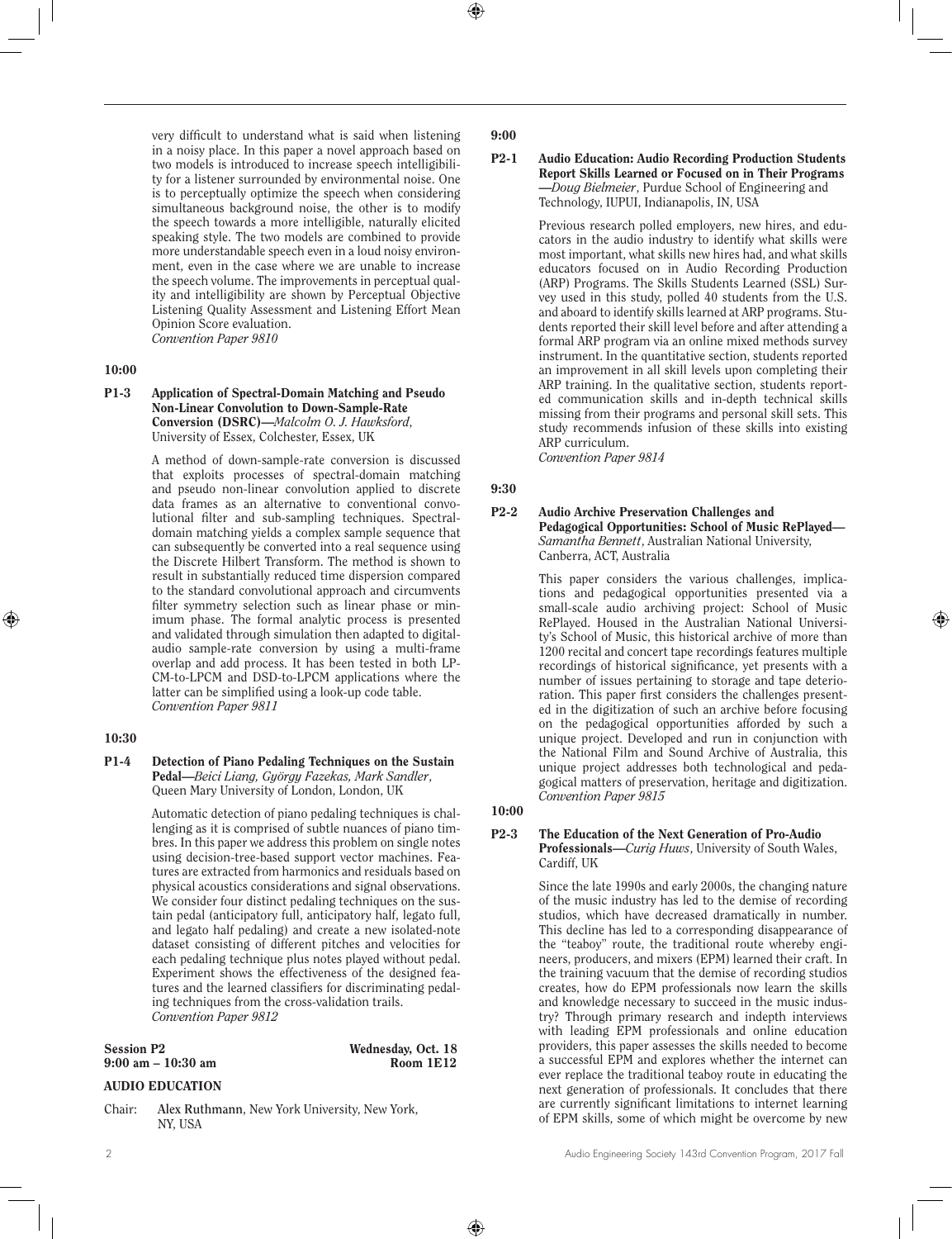technological developments such as virtual reality. *Convention Paper 9816* 

| Broadcast/Media Streaming 1          | Wednesday, October 18 |
|--------------------------------------|-----------------------|
| $9:00 \text{ am} - 10:30 \text{ am}$ | Room 1E08             |

#### DESIGNING AND CONSTRUCTING A RADIO PERFORMANCE SPACE

- Moderator: David Prentice, Dale ProAudio
- Panelists: *Sam Cappas*, CBS Radio *Joshua Morris*, Walters, Storyk Design Group *Steve Shultis*, WNYC-NY Public Radio *Jeff Smith*, iHeart Media

In baseball, a slash line is a player's statistics (batting average / on base percentage / slugging percentage) showing both performance and power at the plate. The slash line for a radio performance space would be live sound/video production/multi-use and occasionally radio showing the production versatility today's radio station requires. Increasingly, stations are adding just such spaces to reward their audience with exclusive performances, create new programming, add video content for their on-line and streaming channels, and increase the interaction with their audience.

Balancing the different requirements for various uses requires rethinking traditional designs for single-use spaces. The lighting and sound needs to be appropriate for both video and audio recording; control rooms will be required to service several different venues and functions; acoustics and aesthetics need to be appropriate for conversation, acoustic, or electric music; and everybody needs audio, video, and intercom monitoring. There's no set model for these rooms but our panelists are building the facilities and writing the new rules.

*This session is presented in association with the AES Technical Committee on Broadcast and Online Delivery*

| <b>Sound Reinforcement 1</b> | Wednesday, October 18 |
|------------------------------|-----------------------|
| 9:00 am – 10:30 am           | Room 1E09             |

#### SOUND SYSTEM OPTIMIZATION WITH BOB MCCARTHY

Presenter: Bob McCarthy

Bob will lead a discussion of methods of system optimization using speaker aiming, equalization, timing and level matching.

| <b>Spatial Audio 1</b>               | Wednesday, October 18 |
|--------------------------------------|-----------------------|
| $9:00 \text{ am} - 10:00 \text{ am}$ | Room 1E13             |

## CRASH COURSE IN 3D AUDIO

Presenter: Nuno Fonseca, ESTG/Polytechnic Institute of Leiria, Leiria, Portugal; Sound Particles, Leiria, Portugal

A little confused with all the new 3D formats out there? Although most 3D audio concepts already exist for decades, the interest in 3D audio has increased in recent years, with the new immersive formats for cinema or the rebirth of Virtual Reality (VR). This tutorial will present the most common 3D audio concepts, formats, and technologies allowing you to finally understand buzzwords like Ambisonics/HOA, Binaural, HRTF/HRIR, channel-based audio, object-based audio, Dolby Atmos, Auro 3D, among others.

 $9:00$  am  $-10:30$  am

Tutorial/Workshop 1 Wednesday, October 18

## AUDIO ENGINEERING WITH HEARING LOSS— A PRACTICAL SYMPOSIUM

| Chair:     | <b>Jon Boley, GN Advanced Science, Chicago,</b><br>IL, USA                                                                                                                                                        |
|------------|-------------------------------------------------------------------------------------------------------------------------------------------------------------------------------------------------------------------|
| Panelists: | Richard Einhorn, Einhorn Consulting, LLC,<br>New York, NY, USA; Richard Einhorn<br>Productions, Inc.<br><i>Larry Revit</i> , Revitronix, Braintree, VT, USA<br>Michael Santucci, Sensaphonics, Chicago,<br>IL HSA |

We have assembled a panel of experts—one to present an audiological perspective of hearing loss and others to focus on the more practical issues of working in the field of audio engineering with hearing loss and/or tinnitus (e.g., listening strategies, supplemental technologies, etc.).

*This session is presented in association with the AES Technical Committee on Hearing and Hearing Loss Prevention*

| Spatial Audio 19   | Wednesday, October 18 |
|--------------------|-----------------------|
| 9:30 am – 10:30 am | Room 1E06             |

#### SOUND DESIGN IN 3D FOR DANCE MUSIC

Presenter: Lasse Nipkow

Producers of Dance Music pursue the target to put nightclub audiences into trance. 3D audio includes a high potential to increase sound impressions significantly and engage the emotions, as is the case in film sound.

3D audio allows to create spectacular spatiality and sound sources around the listener. There are however some challenges: Clubbers on the dance floor are not oriented in the same way as listener of classical music in the concert hall because they are dancing. PA systems of music clubs are nearly exclusively designed for mono and stereo reproduction. Therefore, the impact by changing to a 3D audio system is significant.

 During the presentation, the possibilities of musical designin consideration of psychoacoustic phenomena will be described and demonstrated with example recordings and videos.

#### Special Event SE1: DIVERSITY TOWN HALL Wednesday, October 18, 9:30 am – 10:45 am Room 1E15/16

Moderator: Leslie Gaston-Bird, AES Vice President (Western Region) and D&I committee chair

Presenters: *Alex Case*, AES President *Leslie Ann Jones,* Director of Music Recording and Scoring, Skywalker Sound *Karrie Keyes*, Executive Director SoundGirls.org *Bob Moses*, AES Executive Director *Piper Payne*, Owner, Neato Mastering and D&I committee co-chair *Terri Winston*, Founder & Executive Director, Women's Audio Mission

This Town Hall is meant to introduce the recently formed AES Diversity and Inclusion Committee and give AES members a chance to have a meaningful discussion about the committee's purpose. The committee has stated a number of goals intended to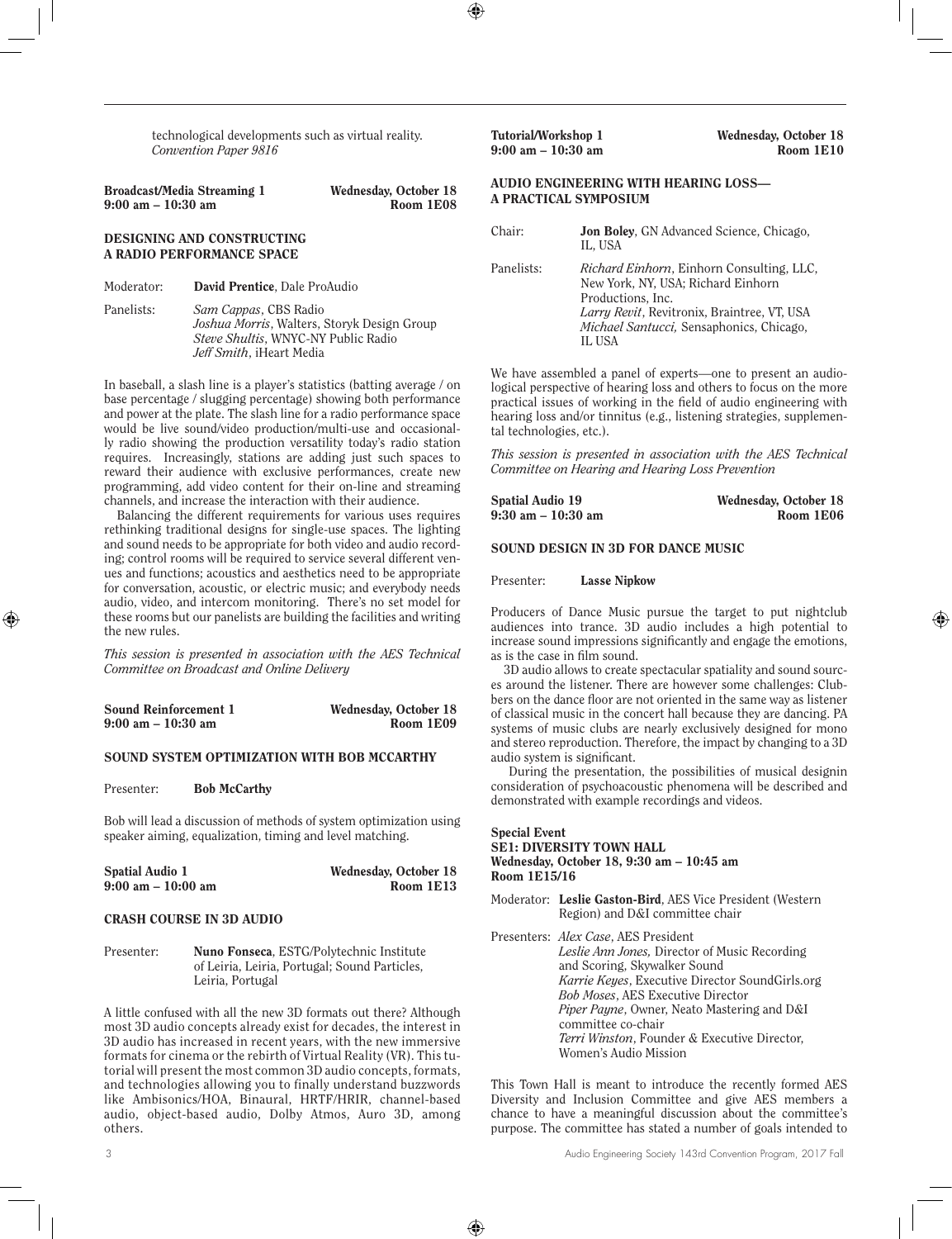strengthen the AES as a whole:

• To work towards a membership of the AES that will best reflect the demographics of working audio professionals.

• To increase AES membership and broader participation in the audio industry by helping the Society become more diverse and inclusive.

These efforts will include women and other underrepresented groups, as well as students and young audio professionals working in newer music genres and/or audio fields.

| <b>Spatial Audio 2</b> | Wednesday, October 18 |
|------------------------|-----------------------|
| $9:45$ am $-11:15$ am  | Room 1E14             |

#### RIDING THE FADERS: HOW TO STAY AHEAD OF THE CURVE IN IMMERSIVE AUDIO

Presenters: Brennan Anderson, Pyramind Steve Horelick, Steve Horelick Music Paul Special, Founder SAS Richard Warp, Intonic / Sound Designer, Pollen Music Group

VR, AR, and XR have highlighted the importance of sound for "presence" in all content types from live TV to film to games. This represents a unique opportunity for audio professionals. But making the transition to the new world of immersive realities is no easy task. Here you will learn from industry professionals who are creating new 3D audio workflows and growing professional networks while remaining firmly grounded in their craft. The Manhattan Producers' Alliance is a New York/San Francisco-based membership organization comprised of engineers, composers and producers. Our focus is on nurturing personal creativity within the art and craft of music making.

| Game Audio & VR 1      | Wednesday, October 18 |
|------------------------|-----------------------|
| $10:15$ am $-11:15$ am | Room 1E13             |

## WILL VR BE A GAME CHANGER? CHALLENGES & OPPORTUNITIES IN 6DOF AUDIO

Chair: Brooklyn Earick, G'Audio Lab, Los Angeles, CA, USA Panelists: *Andrew Grathwohl*, Director of Media Technology, Littlstar *Jean-Marc Jot*, Distinguished Fellow, Magic Leap

*Adam Levenson*, VP of Business Development, Krotos

6DoF(degrees of freedom) type of VR content allows users the ultimate freedom to explore the virtual world, but it is a total pain in the neck for content creators including audio engineers. Compared to 360 videos, 6DoF experiences just require so much more to consider — room simulation, all possible interactive scenarios, and even spatialization that is specially crafted for full VR. This session will explore the major challenges audio engineers are facing in 6DoF content creation and how they are being addressed. Panels will share technologies they are embracing and where these applications are heading. The session intends to provide insights for spatial audio design in both gaming VR and non-gaming VR.

| <b>Project Studio Expo 01</b> | Wednesday, October 18 |
|-------------------------------|-----------------------|
| $10:25$ am $-11:05$ am        | Stage 2               |

## A CONVERSATION WITH JOE CHICCARELLI

Presenter: Joe Chiccarelli, Producer, mixer, engineer, Boston, MA, USA

[Abstract not available]

| <b>Broadcast Audio Expo 01</b> | Wednesday, October 18 |
|--------------------------------|-----------------------|
| $10:30$ am $-11:15$ am         | Stage 1               |

## TOTAL PRODUCTION NETWORKING

| Presenters: | Mark Brunke, Optocore        |  |
|-------------|------------------------------|--|
|             | Maciek Janiszewski, Optocore |  |
|             | Vinnie Macri, Clear-Com      |  |

Recently very hot topic with modern broadcast workflows is the signal format and transport. Is SDI format going to survive or IP will take over completely? What about audio and intercom? The session will reveal the best practice in the production networking using fiber cabling and fiber networks. Industry experts will discuss the modern approach and the way to combine high-bandwidth video with multiple audio, comms and data.

| Software@AES 01         | Wednesday, October 18 |
|-------------------------|-----------------------|
| $10:30$ am $- 10:50$ am | Stage 3               |

BEST SERVICE

| <b>Session P3</b>      | Wednesday, Oct. 18 |
|------------------------|--------------------|
| $10:45$ am $-12:15$ pm | Fover              |

## POSTERS: PERCEPTION

#### 10:45 am

| P3-1 | <b>Study on Objective Evaluation Technique for Small</b>                                |
|------|-----------------------------------------------------------------------------------------|
|      | <b>Differences of Sound Quality—Yuki Fukuda,</b> Kenta                                  |
|      | Ueyama, <sup>1</sup> Shunsuke Ishimitsu, <sup>1</sup> Ryoji Higashi, <sup>2</sup> Seiji |
|      | Yumoto. <sup>2</sup> Takashi Numanou <sup>2</sup>                                       |
|      | <sup>1</sup> Hiroshima City University, Hiroshima-shi, Japan                            |
|      | <sup>2</sup> Memory-Tech Corporation, Tokyo, Japan                                      |

In recent years, some results on different auditory impressions from differences of materials and media have been discussed. To check the causes of these differences, we analyzed the differences in the sound pressure levels and interaural time difference [1] between three different Compact Discs by using wavelet analysis. The results of these analyses detected objective differences in sound despite different materials having the same data, and the new Compact Disc called the "Ultimate Hi Quality Compact Disc" made of photopolymer, where a special alloy has been employed as a reflection film, reproduces more of the master sound than the conventional Compact Disc. We show the method for analyzing sound and evaluate these differences and consider their application on various sound quality evaluations.

*Convention Paper 9817* 

## 10:45 am

#### P3-2 Alternative Weighting Filters for Multitrack Program Loudness Measurement—*Steven Fenton, Hyunkook Lee*, University of Huddersfield, Huddersfield, UK

The ITU-Recommendation BS.1770 is now established throughout most of the broadcast industry. Program loudness measurement is undertaken through the summation of K-weighted energy and this summation typically involves material that is broadband in nature. We undertook listening tests to investigate the performance of the K-weighting filter in relation to perceived loudness of narrower band stimuli, namely octave-band pink noise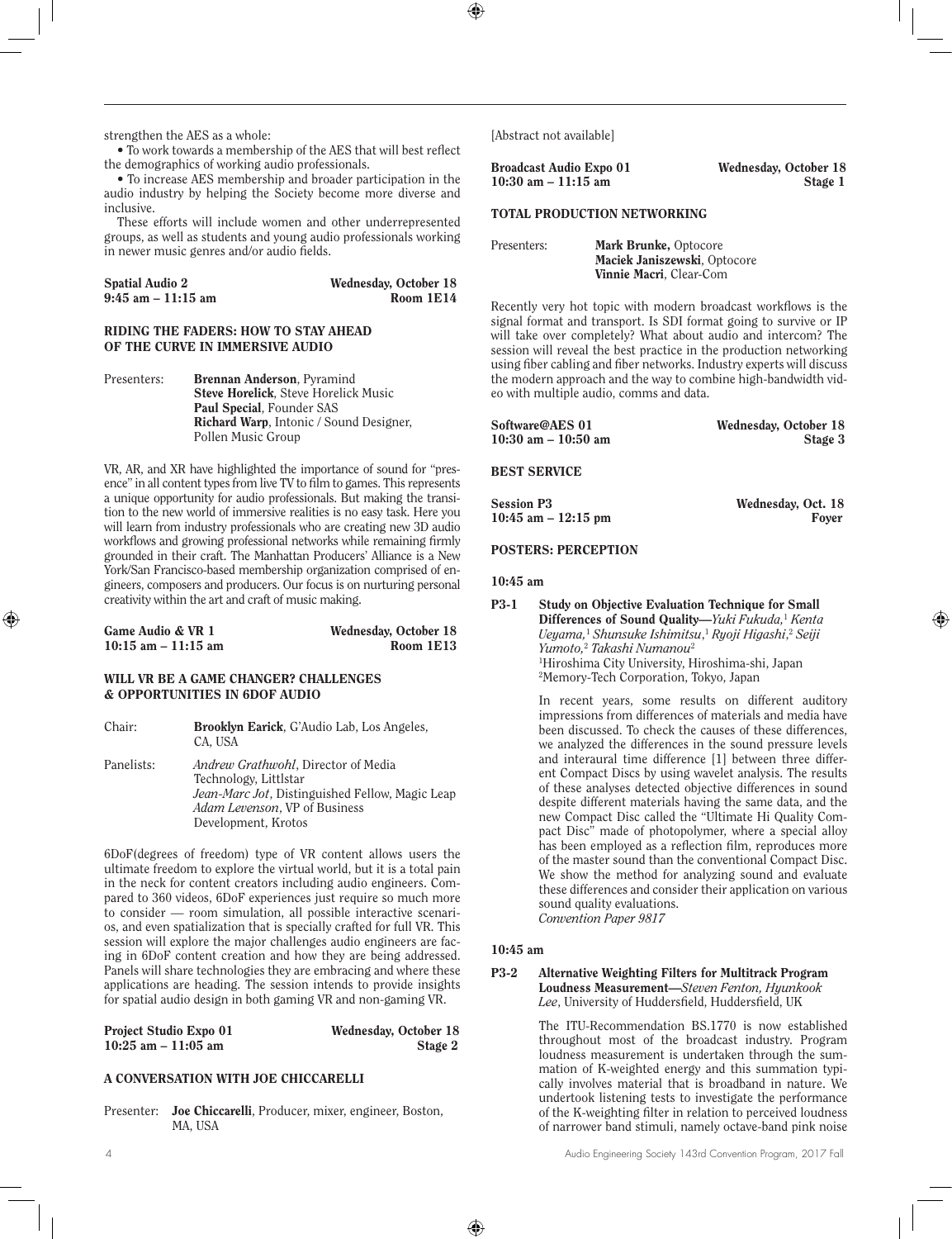and individual stems of a multitrack session. We propose two alternative filters based on the discrepancies found and evaluate their performance using different measurement window sizes. The new filters yield better performance accuracy for both pink noise stimuli and certain types of multitrack stem. Finally, we propose an informed set of parameters that may improve loudness prediction in auto mixing systems. *Convention Paper 9818* 

## 10:45 am

P3-3 An Audio Loudness Compression and Compensation Method for Miniature Loudspeaker Playback—*Ziran Jiang,*1,2 *Jinqiu Sang,*1,2 *Jie Wang*, <sup>3</sup> *Chengshi Zheng*, 1,2 *Fangjie Zhang,*1,2 *Xiaodong Li*1,2

1 Key Laboratory of Noise and Vibration Research, Institute of Acoustics, Chinese Academy of Sciences, Beijing, China

2 University of Chinese Academy of Sciences, Beijing, China

3 Guangzhou University Guangzhou, China

Audio playback through miniature loudspeakers is bounded by the loudspeaker's limited dynamic range. How to compress the audio and simultaneously preserve the original artistic effect is worthy of study. Traditional peak-based and RMS-based dynamic range compression (DRC) methods do not consider the audio loudness characteristic that may influence the perceptual artistic effect. This paper proposes a novel compression and compensation method based on Zwicker's loudness model and equal-loudness contours. The proposed method aims to provide a high-quality audio playback by mapping the audio's loudness to a smaller range, while preserving the perceived spectral balance of the original audio. Subjective listening tests are performed to demonstrate the benefits of the proposed method.

*Convention Paper 9819* 

#### 10:45 am

P3-4 Assessing the Authenticity of the KEMAR Mouth Simulator as a Repeatable Speech Source—*Thomas McKenzie, Damian Murphy, Gavin Kearney*, University of York, York, UK

> In audio engineering research, repeatability is paramount. Speech is a great stimulus to use when evaluating audio systems as it is a real world sound highly familiar to the human auditory system. With a view to the comparison of real and virtual sound fields, a repeatable speech source is therefore highly advantageous. This paper presents both an objective and subjective evaluation of the G.R.A.S. Knowles Electronic Manikin for Acoustic Research mouth simulator as a repeatable speech source, assessing its accuracy and perceptual authenticity. *Convention Paper 9820*

#### 10:45 am

#### P3-5 Pilot Experiment on Verbal Attributes Classification of Orchestral Timbres—*Ivan Simurra, Sr., Marcelo Queiroz*, University of São Paulo, São Paulo, Brazil

This paper presents a listening test of an ongoing research related to timbre perception, using a set of 33 orchestral music excerpts that are subjectively rated using quantitative scales based on 13 pairs of opposing verbal attributes. The aim of the experiment is to identify significant verbal descriptions potentially associated with timbre aspects of

musical excerpts that explore technical aspects of contemporary music such as extended techniques and nonstandard music orchestration. Preliminary results suggest that these scales are able to describe timbral qualities in a way that is consistent among different listeners. *Convention Paper 9821* 

#### 10:45 am

#### P3-6 Precedence Effect Using Simultaneous High and Low-Passed Stimuli—*Austin Arnold, Wesley Bulla*, Belmont University, Nashville, TN, USA

This study was an exploration of interaural suppression in the context of two simultaneous auditory precedence scenarios. The experiment investigated the nature of aural precedence by presenting subjects with two sets of stimuli simultaneously. Combinations of lead-lag signals employed a series of low- and high-passed noise bursts presented as either leading on the same side or on opposite sides of the listener. Subjects were asked to localize each noise burst. Findings suggest that when signals originated at opposite loudspeakers, performance for both signals was degraded. However, degradation appeared to be dependent upon the frequency span between the two stimuli. This novel study of the precedence effect more broadly addresses the manner in which the brain resolves bilaterally conflicting information and provides evidence that binaural suppression is not band limited, is possibly object oriented, and may change with the content of the objects of interest. *Convention Paper 9822* 

| Archiving/Restoration 1 | Wednesday, October 18 |
|-------------------------|-----------------------|
| $10:45$ am $-12:15$ pm  | Room 1E12             |

## GET INTO THE GROOVE: A PANEL DISCUSSION ON GROOVED MEDIA

| Chair:     | <b>George Blood, George Blood Audio/Video/</b><br>Film, Philadelphia, PA, USA |
|------------|-------------------------------------------------------------------------------|
| Moderator: | Rebecca Y. Feynberg, New York University,<br>New York, NY, USA                |
| Panelists: | Peter Alyes<br>Dave Cawley<br>Melissa Widzinski                               |

A panel on grooved media. Grooved media comes in may forms, cylinders, records, Dictaphone recordings and other bizarre shapes and sizes. If it has grooves then this panel of experts should be able to help. There will be four short presentations featuring George Blood on The Great 78rpm Project; Peter Alyea on IRENE update; Melissa Widzinski on Field Cylinder Digitization at Indiana University, and Dave Cawley on why All EQs are equal, but some EQs are more equal than others. There will be a 30 minute question and answer session where you can field even the most awkward questions. Our panel of experts can advise on everything from stylus size, speeds, EQ, turntables, cylinder players, optical reconstruction and almost everything else. Beginners and old hands are all welcome.

*This session is presented in association with the AES Technical Committee on Archiving, Restoration and Digital Libraries*

| Audio for Cinema 1    | Wednesday, October 18 |
|-----------------------|-----------------------|
| 10:45 am $-$ 12:15 pm | Room 1E07             |

#### 3D AUDIO TOOLS FOR IMMERSIVE AUDIO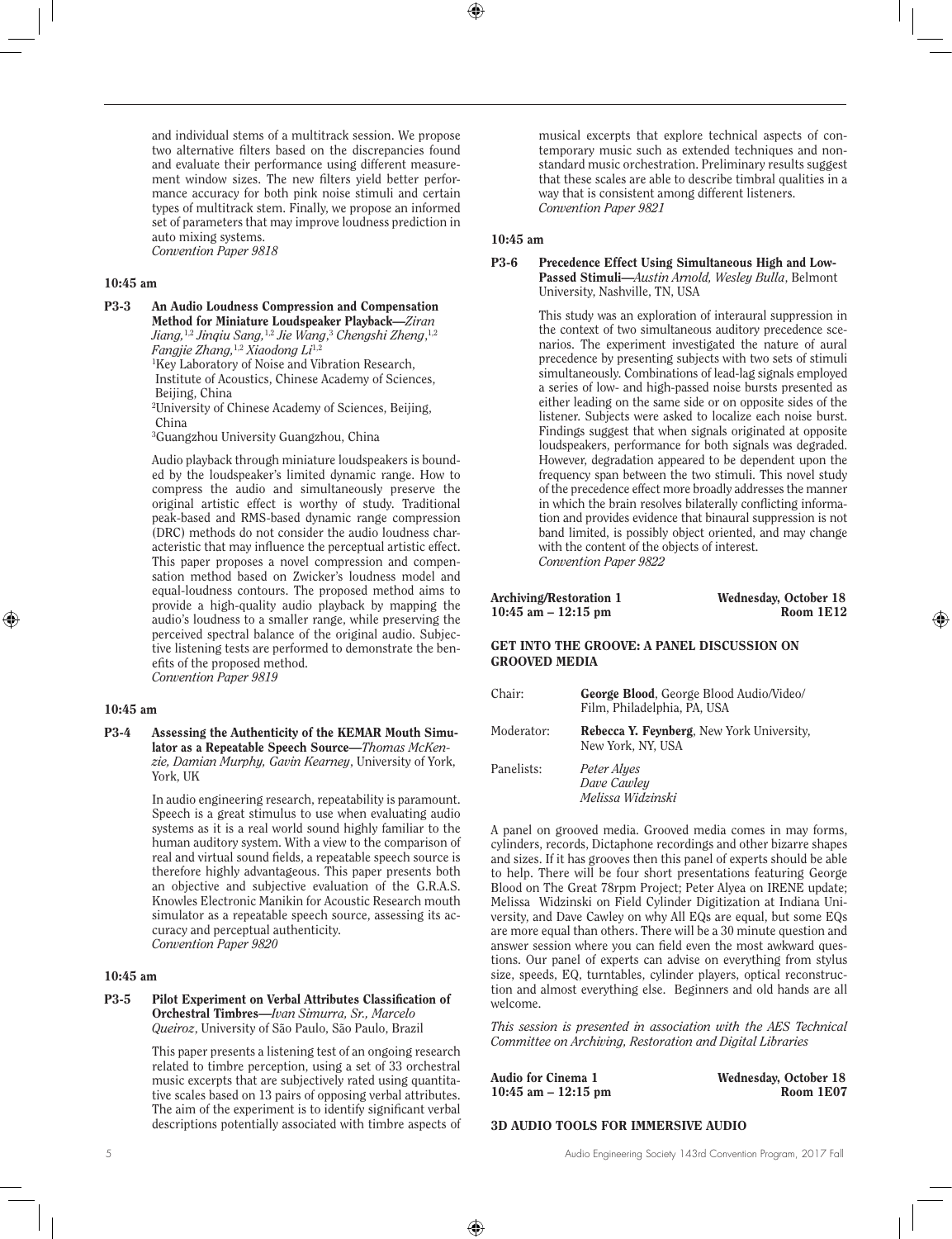Presenters: Rafael Duyos, DSpatial Nuno Fonseca, ESTG/Polytechnic Institute of Leiria, Leiria, Portugal; Sound Particles, Leiria, Portugal Gael Martinet, Flux:: sound and picture development, Orleans, France Connor Sexton, Avid, El Segundo, CA, USA

Immersive audio is here to stay, but should we continue to use the same ordinary mono/stereo tools? This tutorial will present four different approaches to 3D audio, covering immersive sound design and mixing, which will help you to take full advantage of the new immersive cinema formats.

*This session is presented in association with the AES Technical Committee on Audio for Cinema*

| Broadcast/Media Streaming 2 | Wednesday, October 18 |
|-----------------------------|-----------------------|
| 10:45 am $-$ 12:15 pm       | Room 1E08             |

#### AUDIO CABLE PROBLEM SOLVING

Chair: Steve Lampen, Belden, San Francisco, CA, USA Panelists: *David Carroll,* DCE Electronics *Ed Grogan Christopher Payne*, Advanced Systems Group LLC *Brad Pope*, Belden Corporation *Tom Sahara*, Turner Sports

This will be a panel discussion on common cable-related problems and solutions. This will feature prominent designers, installers, and end-users in the audio arena in sound reinforcement, recording, film sound and broadcast. Many of these problems, and their solutions, can be cross-pollinated between these industries and the hope is that the audience will add much to the discussion of problems encountered and possible solutions to those problems. Emerging technologies, such as Audio over IP, will be included on the menu.

*This session is presented in association with the AES Technical Committee on Broadcast and Online Delivery*

| <b>Product Development 1</b> | Wednesday, October 18 |
|------------------------------|-----------------------|
| $10:45$ am $-12:15$ pm       | Room 1E10             |

## HEADPHONES, HEADSETS & EARPHONES: ELECTROACOUSTIC DESIGN & VERIFICATION

Presenter: Christopher Struck, CJS Labs, San Francisco, CA, USA

This tutorial reviews basic the electroacoustic concepts of gain, sensitivity, sound field correction, linear and non-linear response, and test signals for ear-worn devices. The insertion gain concept is explained and free and diffuse field target responses are shown. Equivalent volume and acoustic impedance are defined. Ear simulators and test manikins appropriate for circum-aural, supra-aural, intra-aural and insert earphones are presented. The salient portions of the ANSI/ASA S3.7 and IEC 60268-4 standards are reviewed. Examples of frequency response, insertion gain, left-right tracking, distortion, and impedance are shown. Issues with interfacing to digital devices over USB or Bluetooth are discussed. Evaluation of active and passive noise canceling devices is also presented.

*This session is presented in association with the AES Technical Committee on Loudspeakers and Headphones*

Sound Reinforcement 2 Wednesday, October 18  $10:45$  am  $-12:15$  pm

## RF BEST PRACTICES AND ADVANCED TECHNIQUES

| Moderator: | Jason Glass, Clean Wireless Audio, Inc.                                                                                                    |
|------------|--------------------------------------------------------------------------------------------------------------------------------------------|
| Panelists: | <i>Henry Cohen, CP Communications</i><br>Jim Dugan, JetWave Wrieless<br>Peter Erskine, Best Audio<br>Vinny Siniscal, Firehouse Productions |

Beyond the basics of accepted RF practices for wireless microphones, intercoms, IEMs, and IFBs is a plethora of facts about antennas, coax, and other passives not commonly understood by the production community at large. This session is comprised of an expert group of RF practitioners who will discuss the various types and performance characteristics of antennas, coax, filters, isolators/circulators, hybrid combiners, directional couplers, and other devices along with their own tips and tricks for dealing with difficult deployments.

| <b>Spatial Audio 16</b>                     | Wednesday, October 18 |
|---------------------------------------------|-----------------------|
| $11:00$ am $- 12:00$ noon                   | Room 1E06             |
|                                             |                       |
| THE BUTTERFLY FX-UNINTENDED CONSEQUENCES OF |                       |
| <b>MASTERING TOOLS</b>                      |                       |

Presenter: Piper Payne

[abstract unavailable]

| Wednesday, October 18                                   | $11:00$ am | Room 1C03 |
|---------------------------------------------------------|------------|-----------|
| Toghnical Committee Meeting on Heaving and Heaving Loss |            |           |

Technical Committee Meeting on Hearing and Hearing Loss Prevention

| Software@AES 02       | Wednesday, October 18 |
|-----------------------|-----------------------|
| 11:00 am $-$ 11:20 am | Stage 3               |

ANTARES

| Tutorial/Workshop 2    | Wednesday, October 18 |
|------------------------|-----------------------|
| $11:15$ am $-12:30$ pm | Room 1E14             |

## CREATING SOUNDS FROM SCRATCH

Presenters: Scott B. Metcalfe, Peabody Conservatory, Johns Hopkins, Severna Park, MD, USA Andrea Pejrolo, Berklee College of Music, Boston, MA, USA

A live demonstration using synthesis to create unique sounds. Topics included a brief overview of how we arrived at the methods of synthesis commonly used today, why you should avoid using presets, and examples of working with techniques like physical modeling and wavetable synthesis to create novel sounds. Presented by co-authors of Creating Sounds from Scratch (Oxford University Press) Andrea Pejrolo, Chair, Contemporary Writing & Production, Berklee College of Music, and Scott B. Metcalfe, Director of Recording Arts and Sciences and Chair of Computer Music and Music for New Media at the Peabody Conservatory of Johns Hopkins University.

| <b>Broadcast Audio Expo</b> 02 | Wednesday, October 18 |
|--------------------------------|-----------------------|
| $11:15$ am $-12:00$ noon       | Stage 1               |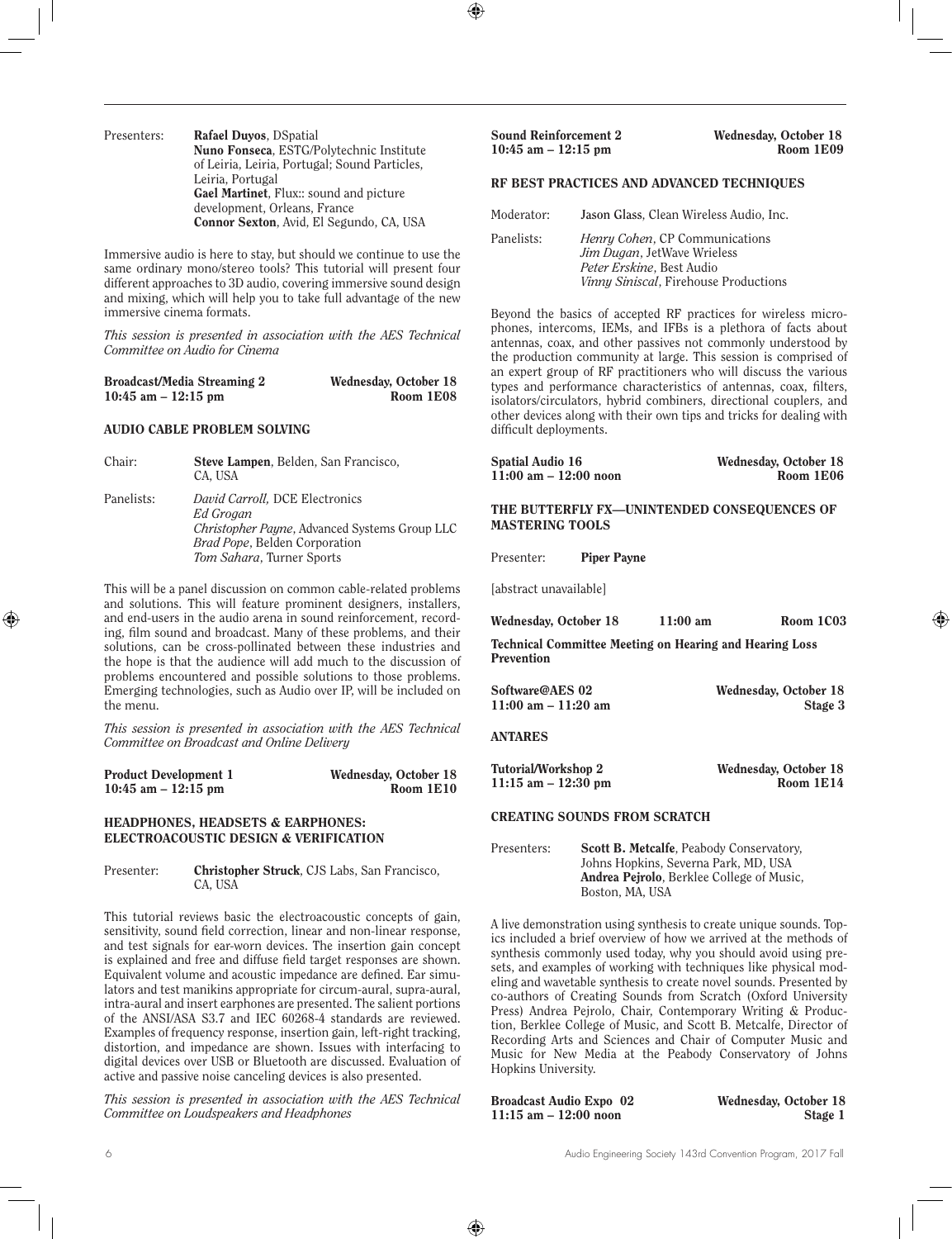## AUDIO OVER IP (AOIP)

#### Presenter: Mark Davies, TSL Products

History of switching broadcast signals, packet switching vs crosspoints. Working through TDM solutions to the stage where Ethernet and IP become a viable solution for audio transport. A look at proposed standards to identify winners. Finally, AES67's interoperation with proprietary audio standards, ST-2110 and its use in a full, video, audio and data, essence based broadcast production.

| <b>Project Studio Expo 02</b> | Wednesday, October 18 |
|-------------------------------|-----------------------|
| $11:15$ am $-12:00$ noon      | Stage 2               |

## MAKING THE BEST OF IT

Presenter: Sam Inglis, Sound on Sound, UK

In an ideal world we'd all be recording the Beatles in Abbey Road. In the real world we need to make a living, and that means recording anyone who walks through the studio door. And even if they'll never be the Fab Four, it's our job to make their music sound the best it can. In this seminar, SOS Features Editor Sam Inglis offers proven strategies to get the best from musicians who are inexperienced, unconventional, nervous or just plain bad!

| Recording & Production 2 | Wednesday, October 18 |
|--------------------------|-----------------------|
| $11:30$ am $-12:30$ pm   | Room 1E11             |

#### A GUIDE TO A HIGH-QUALITY VINYL RELEASE

| Presenter: | <b>Chris Mara, Mara Machines, Nashville, TN, USA</b>                                                            |
|------------|-----------------------------------------------------------------------------------------------------------------|
| Panelists  | Dustin Blocker, Hand Drawn Records,<br>Dallas, TX, USA<br>Cameron Henry, Welcome to 1979, Nashville,<br>TN. USA |

An incredible knowledgebase has been assembled with experts on vinyl mastering, electroplating and record pressing. They will discuss not only how to get vinyl records pressed, but how to navigate the process with the goals of high fidelity, customer service and reduced turn-around times.

| <b>Spatial Audio 3</b> | Wednesday, October 18 |
|------------------------|-----------------------|
| $11:30$ am $-12:30$ pm | Room 1E14             |

## SPATIAL MUSIC: PRODUCING, PERFORMING, AND PUBLISHING MUSIC IN 3D

## Presenter: Kedar Shashidhar, OSSIC, San Diego, CA, USA

Attendees will learn to produce immersive spatial music in an emerging market with familiar tools. Using examples of spatially mixed recordings from award winning artists, the tutorial will denote different approaches in various genres including EDM, Pop, and Jazz among others. Additional takeaways include various ways in which produced content can translate to a live performance setting while subsequently being released on various online platforms that support spatial formats.

Tutorial Will Cover:

• Basic Concepts in Spatial Audio (HRTFs & Ambisonics)

• Tools, Signal Flow, and Practical Implementation of 3D Audio technology

Creative Tips and Best Practices when producing a track in 3D

*This session is presented in association with the AES Technical Committee on Spatial Audio*

Software@AES 03 Wednesday, October 18 11:30 am – 11:50 am Stage 3

#### **FABFILTER**

| Recording & Production 17            | Wednesday, October 18 |
|--------------------------------------|-----------------------|
| $12:15 \text{ pm} - 1:30 \text{ pm}$ | Room 1E06             |

#### RADICAL INTERPRETATIONS OF ICONIC MUSICAL WORKS

Presenter: Morten Lindberg, 2L

This event explanes the interdisciplinary research project at Norges musikkhøgskole with WOACT and 2L. Kjell Tore Innervik performing Morton Feldman's "The King of Denmark" and Iannis Xenakis' "Psappha," exploring the intimate performing space with large format recording techniques, engaging the listener in immersive audio. We recorded the Xenakis twice. Once from the perspective of an intimate listener and then literally "over-head" as the performer himself in first persona. The difference not only in microphone technique but also in state-of-mind from the performer and how he projects his playing is profound to the receiving experience of the music.

*This session is presented in association with the AES Technical Committee on Recording Technology and Practices*

| Software@AES 04          | Wednesday, October 18 |
|--------------------------|-----------------------|
| $12:00$ noon $-12:20$ pm | Stage 3               |

#### CELEMONY (MELODYNE)

#### Special Event AWARDS PRESENTATION AND KEYNOTE ADDRESS Wednesday, October 18, 12:30 pm – 2:00 pm Room 1E15/16

| • Executive Director Bob Moses<br>Opening Remarks: |
|----------------------------------------------------|
| • President Alex Case                              |
| • Paul Gallo & Agnieszka Roginska                  |
| • AES Awards Presentation by                       |
| Andres Mayo                                        |
| • Introduction of Keynote Speaker                  |
|                                                    |

• Keynote Address by Edgar Choueiri

## Awards Presentation

Please join us as the AES presents Special Awards to those who have made outstanding contributions to the Society in such areas of research, scholarship, and publications, as well as other accomplishments that have contributed to the enhancement of our industry. The awardees are:

#### **CITATION**

## • Clair Krepps

#### BOARD OF GOVERNORS AWARD

- Linda Gedemer
	- Michael MacDonald
	- Andres Mayo
	- Tim Ryan
	- Valerie Tyler

#### FELLOWSHIP AWARD

- Daniel Mapes-Riordan
	- Mandy Parnell

#### SILVER MEDAL AWARD

- Mark Davis
- Ville Pulkki

#### GOLD MEDAL AWARD

• Malcolm O. Hawksford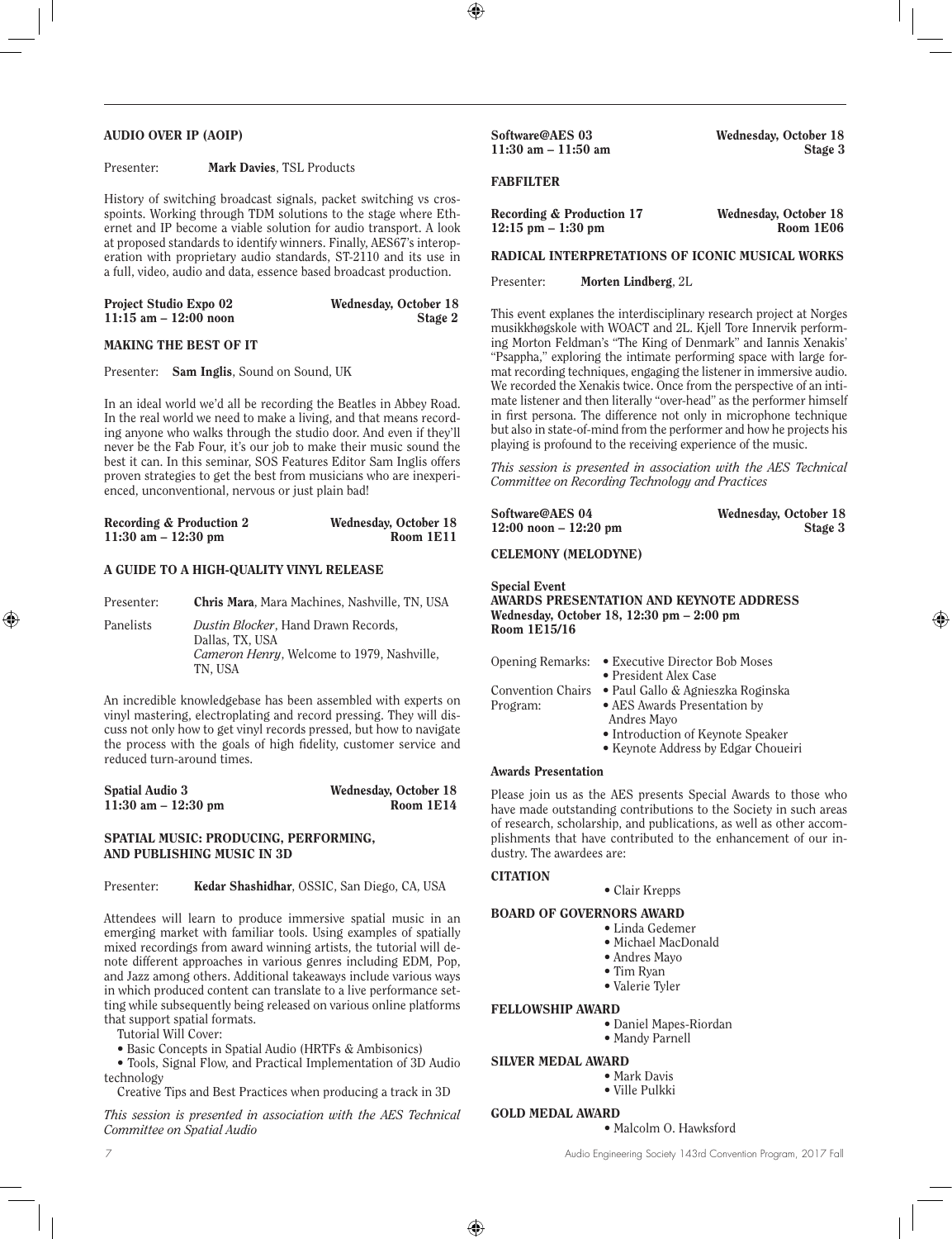#### Keynote Speaker

This year's Keynote Speaker is Prof. Edgar Choueiri of Princeton University. The title of his address is, "Fooled by Audio".

How far are we from having reproduced or synthesized sound that is truly indistinguishable from reality? Is this laudable goal still the receding mirage it has been since the birth of audio, or are we on the cusp of a technical revolution - the VR/AR audio revolution? I will report on recent advances in virtual and augmented reality audio research from around the world, and focus on critical areas in spatial audio, synthesized acoustics, and sound field navigation in which recent breakthroughs are bringing us quicker and closer to being truly fooled by audio.

| Software@AES 05                       | Wednesday, October 18 |
|---------------------------------------|-----------------------|
| $12:30 \text{ pm} - 12:50 \text{ pm}$ | Stage 3               |
|                                       |                       |

## INTERNET CO.

| <b>Broadcast Audio Expo</b> 03      | Wednesday, October 18 |
|-------------------------------------|-----------------------|
| $1:00 \text{ pm} - 1:45 \text{ pm}$ | Stage 1               |

## WIRELESS UPDATE 2018

Presenters: Mark Brunner, Shure Incorporated, Niles, IL, USA Joe Ciaudelli, Sennheiser, Old Lyme, CT, USA Karl Winkler, Lectrosonics - Rio Rancho, NM, USA

The 600 MHz spectrum auction concluded last April. Join a panel of experts on spectrum matters, FCC regulations and the upcoming spectrum changes that affect all UHF wireless microphone, intercom, IEM and IFB operations in the core-TV bands.

| Software@AES 06                     | Wednesday, October 18 |
|-------------------------------------|-----------------------|
| $1:00 \text{ pm} - 1:20 \text{ pm}$ | Stage 3               |
| <b>ACCUSONUS</b>                    |                       |
| <b>Project Studio Expo 03</b>       | Wednesday, October 18 |
| $1:00 \text{ pm} - 1:45 \text{ pm}$ | Stage 2               |

## CREATIVITY IN PRODUCTION

Presenter: Michael Brauer, Michael Brauer - New York, NY, USA

[Abstract not available]

Software@AES 07 Wednesday, October 18 1:30 pm — 1:50 pm Stage 3

#### LINE 6

| <b>Session P4</b>                 | Wednesday, Oct. 18 |
|-----------------------------------|--------------------|
| $2:00 \text{ pm}-5:00 \text{ pm}$ | Room 1E11          |

## TRANSDUCERS—PART 1

Chair: D. B. (Don) Keele, Jr.**,** DBK Associates and Labs, Bloomington, IN, USA

## 2:00 pm

P4-1 Estimation of Magnitude Response of Reflecting Loudspeaker System in Listening Area Using Near-Box Measurement—*Ge Zhu, Ziyun Liu, Yong Shen, Yuchen Shen*, Nanjing University, Nanjing, China

This paper presents a simple and robust method to estimate the general magnitude response in reflecting loudspeaker systems. The method utilizes statistical acoustics and is based on near-box impulse response measurement. This measurement holds information across the entire listening area after truncation post-processing. The estimation was investigated in different acoustic environments, which lead to that the more diffusive the room is, the more precise result can be achieved. Measured response can be a reliable reference for correction system in reflecting loudspeaker system. *Convention Paper 9823*

## 2:30 pm

## P4-2 Optimal Modulator with Loudspeaker Parameter

Inclusion—*Nicolai J. Dahl, Niels Elkjær Iversen, Arnold Knott*, Technical University of Denmark, Kgs. Lyngby, Denmark

Today most class-D amplifier designs are able to deliver high efficiency and low distortion. However, the effect of parasitic component and speaker dynamics are not taken into account resulting in a degradation of the performance. This paper proposes a new PWM modulator that is able to capture an arbitrary amount of dynamics through optimization-based design methods. This makes it possible to include the parasitic components in the amplifier and the loudspeaker parameters in the design, thus creating a more linear response. *Convention Paper 9824*

## 3:00 pm

#### P4-3 Fast Loudspeaker Measurement in Non-Anechoic Environment—*Christian Bellmann, Wolfgang Klippel,*  Klippel GmbH, Dresden, Germany

The evaluation of the loudspeaker performance requires a measurement of the sound pressure output in the far field of the source under free field condition. If the available test room does not fulfil this condition, it is common practice to generate a simulated free field response by separating the direct sound from the room reflection based on windowing and holographic processing. This paper presents a new technique that performs a filtering of the measured sound pressure signal with a complex compensation function prior to other time and frequency analysis. The influence of room, nearfield and positioning error is compensated in the measured fundamental and nonlinear distortion characteristics. Different methods are presented for the generation of the compensation function based on a reference response measured under anechoic conditions and a test response measured under in-situ conditions. Benefits and particularities are demonstrated by practical measurements using different kinds of test signals.

*Convention Paper 9825*

## 3:30 pm

#### P4-4 Analog Circuit Model for Loudspeakers including Eddy Current Behavior and Suitable for Time Domain Simulation—*Stephen C. Thompson,*<sup>1</sup>  *Daniel M. Warren*<sup>2</sup> 1 Pennsylvania State University, State College, PA, USA 2 GN Advanced Science, Glenview, IL, USA

This paper presents two analog circuit models for the blocked electrical impedance for a moving coil loudspeaker. The first includes an exact model of the effects of eddy currents as derived by Vanderkooy. The model is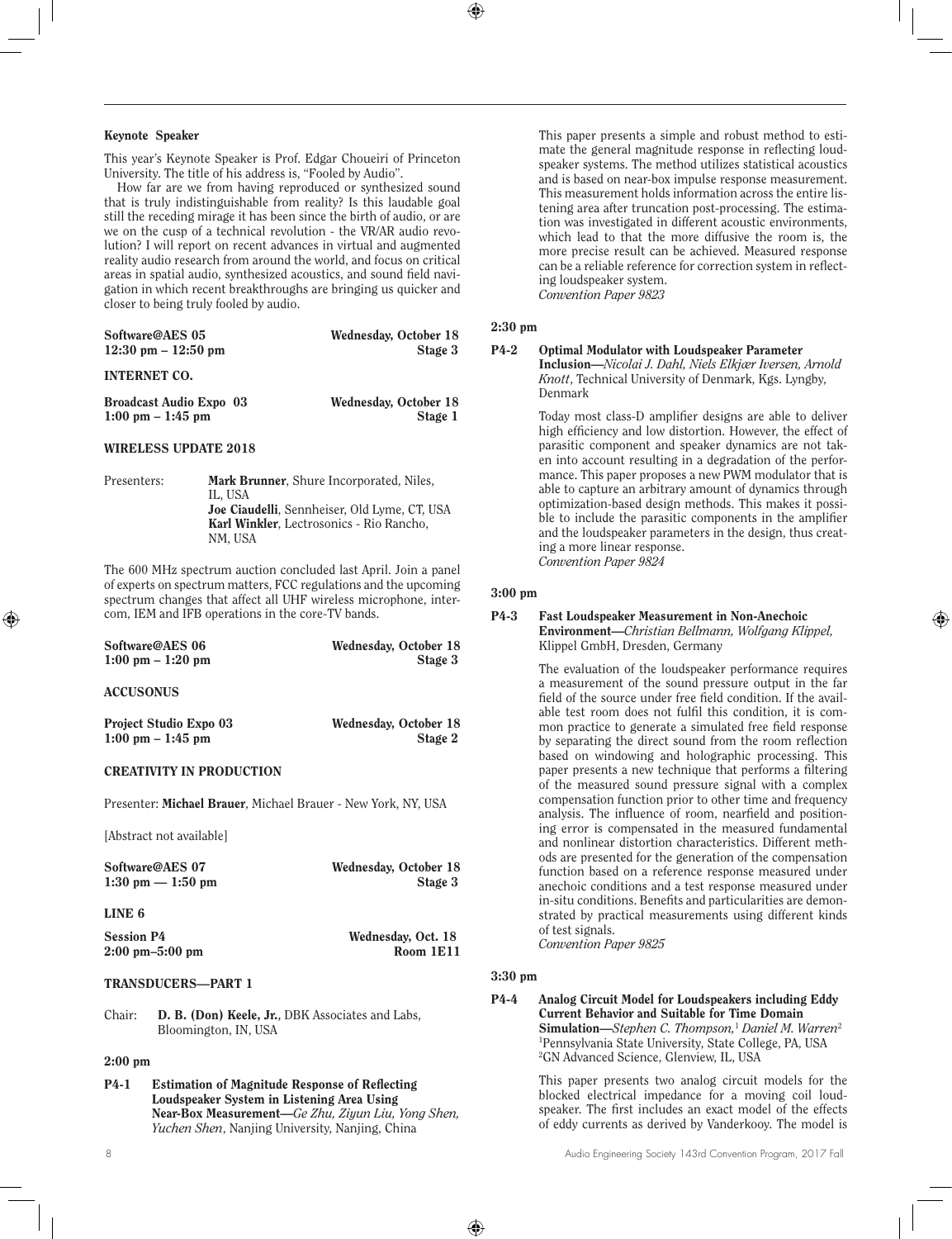implemented using a partial fraction expansion that allows an implementation using conventional electrical circuit components. An alternative circuit suggested by Leach uses fewer components and can model not only a purely semi-inductive behavior, but also other frequency variations that are sometimes observed. Because these eddy current models do not use frequency dependent components, they can be used in time domain simulations of loudspeaker behavior that are capable of modeling mechanical and magnetic nonlinearities. *Convention Paper 9826*

## 4:00 pm

P4-5 Use of Repetitive Multi-Tone Sequences to Estimate Nonlinear Response of a Loudspeaker to Music—*Pascal Brunet*, <sup>1</sup> *William Decanio*, <sup>1</sup> *Ritesh Banka*, <sup>1</sup> *Shenli Yuan*<sup>2</sup> 1 Samsung Research America, Valencia, CA USA; Audio Lab

> 2 Center for Computer Research in Music and Acoustics (CCRMA), Stanford University, Stanford, CA, USA

Aside from frequency response, loudspeaker distortion measurements are perhaps the most commonly used metrics to appraise loudspeaker performance. Unfortunately the stimuli utilized for many types of distortion measurements are not complex waveforms such as music or speech, thus the measured distortion characteristics of the DUT may not typically reflect the performance of the device when reproducing usual program material. To this end, the topic of this paper will be the exploration of a new multi-tone sequence stimulus to measure loudspeaker system distortion. This method gives a reliable estimation of the average nonlinear distortion produced with music on a loudspeaker system and delivers a global objective assessment of the distortion for a DUT in normal use case. *Convention Paper 9827*

#### 4:30 pm

P4-6 Non-Invasive Audio Performance Measurement on Wireless Speakers—*Srinath Arunachalam, Douglas J. Button, Jay Kirsch*, *Meenakshi Barjatia*, Harman International, South Jordan, UT, USA

> Wireless audio systems are gaining market share due to their portability, flexibility, and simply because users do not want to be entangled in wires. As with any technology, the advantages come with many challenges, one of which is creating a meaningful measurement of performance. In this paper we propose a non-invasive testing methodology for manufacturers to measure audio performance in their wireless speaker products [3]. The method begins with baseline acoustic measurements using electrical (linein) inputs, which are used as a reference for measurements of other wireless input types such as Bluetooth and Wi-Fi. The results show the degradations due to the wireless transport. *Convention Paper 9828*

| Session P5        |  |
|-------------------|--|
| 2:00 pm – 5:00 pm |  |

Wednesday, Oct. 18 Room 1E12

## PERCEPTION—PART 2

Chair: Sean Olive**,** Harman International, Northridge, CA, USA

## 2:00 pm

P5-1 Direct and Indirect Listening Test Methods— A Discussion Based on Audio-Visual Spatial Coherence Experiments-Cleopatra Pike,<sup>1</sup> Hanne Stenzel<sup>2</sup> 1 University of St Andrews, Fife, UK 2 University of Surrey, Guildford, Surrey, UK

This paper reviews the pros and cons of using direct measures (e.g. preference, annoyance) and indirect measures (e.g. "subconscious" EEG measures and reaction times, "RTs") to determine how viewers perceive audio and audio-visual attributes. The methodologies are discussed in relation to spatial coherence testing (whether audio/ visual signals arrive from the same direction). Experimental results in coherence testing are described to illustrate problems with direct measures and improvements seen with RTs. Suggestions are made for the use of indirect measures in testing, including more sophisticated uses of RTs. It is concluded that indirect measures offer novel insights into listener evaluations of audio-visual experiences but are not always suitable. *Convention Paper 9829*

## 2:30 pm

P5-2 Identification of Perceived Sound Quality Attributes of 360º Audiovisual Recordings in VR Using a Free Verbalization Method—*Marta Olko, Dennis Dembeck, Yun-Han Wu, Andrea Genovese, Agnieszka Roginska*, New York University, New York, NY, USA

> Recent advances in Virtual Reality (VR) technology have led to fast development of 3D binaural sound rendering methods that work in conjunction with head-tracking technology. As the production of 360° media grows, new subjective experiments that can appropriately evaluate and compare the sound quality of VR production tools are required. In this preliminary study a Free Verbalization Method is employed to uncover auditory features within 360° audio-video experiences when paired with a 3-degrees-of-freedom head-tracking VR device and binaural sound over headphones. Subjects were first asked to identify perceived differences and similarities between different versions of audiovisual stimuli. In a second stage, subjects developed bipolar scales based on their verbal descriptions obtained previously. The verbal constructs created during the experiment, were then combined by the authors and experts into parent attributes by means of semantical analysis, similar to previous research on sound quality attributes. Analysis of the results indicated that there were three main groups of the sound quality attributes: attributes of sound quality describing the general impression of the 360° sound environment, attributes describing sound in relation to the head movement, and attributes describing audio and video congruency. Overall, the consistency of sound between different positions in 360° environment seems to create the new fundamental aspect of sound evaluation for VR and AR multimedia content. *Convention Paper 9830*

## 3:00 pm

#### P5-3 Tonal Component Coding in MPEG-H 3D Audio Standard—*Tomasz Zernicki, Lukasz Januszkiewicz, Andrzej Ruminski, Marcin Chryszczanowicz*, Zylia sp. z o.o., Poznan, Poland

This paper describes a Tonal Component Coding (TCC) technique that is an extension tool for the MPEG-H 3D Audio Standard. The method is used in order to enhance the perceptual quality of audio signals with strong and time-varying high frequency (HF) tonal components. At the MPEG-H 3D Audio Core Coder, the TCC tool exploits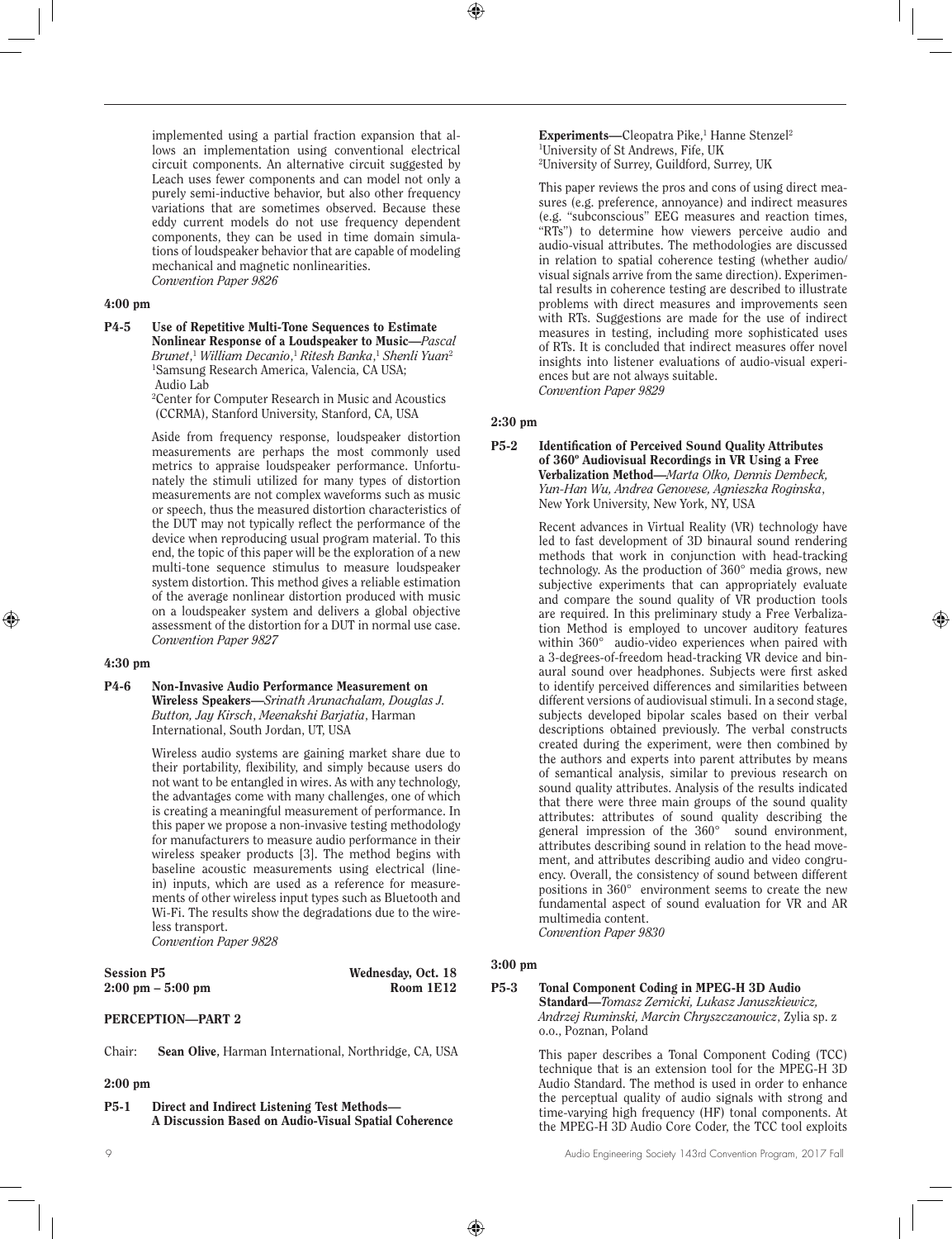sinusoidal modeling in order to detect substantial HF tonal content and transform it into the so-called sinusoidal trajectories. A novel parametric coding scheme is applied and the additional data are multiplexed into the bitstream. At the decoder side, the trajectories are reconstructed and merged with the output of the 3D Audio Core Decoder. The TCC was tested as an extension to MPEG-H Audio Reference Quality Encoder in low bitrate (enhanced Spectral Band Replication) and low complexity (Intelligent Gap Filling) operating mode. The subjective listening tests prove the statistical improvement of perceptual quality of signals encoded with proposed technique. *Convention Paper 9831*

## 3:30 pm

P5-4 Lead-Signal Localization Accuracy for Inter-Channel Time Difference in Higher and Lower Vertical, Side, and Diagonal Loudspeaker Configurations—*Paul Mayo, Wesley Bulla*, Belmont University, Nashville, TN, USA

> The effects of inter-channel time difference (ICTD) on a sound source's perceived location are well understood for horizontal loudspeaker configurations. This experiment tested the effect of novel loudspeaker configurations on a listener's ability to localize the leading signal in ICTD scenarios. The experiment was designed to be a comparison to standard horizontal precedence-effect experiments but with non-traditional loudspeaker arrangements. Examples of such arrangements include vertical, elevated, and lowered configurations. Data will be analyzed using sign and ANOVA tests with listeners' responses being visualized graphically. Outcomes are expected to follow a predicted precedence-based suppression model assuming localization will be concentrated at the leading loudspeaker.

*Convention Paper 9832*

#### 4:00 pm

P5-5 Non-Intrusive Polar Pattern Estimation in Diffuse Noise Conditions for Time Variant Directional Binaural Hearing Aids—*Changxue Ma,*<sup>1</sup>*Andrew B. Dittberner,* <sup>1</sup> Rob de Vries<sup>2</sup> 1 GN Resound Inc., Glenview, IL, USA 2 GN Resound Inc., Eindhoven, The Netherlands

> The directivity index is often used to represent the performance of beamforming algorithms on hearing aids. For binaural listening modeling, we also need to measure the directivity patterns. The common method to estimate the directivity patterns is using a single rotating sound source. With this method, it is difficult to obtain a good directivity pattern when the performance of the system dependents on the acoustic environment in an adaptive manner. The directivity pattern can be also confounded by other signal processing components. These processing include direction of arrival (DOA) based nonlinear post filtering. This paper proposes a method to extract the directivity patterns of a beamforming algorithm under diffuse noise conditions with a rotating probe signal. We are able to obtain the directivity pattern from the probe signal by spectral subtraction of diffuse noise sound field in a non-intrusive manner. *Convention Paper 9833*

#### 4:30 pm

P5-6 Training on the Acoustical Identification of the Listening Position in a Virtual Environment— *Florian Klein,*<sup>1</sup>  *Annika Neidhardt,*<sup>1</sup>  *Marius Seipel*, 1 *Thomas Sporer*<sup>2</sup>

1 Technische Universität Ilmenau, Ilmenau, Germany 2 Fraunhofer Institute for Digital Media Technology IDMT, Ilmenau, Germany

This paper presents an investigation of the training effect on the perception of position dependent room acoustics. Listeners are trained to distinguish the acoustics at different listening positions and to detect mismatches between the visual and the acoustical representations. In virtual acoustic environments simplified representation of room acoustics are used often. That works well, when fictive or unknown rooms are auralized but may be critical for real rooms. The results show that 10 out of 20 participants could significantly increase their accuracy for choosing the correct combinations after training. The publication investigates the underlying processes of the adaptation effect and the reasons for the individual differences. The relevance of these findings for acoustic virtual/augmented reality applications is discussed. *Convention Paper 9834 [This paper is presented by Annika Neidhardt]*

| Archiving/Restoration 2             | Wednesday, October 18 |
|-------------------------------------|-----------------------|
| $2:00 \text{ pm} - 3:30 \text{ pm}$ | Room 1E07             |

#### THE EDISON KINETOPHONE

Presenters: **Jerry Fabris**, Thomas Edison National Historical Park, West Orange, NJ, USA Brad McCoy, The Library of Congress, Culpeper, VA, USA George Willeman, The Library of Congress, Culpeper, VA, USA

On February 17, 1913, Thomas A. Edison premiered his newest development in motion pictures—the Edison Kinetophone, a wonderful mechanical system for presenting talking pictures. Taking two of his most popular "inventions," the phonograph and the motion picture, Edison's engineers worked out a way to record live sound while simultaneously shooting film and then play back the two elements in sync. The Kinetophone was met with a standing ovation at the premiere and the showings went well for about two weeks. The downfall of the system was one of mechanical complexity and the reality that the human operator just could not keep the film and sound in sync. Although much time and development were put into the Kinetophone, within a year, production stopped and the system was quietly retired. Fast forward a century and with the collaboration of The Library of Congress and The Thomas Edison National Historical Park, the eight Kinetophones known to survive with both picture and sound have been reconstructed, using some of the newest digital applications for both picture and sound. The films now look better and sound better than they did even when they were new.

*This session is presented in association with the AES Technical Committee on Archiving, Restoration and Digital Libraries*

| Audio for Cinema 2                  | Wednesday, October 18 |
|-------------------------------------|-----------------------|
| $2:00 \text{ pm} - 3:00 \text{ pm}$ | Room 1E14             |

#### THE ART AND SCIENCE OF FOLEY

| Chair:     | Leslie Bloome, Alchemy Post Sound                                        |
|------------|--------------------------------------------------------------------------|
| Panelists: | <i>Andrea Bloome, Alchemy Post Sound</i><br>Ryan Collison<br>Joanna Fang |

Talk to the Emmy award winning Foley team from Alchemy Post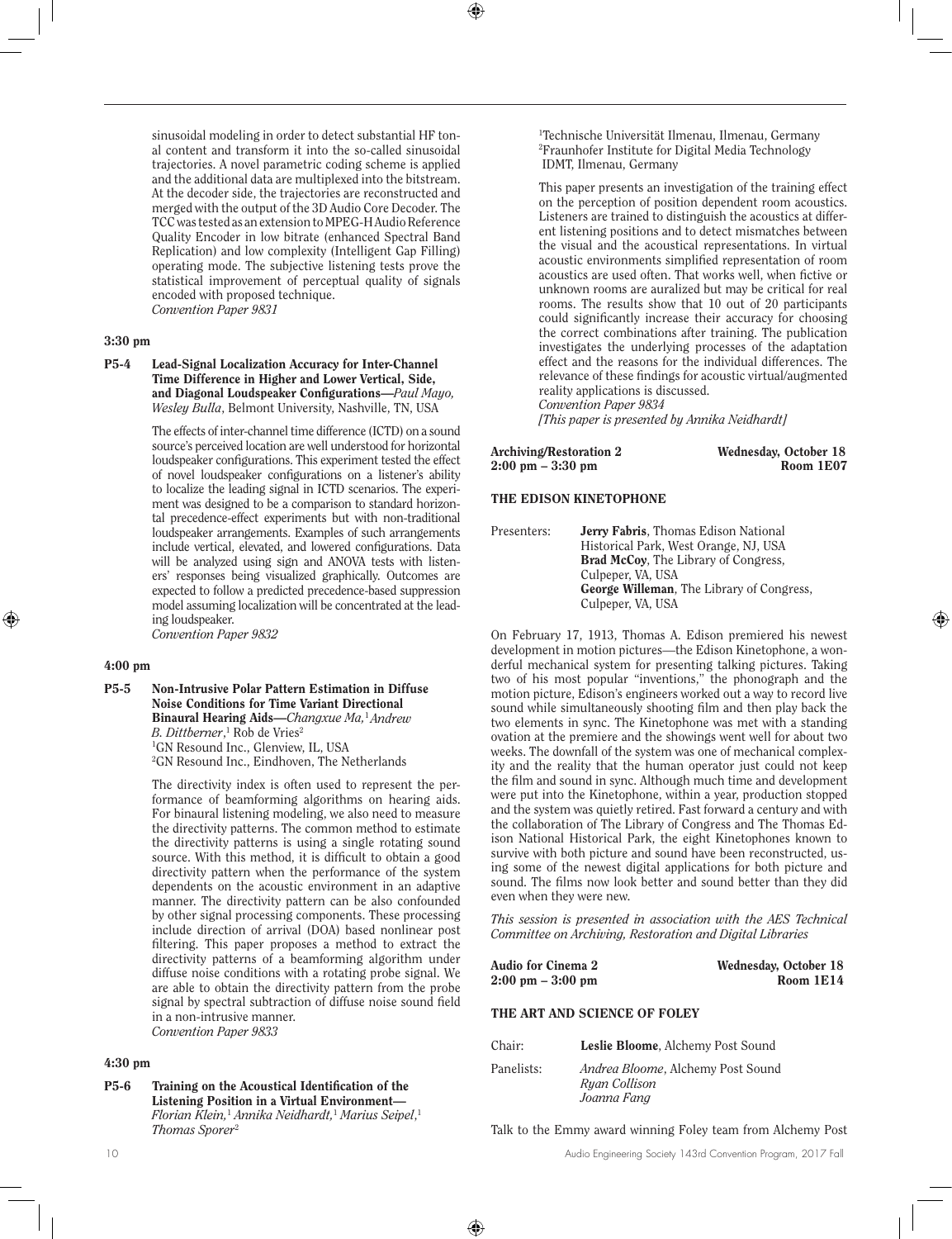Sound about how they create organic sounds from a technical and artistic perspective, including: What is Foley; What techniques are commonly used to integrate Foley into the project's soundscape; What is the division of labor between Foley and sound design.

*This session is presented in association with the AES Technical Committee on Audio for Cinema*

| <b>Broadcast/Media Streaming 3</b>  | Wednesday, October 18 |
|-------------------------------------|-----------------------|
| $2:00 \text{ pm} - 3:30 \text{ pm}$ | Room 1E08             |

## DECONSTRUCTING BINAURAL MACBETH

Presenters: Sue Zizza, Producer/Moderator David Schinn, Master Engineer Neil Hellegers, Co-Producer/Director Amanda Rose Smith, Co-Producer/Director Cast: *Dion Graham*, MacBeth *William Dufris*, Additional Voices *Robin Miles*, Additonal Voices

At the 2017 HEAR Now Festival we presented a special "reading" of Act IV, Scene 1 of Shakespeare's *MacBeth*.

The performance, inspired in part by the recent Tony winning Broadway show *The Encounter*, featured a Soundman dummy "head" with 2 DPA mono omni-directional capsules. The codirectors took special care to create the actor's staging around the binaural microphone head, which considered the proximity, intensity, and location arrangement. Sound design elements were added to the mix to compliment the "listening" experience. The result was a combination of live theater-going and full-cast audio drama, though a highly audio immersive sense, it sounded to the listener as if they were sitting center stage, around the very cauldron containing the witches' brew. In some ways similar to the Broadway show, while at the same time unique for the presentation of "audio fiction." As this program was broadcast/streamed live during the performance, care had to also be taken to maintain the performance for the broadcast stream.

This session will discuss the streaming aspects as well as discuss and demonstrate working with the various technologies to put the audience in the middle of the action of this famous moment in Shakespeare's play.

*This session is presented in association with the AES Technical Committee on Broadcast and Online Delivery*

| <b>Product Development 2</b>        | Wednesday, October 18 |
|-------------------------------------|-----------------------|
| $2:00 \text{ pm} - 3:30 \text{ pm}$ | Room 1E13             |

#### PARALLEL DEVELOPMENT: SPEED TIME TO MARKET

Presenter: Scott Leslie, PD Squared, Irvine, CA USA

Time to Market may be the most important feature in a product today. Product lifecycles and windows of opportunity are shrinking. Most product companies miss their time to market needs because they don't make major changes to their development strategy. In this Product Development session the presenter will lead a discussion on parallel development and how to leverage best practices, inside and outside resources, build vs buy, and development technologies to enable a true parallel development process.

| <b>Spatial Audio 4</b>              | Wednesday, October 18 |
|-------------------------------------|-----------------------|
| $2:00 \text{ pm} - 3:00 \text{ pm}$ | Room 1E06             |

## SPATIAL AUDIO FOR MULTI-TRACKED RECORDINGS— WORKFLOWS, PHASE RELATIONSHIPS, EQUALIZATION,

## REVERBERATION AND DELIVERY SPECS

Presenter: **Albert Leusink**, Tumble and Yaw

VR and AR are making a big push onto the world's stage with projected revenues to exceed \$120B by 2020. Spatial audio is an integral part of this, albeit in Ambisonics, Dolby Atmos, or other formats. In this tutorial we will learn about the differences and similarities between spatial and stereo workflows, illustrated by real-world examples. We will discuss binaural rendering engines and its impact on phase coloration and frequency response, phase relationships of stereo and mono sources in the Ambisonic soundfield, and loudness management for different delivery platforms.

*This session is presented in association with the AES Technical Committee on Spatial Audio*

| Tutorial/Workshop 3                 | Wednesday, October 18 |
|-------------------------------------|-----------------------|
| $2:00 \text{ pm} - 3:30 \text{ pm}$ | Room 1E10             |

## DISRUPTION: MIDI—MACHINE LEARNING LOOKING BACK AND LOOKING AHEAD

| Chair:     | <b>Jonathan Wyner, M Works Studios/iZotope/</b><br>Berklee College of Music, Boston, MA, USA;<br>M Works Mastering                                                                        |
|------------|-------------------------------------------------------------------------------------------------------------------------------------------------------------------------------------------|
| Panelists: | Jonathan Bailey, iZotope, Inc., Cambridge,<br>MA. USA<br>Joshua D. Reiss, Queen Mary University<br>of London, London, UK<br>Dave Smith, Dave Smith Instruments,<br>San Francisco, CA, USA |

AI, machine learning and deep learning are beginning to change audio products and audio production workflows. When new technologies threaten to disrupt existing practices and market, there's inevitable uncertainty and concern that accompanies these developments. By looking at historic examples of disruptive technology (eg MIDI) we might understand a little about the adaptation that audio production could undergo moving forward. By looking ahead we'll discuss what the new technological 'features' are that are coming out of machine learning development, describe how users are interacting with the new breed of tools and think about what's coming down the road.

#### Student Events/Career Development EC1: OPENING AND STUDENT DELEGATE ASSEMBLY MEETING – PART 1 Wednesday, October 18, 2:00 pm – 3:30 pm Room 1E09

The first Student Delegate Assembly (SDA) meeting is the official opening of the Convention's student program and a great opportunity to meet with fellow students from all corners of the world. This opening meeting of the Student Delegate Assembly will introduce new events and election proceedings, announce candidates for the coming year's election for the North & Latin American Regions Vice Chair, announce the finalists in the Student Recording Competition categories and the Student Design Competition, and announce all upcoming student/education related events of the convention. Students and student sections will be given the opportunity to introduce themselves and their activities, in order to stimulate international contacts. The SDA leaders will then lead a dialog to discuss important issues significant to all audio students.

All students and educators are invited to participate in this meeting. Election results and Recording Competition and Design Competition Awards will be given at the Student Delegate Assembly Meeting–Part 2 on Saturday, October 21.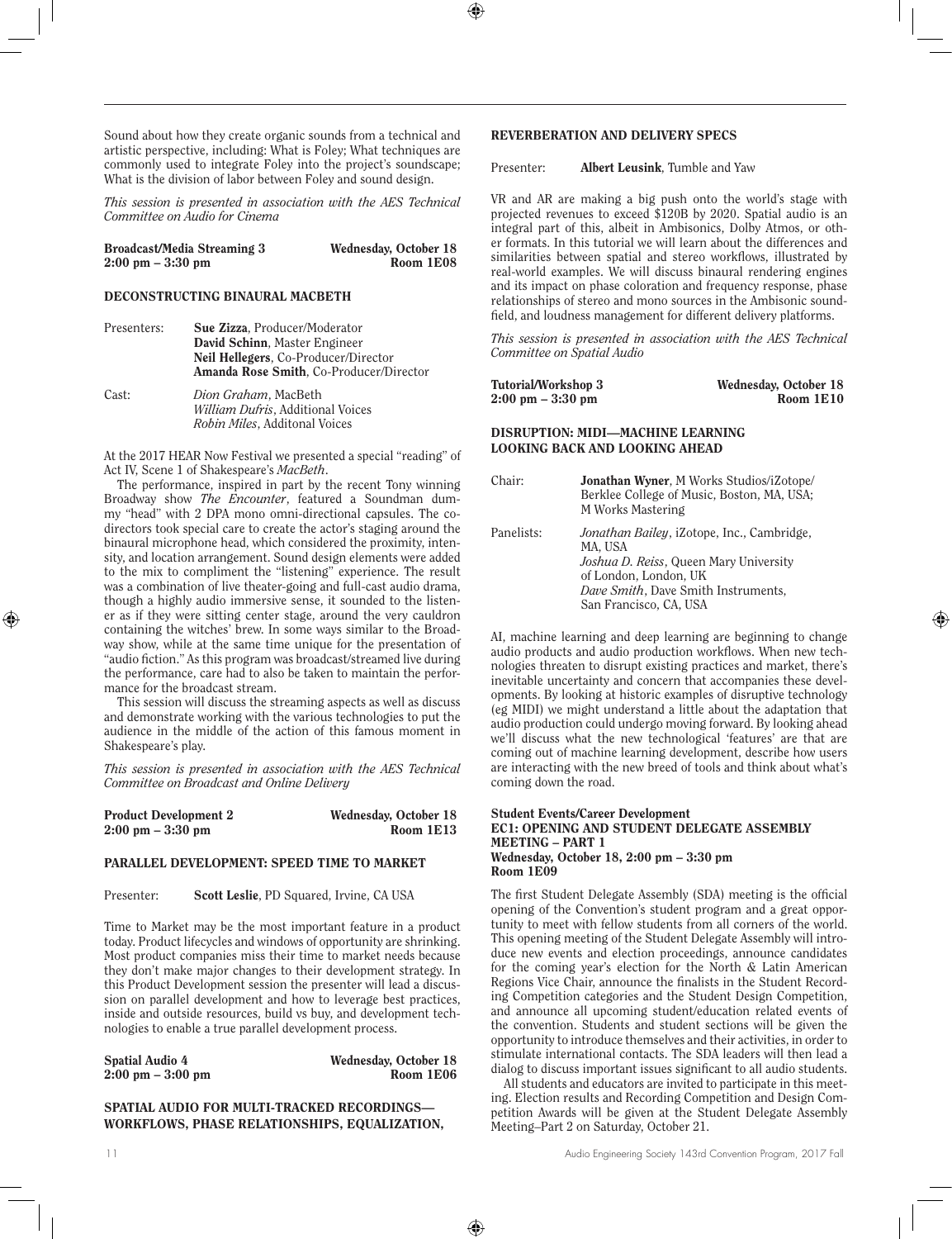#### Standards Committee Meeting SC-04-08 WORKING GROUP ON MEASUREMENT AND EQUALIZATION OF SOUND SYSTEMS IN ROOMS Wednesday, October 18, 2:00 pm – 3:30 pm Room 1C04

The scope of SC-04-08 includes the description, specification, measurement, and calibration of electroacoustic sound systems in rooms and the characteristics of sound presented to an audience.

| <b>Broadcast Audio Expo 04</b>      | Wednesday, October 18 |
|-------------------------------------|-----------------------|
| $2:00 \text{ pm} - 2:45 \text{ pm}$ | Stage 1               |

#### MUSIC MIXING FOR BROADCAST

Presenter: Paul Special, Special Audio Sevices, Wantage, NJ, USA; ABC/Disney Television, New York, NY, USA

[Abstract unavailable]

| <b>Project Studio Expo 04</b>       | Wednesday, October 18 |
|-------------------------------------|-----------------------|
| $2:00 \text{ pm} - 3:00 \text{ pm}$ | Stage 2               |

## THE 5 MOST COMMON RECORDING MISTAKES

Presenter: Mike Senior, Sound On Sound - Munich, Germany; Cambridge Music Technology

Tearing your hair out at mixdown? Then you've probably fallen into one of the classic project-studio traps during tracking. Learn what they are—and, more importantly, how to avoid them—in this down-to-earth workshop with Sound On Sound magazine's "Session Notes" and "Mix Rescue" columnist Mike Senior.

| Software@AES                        | Wednesday, October 18 |
|-------------------------------------|-----------------------|
| $2:00 \text{ pm} - 2:20 \text{ pm}$ | Stage 3               |
|                                     |                       |

## BLUE CAT AUDIO

| <b>Session EB1</b>   | Wednesday, Oct. 18 |
|----------------------|--------------------|
| $2:15$ pm $-3:45$ pm | Poster Area        |

#### POSTERS—PART 1

#### 2:15 pm

EB1-1 Frontal Sound Localization with Headphone Systems Using Characteristics of Each Device—*Yuya Ono, Akira Saji, Jie Huang*, University of Aizu, Aizuwakamatsu City, Japan

> Generally, it is difficult to localize sounds on frontal positions with headphones because of the so called in-thehead localization. In this paper we proposed a method to create sound images on frontal positions by cancelling the frequency characteristics of sounds from headphones and adapting the frequency characteristics of sounds from frontal loudspeaker that are measured with HATS. We held auditory experiments that evaluating the similarity and naturalness between the sounds from frontal loudspeaker and headphones on the participants. As a result, we found the method can decrease the in-the-head localization *Engineering Brief 354*

## 2:15 pm

EB1-2 Design of Loudspeaker Crossover Networks Using Genetic Algorithm—*Christian Claumarch, Kasper Kiis Jensen, Mikkel Krogh Simonsen*, Aalborg University, Aalborg, Denmark

> This brief proposes a method which allows for automation of the design of crossover networks for loudspeakers. The algorithm utilizes a combination of Genetic Algorithm and Least Squared Error Frequency Domain Design to find optimal type 1 FIR-filters fitting a target. The algorithm takes magnitude response, group delay, directivity index and displacement into account. Based on a two-way loudspeaker, the algorithm is capable of finding a crossover network which results in the final loudspeaker having a flat magnitude response from 105 Hz- 16 kHz  $\pm$  1.6 dB on-axis, where the directivity index is minimized and displacement limits are not exceeded. *Engineering Brief 355*

## 2:15 pm

EB1-3 Microphone Array Impulse Response (MAIR) Library for Spatial Audio Research—*Hyunkook Lee, Connor Millns*, University of Huddersfield, Huddersfield, UK

> This engineering brief describes an open-access library of an extensive set of room impulse responses (RIRs) captured using numerous microphone arrays from 2-channel stereo to 9-channel surround with height. The RIRs were obtained for 13 loudspeakers placed in various positions on a stage in a reverberant concert hall. The library features five 2-channel stereo pairs, 10 main surround arrays, nine height microphone arrays for 3D main arrays and 15 4-channel configurations for surround and 3D ambience arrays, each with varied microphone polar patterns, directions, spacings, and heights. A dummy head and a first-order-Ambisonics microphone are also included. The library is provided with a rendering tool, with which the user can easily simulate different microphone combinations in both loudspeaker and binaural playback for 13 source positions. The library can be freely downloaded from the Resources section of the APL website: https://www.hud.ac.uk/apl *Engineering Brief 356*

## 2:15 pm

#### EB1-4 A Database of Head-Related Transfer Functions and Morphological Measurements—*Rahulram Sridhar, Joseph G. Tylka, Edgar Choueiri*, Princeton University, Princeton, NJ, USA

A database of head-related transfer function (HRTF) and morphological measurements of human subjects and mannequins is presented. Data-driven HRTF estimation techniques require large datasets of measured HRTFs and morphological data, but only a few such databases are freely available. This paper describes an on-going project to measure HRTFs and corresponding 3D morphological scans. For a given subject, 648 HRTFs are measured at a distance of 0.76 m in an anechoic chamber and 3D scans of the subject's head and upper torso are acquired using structured-light scanners. The HRTF data are stored in the standardized "SOFA format" (spatially-oriented format for acoustics) while scans are stored in the Polygon File Format. The database is freely available online. *Engineering Brief 357* 

## 2:15 pm

EB1-5 Phase Continuity in Amplitude-Phase Spatial Audio Coding—*François Becker, Benjamin Bernard, Clément*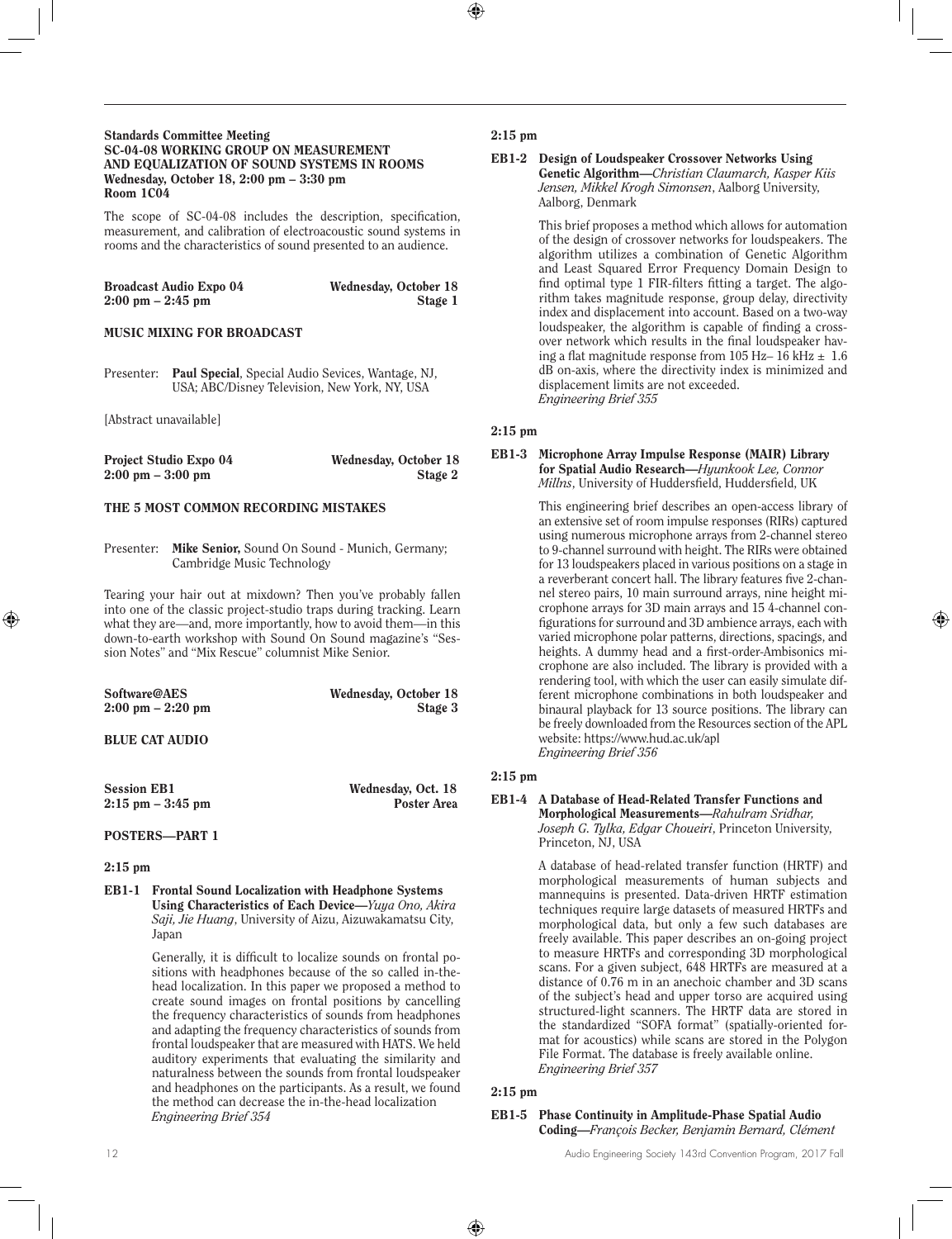## *Carron*, Coronal AudioParis, France

In the context of amplitude-phase spatial audio coding, we give a proof of a phase discontinuity problem that affects all previous tridimensional stereo-compatible schemes. We solve it by using a dynamic mapping of spherical coordinates to the Scheiber sphere, which ensures phase continuity. *Engineering Brief 358* 

## 2:15 pm

EB1-6 Evaluation of Binaural Renderers: A Methodology—

*Gregory Reardon*, <sup>1</sup> *Agnieszka Roginska*, <sup>1</sup> *Patrick Flanagan*, <sup>2</sup> *Juan Simon Calle*, 1,2 *Andrea Genovese*, <sup>1</sup> *Gabriel Zalles*, <sup>1</sup> *Marta Olko*, <sup>1</sup> *Christal Jerez*<sup>1</sup> 1 New York University, New York, NY, USA 2 THX Ltd., San Francisco, CA, USA

Recent developments in immersive audio technology have motivated a proliferation of binaural renderers used for creating spatial audio content. Binaural renderers leverage psychoacoustic features of human hearing to reproduce a 3D sound image over headphones. In this paper a methodology for the comparative evaluation of different binaural renderers is presented. The methodological approach is threefold. A subjective evaluation of 1) quantitative characteristics (such as front/back and up/down discrimination, localization) ; 2) qualitative characteristics (such as timbre, naturalness); and 3) overall preference. The main objective of the methodology is to help to elucidate the most meaningful factors for the performance of binaural renderers and to provide indications on possible improvements in the rendering process. *Engineering Brief 359* 

#### 2:15 pm

EB1-7 Simultaneous HRTF Measurement of Multiple Source Configurations Utilizing Semi-Permanent Structural Mounts—*Calum Armstrong, Andrew Chadwick, Lewis Thresh, Damian Murphy, Gavin Kearney*, University of York, York, UK

> A compact HRTF measurement rig has been designed and erected within the anechoic chamber at AudioLab, University of York. Utilizing 24 discrete elevations the efficient simultaneous HRTF measurement of 11 popular source configurations, ideally suited for the binaural rendering of Ambisonics, is undertaken. An overlapped exponential swept sine technique is used to make optimal use of a subject's time. This report details the practical requirements, technical workflow and processing involved in the HRTF measurements, for inclusion to the SADIE database. The necessary modelling of low frequency cues is discussed *Engineering Brief 360*

#### 2:15 pm

#### EB1-8 Influence of Audience Noises on the Classical Music Perception on the Example of Anti-cough Candies Unwrapping Noise—*Adam Pilch, Bartłomiej Chojnacki, Teresa Makuch, Zuzanna Kusal, Marcjanna Czapla*, AGH University of Science and Technology, Kracow, Poland

A common problem in concert halls are people in the audience who distract other listeners by creating noises. Unwrapping anti-cough candies is an example of such undesirable behavior. The subject of the paper is to compare and analyze acoustic parameters of various candy wrappings in order to determine the discomfort they cause. The sounds generated while removing wrappings made of different materials were recorded in an anechoic chamber. The re-

cordings were then analyzed in order to locate sounds in the audible frequency band in relation to musical sounds. Based on the results and a survey that was also carried out, an attempt was made to specify parameters of the noises perceived as most distracting. *Engineering Brief 361* 

2:15 pm

#### EB1-9 A Simple Evaluating Method of a Reproduced Sound Field by a Measurement of Sound Intensities Using Virtual Source Visualizer—Masataka Nakahara,<sup>1,2</sup> Akira

- Omoto,1,3 *Yasuhiko Nagatomo*<sup>4</sup> 1 ONFUTURE Ltd., Tokyo, Japan
- 2 SONA Corp., Tokyo, Japan
- 3 Kyushu University, Fukuoka, Japan
- 4 Evixar Inc., Tokyo, Japan

Recently, many kinds of technologies for restoring/ reproducing 3D sound fields are proposed. However, it is little opportunity to compare these acoustic performances under a common condition. Though a subjective evaluation is one of the most effective methods for evaluating reproduced sound fields, it requires careful effort. Therefore, the authors propose an alternative method which requires only a physical measurement of sound intensities. Because the method is based on the intensity analysis, "sound images" are assumed to be "amplitude-based phantom sound sources" here. In order to verify effectiveness of the method, various types of reproduced fields were measured and analyzed. As a result, it is ascertained that the method can evaluate proper features of reproduced sound fields, regardless of their restoring techniques.

*Engineering Brief 362* 

## 2:15 pm

#### EB1-10 Physical Evaluations of Reproduced Sound Fields by a Measurements of Sound Intensities Using Virtual Source Visualizer—*Takashi Mikami*, <sup>1</sup> *Masataka*

*Nakahara*, 1,2 *Akira Omoto* 2,3

- 1 SONA Corp., Tokyo, Japan
- 2 ONFUTURE Ltd., Tokyo, Japan 3 Kyushu University, Fukuoka, Japan

In order to evaluate acoustic properties of reproduced sound fields, sound intensities were measured and analyzed in various types of multichannel studios by using a Virtual Source Visualizer (VSV hereafter). First, two different methods to reproduce sound fields are examined; 24ch amplitude-based phantom sound sources and Kirchhoff-Helmholtz-integral-based Boundary Surface Control principle. Secondly, sound fields created by four different types of 3D panners are examined; Dolby Atmos, DTS:X, Auro-3D and 22.2ch. Through these measurements, it was demonstrated that the VSV analyzes acoustic features of reproduced fields well, and interchangeabilities and differences of acoustic properties among different reproduced fields can be understood clearly. The session discusses accuracy and features of various types of reproduced sound fields which we measured and analyzed by the VSV. *Engineering Brief 363* 

Software@AES 09 Wednesday, October 18 2:30 pm – 2:50 pm Stage 3

#### BEST SERVICE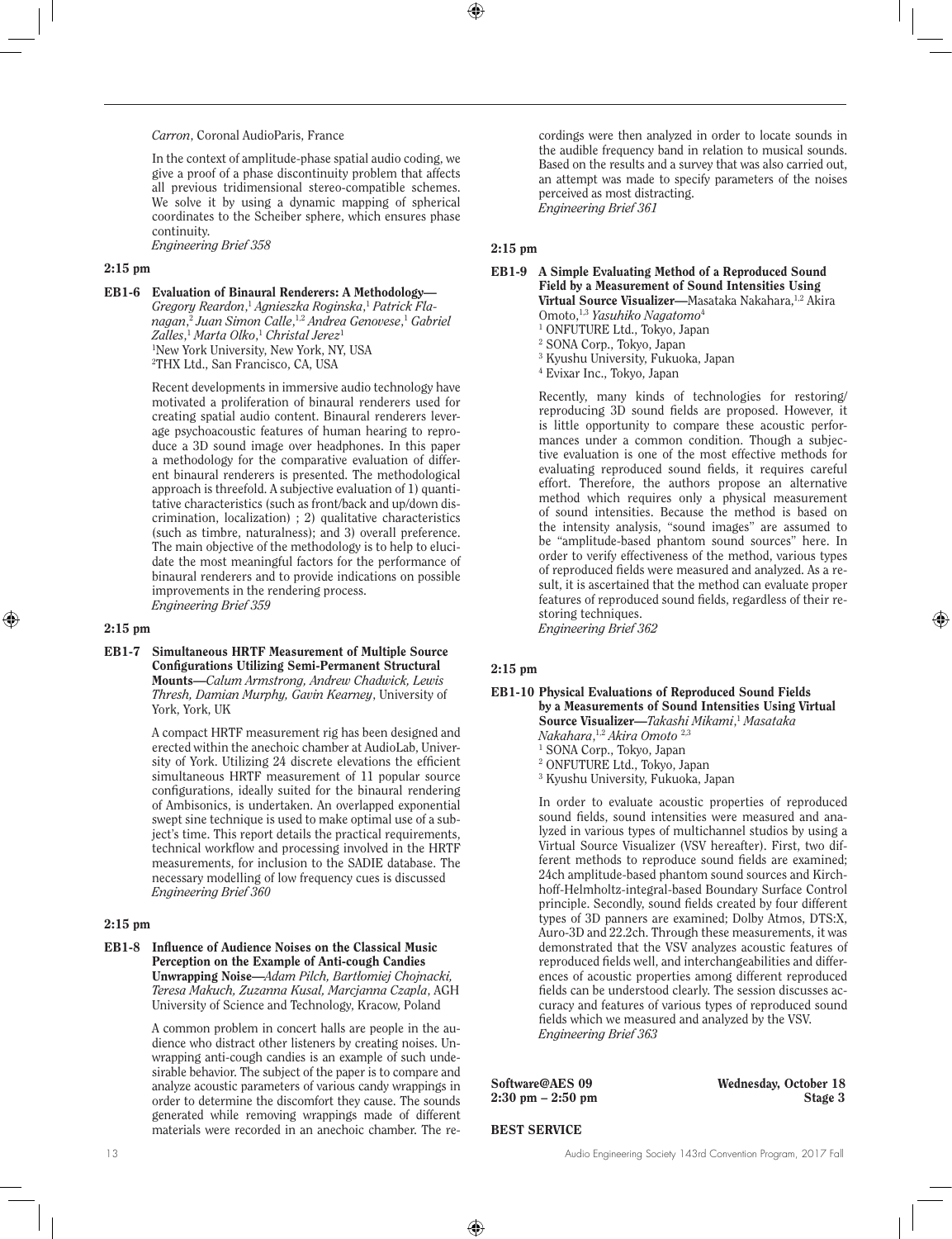| Wednesday, October 18 |  | $3:00 \text{ pm}$ |
|-----------------------|--|-------------------|
|                       |  |                   |

Technical Committee Meeting on Spatial Audio

| <b>Broadcast Audio Expo 05</b>      | Wednesday, October 18 |
|-------------------------------------|-----------------------|
| $3:00 \text{ pm} - 3:45 \text{ pm}$ | Stage 1               |

Room 1C03

## BROADCAST MUSIC FOR GMA

Presenters: Paul Special, Special Audio Sevices, Wantage, NJ, USA; ABC/Disney Television, New York, NY, USA Jim vanBergen

Top music acts, such as Green Day, Taylor Swift, Ed Sherran or Brad Paisley perform on Good Morning America for millions. GMA's award winning Broadcast Music Mixer Paul Special discusses what's involved mixing 'live to air,' providing a detailed, behind the scenes look at the day to day planning, the equipment, the setup and the music mix for this EMMY award winning morning show.

| <b>Project Studio Expo 05</b>       | Wednesday, October 18 |
|-------------------------------------|-----------------------|
| $3:00 \text{ pm} - 3:45 \text{ pm}$ | Stage 2               |

## FUTURE PROOFING AND EXPANDING YOUR RECORDING SET UP

This presentation will provide an overview of the benefits of a Dante-networking system, no matter what your workflow or DAW. The Dante protocol lets you run additional channels over great distances, with low latency and lower cost, without wasting money on technology or connectivity that will not be used. Focusrite will show you how you can future-proof your set up with its Red range of Dante / Pro Tools | HD interfaces, featuring superior quality and I/O flexibility. Red interfaces are the perfect balance of form and function, delivering the sound quality and versatility engineers and producers expect from Focusrite.

| Software@AES                        | Wednesday, October 18 |
|-------------------------------------|-----------------------|
| $3:00 \text{ pm} - 3:20 \text{ pm}$ | Stage 3               |

#### **SONARWORKS**

#### Standards Committee Meeting SC-02-01 WORKING GROUP ON DIGITAL AUDIO MEASUREMENT TECHNIQUES Wednesday, October 18, 3:30 pm – 5:00 pm Room 1C04

The scope of SC-02-01 includes measurement methods for equipment used for the recording, reproduction, and transmission of digital audio signals for professional recording and broadcasting. It includes effects of perceptually based coding algorithms on audio signals for professional recording and broadcasting. It includes psychophysical and electrical analysis under all operational and listening conditions. It includes ranking of codecs and test methods to determine presence of coders or their proper operation.

 $3:30$  pm  $-3:50$  pm

Software@AES 11 Wednesday, October 18<br>3:30 pm – 3:50 pm b Stage 3

## ANTARES

Archiving/Restoration 3 Wednesday, October 18<br>
3:45 nm – 5:15 nm<br>
Room 1E07  $3:45$  pm  $-5:15$  pm SOUNDSTREAM: THE FIRST COMMERCIAL DIGITAL

# AUDIO RECORDING SYSTEM

| Presenter: | <b>Paul R. Blakemore, Concord Music Group,</b> |
|------------|------------------------------------------------|
|            | Cleveland, OH, USA                             |

Paul Blakemore will present a workshop on the history of the Soundstream digital tape recording system including an overview of its operating principals, projects recorded with the system, and a playback demonstration of an original Soundstream master tape using a working Soundstream machine that dates from about 1980.

*This session is presented in association with the AES Technical Committee on Archiving, Restoration and Digital Libraries*

| Audio for Cinema 3   | Wednesday, October 18 |
|----------------------|-----------------------|
| $3:45$ pm $-5:15$ pm | Room 1E10             |

#### FUTURE OF AUDIO FOR CINEMA

| Chair:     | Nuno Fonseca, ESTG/Polytechnic Institute<br>of Leiria, Leiria, Portugal; Sound Particles,<br>Leiria, Portugal                                                                                                                                                                                            |
|------------|----------------------------------------------------------------------------------------------------------------------------------------------------------------------------------------------------------------------------------------------------------------------------------------------------------|
| Panelists: | <i>Kevin Collier</i> , Director of Engineering, Post<br>Production, Warner Bros Studio Facilities<br>Douglas Greenfield, Dolby Labs, Burbank,<br>CA, USA<br>Avi Laniado, Harbor<br><i>Brian A. Vessa, Sony Pictures Entertainment,</i><br>Culver City, CA, USA; Chair SMPTE 25CSS<br>standards committee |

Technology is constantly changing and audio is not an exception. What would be the future of audio for cinema? What are the unresolved challenges that still need to be addressed? This session will discuss the future of audio for cinema with several experts on the field.

*This session is presented in association with the AES Technical Committee on Audio for Cinema*

| <b>Game Audio &amp; VR 3</b> | Wednesday, October 18 |
|------------------------------|-----------------------|
| $3:45$ pm $-4:45$ pm         | Room 1E13             |

#### VR AUDIO: WORKFLOWS AND BACKGROUND FOR A NEW INTERACTIVE AUDIO PARADIGM

Presenter: Sally-Anne Kellaway, Zero Latency VR, Melbourne, Australia

Audio for Virtual Reality (VR) presents a significant array of challenges and augmentations to the traditional requirements of sound designers employed within the video games industry. The change in perspective and embodiment of the player, as well as the new technologies involved requires the employment of additional tools and consideration of object size, spacing, and spatial design as a more significant part of the sound design process. We will unpack some of the new technologies and potential approaches to these tasks from the perspective of developing audio for all scales of interactive VR applications. Focusing on the design considerations and processes required in this unique medium, the content of this presentation is designed to give insight in to the complexity of designing for this new medium, and potential pipeline and work flow approaches.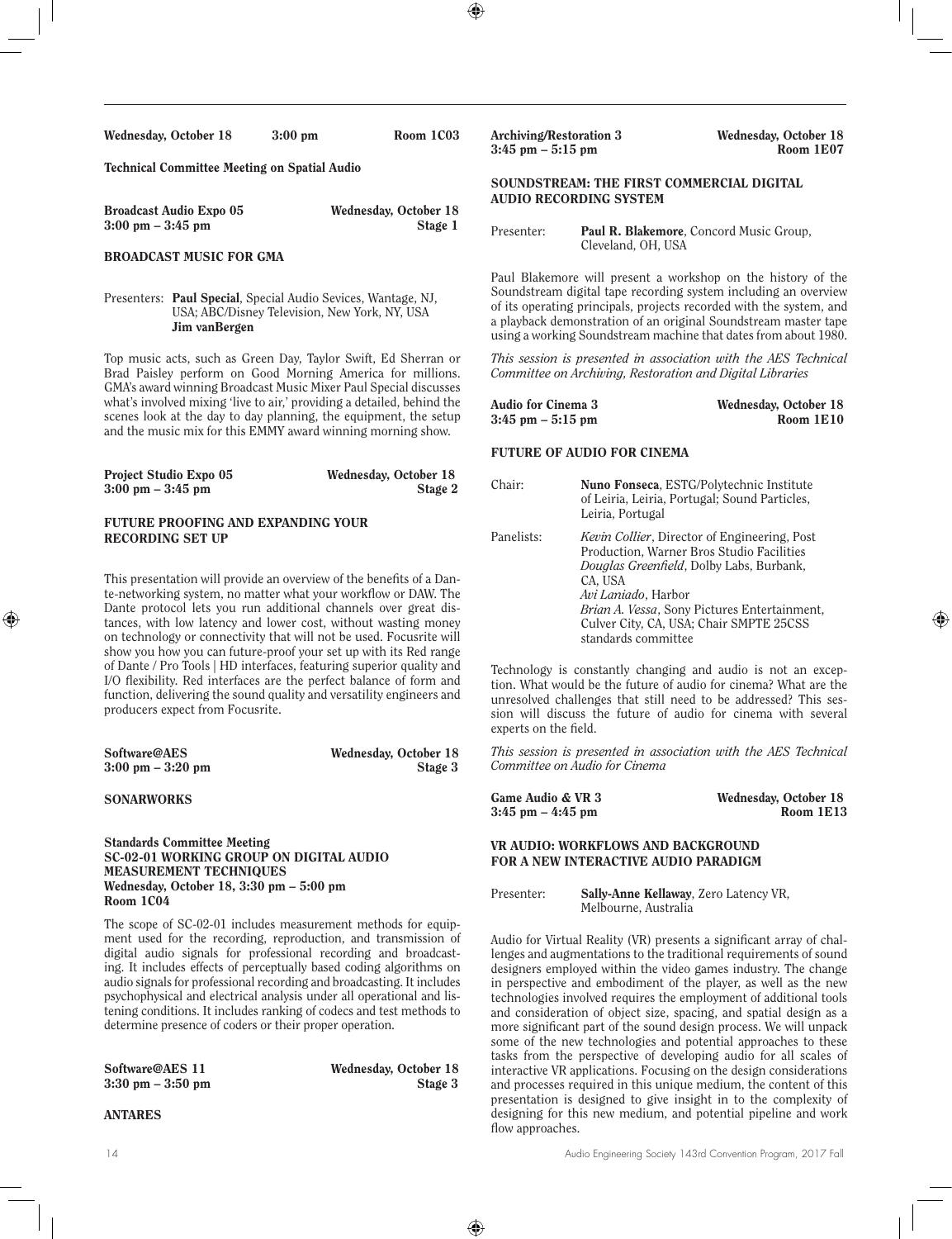Recording & Production 3<br>  $3:45 \text{ pm} - 5:15 \text{ pm}$ <br>
Room 1E15/16  $3:45$  pm  $-5:15$  pm

## SPECIAL EVENT: RECORDING STUDIO DESIGN ADDRESSES IMMERSIVE AUDIO PRODUCTION

Presenter: John Storyk, Architect, Studio Designer and Principal, Walters-Storyk Design Group, Highland, NY, USA

As with such successful past innovative audio format rollouts as stereo and Surround Sound, the rapid proliferation of Immersive Sound theatrical presentations has motivated an increasing number of global recording studio upgrades. An estimated 90% of today's feature films are produced with Immersive Sound. And, the format is ubiquitous with videogame producers/players. To meet the production/mixing requirements of this swiftly established innovation, a significant number of studio design issues including acoustics, aesthetics, ergonomics, master planning and future proofing must be addressed. This international panel of studio owners, engineers, designers, and acousticians will examine the requirements and realities associated with building or upgrading to meet Immersive Audio production needs.

*This session is presented in association with the AES Technical Committee on Recording Technology and Practices*

| <b>Sound Reinforcement 3</b> | Wednesday, October 18 |
|------------------------------|-----------------------|
| $3:45$ pm $-5:15$ pm         | Room 1E09             |

#### RF AND TV SPECTRUM—THE POST AUCTION UPDATE

Moderator: **Karl Winkler**, Lectrosonics

Panelists: *Mark Brunner*, Shure *Joe Ciaudelli*, Sennheiser *Jackie Green*, Alteros

The 600 MHz spectrum auction concluded in April of this year. Join a panel of experts on spectrum matters, FCC regulations and the upcoming spectrum changes that affect all UHF wireless microphone, intercom, IEM and IFB operations in the core-TV bands, along with some new band allocations to be available in the near future.

| <b>Spatial Audio 6</b> | Wednesday, October 18 |
|------------------------|-----------------------|
| $3:45$ pm $-4:45$ pm   | Room 1E13             |

#### PERCEPTUAL THRESHOLDS OF SPATIAL AUDIO LATENCY FOR DYNAMIC VIRTUAL AUDITORY ENVIRONMENTS

#### Presenter: Ravish Mehra, Oculus Research, Redmond, WA, USA

Generating the acoustic signals that reproduce the properties of natural environments through headphones remains a significant technical challenge. One hurdle is related to the time it takes to update the signal each time the observer moves. The end-toend spatial audio latency (SAL) is the time elapsed between the listener assuming a new position and the updated sound being delivered to their ears. It is comprised of latencies in head-tracking, HRTF interpolation and filtering, operating system callback, audio driver and hardware (D/A conversion) buffering, and other parts of the signal processing chain. Because SAL is currently inevitable, it is important to know what SAL is detectable to set minimum thresholds for SAL in virtual auditory environments.

We used a 2-interval-forced-choice paradigm to measure SAL

detectability at (10 and 60 degree) azimuths, both with and without the presence of co-located visual stimuli. Overall, mean SAL thresholds were between 128ms and 158ms. Consistent with results from minimum audible motion angle data, thresholds were greater at larger azimuthal positions. A retrospective analysis revealed that listeners who strategically varied the velocity, acceleration and rate of their head rotation were better able to perform the task. This suggests that thresholds for SAL will be lower for applications where users are expected to move their heads more rapidly and abruptly. Results are discussed in the context of prior research and the potential implications for rendering Virtual Reality audio.

| Broadcast/Media Streaming 4         | Wednesday, October 18 |
|-------------------------------------|-----------------------|
| $4:00 \text{ pm} - 5:45 \text{ pm}$ | Room 1E08             |

#### EVOLVING BEST PRACTICES FOR STUDIO CONSTRUCTION AND REMODELING

| Moderator: | <b>Kirk Harnack</b> , Telos Alliance, Nashville, TN, USA;<br>South Seas Broadcasting Corp., Pago Pago,<br>American Samoa                                                                                                                                                                                                                                                                                                                                              |
|------------|-----------------------------------------------------------------------------------------------------------------------------------------------------------------------------------------------------------------------------------------------------------------------------------------------------------------------------------------------------------------------------------------------------------------------------------------------------------------------|
| Panelists: | <i>Anthony Gervasi</i> , Former Senior Vice<br>President Engineering & Technology - Nassau<br>Broadcasting Partners, LP<br>Daniel Hyatt, Director of Engineering & IT -<br>Max Media Denver, Principal Owner - DK<br>Global Soucing<br><i>Gary Kline, Kline Consulting Group LLC -</i><br>Broadcast Engineering & IT Consultant<br>Jason Ornellas, CBS RADIO Sacramento<br><i>Chris Tobin</i> , Chief Engineer - Newark Public<br>Radio, Owner - IP Codecs Consulting |

Revolutionary changes in broadcast technology are impacting the way we plan, build, and remodel our broadcast studios. Both radio and television production spaces are affected by Audio and Video over IP, LED lighting, smaller yet more numerous cameras, and even more diverse connections to on-air talent. These technology advances inform our decisions about studio size, configuration, materials, and supporting infrastructure. That's the latest thinking about technical centers such as "rack rooms" and master control rooms? Is the in-house data center replacing or adding to traditional technical cores? How are backup systems changing? What new justifications are key when specifying main and auxiliary workflow and infrastructure systems? Leading broadcast engineers and system integrators will discuss the latest practices and predict what planning is critical for tomorrow's broadcast facilities.

*This session is presented in association with the AES Technical Committee on Broadcast and Online Delivery*

| Spatial Audio 5                     | Wednesday, October 18 |
|-------------------------------------|-----------------------|
| $4:00 \text{ pm} - 5:30 \text{ pm}$ | Room 1E13             |

#### THE STATE OF THE ART OF BINAURAL AUDIO FOR LOUDSPEAKERS AND HEADPHONES

Presenter: Edgar Choueiri, Princeton University, Princeton, NJ, USA

I will describe the challenges of binaural audio through headphones (BAH) and loudspeakers (BAL), recent solutions to these challenges, and the state of the art of binaural processing and content development tools. In particular I will describe BACCH 3D Sound processing, which relies on optimal crosstalk cancellation filters, head tracking and automatic individualization to deliver accurate 3D imaging from binaural audio. I will then describe the recently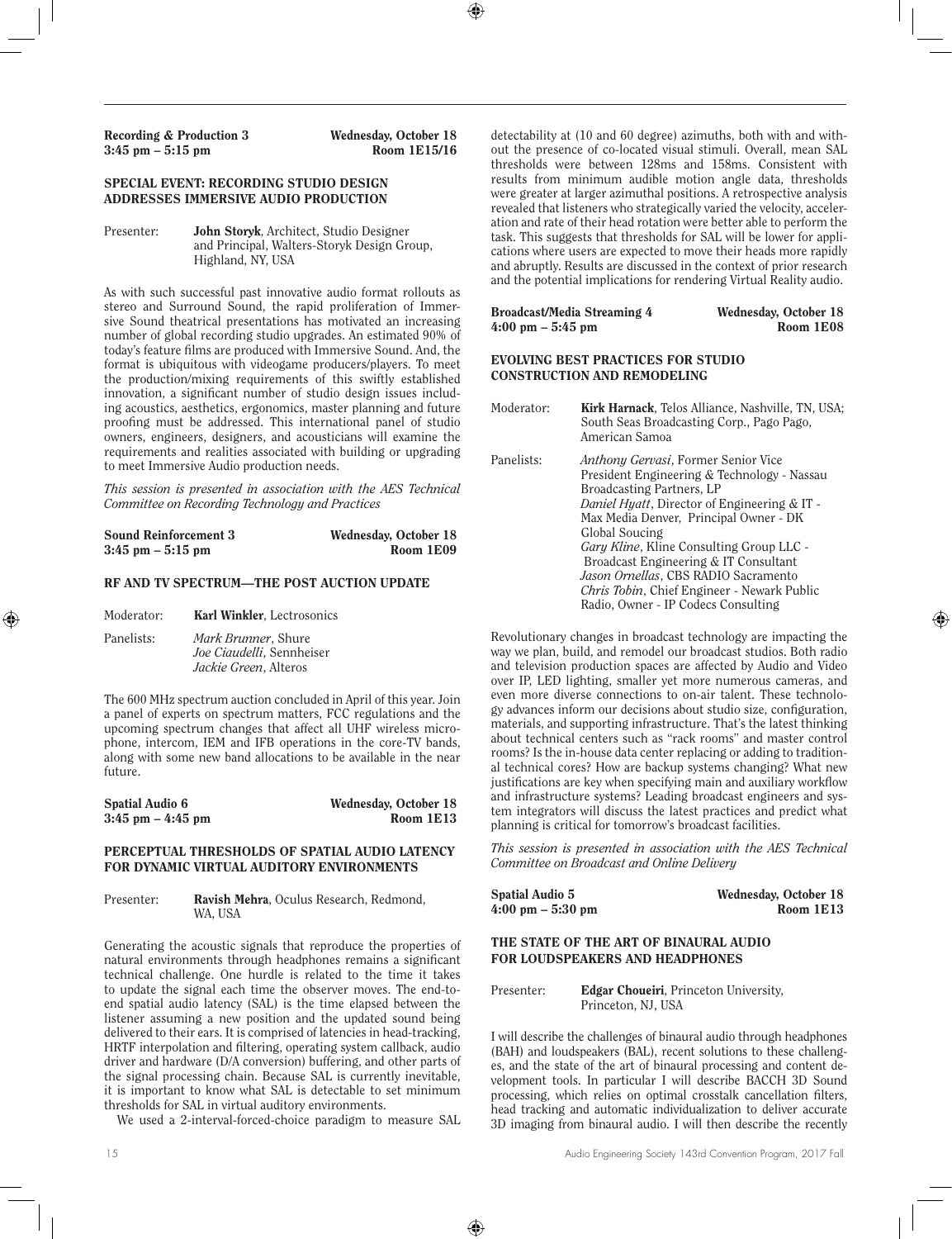developed BACCH-HP headphones processing, which significantly enhances the robustness of 3D imaging and the ability to head-externalize binaural audio. I will use the powerful BACCH-dSP software, which allows designing BACCH filters for BAL and BAH, processing binaural audio, translational and rotational head tracking, and 3D mixing, to illustrate the talk and demonstrate the technologies.

#### Student Events/Career Development EC2: STUDENT RECORDING CRITIQUES Wednesday, October 18, 4:00 pm –5:00 pm Room 1E06

Moderator: Ian Corbett, Kansas City Kansas Community College, Kansas City, KS, USA; off-beat-open-hats recording & sound reinforcement

Students! Come and get tips, tricks, and advice to push your skills to the next level! The Student Recording Critiques are non-competitive listening sessions in which students get to listen to their recordings and productions on a world-class playback system and then receive feedback from a panel of renowned industry professionals. Students at any stage of their studies can sign up to participate. Sign up at the student (SDA) booth immediately on arrival at the convention and deliver stereo or non-interleaved 5.1 channel mixes as 44.1 Khz/24 bit AIFF or WAVE files, to the SDA booth when you sign up. If you sign up, please make sure you arrive on time at the start of the session, otherwise alternates will be placed on the schedule in your place. Finalists in the Recording Competition are excluded from submitting to these events so that as many students as possible can benefit from this type of feedback. (Recording competition finalists get this feedback as part of the competition process.) These events are generously supported by PMC.

| Wednesday, October 18 | $4:00 \text{ pm}$ | Room 1C03 |
|-----------------------|-------------------|-----------|
|                       |                   |           |

Technical Committee Meeting on Microphones and Applications

| <b>Broadcast Audio Expo 06</b>      | Wednesday, October 18 |
|-------------------------------------|-----------------------|
| $4:00 \text{ pm} - 4:45 \text{ pm}$ | Stage 1               |

#### LIVE MUSIC MIXING FOR BROADCAST

#### Presenter: Josiah Gluck

Josiah Gluck, Emmy-award winning sound engineer, takes a look at the special demands and challenges of mixing live music for broadcast. Josiah will explain the process of creating some of the most iconic and recognizable TV live music shows including *Saturday Night Live—*and how to turn inspiration into success.

| <b>Project Studio Expo 06</b>       | Wednesday, October 18 |
|-------------------------------------|-----------------------|
| $4:00 \text{ pm} - 4:45 \text{ pm}$ | Stage 2               |

#### A MUSICIAN'S GUIDE TO CARING FOR YOUR RECORDIST

Presenter: Larry Crane, Tape Op Magazine, Portland, OR, USA; Jackpot! Recording Studio

Tape Op's editor/founder, Larry Crane, will be giving suggestions for musicians heading into the studio on how to get more out of their recording sessions by treating the recordist with mutual respect and setting them up to do their best work.

| Software@AES 12                     | Wednesday, October 18 |
|-------------------------------------|-----------------------|
| $4:00 \text{ pm} - 4:20 \text{ pm}$ | Stage 3               |

FABFILTER

Software@AES 13 Wednesday, October 18 4:30 pm – 4:50 pm Stage 3

CELEMONY (MELODYNE)

Game Audio & VR 2 Wednesday, October 18  $5:00 \text{ pm} - 6:00 \text{ pm}$  Room 1E13

#### IMMERSIVE AUDIO & VR/AR: A TRAVELER'S GUIDE TO THE GROWING LANDSCAPE OF EXPERIENTIAL AUDIO

Presenters: Josh Antonuccio, Ohio University, Athens, OH, USA Richard Warp, Intonic, Emeryville, CA, USA

Audio is going to be essential for creating immersive experiences, but what should the aspiring producer or engineer learn in order to excel, and how is higher education responding to the skills gap in this new field? This session is led by Josh Antonuccio, lecturer at the School of Media Arts and Studies at Ohio University and co-creator of the Immersive Media Initiative, and Richard Warp, founder of Intonic and VR audio professional. Topics include workflows and technology for immersive platforms, considerations for working with spatial audio, and the growing need for audio development expertise within augmented and virtual reality. Enjoy a fascinating "fireside" discussion covering educational, technical, and professional aspects of producing audio in the domain of "the 3 Rs"–VR, AR, and MR.

Wednesday, October 18 5:00 pm Room 1C03

Technical Committee Meeting on Recording Technology and Practices

| <b>Broadcast Audio Expo 07</b>      | Wednesday, October 18 |
|-------------------------------------|-----------------------|
| $5:00 \text{ pm} - 5:45 \text{ pm}$ | Stage 1               |

#### REAL WORLD AES67 NETWORKING

Moderator: Andreas Hildebrand, ALC NetworX GmbH, Munich, Germany

Panelists: *Claudio Becker-Foss*, DirectOut *Will Hoult*, Focusrite *Jeffrey Stroessner*, Lawo *Nicolas Sturmel*, Merging Technologies, Puidoux, Switzerland

The session, moderated by Andreas Hildebrand (ALC NetworX), focuses on practical aspects of using AES67 in the field. The panelist provide valuable insights experienced in real-world applications and share opinions on the importance of AES67 for the wider broadcast market. An outlook on the AES67 standard evolution and its potential influence on related emerging standards and other important industry work will round-up the discussion. Panelists include Nicolas Sturmel (Merging), Claudio Becker-Foss (DirectOut), Jeffrey Stroessner (Lawo) and Will Hoult (Focusrite).

Project Studio Expo 17 Wednesday, October 18 5:00 pm – 5:45 pm Stage 2

PROGRAMMING AUDIO SPECIFIC DSPS USING A GUI BASED PROGRAMMING TOOL TO OPTIMIZE CODE DEVELOPMENT

Presenters: Miguel Chavez, Analog Devices David Thibodeau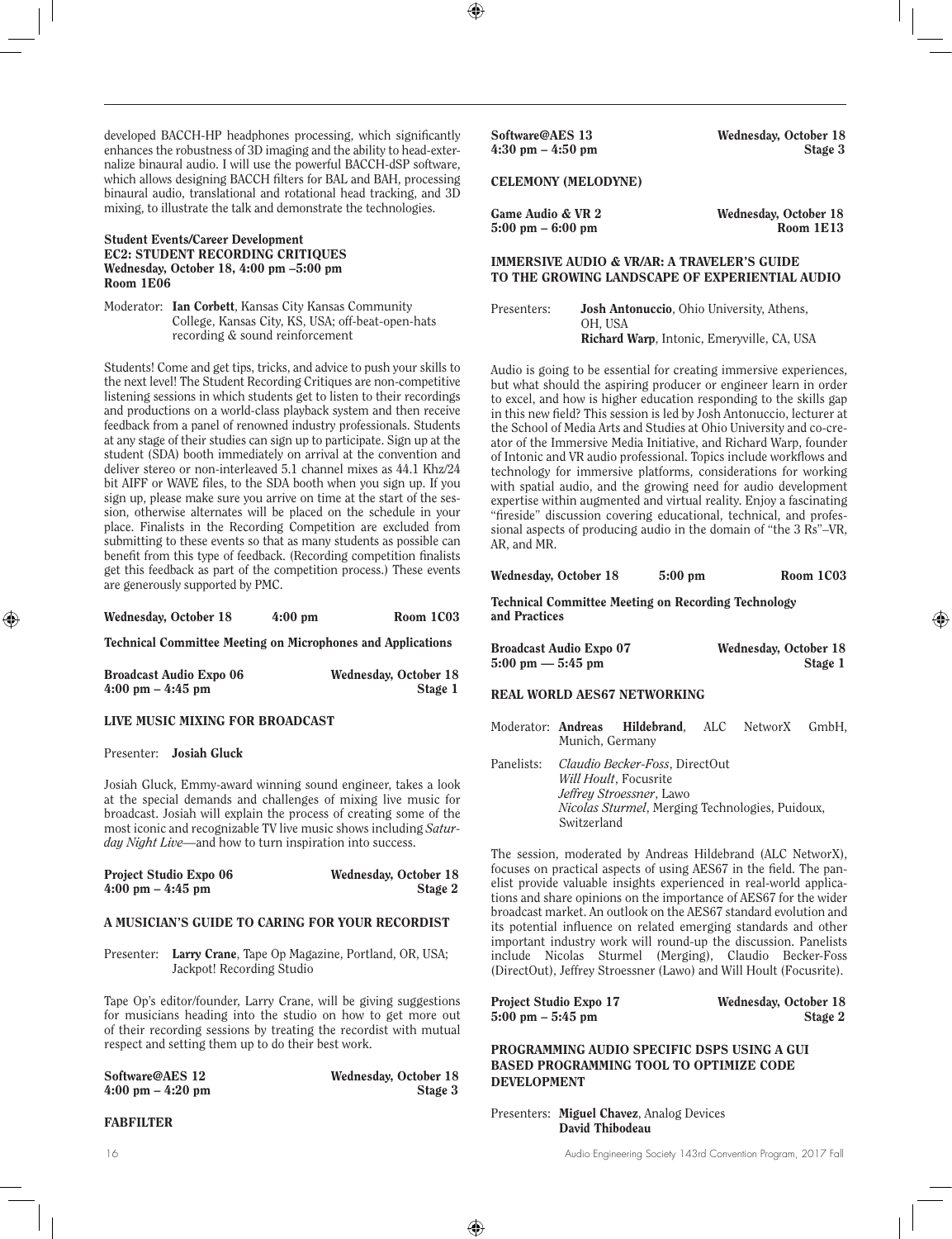Analog Devices Inc., will be demonstrating the SigmaStudio GUI based programming tool used to program the SigmaDSP line of digital signal processors. These processors are optimized for processing audio and include some micro-controller like features. The SigmaDSP line of products produced by Analog Devices Inc., are a range of products starting with small cost-efficient DSPs with integrated analog and digital converters to large powerful DSPs that can interface to a wide variety of converters and other audio processing systems like Bluetooth and audio networks. The processors include integrated general purpose input and outputs (GPIO) to simplify interfacing to control switches and potentiometers for the adjustments of DSP parameters in real time. The higher-end processors are also capable of many micro-controller-like functions such as booting up external codecs (ADC and DAC ICs) and polling external ICs for errors. Most of the SigmaDSP products are capable of self-booting using an external EEPROM to enable the design of standalone systems that boot themselves and operate without a system controller. Of course, system controllers can be utilized for advanced system solutions.

Our demonstration will consist of developing an application using SigmaStudio starting from a blank file and coming up with a functioning solution and programming it into an EEPROM while you watch. Other more advanced concepts will be detailed using prepared projects that showcase capabilities and ease of programming.

| Software@AES 14                     | Wednesday, October 18 |
|-------------------------------------|-----------------------|
| $5:00 \text{ pm} - 5:20 \text{ pm}$ | Stage 3               |

ACCUSONUS

| Networked Audio 1    | Wednesday, October 18 |
|----------------------|-----------------------|
| $5:15$ pm $-6:00$ pm | Room 1E09             |

## PRACTICAL BENEFITS THROUGH AES67 DEPLOYMENT IN THE BROADCAST INDUSTRY: A SYNOPSIS

Presenter: Nestor Amaya, COVELOZ

With migration to the network now firmly on the horizon as we look to leverage commodity infrastructure for real-time media distribution, we will discuss how AES67 opens the door for a broader diversity of networked-connected solutions in your facility. As an interoperability standard for high-performance audio over IP, learn about those manufacturers at the forefront of this technology and how AES67 provides the ability to combine products and solutions from multiple vendors.

#### HISTORICAL COMMITTEE MEETING Wednesday, October 18, 5:15 pm – 6:00 pm Room 1E11

The Historical Committee will hold a meeting during the convention. The meeting will be informal, with updates on Historical Committee activities. We will use most of the time for questions and comments from YOU, the vital members of the Society. Please come and learn what the AES Historical Committee is doing and planning. We hope to see you there!

Software@AES 15 Wednesday, October 18 5:30 pm – 5:50 pm Stage 3

LINE 6

Special Events SE3: THE RICHARD C. HEYSER MEMORIAL LECTURE Wednesday, October 18, 6:00 pm – 7:30 pm Room 1E15/16

#### Lecturer: Leslie Ann Jones, Recording Engineer and Producer, Director of Music Recording and Scoring, Skywalker Sound, San Rafael, CA, USA

The Heyser Series is an endowment for lectures by eminent individuals with outstanding reputations in audio engineering and its related fields. The series is featured twice annually at both the United States and European AES Conventions. Established in May 1999, The Richard C. Heyser Memorial Lecture honors the memory of Richard Heyser, a scientist at the Jet Propulsion Laboratory, who was awarded nine patents in audio and communication techniques and was widely known for his ability to clearly present new and complex technical ideas. Heyser was also an AES governor and AES Silver Medal recipient.

The Heyser Lecturer this year is Leslie Ann Jones.

Leslie Ann Jones has been a recording and mixing engineer for over 35 years. Starting her career at ABC Recording Studios in Los Angeles in 1975, she moved to Northern California in 1978 to accept a staff position with David Rubinson and Fred Catero at the legendary Automatt Recording Studios. There she worked with such artists as Herbie Hancock, Bobby McFerrin, Holly Near, Angela Bofill, Frankie Beverly and Maze, Carlos Santana and Narada Michael Walden, and started her film score mixing career with *Apocalypse Now*.

From 1987 to 1997 she was a staff engineer at Capitol Studios located in the historic Capitol Records Tower in Hollywood. She recorded projects with Rosemary Clooney, Michael Feinstein, Michelle Shocked, BeBe & CeCe Winans, and Marcus Miller, as well as the scores for several feature films and television shows.

In February of 1997 she returned to Northern California to accept a position as Director of Music Recording and Scoring with Skywalker Sound, where she continues her engineering career recording and mixing music for records, films, video games, television, and commercials. And she now adds Record Producer to her list of credits.

 Leslie has received four Grammy Awards and has been nominated multiple times including Best Engineered Recording, Non-Classical and Best Surround Sound Album.

 Leslie is a past Chair of The Recording Academy's Board of Trustees. She serves on the Advisory Boards of Institute for Musical Arts, Ex'pression College for Digital Arts, G.A.N.G. (Game Audio Network Guild) and is an Artistic Advisor to the new Technology and Applied Composition degree program at the San Francisco Conservatory of Music. The title of her lecture is "Paying Attention."

No graphs, no charts, no powerpoint, okay maybe a few photos; but mostly a retrospective on how my life and career have been sustained and enriched by paying attention.

Broadcast/Media Streaming 5 Wednesday, October 18 7:30 pm – 9:00 pm One World Trade Center

#### THE BROADCAST FACILITY OF ONE WORLD TRADE CENTER

#### Moderator: John Lyons

On October 18th 2017 at 7:30pm Durst Broadcasting LLC will be hosting a short Panel discussion and tour of the New Preeminent Broadcast Facility in New York City. John Lyons, Assistant Vice President and Director of Broadcast Communications for The Durst Organization will be hosting the session along with a panel still TBA.

The discussion will include the origin of Durst involvement with the Port Authority on the project, the innovative technologies employed including green innovations and logistical innovations and the intricacies involved with developing and building a broadcast facility while still building the property in which the facility sits.

Following the panel discussion will be a tour of the broadcasting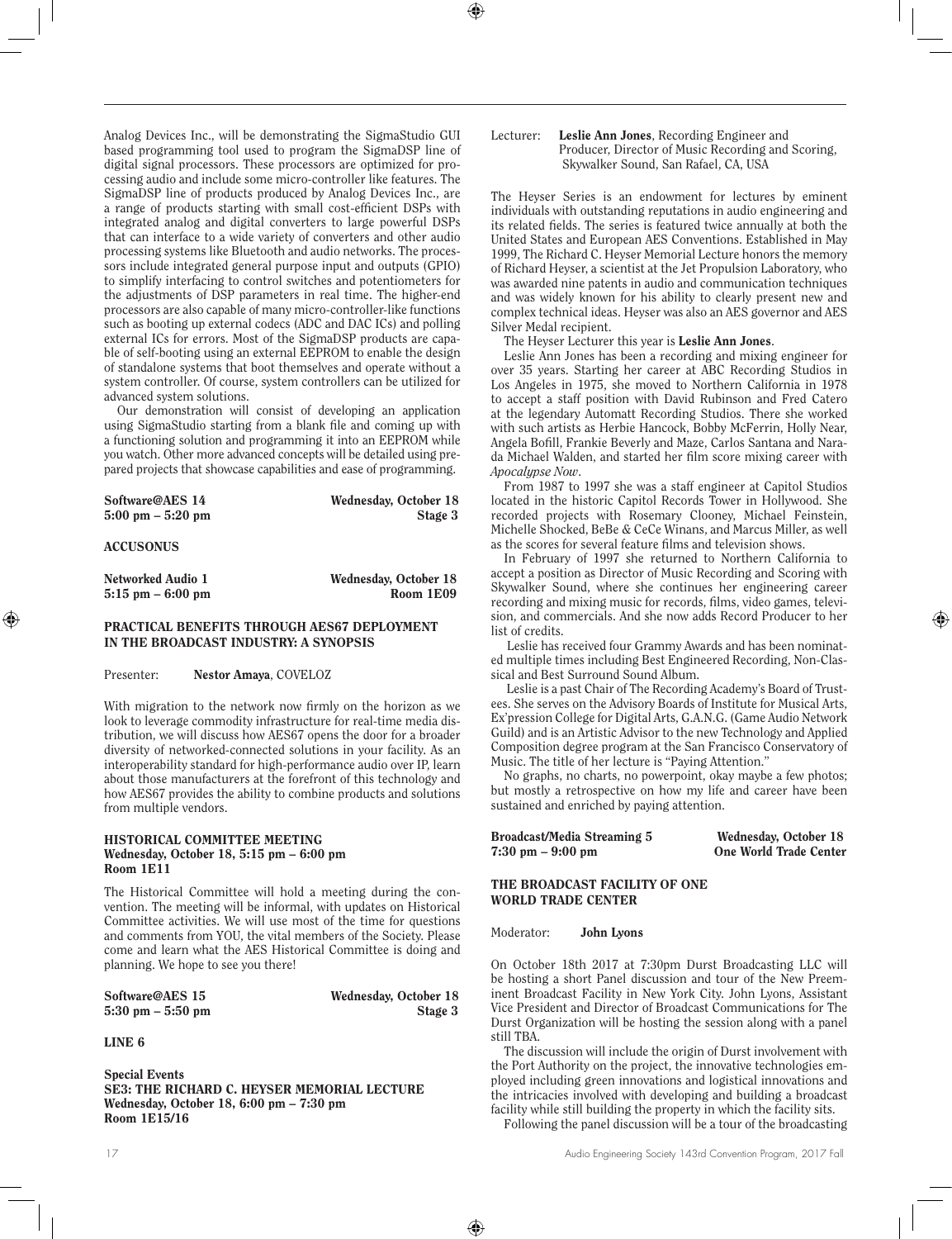facilities and communications spaces. The tour will not include the roof as there is ongoing work there on the building maintenance systems and darkness will not make it conducive to touring.

Capacity is limited due to security issues, so be sure to book early to be a part of this experience.

*This session is presented in association with the AES Technical Committee on Broadcast and Online Delivery*

| <b>Session P6</b>    | Thursday, Oct. 19 |
|----------------------|-------------------|
| 9:00 am – 12:00 noon | Room 1E11         |

#### SPATIAL AUDIO—PART 1

Chair: Ravish Mehra, Oculus Research, Redmond, WA, USA

#### 9:00 am

#### P6-1 Efficient Structures for Virtual Immersive Audio Processing—*Jean-Marc Jot*, <sup>1</sup> *Daekyoung Noh*<sup>2</sup> 1 Magic Leap, Sunnyvale, CA, USA 2 Xperi Corp., Santa Ana, CA, USA

New consumer audio formats have been developed in recent years for the production and distribution of immersive multichannel audio recordings including surround and height channels. HRTF-based binaural synthesis and cross-talk cancellation techniques can simulate virtual loudspeakers, localized in the horizontal plane or at elevated apparent positions, for audio reproduction over headphones or convenient loudspeaker playback systems. In this paper we review and discuss the practical design and implementation challenges of immersive audio virtualization methods and describe computationally efficient processing approaches and topologies enabling more robust and consistent reproduction of directional audio cues in consumer applications. *Convention Paper 9865*

#### 9:30 am

P6-2 Robust 3D Sound Capturing with Planar Microphone Arrays Using Directional Audio Coding—*Oliver Thiergart, Guendalina Milano, Tobias Ascherl, Emanuël A. P. Habets*, International Audio Laboratories Erlangen, Erlangen, Germany

> Real-world VR applications require to capture 3D sound with microphone setups that are hidden from the field-ofview of the 360-degree camera. Directional audio coding (DirAC) is a spatial sound capturing approach that can be applied to a wide range of compact microphone arrays. Unfortunately, its underlying parametric sound field model is often violated which leads to a degradation of the spatial sound quality. Therefore, we combine the non-linear DirAC processing with a linear beamforming approach that approximates the panning gains in DirAC such that the required amount of non-linear processing is reduced while increasing the robustness against model violations. Additionally, we derive a DOA estimator that enables 3D sound capturing with DirAC using compact 2D microphone arrays, which are often preferred in VR applications. *Convention Paper 9866*

#### 10:00 am

P6-3 Frequency Bands Distribution for Virtual Source Widening in Binaural Synthesis—*Hengwei Su, Atsushi Marui, Toru Kamekawa*, Tokyo University of the Arts, Adachi-ku, Tokyo, Japan

The aim of this study is to investigate the perceived width in binaural synthesis. To synthesize sounds with extended source widths, monophonic signals were divided by 1/3-octave filter bank, each component was then distributed to different directions by convolution with head-related transfer function within the intended width. A subjective listening experiment was conducted by using pairwise comparison to evaluate differences of perceived widths between stimuli with different synthesis widths and distribution methods. The results showed that this processing method can achieve a wider sound source width in binaural synthesis. However, effectiveness may vary with spectrum characteristics of source signals. Thus, a further revision of this method is needed to improve the stability and the performance. *Convention Paper 9867*

## 10:30 am

P6-4 Improving Elevation Perception in Single-Layer Loudspeaker Array Display Using Equalizing Filters and Lateral Grouping—*Julian Villegas, Naoki Fukasawa, Yurina Suzuki*, University of Aizu, Aizu Wakamatsu, Japan

> A system to improve the perception of elevated sources is presented. This method relies on "equalizing filters," a technique that aims to compensate for unintended changes in the magnitude spectrum produced by the placement of loudspeakers with respect to the desired location. In the proposed method, when sources are on the horizon, a maximum of two loudspeakers are used for reproduction. Otherwise, the horizon spatialization is mixed with one that uses side loudspeakers grouped by lateral direction. Results from a subjective experiment suggest that the proposed method is capable of producing elevated images, but the perceived elevation range is somewhat compressed. *Convention Paper 9868*

## 11:00 am

#### P6-5 Development and Application of a Stereophonic Multichannel Recording Technique for 3D Audio and VR—*Helmut Wittek*, <sup>1</sup> *Günther Theile*<sup>2</sup> 1 SCHOEPS GmbH, Karlsruhe, Germany 2 VDT, Geretsried, Germany

A newly developed microphone arrangement is presented that aims at an optimal pickup of ambient sound for 3D Audio. The ORTF-3D is a discrete 8ch setup that can be routed to the channels of a 3D Stereo format such as Dolby Atmos or Auro3D. It is also ideally suited for immersive sound formats such as wavefield synthesis or VR/Binaural, as it creates a complex 3D ambience that can be mixed or binauralized. The ORTF-3D setup was developed on the basis of stereophonic rules. It creates an optimal directional image in all directions as well as a high spatial sound quality due to highly uncorrelated signals in the diffuse sound. Reports from sound engineers affirm that it creates a highly immersive sound in a large listening area and still is compact and practical to use. *Convention Paper 9869*

## 11:30 am

#### P6-6 Apparent Sound Source De-Elevation Using Digital Filters Based on Human Sound Localization—*Adrian Celestinos, Elisabeth McMullin, Ritesh Banka, William Decanio, Allan Devantier*, Samsung Research America, Valencia, CA, USA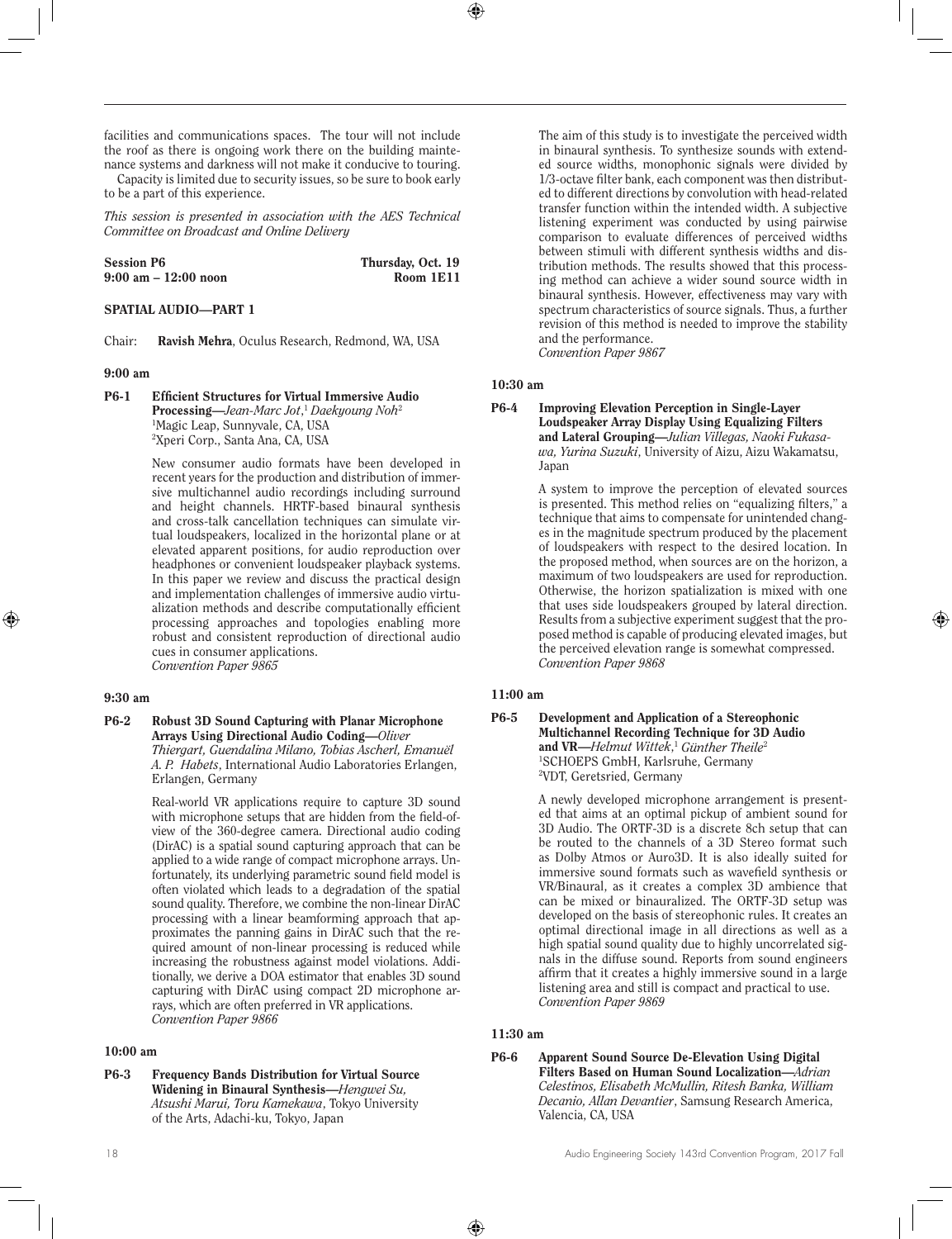The possibility of creating an apparent sound source elevated or de-elevated from its current physical location is presented in this study. For situations where loudspeakers need to be placed in different locations than the ideal placement for accurate sound reproduction digital filters are created and connected in the audio reproduction chain either to elevate or de-elevate the perceived sound from its physical location. The filters are based on head related transfer functions (HRTF) measured in human subjects. The filters relate to the average head, ears, and torso transfer functions of humans isolating the effect of elevation/de-elevation only. Preliminary tests in a movie theater setup indicate that apparent de-elevation can be achieved perceiving about –20 degrees from its physical location. *Convention Paper 9870*

| <b>Session P7</b>     | Thursday, Oct. 19 |
|-----------------------|-------------------|
| $9:00$ am $-11:00$ am | Room 1E12         |

## PERCEPTION—PART 2

Chair: Dan Mapes-Riordan, Etymotic Research, Elk Grove Village, IL, USA

#### 9:00 am

P7-1 A Statistical Model that Predicts Listeners' Preference Ratings of In-Ear Headphones: Part 1—Listening Test Results and Acoustic Measurements—*Sean Olive, Todd Welti, Omid Khonsaripour*, Harman International, Northridge, CA, USA

> A series of controlled listening tests were conducted on 30 different models of in-ear (IE) headphones to measure their relative sound quality. A total of 71 listeners both trained and untrained rated the headphones on a 100-point preference scale using a multiple stimulus method with a hidden reference and low anchor. A virtual headphone test method was used wherein each headphone was simulated over a high-quality replicator headphone equalized to match their measured magnitude response. Leakage was monitored and eliminated for each subject. The results revealed both trained and untrained listeners preferred the hidden reference, which was the replicator headphone equalized to our new IE headphone target response curve. The further the other headphones deviated from the target response, the less they were preferred. Part two of this paper develops a statistical model that predicts the headphone preference ratings based on their acoustic measurements. *Convention Paper 9840*

#### 9:30 am

#### P7-2 Perceptual Assessment of Headphone Distortion—*Louis Fielder*, Dolby Laboratories, Inc., San Francisco, CA, USA

A perceptually-driven distortion metric for headphones is proposed that is based on a critical-band spectral comparison of the distortion and noise to an appropriate masked threshold, when the headphone is excited by a sine wave signal. Additionally, new headphone-based masking curves for 20, 50, 100, 200, 315, 400, and 500 Hz sine waves are derived by subjective tests using bands of narrow-band noise being masked by a sine wave signal. The ratios of measured distortion and noise levels in critical bands over the appropriate masking curve values are compared, with the critical bands starting at the second harmonic. Once this is done the audibility of all these contributions are

combined into a single audibility value. Extension to loudspeaker measurements is briefly discussed. *Convention Paper 9841*

#### 10:00 am

Media consumption is heading towards high degrees of content personalization. It is thus crucial to assess the perceptual performance of personalized media delivery. This work proposes the Adjustment/Satisfaction Test (A/ST), a perceptual test where subjects interact with a user-adjustable system and their adjustment preferences and the resulting satisfaction levels are studied. We employ the A/ST to evaluate an object-based audio syst em that enables the personalization of the balance between dialogue and background, i.e., a Dialogue Enhancement system. Both the case in which the original audio objects are readily available and the case in which they are estimated by blind source separation are compared. Personalization is extensively used, resulting in clearly increased satisfaction, even in the case with blind source separation.

*Convention Paper 9842*

## 10:30 am

#### P7-4 Automatic Text Clustering for Audio Attribute Elicitation Experiment Responses—*Jon Francombe, Tim Brookes, Russell Mason*, University of Surrey, Guildford, Surrey, UK

Collection of text data is an integral part of descriptive analysis, a method commonly used in audio quality evaluation experiments. Where large text data sets will be presented to a panel of human assessors (e.g., to group responses that have the same meaning), it is desirable to reduce redundancy as much as possible in advance. Text clustering algorithms have been used to achieve such a reduction. A text clustering algorithm was tested on a dataset for which manual annotation by two experts was also collected. The comparison between the manual annotations and automatically-generated clusters enabled evaluation of the algorithm. While the algorithm could not match human performance, it could produce a similar grouping with a significant redundancy reduction (approximately 48%). *Convention Paper 9843* 

 $9:00$  am  $-10:30$  am

Audio for Cinema 4 Thursday, October 19

## PRODUCTION SOUND: CURRENT TRENDS AND PROVEN TRADITIONS

Presenter: Glen Trew, CAS

As audio technology advances rapidly, sound quality can improve as a result, but not always. Based on his 40 years as a production sound mixer for film and video, and owner of Trew Audio, Glen Trew will discuss the new technology and techniques of production

P7-3 The Adjustment / Satisfaction Test (A/ST) for the Subjective Evaluation of Dialogue Enhancement— *Matteo Torcoli*, <sup>1</sup> *Jürgen Herre*, 1,2 *Jouni Paulus*, 1,2 *Christian Uhle*, 1,2 *Harald Fuchs*, <sup>1</sup> *Oliver Hellmuth*<sup>1</sup> 1 Fraunhofer Institute for Integrated Circuits IIS, Erlangen, Germany 2 International Audio Laboratories Erlangen, Erlangen, Germany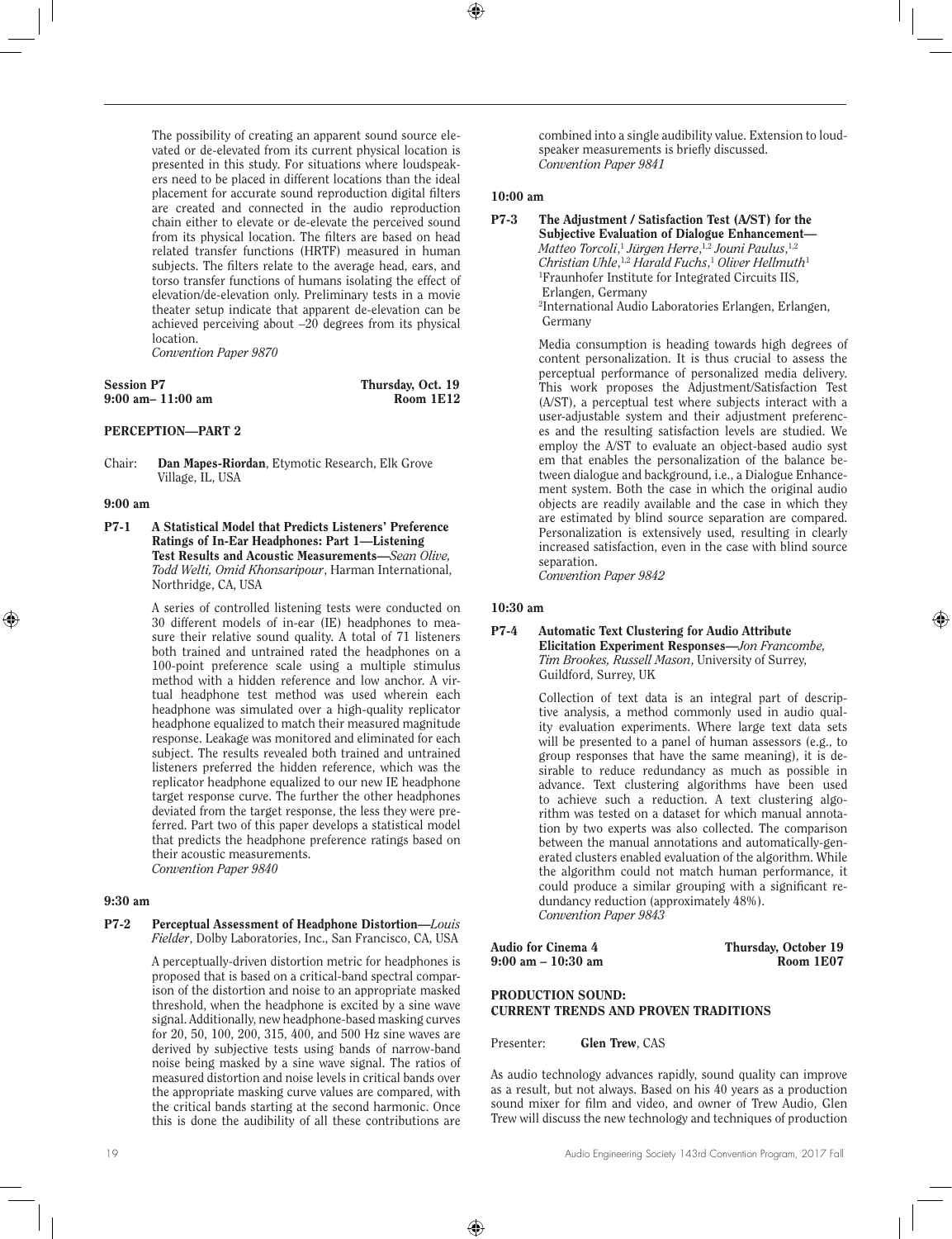dialog and music on the set, and when some long-established traditions are preferred. Choices regarding mixing and tracking, and boom mics vs. body mics, and music lip-sync vs. recording live on the set will be covered, followed by Q&A.

*Co-organized with Cinema Audio Society (CAS). This session is presented in association with the AES Technical Committee on Audio for Cinema*

| Game Audio & VR 4                    | Thursday, October 19 |
|--------------------------------------|----------------------|
| $9:00 \text{ am} - 10:00 \text{ am}$ | Room 1E13            |

## GATEWAYS TO THE EAST — MUSIC AND RECORDING TECHNIQUES FOR CHINESE VIDEO GAMES

Presenter: Fei Yu, Dream Studio, Los Angeles/ Beijing

As the Music Supervisor for NetEase online game Revelation, Fei Yu would love to discuss the challenge and triumphs of communicating and collaborating from across the world, the technology of recording for Chinese- Western style music, and the creative process, strategies for working with ethnic soloists to create authentic world sound and recording strategies for combining orchestra with soloists. The soundtrack became one of the first game scores to be released by the prestigious film music label Varese Sarabande and was Winner of the BSOSpirit Jerry Goldsmith Award and the Tracksounds Genius Choice Vote for Best Score: Video Game. Nominated for an International Film Music Critics Association Award, A Tracksounds Cue Award, A Reel Music Award, A Game Audio Network Guild Award and named one of the top ten scores of 2015 (game and film) by Cinematic Sound Radio.

| <b>Product Development 3</b>         | Thursday, October 19 |
|--------------------------------------|----------------------|
| $9:00 \text{ am} - 10:30 \text{ am}$ | Room 1E09            |

#### WHAT HAPPENS IN A PATENT LAWSUIT?

Presenters: **John Strawn**, S Systems Inc., Larkspur, CA, USA Thomas Millikan, Perkins Coie LLP, San Diego, CA, USA

This session covers the mechanics of patent lawsuits and what you can expect when you are involved, whether you are an owner, manager, engineer, or employee. We will cover the basic steps including: starting a lawsuit; proving a product infringes a patent, proving a patent is invalid, using experts to show infringement or invalidity; deposing experts and company personnel; asking the judge to end the case; limiting what information is available at trial, and trying a case. There will be a detour through the recently established procedures to challenge patents at the patent office rather than in court. The presentation will involve real-world experience, including our work in what was the largest audio patent case in US history (Lucent v. Microsoft) where the MP3 standard itself was on trial for patent infringement. We will present information on how often and at what stage cases settle, as most do. And we will share insights on how to win.

| Tutorial/Workshop 4                  | Thursday, October 19 |
|--------------------------------------|----------------------|
| $9:00 \text{ am} - 10:15 \text{ am}$ | Room 1E08            |

#### PODCASTS: TELLING STORIES WITH SOUND

Chair: Mary Nichols, FuseBox Radio, Waldorf, MD USA

Panelists: *Jim Anderson*, Anderson Audio NY, New York, NY, USA; New York University, New York, NY, USA *Jeanne Montalvo Lucar,* Audio Engineer, Producer

Podcasting is now the latest and greatest frontier for freedom of expression and the press with distribution networks that most of the average creator can gain equal access to with a (mostly) low cost of entry. This event is a jump off point about the many ways one can create, record, host, and distribute a podcast with high audio quality with the latest technologies out in the world today.

#### Thursday, October 19 9:00 am Room 1C03

Technical Committee Meeting on Archiving, Restoration, and Digital Libraries

| Archiving/Restoration 4 | Thursday, October 19 |
|-------------------------|----------------------|
| 9:30 am – 11:00 am      | Room 1E15/16         |

#### SPECIAL EVENT: BEARING WITNESS: THE MUSIC OF STAR WARS—ARCHIVING ART AND TECHNOLOGY

Presenters: Leslie Ann Jones, Recording Engineer and Producer, Director of Music Recording and Scoring, Skywalker Sound, San Rafael, CA, USA Dann Thompson

When Sony Classics requested original vinyl masters for a new release of Star Wars soundtracks that started us on a mission to archive and preserve all the music of Star Wars. A tour of the Lucasfilm archives made us realize we were looking at a 40-year history of film scoring and at some point in the near future some of this material could not be played or accessed for reuse. We will discuss the format choice, transfer process, database creation, and editing process. The goal? .... how to future-proof accessibility of some of the greatest film music of all time.

*This session is presented in association with the AES Technical Committee on Archiving, Restoration and Digital Libraries*

Game Audio & VR 11 Thursday, October 20<br>9:30 am - 10:30 am Room 1E10  $9:30$  am  $-10:30$  am

## CREATING INTERACTIVE, REACTIVE, AND GENERATIVE MUSIC WITH PURE DATA

Presenter: **Yuli Levtov**, Reactify, London, UK

Since the advent of libpd, Pure Data, Max's open-source and slightly more "bare-bones" cousin, has found its way into many embedded production applications, from mobile apps to Web and VR experiences. Furthermore, bringing procedural and interactive music to platforms such as Unity and the Web has recently been made even more practical by a new and powerful tool, Heavy, which converts Pure Data patches into highly-performant code that can run on many different platforms. Reactify is a London-based creative production company focusing on the possibilities of interactive, reactive, and generative music, with Pure Data sitting at the core of almost all of its projects. In this presentation, co-founder Yuli Levtov will give an overview of how Pure Data can be used to interface with physical or virtual reality in creative ways, and provide a platform for collaboration between developers and artists, and how Heavy can close the gap between a rapid-prototyping tool and efficient production environment.

| <b>Recording &amp; Production 4</b> | Thursday, October 19 |
|-------------------------------------|----------------------|
| 9:30 am – 10:30 am                  | Room 1E14            |
|                                     |                      |

METALLIANCE - YESTERDAY, TODAY AND TOMORROW: WHERE WE'VE BEEN, WHERE WE ARE, AND WHERE WE'RE GOING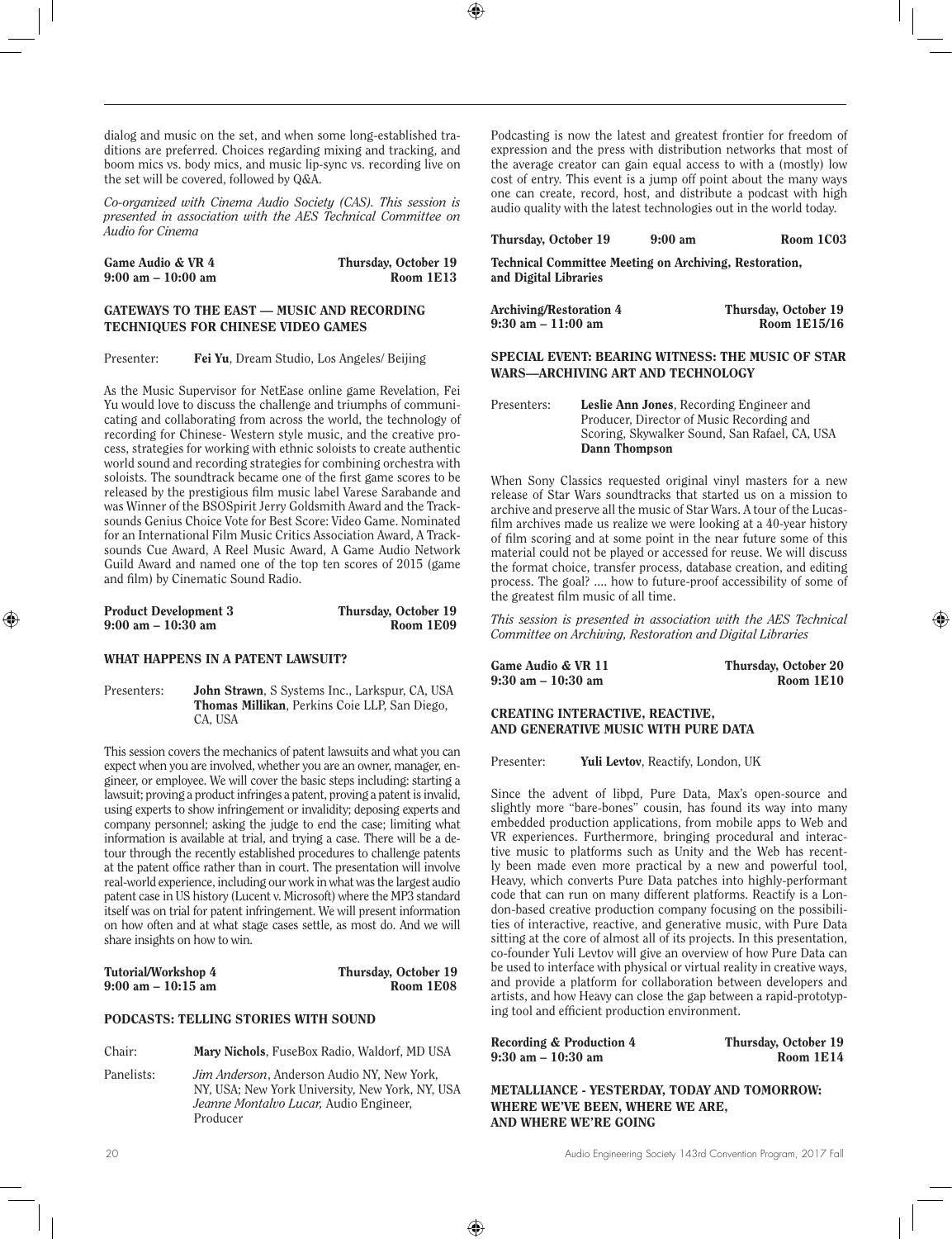Presenters: Chuck Ainlay, METAlliance, Nashville, TN, USA Ed Cherney, Edward Cherney Company, Venice, CA, USA Frank Filipetti George Massenburg, Schulich School of Music, McGill University, Montreal, Quebec, Canada; Centre for Interdisciplinary Research in Music Media and Technology (CIRMMT), Montreal, Quebec, Canada Elliot Scheiner Al Schmitt, Los Angeles, CA, USA

Established in 2005 by globally-recognized, award-winning audio engineers and producers Chuck Ainlay, Ed Cherney, Frank Filipetti, George Massenburg, Elliot Scheiner, Al Schmitt, and the late Phil Ramone, the METAlliance is a collaborative community that fosters relationships between producers, engineers, and manufacturers in order to ensure the highest standards of audio production. This group, which was deeply involved in establishing foundational music recording techniques and technical standards, has now turned its attention to providing education and inspiration to music creators while promoting excellence in engineering and production.

Accordingly, in conjunction with Hal Leonard, the METAlliance has begun publishing the collective knowledge amassed by these A-list producers and engineers under the METAlliance Academy brand. The product line includes A/V tutorial courses, print and ebooks, Power Learning Digital Print versions of these books, and in-person workshop events.

*This session is presented in association with the AES Technical Committee on Recording Technology and Practices*

| <b>Spatial Audio 17</b>              | Thursday, October 19 |
|--------------------------------------|----------------------|
| $9:30 \text{ am} - 11:30 \text{ am}$ | Room 1E06            |

#### PMC: A 9.1 MUSICAL EXPERIENCE

Presenters: Morten Lindberg Daniel Shores

[abtract unavailable]

Thursday, October 19 10:00 am Room 1C03

Technical Committee Meeting on Signal Processing

| Software@AES 16         | Thursday, October 19 |
|-------------------------|----------------------|
| $10:00$ am $- 10:20$ am | Stage 3              |

#### BEST SERVICE

| Broadcast/Media Streaming 6 | Thursday, October 19 |
|-----------------------------|----------------------|
| $10:15$ am $-12:15$ pm      | Room 1E08            |

## CASE STUDY—USING THE RIGHT WIRE FOR THE RIGHT JOB

Presenters: Steve Lampen, Belden, San Francisco, CA, USA John Schmidt, Consultant

This presentation will focus on one or two major projects. The huge range of wire and cable in each will be outlined and detailed. The choice of one type of cable over another will also be addressed. The audience is encouraged to participate in the discussion of appropriate and inappropriate choices and applications for various cable types.

*This session is presented in association with the AES Technical Committee on Broadcast and Online Delivery*

| Broadway Sound Expo 01 | Thursday, October 19 |
|------------------------|----------------------|
| $10:30$ am $-11:15$ am | Stage 1              |

THEATRICAL VOCAL MIKING

Presenters: Dominic Sack, Sound Associates, Inc. Karl Winkler, Lectrosonics, Rio Rancho, NM, USA

For theatrical applications, especially musicals, placement of the lav mic is critical for success. This workshop will cover the physiological and acoustic issues associated with this challenging subject. Once the lav mic is placed, next comes concealment to enhance the visual aspects of the performance. Tips, tricks and tools for this purpose will be covered.

| Project Studio Expo 07   | Thursday, October 19 |
|--------------------------|----------------------|
| $10:30$ am $-12:00$ noon | Stage 2              |

## FINESSE THE MESS: MAXIMIZING YOUR CREATIVE PROCESS

Presenter: Joe Carroll, Manhattan Producers Alliance, New York, NY, USA

We have best practices for miking techniques and mixing, and tips and hacks for using every piece of gear in the studio. However, the most essential item in every studio Is one that we rarely talk about: your brain. If you have struggled with "writers block," agonized over the final "finishing touches" of a project or had a conflict with a co-writer or collaborator this event is for you. Our group of creatives will discuss best practices for collecting, cultivating and manipulating ideas and provide a framework for expanding your personal creativity. In addition, we hope offer some tools for working with collaborators and navigating the creative process.

| Software@AES 17         | Thursday, October 19 |
|-------------------------|----------------------|
| $10:30$ am $- 10:50$ am | Stage 3              |

**SONARWORKS** 

| <b>Game Audio&amp; VR 5</b> | Thursday, October 19 |
|-----------------------------|----------------------|
| $10:45$ am $-12:15$ pm      | Room 1E13            |
|                             |                      |

## STAR TREK: BRIDGE CREW VR—AUDIO POST MORTEM

| Presenters: | <b>Justin Drust</b> , Red Storm Entertainment, |
|-------------|------------------------------------------------|
|             | Cary, NC, USA                                  |
|             | <b>Matthew McCallus. Expert Sound</b>          |
|             | Programmer, Red Storm Entertainment            |

Look, listen, and learn from the Red Storm Audio Team behind Star Trek: Bridge Crew as they show us new frontiers in VR game audio development from multiple perspectives—the Audio Director, Audio Programmer and others. Discover the tips, tricks, and techniques of the audio design process from conception to completion.

| <b>Product Development 4</b> | Thursday, October 19 |
|------------------------------|----------------------|
| $10:45$ am $-12:15$ pm       | Room 1E09            |

NEW AMPLIFIER REQUIREMENTS FOR SPEAKER PROTECTION AND CONTROL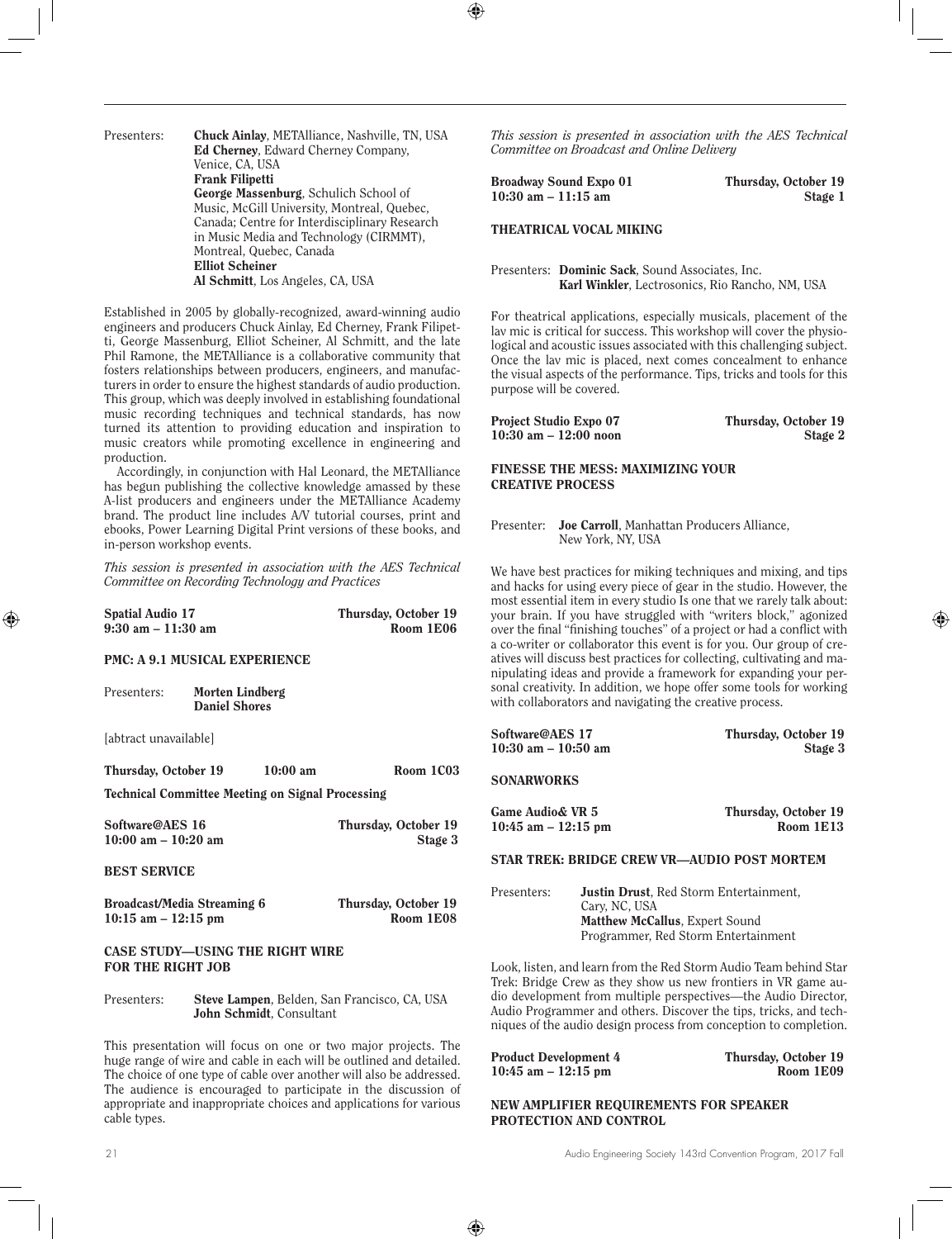## Presenter: Joachim Schlechter

The rising demand for active speaker protection across all audio applications creates new challenges on the audio amplifier design. The amplifier is transforming more and more into a "smart" system integrating sensing capabilities, digital interfaces, and internal signal processing. To push nonlinear "green" loudspeakers in small enclosures to their physical limits, a higher peak power from the amplifier is desirable. At the same time, there is a growing need for higher overall efficiency and minimal battery power consumption. This tutorial is discussing current trends and coming requirements in amplifier design in conjunction with speaker protection and control.

| <b>Sound Reinforcement 5</b> | Thursday, October 19 |
|------------------------------|----------------------|
| 10:45 am $-$ 12:15 pm        | Room 1E07            |

## CORPORATE SOUND DESIGN

#### Moderator: Lee Kalish

Sound for corporate events can be lucrative but can also be very demanding. Complex matrixing or other unusual solutions may be required in signal routing to loudspeaker zones, recording devices, distant participants and web streaming. Amplifying lavalier mics strongly into a loudspeaker system is its own art. Client relations are of top importance. A discussion of how these factors shape our differing approaches to corporate sound systems.

| Tutorial/Workshop 5   | Thursday, October 19 |
|-----------------------|----------------------|
| 10:45 am $-$ 12:15 pm | Room 1E14            |

#### NEW DEVELOPMENTS IN LISTENING TEST DESIGN

| Chair:     | <b>Brecht De Man, Queen Mary University</b><br>of London, London, UK                                                                                                                                                                                       |
|------------|------------------------------------------------------------------------------------------------------------------------------------------------------------------------------------------------------------------------------------------------------------|
| Panelists: | Jan Berg, Luleå University of Technology,<br>Piteå. Sweden<br><i>Jürgen Herre</i> , International Audio Laboratories<br>Erlangen, Erlangen, Germany; Fraunhofer IIS,<br>Erlangen, Germany<br>Todd Welti, Harman International Inc.,<br>Northridge, CA, USA |

Listening tests are a key component in a wide range of audio research and development, from loudspeaker construction over source separation algorithms to emotion in music. New graphical user interfaces, transducer virtualization, and online tests have helped make the once tedious and expensive practice of perceptual evaluation of audio more accessible and efficient. However, these developments each bring their own challenges. Furthermore, while topics like audio codec design have an established set of practices, other types of evaluation are only slowly being standardized, if at all, or borrow from neigboring fields. In this workshop, some of the field's most prominent experts contribute different perspectives on advancements in the area of perceptual evaluation of audio, and offer their view on its future.

*This session is presented in association with the AES Technical Committee on Perception and Subjective Evaluation of Audio Signals*

#### Student Events/Career Development EC3: SPARS MENTORING Thursday, October 19, 10:45 am – 12:45 pm Open Area

This event is specially suited for students, recent graduates,

young professionals, and those interested in career advice. Hosted by SPARS in cooperation with the AES Education Committee, career related Q&A sessions will be offered to participants in a speed group mentoring format. A dozen students will interact with 4–5 working professionals in specific audio engineering fields or categories every 20 minutes. Audio engineering fields/categories include gaming, live sound/live recording, audio manufacturer, mastering, sound for picture, and studio production. Mentors include: *Trevor Fletcher, Mike Mazzotta, Gina Zdanowicz, Matthew Rifino, Chuck Zwicky, Joel Hamilton, Tom Salta, Barry Cleveland, Anthony Schultz, David Amlen, Chris Mara, Leslie Mona-Mathus, Jamie Baker, Karrie Keyes, Leslie Ann Jones, Dann Michael Thompson.*

| Audio for Cinema 5                                   | Thursday, October 19 |
|------------------------------------------------------|----------------------|
| $10:45$ am $-12:15$ pm                               | Room 1E10            |
| LOUDNESS ISSUES IN CINEMA—<br>IS THE REFERENCE LOST? |                      |

| Chair:     | <b>Eelco Grimm</b> , HKU University of the Arts,<br>Utrecht, Netherlands; Grimm Audio,<br>Eindhoven, The Netherlands |
|------------|----------------------------------------------------------------------------------------------------------------------|
| Panelists: | John Fithian, NATO<br>Tom Fleischman, CAS<br>Charles Q. Robinson, Dolby Laboratories,<br>San Francisco, CA, USA      |

Better sound systems may reproduce louder movies. Louder movies generate audience complaints. Complaints press cinema owners to lower the playback level. Lower playback levels make dialogue intelligible. Dubbing stages are pressed to print louder.

Is the "sacred" reference level lost? This workshop will discuss the current issues with loudness in movies, with points-of-view from mixers, exhibitors, and technology providers.

*This session is presented in association with the AES Technical Committee on Audio for Cinema*

| <b>Session P8</b>      | Thursday, Oct. 19 |
|------------------------|-------------------|
| $11:00$ am $-12:30$ pm | Fover             |

## POSTERS: SIGNAL PROCESSING

#### 11:00 am

#### P8-1 A Simplified 2-Layer Text-Dependent Speaker Authentication System—*Giacomo Valenti*, 1,2 *Adrien Daniel*, <sup>1</sup> *Nicholas Evans*<sup>2</sup> 1 NXP Software, Mougins, France 2 EURECOM, Biot, France

This paper describes a variation of the well-known HiLAM approach to speaker authentication that enables reliable text-dependent speaker recognition with short-duration enrollment. The modifications introduced in this system eliminate the need for an intermediate text-independent speaker model. While the simplified system is admittedly a modest modification to the original work, it delivers comparable levels of automatic speaker verification performance while requiring 97% less speaker enrollment data. Such a significant reduction in enrollment data improves usability and supports speaker authentication for smart device and Internet of Things applications. *Convention Paper 9844*

#### 11:00 am

#### P8-2 Binaural Sound Source Separation Based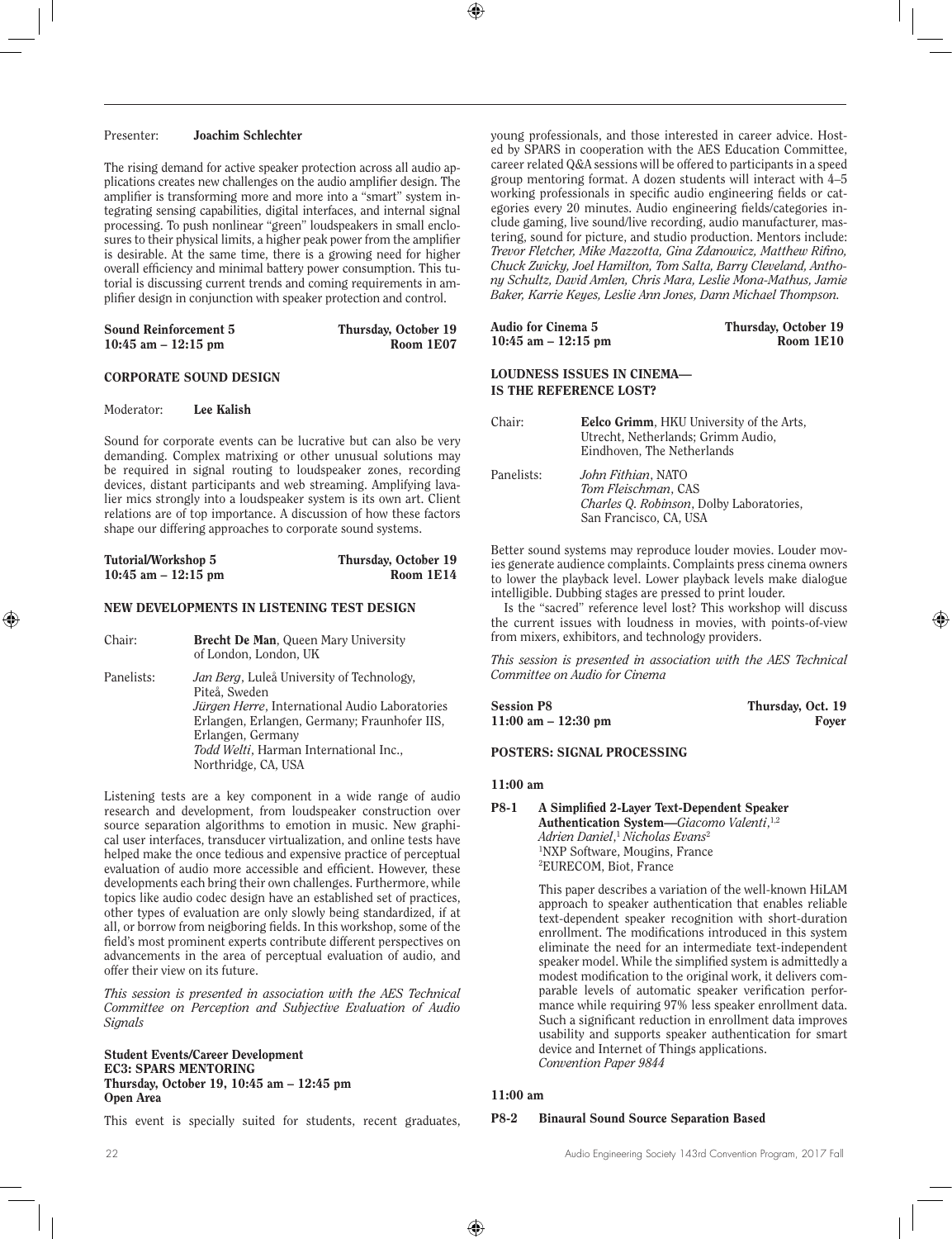#### on Directional Power Spectral Densities—

*Joel Augusto Luft*, 1,2 *Fabio I. Pereira*, <sup>2</sup> *Altamiro Susin*<sup>2</sup> 1 Instituto Federal de Educação, Ciência e Tecnologia do Rio Grande do Sul, Canoas, RS, Brazil 2 Universidade Federal do Rio Grande do Sul, Porto Alegre, RS, Brazil

Microphone arrays are a common choice to be used in spatial sound source separation. In this paper a new method for binaural source separation is presented. The separation is performed using the spatial position of sound source, the Head-Related Transfer Function, and the Power Spectral Density of fixed beamformers. A non-negative constrained least-squares minimization approach is used to solve the Head-Related Transfer Function based directivity gain formulation and the Power Spectral Density is used as a magnitude estimation of the sound sources. Simulation examples are presented to demonstrate the performance of the proposed algorithm. *Convention Paper 9845*

#### 11:00 am

P8-3 Improving Neural Net Auto Encoders for Music Synthesis—*Joseph Colonel, Christopher Curro, Sam Keene*, The Cooper Union for the Advancement of Science and Art, New York, NY, USA

> We present a novel architecture for a synthesizer based on an autoencoder that compresses and reconstructs magnitude short time Fourier transform frames. This architecture outperforms previous topologies by using improved regularization, employing several activation functions, creating a focused training corpus, and implementing the Adam learning method. By multiplying gains to the hidden layer, users can alter the autoencoder's output, which opens up a palette of sounds unavailable to additive/subtractive synthesizers. Furthermore, our architecture can be quickly re-trained on any sound domain, making it flexible for music synthesis applications. Samples of the autoencoder's outputs can be found at http://soundcloud.com/ann\_synth, and the code used to generate and train the autoencoder is open source, hosted at http://github.com/JTColonel/ann\_synth. *Convention Paper 9846*

## 11:00 am

P8-4 Comparative Study of Self-Organizing Maps vs Subjective Evaluation of Quality of Allophone Pronunciation for Non-Native English Speakers— *Bozena Kostek*, <sup>1</sup> *Magdalena Piotrowska*, 1 *Tomasz Ciszewski*, <sup>2</sup> *Andrzej Czyzewski*<sup>1</sup> 1 Gdansk University of Technology, Gdansk, Poland 2 University of Gdansk, Gdansk, Poland

> The purpose of this study was to apply Self-Organizing Maps to differentiate between the correct and the incorrect allophone pronunciations and to compare the results with subjective evaluation. Recordings of a list of target words, containing selected allophones of English plosive consonants, the velar nasal and the lateral consonant, were made twice. First, the target words were read from the list by nine non-native speakers and then repeated after a phonology expert's recorded sample. Afterwards, two recorded signal sets were segmented into allophones and parameterized. For that purpose, a set of descriptors, commonly employed in music information retrieval, was utilized to determine whether they are effective in allophone analysis. The phonology expert's task was to evaluate the pronunciation accuracy

of each uttered allophone. Extracted feature vectors along with the assigned ratings were applied to SOMs. *Convention Paper 9847*

## 11:00 am

## P8-5 Automatic Masking Reduction in Balance Mixes Using Evolutionary Computing—*Nicholas Jillings, Ryan Stables*, Birmingham City University, Birmingham, UK

Music production is a highly subjective task, which can be difficult to automate. Simple session structures can quickly expose complex mathematical tasks which are difficult to optimize. This paper presents a method for the reduction of masking in an unknown mix using genetic programming. The model uses results from a series of listening tests to guide its cost function. The program then returns a vector that best minimizes this cost. The paper explains the limitations of using such a method for audio as well as validating the results. *Convention Paper 9813*

Technical Committee Meeting on Fiber Optics for Audio

| Software@AES 18        | Thursday, October 19 |
|------------------------|----------------------|
| $11:00$ am $-11:20$ am | Stage 3              |

CELEMONY (MELODYNE)

| Session EB2            | Thursday, Oct. 19 |
|------------------------|-------------------|
| $11:15$ am $-12:30$ pm | Room 1E12         |

## RECORDING & PRODUCTION

Chair: Palmyra Catravas, Union College, Schenectady, NY, USA

#### 11:15 am

#### EB2-1 Engineered Remote-Sensing Audio Power Amplifier for High-Fidelity Applications—*Peter Horowitz* Fourth Dimension Engineering, Columbia, MD, USA

The objective of this work is to minimize the deleterious effects of loudspeaker cable impedance when driving dynamic loudspeakers, accomplished primarily with a mathematical feedback analysis on the prominent role of the cables themselves within the audio baseband feedback loop. Presented are the measured system waveforms, along with computed root loci and transfer functions of a proof-of-principle remote-sensing (4-wire) 80 watt audio power amplifier. A single baseband feedback loop compares the incoming audio information (voltage) to the resultant voltage across the loudspeaker electrical terminals and minimizes the difference. Measured waveforms demonstrate notably superior replication of incoming information at the loudspeaker terminals over the audio band. The system is empirically robust for a wide range of dynamic loudspeaker and cable systems without any need for electronic adjustment. For example, with 35 meter 15/22 gauge cabling, a bandwidth of 72kHz, dynamic range of 110dB, phase linearity of  $\langle 0.5^\circ$ , and low impedance drive levels of  $< 0.2\Omega$  at the loudspeaker terminals are readily achieved simultaneously. *Engineering Brief 364*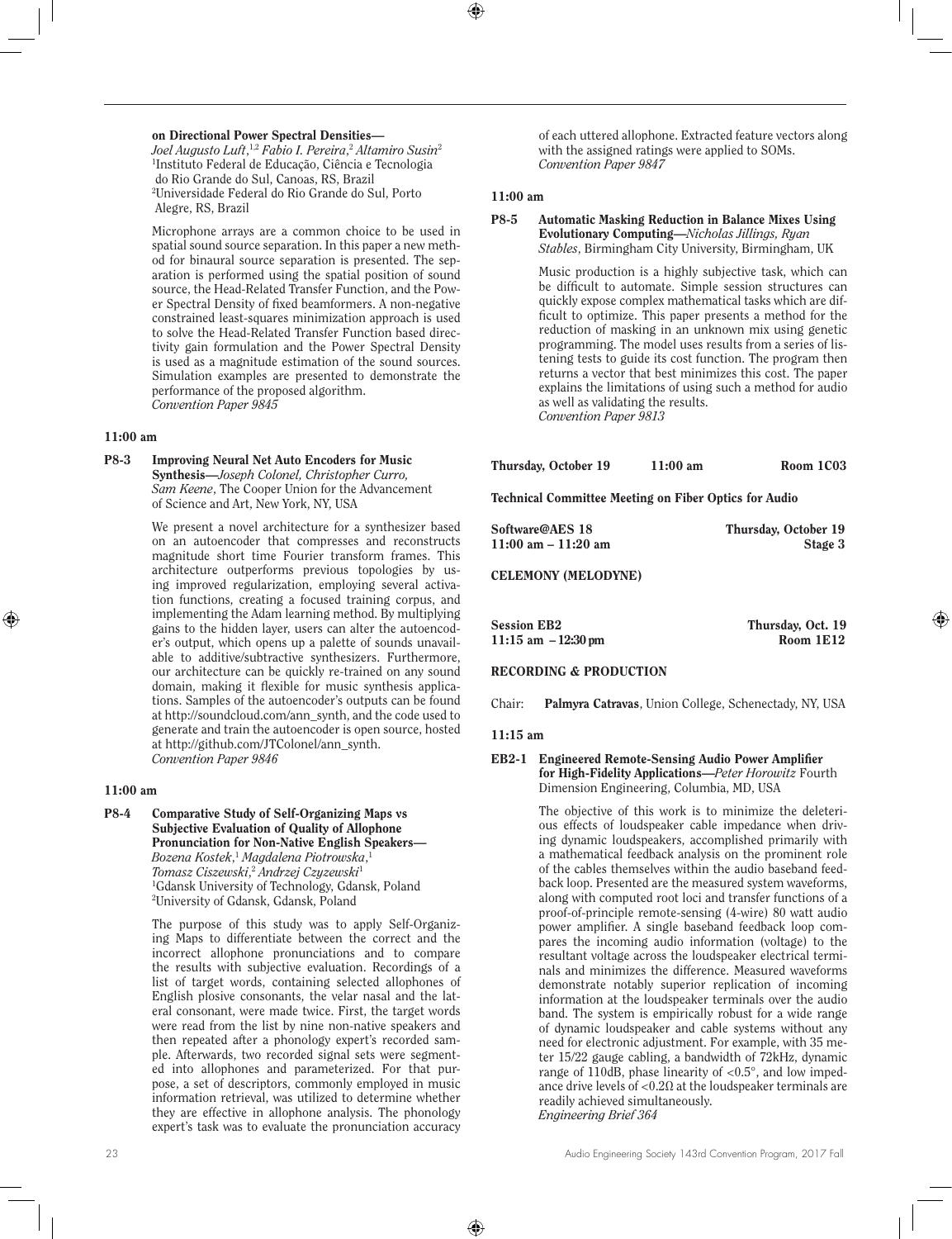## 11:30 am

#### EB2-2 Building a Globally Distributed Recording Studio— *John Fiorello*, RecordME, Torrington, CT, USA

The internet has played a significant role in changing consumer behavior in regards to the distribution and consumption of music. Record labels, recording studios, and musicians have felt the financial squeeze as physical media delivery has been depreciated. However, the internet also enables these studios, musicians, and record labels to re-orient their business model to take advantage of new content creation and distribution. By developing a hardware appliance that combines high-resolution audio recording and broadcasting with real-time, two-way video communication across the web, we can expand the geographic area that studios can serve, increase revenue for musicians, and change the value proposition traditional record labels have to offer. *Engineering Brief 365* 

## 11:45 am

EB2-3 Simultaneous Audio Capture at Multiple Sample Rates and Formats for Direct Comparison and Evaluation— *Jordan Strum*, 1 ; *Richard King*, 2,3 *Oles Protsidym*, 1 *Ieronim Catanescu* <sup>2</sup> 1 ProStudioMasters, Montreal, QC, Canada

2 McGill University, Montreal, Quebec, Canada

3 The Centre for Interdisciplinary Research in Music Media and Technology, Montreal, Quebec, Canada

In order to evaluate differences among recording formats and resolutions over a variety of classical, jazz, and popular musical material, a unique collection of audio assets was recorded. Live performances were captured using a single pair of microphones, positionally adjusted for each sound source. Preamplifier outputs were routed to 11 identical recording interfaces capturing various PCM and DSD formats simultaneously with 3 analogue tape recorders, the contents of which were then transferred to the above digital formats. These assets will be used to compare differences among recording formats and resolutions using identical performances, and to provide source m aterial for listening tests as well as further research. The design and execution of this project will be discussed. *Engineering Brief 366* 

#### 12:00 noon

#### EB2-4 Undergraduate Curricular Development at the Electrical Engineering/Music Interface at Union College—*Palmyra Catravas*, Union College, Schenectady, NY, USA

Curricular development at the interface of electrical engineering and music will be described, with a focus on the pedagogical use of audio and acoustics to reinforce basic fundamentals in electrical engineering. The effort, which has taken place over more than a decade, seeks to reinforce the foundation provided by the traditional, rigorous engineering curriculum at Union College, an undergraduate liberal arts college in upstate NY. A related specialized research laboratory – Phasor Lab – is located in the Peter Irving Wold Science and Engineering Center at Union.

*Engineering Brief 367* 

#### 12:15 pm

#### EB2-5 Recording, Mixing and Mastering of Audio Using

#### a Single Microphone Array and Audio Source Separation Algorithms—*Jakub Zamojski, Piotr Makaruk, Lukasz Januszkiewicz, Tomasz Zernicki*, Zylia sp. z o.o., Poznan, Poland

The authors present a new way of recording of music bands using a single microphone array and audio source separation algorithms. In contrast to the traditional recording process, this novel approach allows for capturing all of musical instruments simultaneously using only one recording device, avoiding a multiple sets of spot microphones, cables, and D/A converters. Moreover, using a single microphone array and dedicated algorithms gives the sound engineer a unique set of "audio processing tools" that can be used in the post-production stage. This paper describes step-by-step a recording process of a music band playing ukulele using a 19-capsules spherical microphone array and dedicated software. The process includes the following stages: recording, sound source separation, mixing, and mastering. *Engineering Brief 368* 

Broadway Sound Expo 02 Thursday, October 19<br>11:15 am - 12:00 noon Stage 1  $11:15$  am  $-12:00$  noon

#### THEATRICAL WIRELESS 3.0

Operating high-count multichannel wireless systems in the high-density RF environments of the future will require the application.

Software@AES 19 Thursday, October 19 11:30 am – 11:50 am Stage 3

## FABFILTER

Student Events/Career Development EC4: STUDENT RECORDING CRITIQUES Thursday, October 19, 12:00 pm – 1:00 pm Room 1E06

Moderator: Ian Corbett, Kansas City Kansas Community College, Kansas City, KS, USA; off-beat-open-hats recording & sound reinforcement

Students! Come and get tips, tricks, and advice to push your skills to the next level! The Student Recording Critiques are non-competitive listening sessions in which students get to listen to their recordings and productions on a world-class playback system and then receive feedback from a panel of renowned industry professionals. Students at any stage of their studies can sign up to participate. Sign up at the student (SDA) booth immediately on arrival at the convention and deliver stereo or non-interleaved 5.1 channel mixes as 44.1 Khz/24 bit AIFF or WAVE files, to the SDA booth when you sign up. If you sign up, please make sure you arrive on time at the start of the session, otherwise alternates will be placed on the schedule in your place. Finalists in the Recording Competition are excluded from submitting to these events so that as many students as possible can benefit from this type of feedback. (Recording competition finalists get this feedback as part of the competition process.) These events are generously supported by PMC.

Thursday, October 19 12:00 noon Room 1C03

Technical Committee Meeting on Broadcast and Online Delivery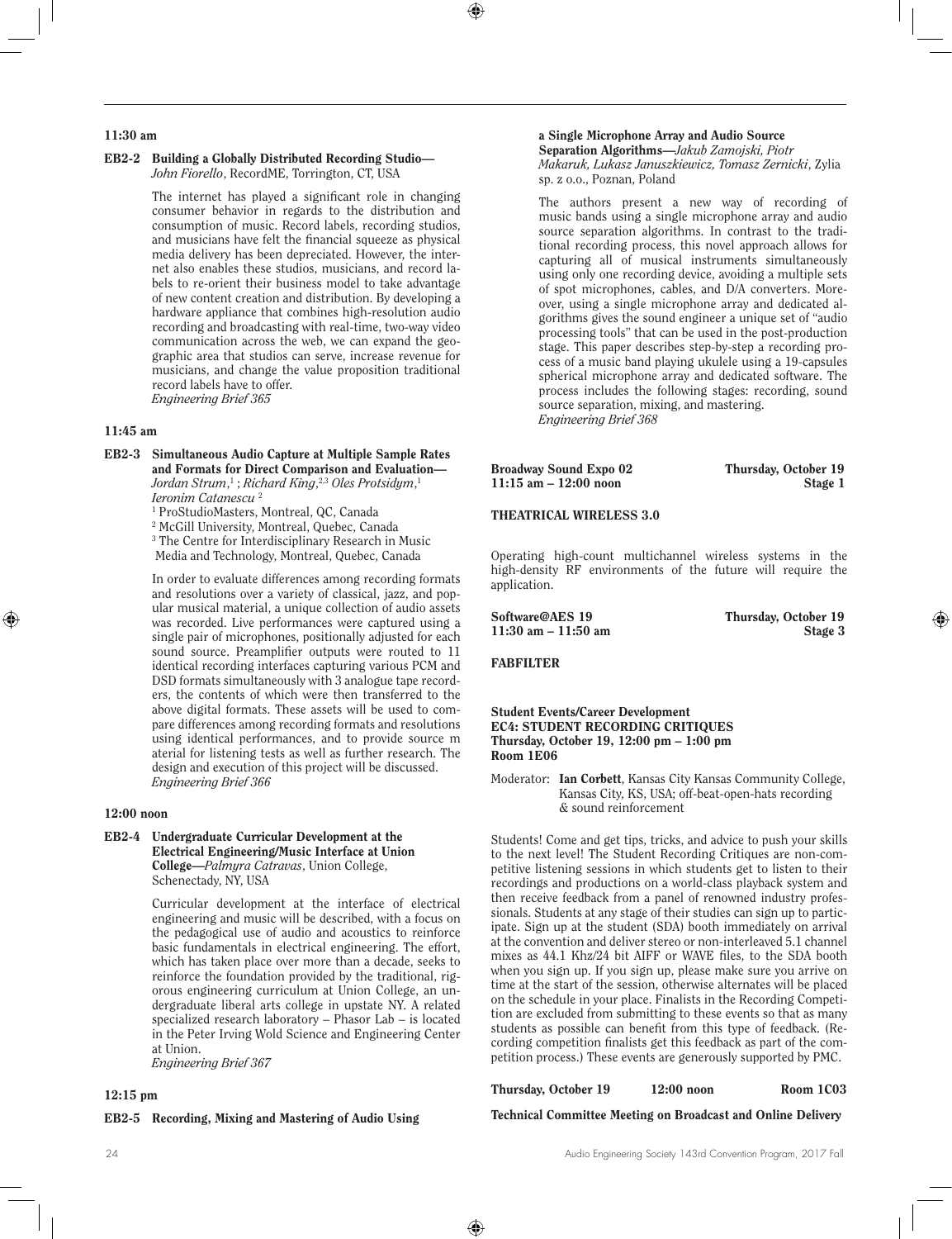## ANATOMY OF THEATER SOUND DESIGN

#### Presenter: Jesse Stevens, L-Acoustics

Based in New York, Jesse Stevens comes to L-Acoustics with 15 years of experience as a sound designer, engineer, and mixer for Broadway musicals, national tours and large-scale special events. He was an integral member of the sound design team for the Broadway productions of Rock of Ages, Motown the Musical, and After Midnight, all of which were nominated for a Tony Award for Outstanding Sound Design. Additionally, he's spent time with Blue Man Group at the Monte Carlo Las Vegas, the Radio City Spring Spectacular, and Waitress on Broadway.

| Software@AES 20          | Thursday, October 19 |
|--------------------------|----------------------|
| $12:00$ noon $-12:20$ pm | Stage 3              |

#### ANTARES

Special Events SE4: LUNCHTIME KEYNOTE—ALEX CASE: AFTER THE LOUDNESS WARS—GET "LOUDER" WITHOUT THE FADER Thursday, October 19, 12:30 pm – 1:15 pm Room 1E15/16

Presenter: Alex Case, University of Massachusetts Lowell, Lowell, MA, USA

Take this mixing challenge: place the faders at the lowest levels that make technical and musical sense. Try to make critical tracks easier to hear through more sophisticated means than simple fader rides. Turning it up is too easy and mucks up the rest of the mix. One loud track can make it harder to hear the other tracks in your mix. To get a track to rise up out of a crowded mix, leverage the strategic application of panning, ambience, reverb, compression, gating, EQ, distortion, and other unmasking effects. Tailoring non-fader properties of the sound to keep the track audible is more work and requires mastery of many subtle aspects of signal processing for mixing. However, resisting that urge to simply push up the fader means the other tracks won't have to play catchup.

Thursday, October 19 12:30 pm Room 1C03

Technical Committee Meeting on Audio for Games

| Software@AES 21                       | Thursday, October 19 |
|---------------------------------------|----------------------|
| $12:30 \text{ pm} - 12:50 \text{ pm}$ | Stage 3              |

#### BLUE CAT AUDIO

#### Student Events/Career Development EC5: SAUL WALKER STUDENT DESIGN EXHIBITION Thursday, October 19, 1:00 pm – 3:00 pm Poster Area

All accepted entries to the AES Saul Walker Student Design Competition are given the opportunity to show off their designs at this poster/tabletop exhibition. The session is free and open to all convention attendees and is an opportunity for aspiring student hardware and software engineers to have their projects seen by the AES design community. It is an invaluable career-building event and a great place for companies to identify their next employees. Students from both audio and non-audio backgrounds are encouraged to participate. Few restrictions are placed on the nature of the projects, which may include loudspeaker designs, DSP plug-ins, ana-

log hardware, signal analysis tools, mobile applications, and sound synthesis devices. Attendees will observe new, original ideas implemented in working-model prototypes.

Broadway Sound Expo 04 Thursday, October 19 1:00 pm – 2:00 pm Stage 1

#### THEATER SOUND INFRASTRUCTURE

Presenters: Mark Brunke, Optocore Maciek Janiszewski, Optocore Vinnie Macri, Clear-Com

Theater system integration is moving to the highest level. Manufacturers offer now combined solution for audio, video, intercoms, lights and control. This merge requires new technologies to fulfill high theater requirements like the lowest latency, redundancy, flexibility and control. It also requires multiple different worlds to connect - audio with video, audio with control, multi-vendor cooperation. The session uncovers possible challenges in the theater sound infrastructure design and explains how the market leaders deal with it.

| Project Studio Expo 08              | Thursday, October 19 |
|-------------------------------------|----------------------|
| $1:00 \text{ pm} - 1:45 \text{ pm}$ | Stage 2              |

#### MONITORING WORKSHOP

Presenter: Aki Mäkivirta, Genelec Oy, Iisalmi, Finland

Reliable monitoring is the key to transforming your creative ideas to recordings that deliver your artistic intensions in all environments. Meet Aki Mäkivirta of Genelec and hear about the essentials of setting up monitoring that delivers in your room. Get an overview of the typical pitfalls and how to avoid them. From stereo to 3D immersive monitoring, systematic approach to setting up and calibrating monitoring systems pays off by making your work faster enabling you to concentrate on the essential – creating the content.

| <b>Session P10</b>                  | Thursday, Oct. 19 |
|-------------------------------------|-------------------|
| $1:30 \text{ pm} - 3:30 \text{ pm}$ | Room 1E12         |

#### TRANSDUCERS—PART 2

#### 1:30 pm

#### P10-1 Loudspeakers as Microphones for Infrasound—*John Vanderkooy*, University of Waterloo, Waterloo, ON, Canada

This paper shows that a sealed-box loudspeaker can be used as the sensor for a very high-performance infrasound microphone. Since the cone displacement essentially responds directly to infrasound pressure, the velocityinduced loudspeaker output must be electronically integrated to give a flat response. The undamped resonance peak of the loudspeaker is avoided by feeding the short-circuit voice coil current into the virtual ground input of an integrator op-amp. Design equations are given and a complete response analysis is presented. A prototype is compared with a conventional microphone used for infrasound measurement, showing the improved performance of the sealed-box loudspeaker design. *Convention Paper 9856*

Chair: Alex Voishvillo, JBL/Harman Professional, Northridge, CA, USA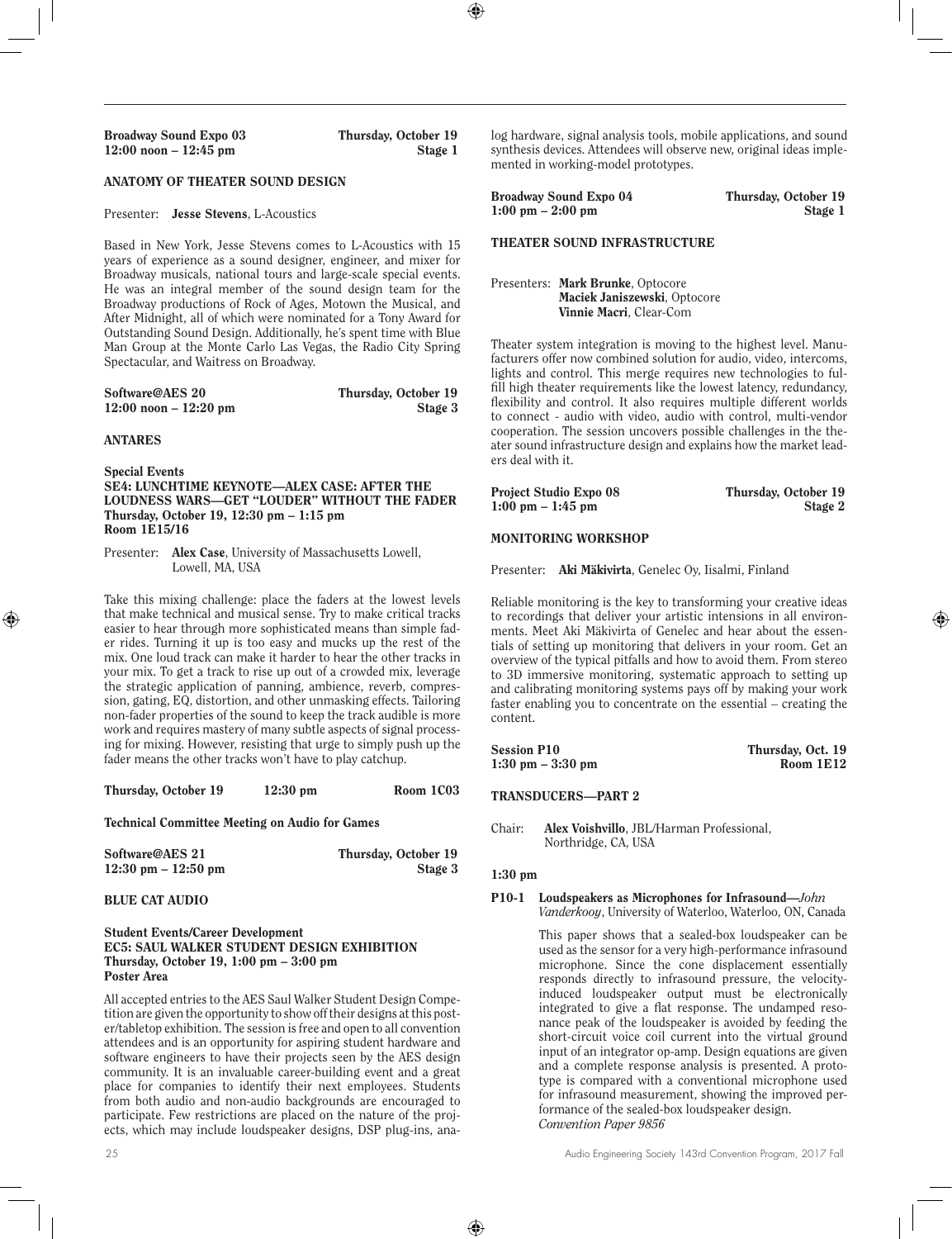#### 2:00 pm

P10-2 A Low-Cost, High-Quality MEMS Ambisonic Microphone—*Gabriel Zalles, Yigal Kamel, Ian Anderson, Ming Yang Lee, Chris Neil, Monique Henry, Spencer Cappiello, Charlie Mydlarz, Melody Baglione, Agnieszka Roginska*, New York University, New York, NY, USA; The Cooper Union for the Advanement of Science and Art, New York, NY, USA

> While public interest for technologies that produce and deliver immersive VR content has been growing the price point for these tools has remained relatively high. This paper presents a low-cost, high-quality firstorder ambisonics (FOA) microphone based on low-noise microelectromechanical systems (MEMS). This paper details the design, fabrication, and testing of a MEMS FOA microphone including its frequency and directivity response. To facilitate high resolution directivity response measurements a low-cost, automatic rotating microphone mount using an Arduino was designed. The automatic control of this platform was integrated into an in-house acoustic measurement library built in MATLAB allowing the user to generate polar plots at resolutions down to 1.8°. Subjective assessments compared the FOA mic prototype to commercially available FOA solutions at higher price points. *Convention Paper 9857*

#### 2:30 pm

#### P10-3 Automated Auditory Monitoring Using Evoked Potentials and Consumer Headphones—*Thomas Rouse, Loek Janssen*, Plextek, Great Chesterford, UK

Auditory Evoked Potentials (AEP) are electrical signals resulting from activity in the auditory system in response to stimuli. The characteristic waveforms can be indicative of cochlea and auditory brainstem function and may change after the onset of tinnitus or hearing threshold shifts, whether permanent or temporary. AEP measurement is currently used by audiologists for hearing assessment in infants and to aid the diagnosis of some diseases. Measurements were made using a variety of consumer headphones and integrated electrodes and compared with a reference audiology system. The results showed the ability to record a consistent response and indicated that AEPs can be reliably measured outside a clinical environment. This could be used to automatically monitor for changes in a user's hearing.

*Convention Paper 9858*

#### 3:00 pm

P10-4 A Digital Class D Audio Amplifier with Pulse Density Modulation and Distortion Suppression Feedback Loop—*Robert McKenzie*, <sup>1</sup> *Xinchang Li*, 2 *Martin Snelgrove*, <sup>3</sup> *Wai Tung Ng*<sup>1</sup> 1 University of Toronto, Toronto, ON, Canada 2 Graduate University of the Chinese Academy of Sciences, Beijing, China 3 Kapik Integration, Toronto, ON, Canada;

> A novel fully digital Class D amplifier is presented in which the output stage error is digitized by a 10-bit ADC and fed back into the modulation path to suppress distortion. This technique attenuates the in-band noise introduced by the output stage, and can tolerate large latency. A fully digital Pulse Density Modulation (PDM) Class D amplifier with output stage noise shaping is implemented on a PCB prototype. Feedback loop functionality is ver-

ified experimentally, and a 10 dB improvement in Total Harmonic Distortion plus Noise (THD+N) is realized. *Convention Paper 9859*

| Archiving/Restoration 5             | Thursday, October 19 |
|-------------------------------------|----------------------|
| $1:30 \text{ pm} - 3:00 \text{ pm}$ | Room 1E14            |

## RESTORATION AUDIO: PRESERVATION OF YOUR ASSETS TODAY FOR TOMORROW

| Moderator: | <b>Bob Koszela, Iron Mountain Entertainment</b><br>Services, Kennerdell, PA, USA |
|------------|----------------------------------------------------------------------------------|
| Panelists: | <b>Bob Clearmountain</b><br>Kelly Pribble<br>Andrew Scheps<br>Andy Skurow        |

Advancements in audio technology and tremendous changes in how the entertainment industry creates and monetizes content have challenged engineers to accommodate requests to migrate, mix, master, store, and distribute content securely. This panel addresses the challenges to restore degraded or damaged media assets including those affected by binder hydrolysis (sticky shed), tape binding adhesion (NOT sticky shed), mold, water damage, bent flanges, de-spooled pancake, salt residue, glue seep, splice repair, lubricant loss, static discharge, and acetate spoking to name a few. Moderated by Bob Koszela of Iron Mountain Entertainment Services Digital Studios (who preserves over 28 million assets for its customers), the panel will show examples of various types of degradation to a wide range of audio formats.

*This session is presented in association with the AES Technical Committee on Archiving, Restoration and Digital Libraries*

| Audio for Cinema 6                  | Thursday, October 19 |
|-------------------------------------|----------------------|
| $1:30 \text{ pm} - 3:00 \text{ pm}$ | Room 1E07            |
|                                     |                      |

## DIALOG IN FILM AND TELEVISION

| Presenters: | Bobby Johanson, "Avengers," "Bridge<br>of Spies" |
|-------------|--------------------------------------------------|
|             | Peter Schneider, Gotham Sound and                |
|             | Communications, Inc., Long Island City, NY.      |
|             | USA; Tisch School of the Arts, New York, NY, USA |
|             | Alexa Zimmerman                                  |

Storytelling is the main goal of movies, and storytelling is mainly done with dialogue. This session will focus on the work done with dialogue, from production sound to post production. Because the lack of dialogue intelligibility is the best way to ruin a movie.

*This session is presented in association with the AES Technical Committee on Audio for Cinema*

| Broadcast/Streaming Media 7         | Thursday, October 19 |
|-------------------------------------|----------------------|
| $1:30 \text{ pm} - 4:15 \text{ pm}$ | Room 1E15/16         |

## SPECIAL EVENT: AUDIO FOR ADVANCED VIDEO BROADCAST

Presenter: Fred Willard

Exciting and ground-breaking progress has been achieved over the past year in combining the next generation audio and video technologies into compelling and remarkable experiences to the consumer. Sports broadcasting has led the charge in parallel con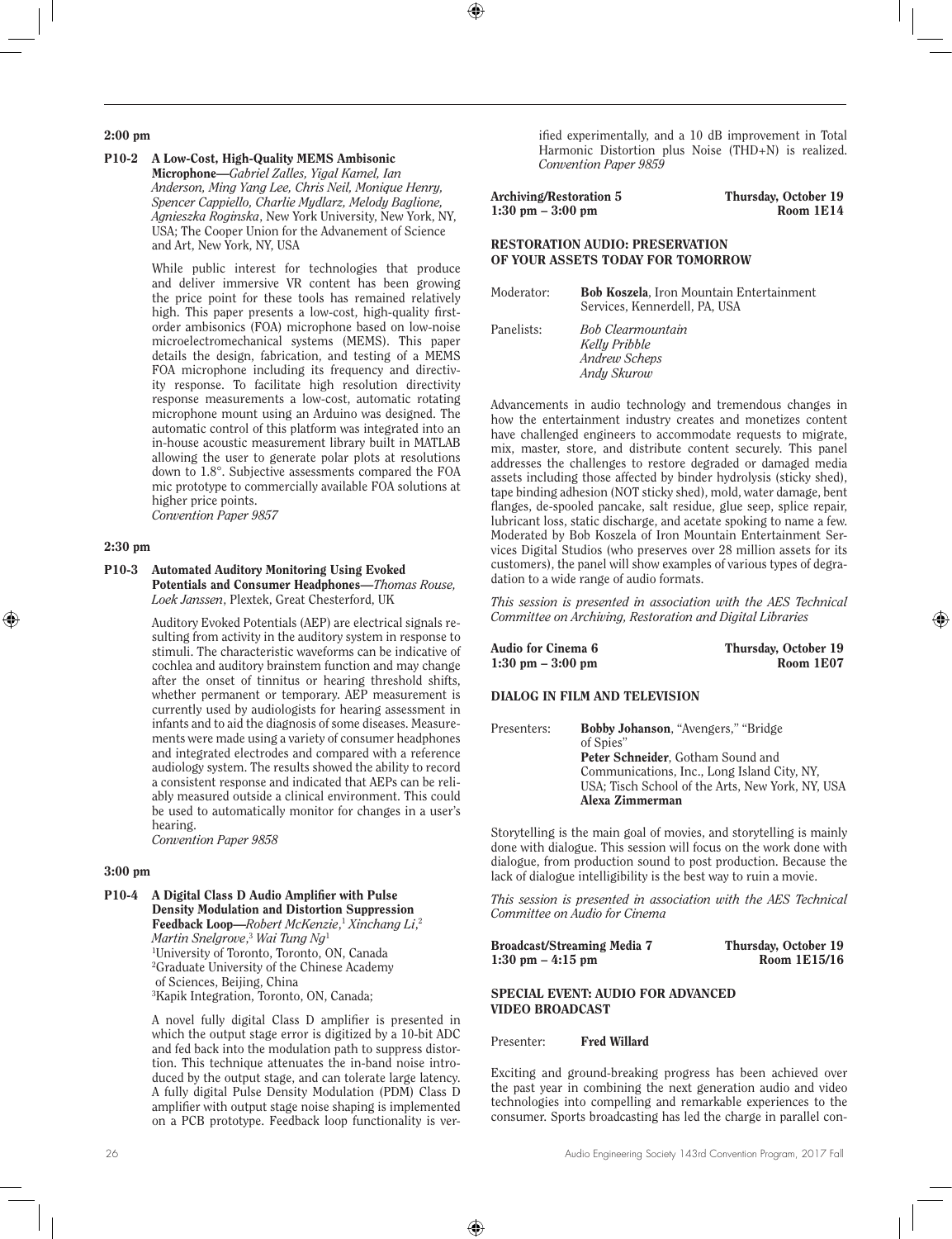current development of delivery infrastructure through MPEG-H / ATSC 3.0 for the 2018 Olympics in Korea, next year's world cup in Moscow, AC-4 / 3.0 in the States, and 8K / 22.2 in Japan for the 2020 games. Covering live capture, post, metadata handling, and transmission and delivery, we present to you the world's foremost experts in advanced audio for broadcast and streaming. Don't miss this popular session and the latest developments as standards are now becoming product and reality.

*This session is presented in association with the AES Technical Committee on Broadcast and Online Delivery*

| Game Audio & VR 6                   | Thursday, October 19 |
|-------------------------------------|----------------------|
| $1:30 \text{ pm} - 3:00 \text{ pm}$ | Room 1E13            |

## AR/VR: NEW YORK CITY INITIATIVES AND DIRECTIONS

| Chair:     | Agnieszka Roginska, New York University,<br>New York, NY, USA                                                                                                                                   |
|------------|-------------------------------------------------------------------------------------------------------------------------------------------------------------------------------------------------|
| Panelists: | <i>Kai Falkenberg</i> , First Deputy Commissioner<br>of the NYC Mayor's Office of Media<br>and Entertainment<br>Justin Hendrix, NYC Media Lab<br>Erik Hockman, MSG Ventures<br>Jeremy Rowe, NYU |

The session focuses on the latest initiatives and developments of Augmented and Virtual Reality research and development centers in NYC. Panelists will discuss, share, and give specific examples of some of the projects and directions currently explored in AR & VR, including initiatives from NYC's Mayor's office, the NYC Media Lab, the NYU Holodeck project, and Madison Square Garden Ventures.

| Game Audio & VR 7                   | Thursday, October 19 |
|-------------------------------------|----------------------|
| $1:30 \text{ pm} - 3:00 \text{ pm}$ | Room 1E06            |

#### SPATIAL SOUND FOR CONSOLE AND PC GAMES

Presenters: Robert Ridihalgh, Microsoft Scott Selfon, Microsoft, Redmond, WA, USA Mark Yeend, Microsoft

In Spring 2017, Xbox One and Windows added native platform-level support for spatial sound: games and other applications could now implement audio above, below, and around the listener once, and transparently render to multiple endpoints (speakers, headphones) and formats (Dolby Atmos, Windows Sonic for Headphones), while continuing to support all playback devices and mixing of "legacy" non-spatial content. This talk covers some of the early learning that has emerged from these efforts in terms of: spatial sound design and music best practices for both mixed reality and screenbased scenarios; audio creation and mixing pipelines for games; how games are combining channel-based and dynamic sound mixes; performing listening quality assurance with an often dizzying array of output and downmixing options; and more. Throughout we'll highlight some impactful and common use cases as exercised by early titles, from both technical and aesthetic perspectives.

| <b>Product Development 5</b>        | Thursday, October 19 |
|-------------------------------------|----------------------|
| $1:30 \text{ pm} - 3:00 \text{ pm}$ | Room 1E09            |

## LOUDSPEAKER AND AMPLIFIER POWER RATINGS: IS IT TIME TO START OVER?

Presenters: **Klas Dalbjörn**, Powersoft S.P.A. Charles Hughes, Excelsior Audio, Gastonia, What are the relevant requirements and how can we move forward to a unified way to understand and specify loudspeakers and amplifiers? A system designer will want to have specifications for loudspeakers and amplifiers (or for powered loudspeakers) that answer the questions: • How loud can I play with a given solution with the program material? • How much mains current will it draw and what heat dissipation will I have with my desired SPL? The currently used methods for specifying loudspeakers and amplifiers leave room for improvement when it comes to simplifying this. From the loudspeaker side we will discuss the "power" consumed by a loudspeaker and what determines this. We will present a newer method, based on the output response of a loudspeaker, to quantify the maximum input level. Also discussed will be peak input level capability of the loudspeaker. From the amplifier side we will look what the real world demand is for an amplifier. How do some design concepts compare when it comes to the compromises made to keep the costs down? We will look at some existing amplifier measurement methods; how do they relate to the actual demand and the achievable SPL when aligned with the existing loudspeaker measurements standards? Examples will be shown regarding flaws in only looking at voltage. Loudspeakers vary in how reactive they are and many modern amplifiers have the ability to only consume the real power needed (i.e., not turn the apparent power into heat losses). This suggests that a future proof amplifier and loudspeaker method considers real power usage. An attempt to propose a way forward will be presented, which will likely lead to an interesting discussion in the last part of this session.

| Software@AES 22                     | Thursday, October 19 |
|-------------------------------------|----------------------|
| $1:00 \text{ pm} - 1:20 \text{ pm}$ | Stage 3              |
| <b>ACCUSONUS</b>                    |                      |

| <b>Recording &amp; Production 5</b> | Thursday, October 19 |
|-------------------------------------|----------------------|
| $1:30 \text{ pm} - 3:00 \text{ pm}$ | Room 1E08            |

## RAW TRACKS: MODERN POP PRODUCTION

| Moderator: | Mark Rubel, Blackbird Academy, Nashville,<br>TN, USA; Pogo Studio, Nashville, TN, USA |
|------------|---------------------------------------------------------------------------------------|
| Presenter: | Paul "Willie Green" Womack, Willie Green<br>Music, Brooklyn, NY, USA                  |

Paul "Willie Green" Womack is part of the newer generation of engineer/producer/artists who also writes about and teaches the art of musical production. This wide-ranging conversation will include the challenges and possibilities of modern music production, integration of acoustic instrumentation with sampling and synthesis, and in-depth investigation into the multi-track masters of one of his fantastic productions.

*This session is presented in association with the AES Technical Committee on Recording Technology and Practices*

| Tutorial/Workshop 6                 | Thursday, October 19 |
|-------------------------------------|----------------------|
| $1:30 \text{ pm} - 3:00 \text{ pm}$ | Room 1E10            |

LEVELS, LOUDNESS, PERCEPTION, AND THE AESTHET-ICS OF MUSIC PRODUCTION AND DISTRIBUTION

Chair: Jonathan Wyner, M Works Studios/iZotope/ Berklee College of Music, Boston, MA, USA; M Works Mastering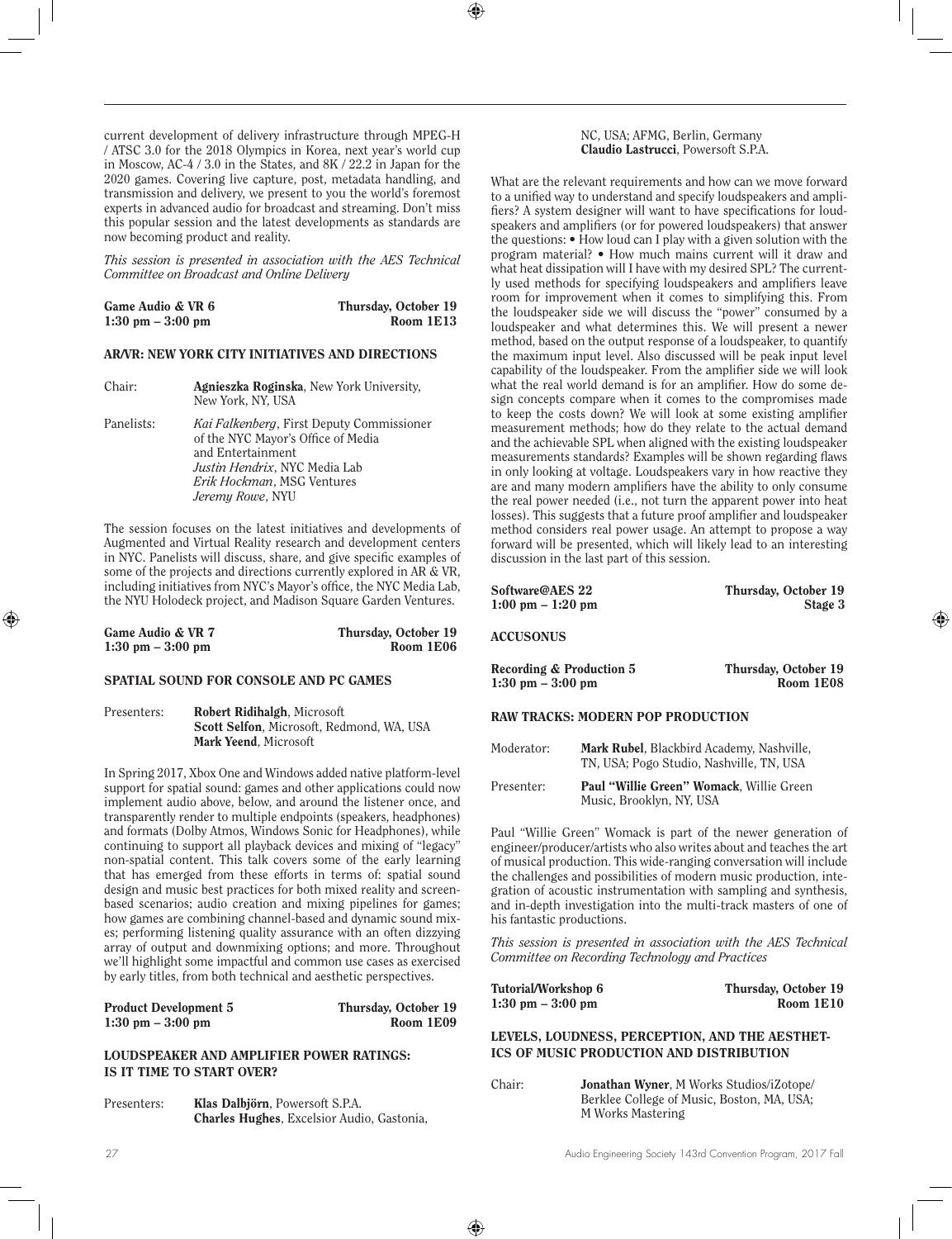Panelists: *Eelco Grimm*, HKU University of the Arts, Utrecht, Netherlands; Grimm Audio, Eindhoven, The Netherlands *Paul Tapper*, Nugen Audio, UK *Robert Taylor*, University of Newcastle, Callaghan, NSW, Australia

This collection of presentations addresses the changing paradigms of music delivery. It will offer observations about market driven forces, the influence of technological changes over the years on the aesthetics of music production and delivery to the consumer. Included is some definitive research regarding perception and loudness. Suggestions and advice about levels for music delivery will be covered.

*This session is presented in association with the AES Technical Committee on Perception and Subjective Evaluation of Audio Signals*

| Software@AES 23                     | Thursday, October 19 |
|-------------------------------------|----------------------|
| $1:30 \text{ pm} - 1:50 \text{ pm}$ | Stage 3              |

LINE 6

| <b>Session P9</b>                   | Thursday, Oct. 19 |
|-------------------------------------|-------------------|
| $2:00 \text{ pm} - 6:00 \text{ pm}$ | Room 1E11         |

## RECORDING AND PRODUCTION

Chair: Stephen Roessner, University of Rochester, Rochester, NY, USA

#### 2:00 pm

P9-1 Analysis and Prediction of the Audio Feature Space when Mixing Raw Recordings into Individual Stems— *Marco A. Martinez Ramirez, Joshua D. Reiss*, Queen Mary University of London, London, UK

> Processing individual stems from raw recordings is one of the first steps of multitrack audio mixing. In this work we explore which set of low-level audio features are sufficient to design a prediction model for this transformation. We extract a large set of audio features from bass, guitar, vocal, and keys raw recordings and stems. We show that a procedure based on random forests classifiers can lead us to reduce significantly the number of features and we use the selected audio features to train various multi-output regression models. Thus, we investigate stem processing as a content-based transformation, where the inherent content of raw recordings leads us to predict the change of feature values that occurred within the transformation. *Convention Paper 9848*

#### 2:30 pm

#### P9-2 The Beat Goes Static: A Tempo Analysis of U.S. Billboard Hot 100 #1 Songs from 1955–2015— *Stephen Roessner*, University of Rochester, Rochester, NY, USA

The Billboard Hot 100 is a rich source of information for tracking musical trends. Using available data analysis tools, we devised a method to accurately track tempo throughout a song. In this paper we demonstrate through an analysis of all number one songs from the chart that tempo variation within a song has declined over a 60 year period. In the 5-year span from 1955–1959, the average standard deviation of tempo was 5.01 beats perminute, or about 4.8%. Conversely, from 2010–2014, the

average standard deviation was less than 1 beat per minute, or only about 0.85% of the average tempo. *Convention Paper 9849* 

#### 3:00 pm

## P9-3 An Even-Order Harmonics Control Technique for Analog Pedal Effector—*Kanako Takemoto, Shiori Oshimo, Toshihiko Hamasaki*, Hiroshima Institute of Technology, Hiroshima, Japan

The primary distortion mechanism of the analog guitar pedal effector is saturating nonlinearity of a transfer function, which consists of operational amplifier and diode clippers with filters. The output spectrum of this system shows odd-order harmonics primarily, but it also contains even-order harmonics. We found that the intensity of this even-order harmonic varies depending on the power supply voltage and clarified the mechanism by analysis of the internal circuit topology of the operational amplifier. The analysis was justified compared with the conventional single-ended transistor pedal operation. Based on the analysis we proposed a new concept of even harmonic control technique, which was applied for analog "Distortion" pedals and demonstrated distinguished experimental results with a prototype. *Convention Paper 9850* 

#### 3:30 pm

P9-4 Unified Modeling for Series of Miniature Twin Triode Tube—*Shiori Oshimo, Kanako Takemoto, Toshihiko Hamasaki*, Hiroshima Institute of Technology, Hiroshima, Japan

> Unification of high precision SPICE modeling for the series of MT vacuum tube has been succeeful for the first time. The model formula was validated based on the comparison of electrode and space physical dimensions among 12AX7, 12AU7, 12AY7, and 12AT7 associated with various aspects of properties not limited to the general Ip-Vp family curves. As a result, the non-linear behavior of the grid current and the plate current as a function of plus/minus grid voltage were able to be expressed entirely by 17 parameters of the newly proposed SPICE model, in which 4 tube type specific parameters and 4 universal parameters are constant and matching of twin valves of each tube as well as product dispersion are fitted by 9 variable parameters. *Convention Paper 9851*

#### 4:00 pm

#### P9-5 Virtual Analog Modeling of a UREI 1176LN Dynamic Range Control System—*Etienne Gerat, Felix Eichas*, *Udo Zölzer*, Helmut-Schmidt-University, Hamburg, Germany

This paper discusses an application of block-oriented modeling to a popular analog dynamic range compressor using iterative minimization. The reference device studied here is the UREI 1176LN, which has been widely used in music production and recording. A clone of the circuit built in a previous project has been used as a reference device to compare the results of the implementation. A parametric block-oriented model has been designed, improved, and tuned using the Levenberg-Marquardt iterative error minimization algorithm. Only input/output measurements have been performed following a gray-box modeling approach. Finally the model has been evaluated with objective scores and a listening test. This work led to very convincing modeling results. *Convention Paper 9852*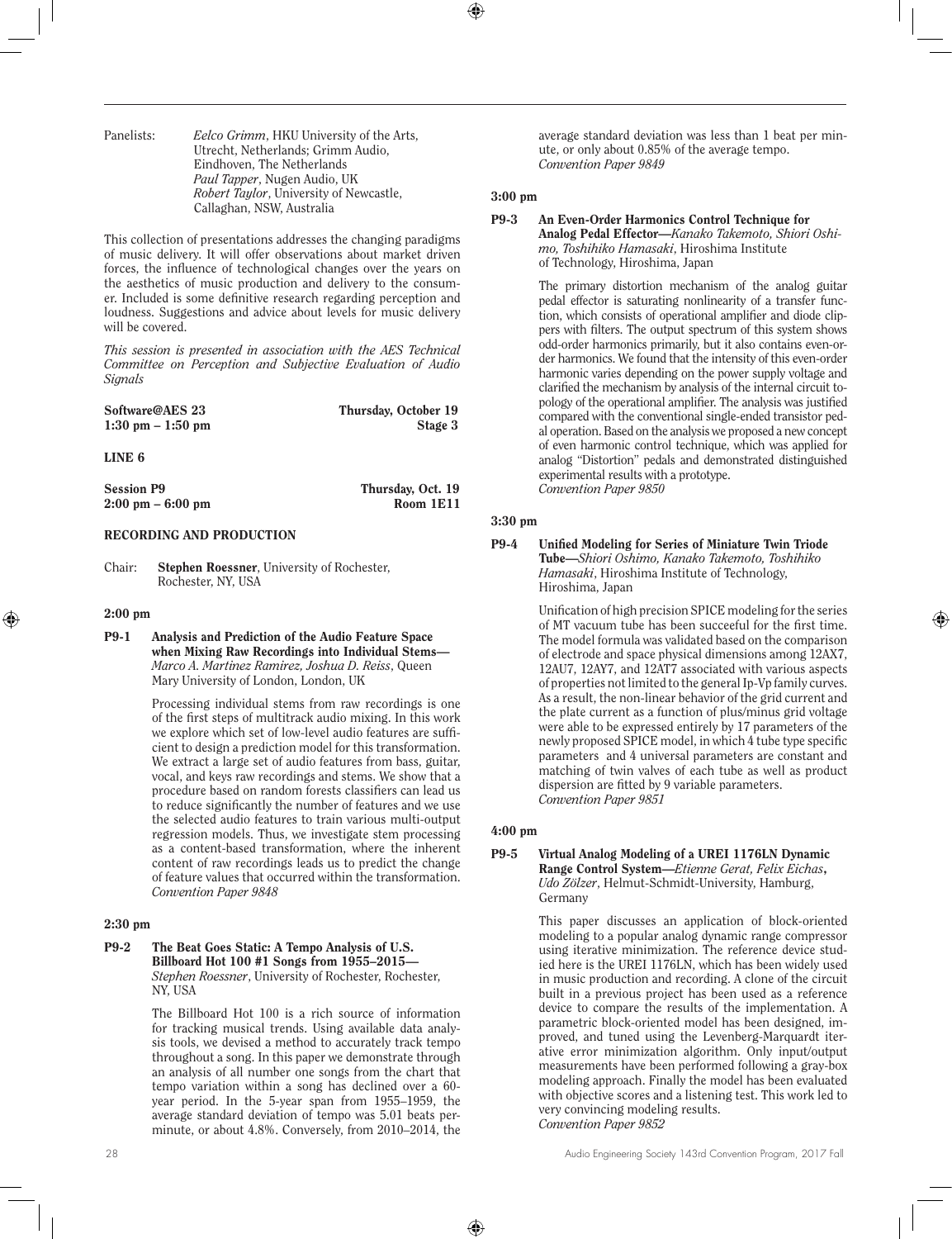#### 4:30 pm

#### P9-6 Amplitude Panning and the Interior Pan—*Mark R. Thomas, Charles Q. Robinson*, Dolby Laboratories, San Francisco, CA, USA

The perception of source location using multi-loudspeaker amplitude panning is considered. While there exist many perceptual models for pairwise panning, relatively few studies consider the general multi-loudspeaker case. This paper evaluates panning scenarios in which a source is panned on the boundary or within the volume bounded by discrete loudspeakers, referred to as boundary and interior pans respectively. Listening results reveal the following: (1) pans to a single loudspeaker yield lowest localization error, (2) pairwise pans tend to be consistently localized closer to the listener than single loudspeaker pans, (3) largest errors occur when the virtual source is panned close to the listener, (4) interior pans are accurately perceived and, surprisingly, in some cases more accurately than pairwise pans. *Convention Paper 9853* 

## 5:00 pm

## P9-7 Recording in a Virtual Acoustic Environment—

*Jonathan S. Abel, Elliot K. Canfield-Dafilou*, Stanford University, Stanford, CA, USA

A method is presented for high-quality recording of voice and acoustic instruments in loudspeaker-generated virtual acoustics. Auralization systems typically employ close-mic'ing to avoid feedback, while classical recording methods prefer high-quality room microphones to capture the instruments integrated with the space. Popular music production records dry tracks, and applies reverberation after primary edits are complete. Here a hybrid approach is taken, using close mics to produce real-time, loudspeaker-projected virtual acoustics, and room microphones to capture a balanced, natural sound. The known loudspeaker signals are then used to cancel the virtual acoustics from the room microphone tracks, providing a set of relatively dry tracks for use in editing and post-production. Example recordings of Byzantine chant in a virtual Hagia Sophia are described. *Convention Paper 9854* 

## 5:30 pm

## P9-8 A Study of Listener Bass and Loudness Preferences over Loudspeakers and Headphones—*Elisabeth*

*McMullin*, Samsung Research America, Valencia, CA USA

In order to study listener bass and loudness preferences over loudspeakers and headphones a series experiments using a method of adjustment were run. Listeners adjusted the bass and loudness levels of multiple genres of music to their personal preference in separate listening sessions over loudspeakers in a listening room and headphones equalized to simulate loudspeakers in a listening room. The results indicated that listeners who preferred more bass over both headphones and loudspeakers also tended to listen at higher levels. Furthermore the majority of listeners preferred slightly higher bass and loudness levels over loudspeakers than over headphones. Listener factors including musical preferences, hearing ability, and training level are also explored. *Convention Paper 9855* 

| <b>Session P11</b>                  | Thursday, Oct. 19 |
|-------------------------------------|-------------------|
| $2:00 \text{ pm} - 3:30 \text{ pm}$ | Fover             |

## POSTERS: SPATIAL AUDIO

## 2:00 pm

P11-1 Deep Neural Network Based HRTF Personalization Using Anthropometric Measurements—*Chan Jun Chun*, <sup>1</sup> *Jung Min Moon*, <sup>2</sup> *Geon Woo Lee*, <sup>2</sup> *Nam Kyun Kim*, <sup>2</sup> *Hong Kook Kim*<sup>2</sup> 1 Korea Institute of Civil Engineering and Building Technology (KICT), Goyang, Korea 2 Gwangju Institute of Science and Technology (GIST), Gwangju. Korea

> A head-related transfer function (HRTF) is a very simple and powerful tool for producing spatial sound by filtering monaural sound. It represents the effects of the head, body, and pinna as well as the pathway from a given source position to a listener's ears. Unfortunately, while the characteristics of HRTF differ slightly from person to person, it is usual to use the HRIR that is averaged over all the subjects. In addition, it is difficult to measure individual HRTFs for all horizontal and vertical directions. Thus, this paper proposes a deep neural network (DNN)-based HRTF personalization method using anthropometric measurements. To this end, the CIPIC HRTF database, which is a public domain database of HRTF measurements, is analyzed to generate a DNN model for HRTF personalization. The input features for the DNN are taken as the anthropometric measurements, including the head, torso, and pinna information. Additionally, the output labels are taken as the head-related impulse response (HRIR) samples of a left ear. The performance of the proposed method is evaluated by computing the root-mean-square error (RMSE) and log-spectral distortion (LSD) between the referenced HRIR and the estimated one by the proposed method. Consequently, it is shown that the RMSE and LSD for the estimated HRIR are smaller than those of the HRIR averaged over all the subjects from the CIPIC HRTF database. *Convention Paper 9860*

## 2:00 pm

P11-2 The Upmix Method for 22.2 Multichannel Sound Using Phase Randomized Impulse Responses—*Toru Kamekawa, Atsushi Marui*, Tokyo University of the Arts, Tokyo, Japan

> The upmix technique for 22.2 multichannel sound was studied using room impulse responses (RIRs) processed by phase randomized technique. From the result of the first experiment, the spatial impression of proposed method was close to the original sound, but the timbre differed. In the second experiment we divided the RIRs at the moment when the diffuse reverberation tail begins (mixing time) by two kinds of time, namely fixed to 80 msec and different mixing times for each frequency band. From the result, the similarity of proposed methods and the original sound was improved, however, it is suggested that the similarity of the timbre depends on the sound sources and the suitable mixing time of RIRs. *Convention Paper 9861*

## 2:00 pm

#### P11-3 A 3D Sound Localization System Using Two Side Loudspeaker Matrices—*Yoshihiko Sato, Akira Saji, Jie Huang*, University of Aizu, Aizuwakamatsu City, Japan

We have proposed a new 3D sound reproduction system that consists of two side loudspeaker matrices each with four loudspeakers. The 3D sound images that applied to this system were created by the amplitude panning method and convolution of head-related transfer function (HRTF). In our past research we used the loudspeaker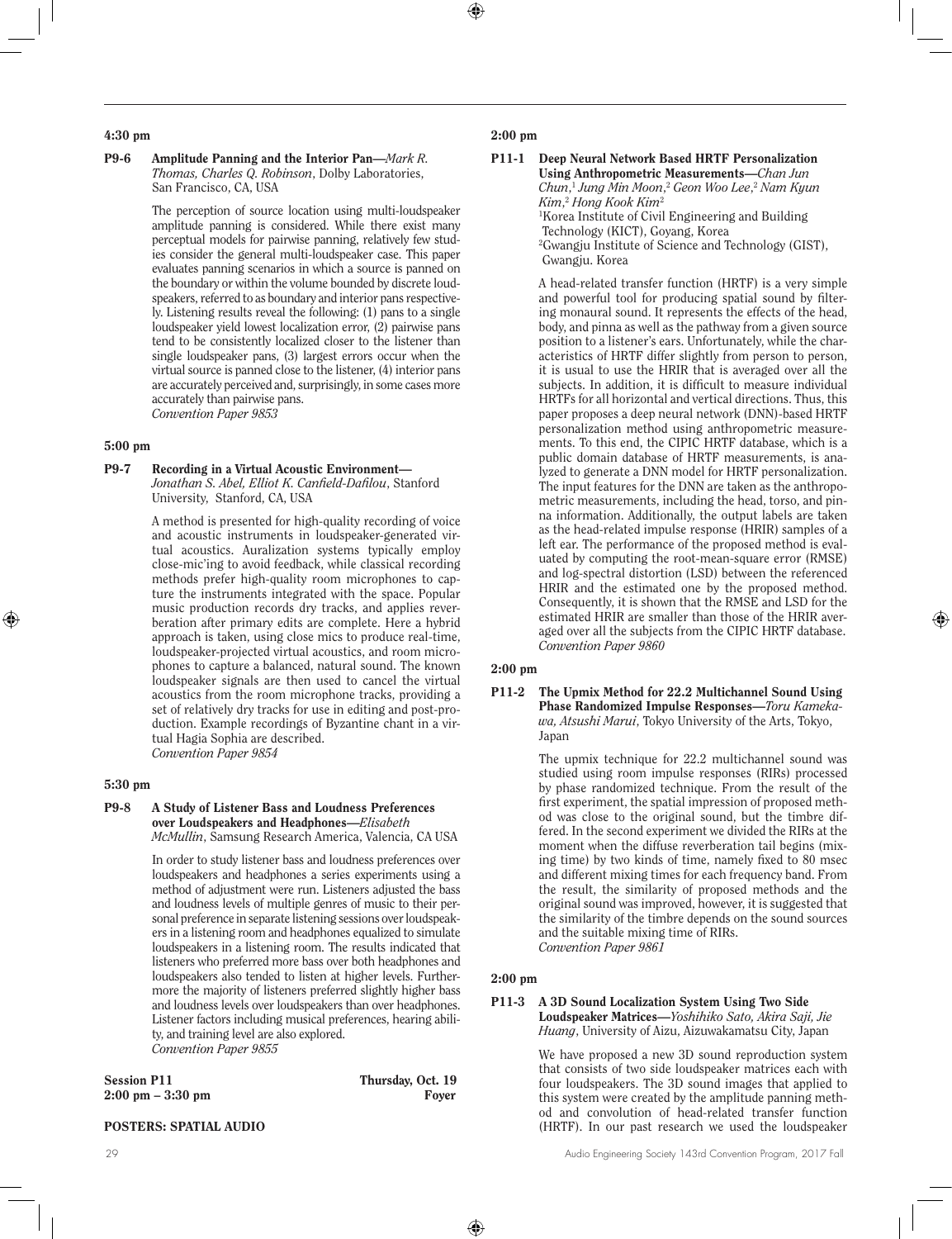matrices arranged as a square shape, nevertheless the accuracy of sound image localization should be improved. We changed the shape of loudspeaker matrices from a square to a diamond by rotating 45 degrees to improve direction perception. As a result, we could be closer the localized sound images to intended directions than the square-shaped loudspeaker matrices by implementing the diamond-shaped loudspeaker matrices. *Convention Paper 9862* 

## 2:00 pm

P11-4 Optimization of Interactive Binaural Processing— *François Salmon*, 1,2 *Matthieu Aussal*, <sup>2</sup> *Etienne Hendrickx*, 3,4 *Jean-Christophe Messonnier*, <sup>3</sup> *Laurent Millot*1,3 1 Ecole Nationale Supérieur Louis-Lumière, Paris, France 2 CMAP - Ecole Polytechnique, Paris, France 3 Paris Conservatory (CNSMDP), Paris, France

4 Université de Bretagne Occidentale, Brest Cedex, France

Several monitoring devices may be involved during a post-production. Given its lower cost and practical aspects, head-tracked binaural processing could be helpful for professionals to monitor spatialized audio contents. However, this technology provides significant spectral coloration in some sound incidences and suffers from its current comparison to a stereophonic signal reproduced through headphones. Therefore, different processing methods are proposed to optimize the binaural rendering and to find a new balance between externalization and timbral coloration. For this purpose, the alteration of the HRTF spectral cues in the frontal area only has been studied. In order to evaluate the accuracy of such treatments, listening tests were conducted. One HRTF processing method offered as much externalization as the original HRTFs while having a closer timbre quality to the original stereo signal. *Convention Paper 9863* 

#### 2:00 pm

P11-5 A Direct Comparison of Localization Performance When Using First, Third, and Fifth Ambisonics Order for Real Loudspeaker and Virtual Loudspeaker Rendering—*Lewis Thresh, Calum Armstrong, Gavin Kearney*, University of York, York, UK

> Ambisonics is being used in applications such as virtual reality to render 3-dimensional sound fields over headphones through the use of virtual loudspeakers, the performance of which has previously been assessed up to third order. Through a localization test, the performance of first, third, and fifth order Ambisonics is investigated for optimized real and virtual loudspeaker arrays utilizing a generic HRTF set. Results indicate a minor improvement in localization accuracy when using fifth order over third though both show vast improvement over first. It is shown that individualized HRTFs are required to fully investigate the performance of Ambisonic binaural rendering. *Convention Paper 9864*

| <b>Project Studio Expo 09</b>       | Thursday, October 19 |
|-------------------------------------|----------------------|
| $2:00 \text{ pm} - 2:45 \text{ pm}$ | Stage 2              |

## HOW TO MAKE YOUR VOCAL TWICE AS GOOD

Presenter: Jack Joseph Puig, Record Executive/Producer/Mixer, Hollywood, CA, USA

Multi Grammy Award winner Jack Joseph Puig, has had a successful and varied career, having worked with blues legend Eric Clapton and John Mayer; with roots rock revisionists like The Black Crowes, Sheryl Crow and The Counting Crows; with pop superstars like The Goo Goo Dolls, Robbie Williams, Lady Gaga, Florence and the Machine, and The Pussycat Dolls; country artists like Keith Urban, Faith Hill, and Sugarland, indie heroes Chris Isaak, Jellyfish, Dinosaur Jr, Guided By Voices, Beck, and as well as the Black Eyed Peas to Green Day, No Doubt, 311, U2, Weezer, Fiona Apple, Klaxons, Fergie, Mary J Blidge, Panic at the Disco and The Rolling Stones. In the process of building such a catalogue, Puig has won himself a Grammy Award and a strong reputation as a sound engineer.

#### Standards Committee Meeting SC-02-02 WORKING GROUP ON DIGITAL INPUT/OUTPUT INTERFACING Thursday, October 19, 2:00 pm – 3:30 pm Room 1C04

The scope of SC-02-02 includes synchronization and the specification of configurations and operating limits for digital interfaces carrying audio, labeling, and control data for professional recording and broadcasting.

| Software@AES 24                          | Thursday, October 19 |
|------------------------------------------|----------------------|
| $2:00 \text{ pm} - 2:20 \text{ pm}$      | Stage 3              |
| <b>INTERNET CO.</b>                      |                      |
| Software@AES 25                          | Thursday, October 19 |
| $2:30 \text{ pm} - 2:50 \text{ pm}$      | Stage 3              |
| <b>BLUE CAT AUDIO</b>                    |                      |
| Recording & Production 6                 | Thursday, October 19 |
| $3:00 \text{ pm} - 4:15 \text{ pm}$      | Room 1E14            |
| THE RECORDING ACADEMY P&E WING PRESENTS: |                      |

## HIGH RESOLUTION RECORD PRODUCTION AND WHY IT MATTERS

- Moderator: Michael Romanowski, Coast Mastering, Berkely, CA, USA; The Tape Project
- Panelists: *Chuck Ainlay*, METAlliance, Nashville, TN, USA *Marc Finer*, Digital Entertainment Group, Los Angeles, CA, USA *Leslie Ann Jones*, Skywalker Sound, San Rafael, CA, USA *Bob Ludwig*, Gateway Mastering Studios, Inc., Portland, ME, USA

Many GRAMMY nominated and winning members of the Recording Academy Producers & Engineers Wing work in Hi-Res audio—lossless audio that's better than CD quality in both sample rate and bit depth. They're so serious about this topic they spent more than two years doing research and collaborating on a great set of guidelines titled "Recommendations for Hi-Res Music Production," available on the P&E website. Working at high resolution has many current and long term benefits, both artistically and commercially. They want the rest of the industry to join them. Passionate? You bet. Come here what they have to say about why they choose to work in Hi-Res.

*This session is presented in association with the AES Technical Committee on Recording Technology and Practices*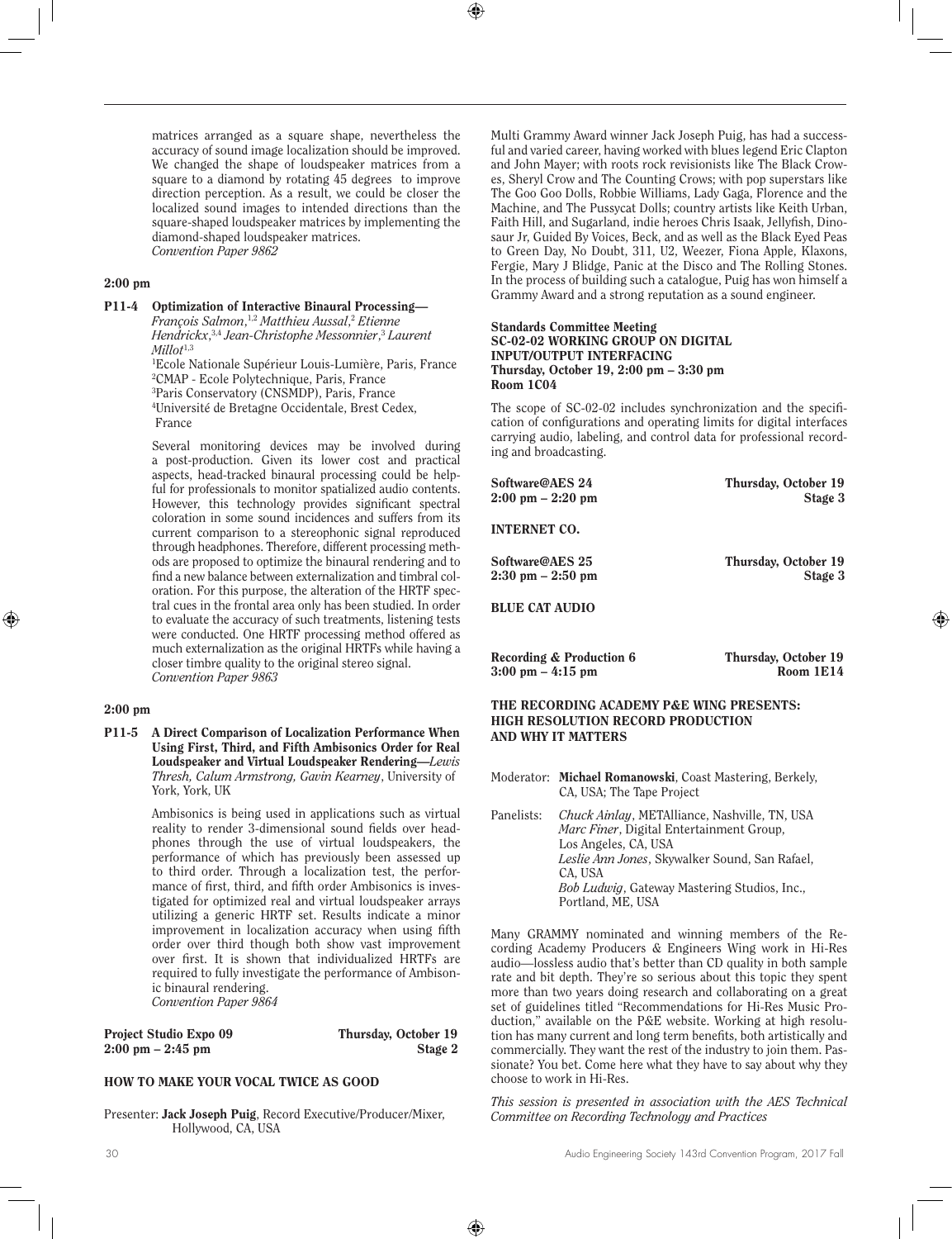| <b>Broadway Sound Expo 05</b><br>$3:00 \text{ pm} - 3:45 \text{ pm}$                                                                                                                                                                                                                                                                                                                                                                                                                      | Thursday, October 19<br>Stage 1   | Panelists:                                                                                                                           | Joel Douek, ECCO VR<br>Audio, OSSIC             | Sally-Anne Kellaway, Creative Director, Spatial                                                                                                                                                                                                                           |
|-------------------------------------------------------------------------------------------------------------------------------------------------------------------------------------------------------------------------------------------------------------------------------------------------------------------------------------------------------------------------------------------------------------------------------------------------------------------------------------------|-----------------------------------|--------------------------------------------------------------------------------------------------------------------------------------|-------------------------------------------------|---------------------------------------------------------------------------------------------------------------------------------------------------------------------------------------------------------------------------------------------------------------------------|
| SPATIAL REINFORCEMENT-NEW NORMAL<br>FOR IMMERSIVE THEATER VOCALS AND FX                                                                                                                                                                                                                                                                                                                                                                                                                   |                                   |                                                                                                                                      | Ken Usami                                       |                                                                                                                                                                                                                                                                           |
| Presenters: David Haydon, TiMax & Outboard<br>Robin Whittaker, TiMax & Outboard                                                                                                                                                                                                                                                                                                                                                                                                           |                                   |                                                                                                                                      |                                                 | In the emerging field of AR/VR both the tools and techniques<br>for creating content are still in a nascent state. Ways of thinking<br>through the creative process and applications workflows are sur-<br>facing and evolving in real-time with new product development, |
| Explanation and simple demonstrations of spatial masking/<br>unmasking and precedence, showing how real-time control of<br>source-oriented delays in theatrical sound systems is essential for<br>intelligibility, impact, and audience immersion. Dynamic delay-ma-<br>trix processing hardware and its object-based control software will<br>be explored, revealing how readily they can achieve transparent vo-<br>cal mic amplification and realistic immersive sound effects for all |                                   |                                                                                                                                      | as standard best practices are only developing. | making this a very exciting time to be a content creator (and a<br>content consumer) but also includes potential gaps and problems                                                                                                                                        |
|                                                                                                                                                                                                                                                                                                                                                                                                                                                                                           |                                   | <b>Networked Audio 2</b><br>$3:15$ pm $-4:15$ pm                                                                                     |                                                 | Thursday, October 19<br>Room 1E08                                                                                                                                                                                                                                         |
| audience members.                                                                                                                                                                                                                                                                                                                                                                                                                                                                         |                                   |                                                                                                                                      | WHO OWNS THE AUDIO NETWORK, AV OR IT?           |                                                                                                                                                                                                                                                                           |
| Project Studio Expo 10<br>$3:00 \text{ pm} - 3:45 \text{ pm}$                                                                                                                                                                                                                                                                                                                                                                                                                             | Thursday, October 19<br>Stage 2   | Presenter:                                                                                                                           | Division, Buena Park, CA, USA                   | Patrick Kilianey, Yamaha - Professional Audio                                                                                                                                                                                                                             |
| A CONVERSATION WITH ELLIOT SCHEINER                                                                                                                                                                                                                                                                                                                                                                                                                                                       |                                   |                                                                                                                                      |                                                 | How would you feel if IT decided to mix your next show? Nervous?<br>Well then, don't be surprised if IT is uneasy when we add com-                                                                                                                                        |
| Presenter: Elliot Scheiner, Producer, USA                                                                                                                                                                                                                                                                                                                                                                                                                                                 |                                   | puter network equipment in their facility. This session will cover<br>some ideas on how to work with IT, whether your network is in- |                                                 |                                                                                                                                                                                                                                                                           |
| [Abstract not available]                                                                                                                                                                                                                                                                                                                                                                                                                                                                  |                                   |                                                                                                                                      |                                                 | tended to connect to theirs or not. We'll offer insights to common<br>IT concerns and how to address them with infrastructure design                                                                                                                                      |
| Software@AES 26<br>$3:00 \text{ pm} - 3:20 \text{ pm}$                                                                                                                                                                                                                                                                                                                                                                                                                                    | Thursday, October 19<br>Stage 3   |                                                                                                                                      | change orders and rework later.                 | and network topology. Real-world examples will be given. We will<br>also discuss differences in expectations between typical IT depart-<br>ments and AV personnel—addressing these early can prevent costly                                                               |
| <b>BEST SERVICE</b>                                                                                                                                                                                                                                                                                                                                                                                                                                                                       |                                   |                                                                                                                                      |                                                 |                                                                                                                                                                                                                                                                           |
| <b>Audio for Cinema 7</b><br>$3:15$ pm $-4:45$ pm                                                                                                                                                                                                                                                                                                                                                                                                                                         | Thursday, October 19<br>Room 1E10 | <b>Spatial Audio 7</b><br>$3:15$ pm $-4:45$ pm                                                                                       |                                                 | Thursday, October 19<br>Room 1E06                                                                                                                                                                                                                                         |
| <b>BEST PRACTICES IN RE-RECORDING MIXING</b>                                                                                                                                                                                                                                                                                                                                                                                                                                              |                                   |                                                                                                                                      | PRACTICAL IMMERSIVE AUDIO AT HOME               |                                                                                                                                                                                                                                                                           |
| Tom Fleischman, CAS<br>Presenter:                                                                                                                                                                                                                                                                                                                                                                                                                                                         |                                   | Chair:                                                                                                                               |                                                 | Chris Pike, BBC Research and Development,<br>Salford, UK; University of York, York, UK                                                                                                                                                                                    |

This session on re-recording will include how Tom Fleischman approaches a project from the beginning to the end, focusing on how the mix can enhance the storytelling, the importance of clarity of dialogue, and the various ways that music and sound effects are used to engage the audience emotionally and to keep the suspension of disbelief. He will also discuss some of the history of how re-recording has changed over the last 40 years and how the advent of digital sound recording and digital signal processing have changed the way that films are mixed. Although he uses advanced technological tools in the mix, and he will discuss the use of these tools, he is much more oriented toward the art of the process and how what he does affects how the story is told and how important it is to keep the audience engaged with what is happening dramatically on the screen.

#### *Co-organized with Cinema Audio Society (CAS).*

*This session is presented in association with the AES Technical Committee on Audio for Cinema*

| Game Audio & VR 8    | Thursday, October 19 |
|----------------------|----------------------|
| $3:15$ pm $-4:15$ pm | Room 1E13            |

#### IMMERSIVE AUDIO FOR VR WORKFLOW

Moderator: Michael Kelly, Senior Director, R&D, DTS, London, UK

The Student Recording Competition is a highlight at each convention. A distinguished panel of judges participates in critiquing finalists of each category in an interactive presentation and discussion. The top three finalists in each category, as identified by our

Presenters: *Jon Francombe*, University of Surrey, Guildford, Surrey, UK *Hilmar Lehnert***,** Sonos

in the living room.

Room 1E07

Student Events/Career Development

EC6: RECORDING COMPETITION—PART 1 Thursday, October 19, 3:15 pm – 5:15 pm

Staff, Dolby Laboratories

Current methods for immersive audio reproduction in the home include channel-based systems, object-based audio, different types of soundbars, multi-room wireless or Bluetooth loudspeakers, up-firing loudspeakers, ad hoc arrays of mobile phones, and so on. These very different approaches all unlock opportunities for creating immersive and personalizable listening experiences, and each has its own merits and limitations. This workshop will feature a panel of experienced industrial practitioners and academic researchers. It will provide a platform for discussion around different perspectives on the challenges and potential solutions for making engaging and personalizable spatial audio experiences available

*Alan Seefeldt*, Senior Member of Research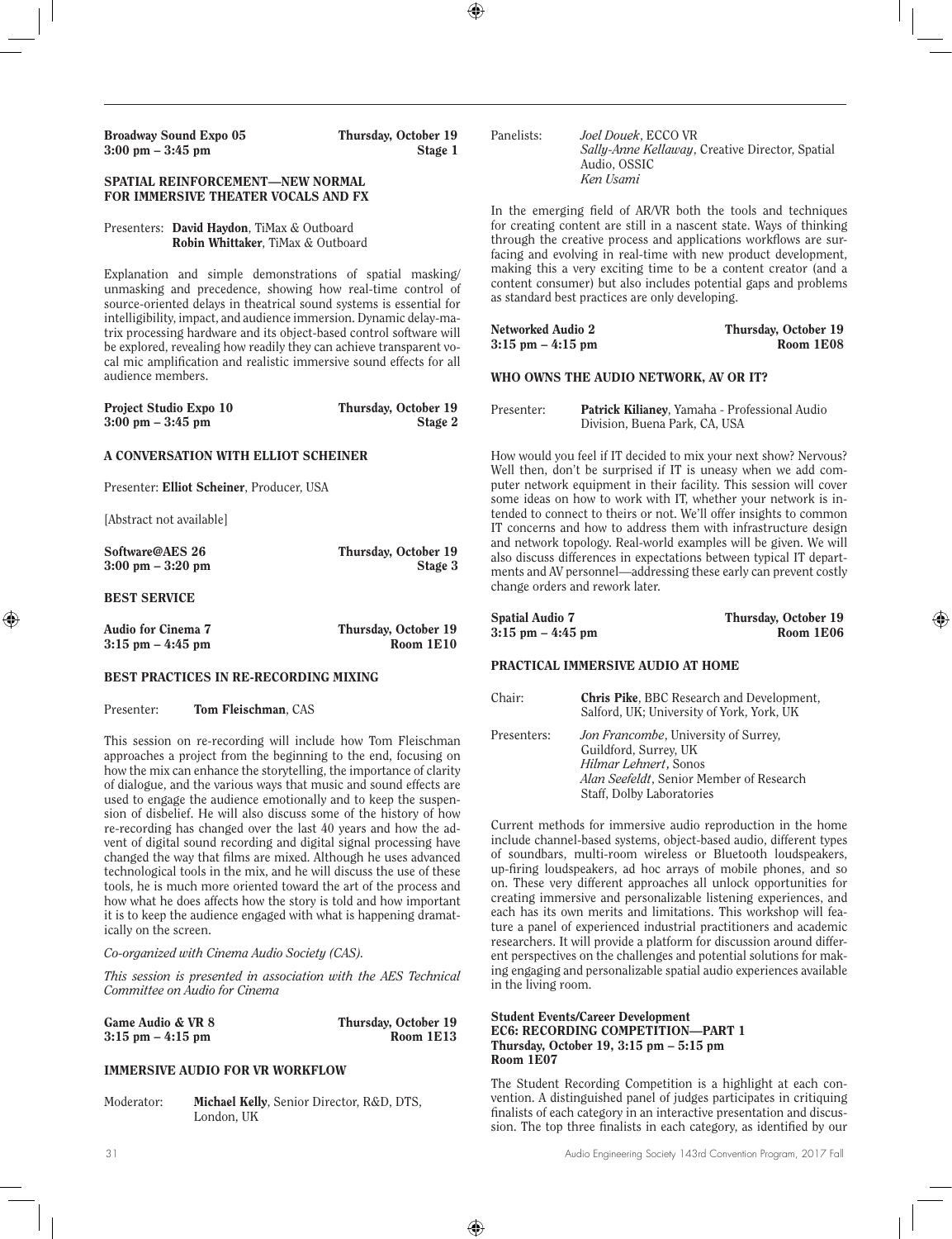judges, present a short summary of their production intentions and the key recording and mix techniques used to realize their goals. They then play their projects for all who attend. Meritorious awards are determined here and will be presented at the closing Student Delegate Assembly Meeting (SDA-2) on Sunday afternoon. The competition is a great chance to hear the work of your fellow students at other educational institutions. Everyone learns from the judges' comments, even those who don't make it to the finals, and it's a great chance to meet other students and faculty.

#### Standards Committee Meeting SC-04-04 WORKING GROUP ON MICROPHONE MEASUREMENT AND CHARACTERIZATION Thursday, October 19, 3:30 pm – 5:00 pm Room 1C04

The scope of SC-04-04 includes the specification, measurement, and description of the pressure and pressure gradient transduction characteristics in amplitude, time, phase, and spatial domains of microphones intended for the reception of audio signals that are used in professional audio recording, reinforcement, and reproduction applications, individually and in arrays, with and without accessory response-modifying devices, and the interface, environmental, and compatibility characteristics of such microphones.

| Thursday, October 19 |
|----------------------|
| Stage 3              |
|                      |
|                      |
|                      |

| <b>Session EB3</b>   | Thursday, Oct. 19 |
|----------------------|-------------------|
| $3:45$ pm $-5:00$ pm | Room 1E12         |

## APPLICATIONS IN AUDIO

Chair: **TBA**

#### 3:45 pm

EB3-1 Evolving the Audio Equalizer—*David Yonovitz*, Key 49, Del Mar, CA, USA

> Current audio equalization techniques include Shelf, Parametric, and Graphic Equalizers. Each have inherent issues: dynamic spectrum input and the degradation of signal-tonoise ratio. The input spectrum is not static; yet, all the current equalizations are. To be effective, equalization must be dynamic, "tracking" the input signal spectrum. In the case of SNR, output noise is increased when no signal is present in the spectral band when adding gain. In an evolution of equalization, with input tracking capability, signal spectral components are identified and equalized; all other spectrum may be considered as noise and can be attenuated. The evolution of audio equalizers has progressed that negates the stated issues. Its implementation is realized in the Harmonic Tracking Equalizer (HTEq). *Engineering Brief 369*

#### 4:00 pm

## EB3-2 Immersive Audio: Optimizing Creative Impact

without Increasing Production Costs—*Connor Sexton*, Avid Technology, El Segundo, CA, USA

Since its introduction in 2012, Dolby Atmos has gained widespread adoption in theatrical distribution for films, with over 2,000 Dolby Atmos enabled theaters worldwide. Now expanding into TV and gaming, this unique audio mixing format provides a new dimension of creative control over the immersive listening experience. Numerous audio workstations and consoles have been retrofitted for Dolby Atmos, but without native support, workflows have become cumbersome and complex. This paper will present best practices for native immersive audio production, from sound design to mixing to distribution. It will demonstrate how the latest audio production tools and techniques enabled content creators to capitalize on the creative power of immersive audio while streamlining the parallel authoring of traditional formats. *Engineering Brief 370* 

## 4:15 pm

EB3-3 *Engineering Brief 371 was withdrawn*

## 4:30 pm

#### EB3-4 "Match Your Own Voice!": An Educational Tool for Vocal Training—*Evangelos Angelakis, Panayiotis Velianitis, Areti Andreopoulou, Anastasia Georgaki*, National and Kapodistrian University of Athens, Athens, Greece

In this paper, we discuss the development and preliminary evaluation of a new educational tool, intended for novice and advanced vocal students. The software, written in Max / MSP, aims to assist singing practice by providing users with a visual substitute to their subjective auditory feedback. Under the guidance of their professional vocal instructor, students can store in the software spectral representations of accurately produced sounds, creating personalized Reference Sound Banks (RSBs). When students practice on their own, the software can be put into practice, assisting them to match their current Voice Spectrum Harmonic Content to the stored RSBs one note at a time. Results of a preliminary evaluation showed that, when using this software, students achieve a larger number of accurately produced sounds in a smaller amount of time.

*Engineering Brief 372* 

## 4:45 pm

#### EB3-5 Standardizing PSR, the Peak to Short-Term

Loudness Ratio— *Ian Shepherd*, <sup>3</sup> *Eelco Grimm*, 1,2 *Paul Tapper*, <sup>4</sup> *Michael Kahsnitz*, <sup>5</sup> *Ian Kerr* <sup>6</sup> HKU University of the Arts, Utrecht, Netherlands Grimm Audio, Eindhoven, The Netherlands Mastering Media Ltd., Cambridge, Cambridgeshire, UK Nugen Audio, UK RTW, Cologne, Germany MeterPlugs Audio Inc., Canada

The "loudness war" still rages, but with major digital streaming services switching to loudness normalization by default, its end is near. Since absolute loudness is no longer effective at making music "stand out," engineers are finding it much more effective to optimize microdynamics instead. The overall PLR (Peak to Loudness Ratio) of an audio track is widely recognized as a useful metric to assess the overall microdynamics of a section of audio and the likely results of normalization. However, short-term variations are also important, especially when judging the results of compression and limiting on audio quality, and these can be usefully assessed by a real-time property known as PSR (Peak to ShortTerm Loudness Ratio). PSR is found to be straightforward and intuitive to use, and several popular meters are already reporting it. This paper proposes a standardization of the term, to encourage consistency and adoption. *Engineering Brief 373*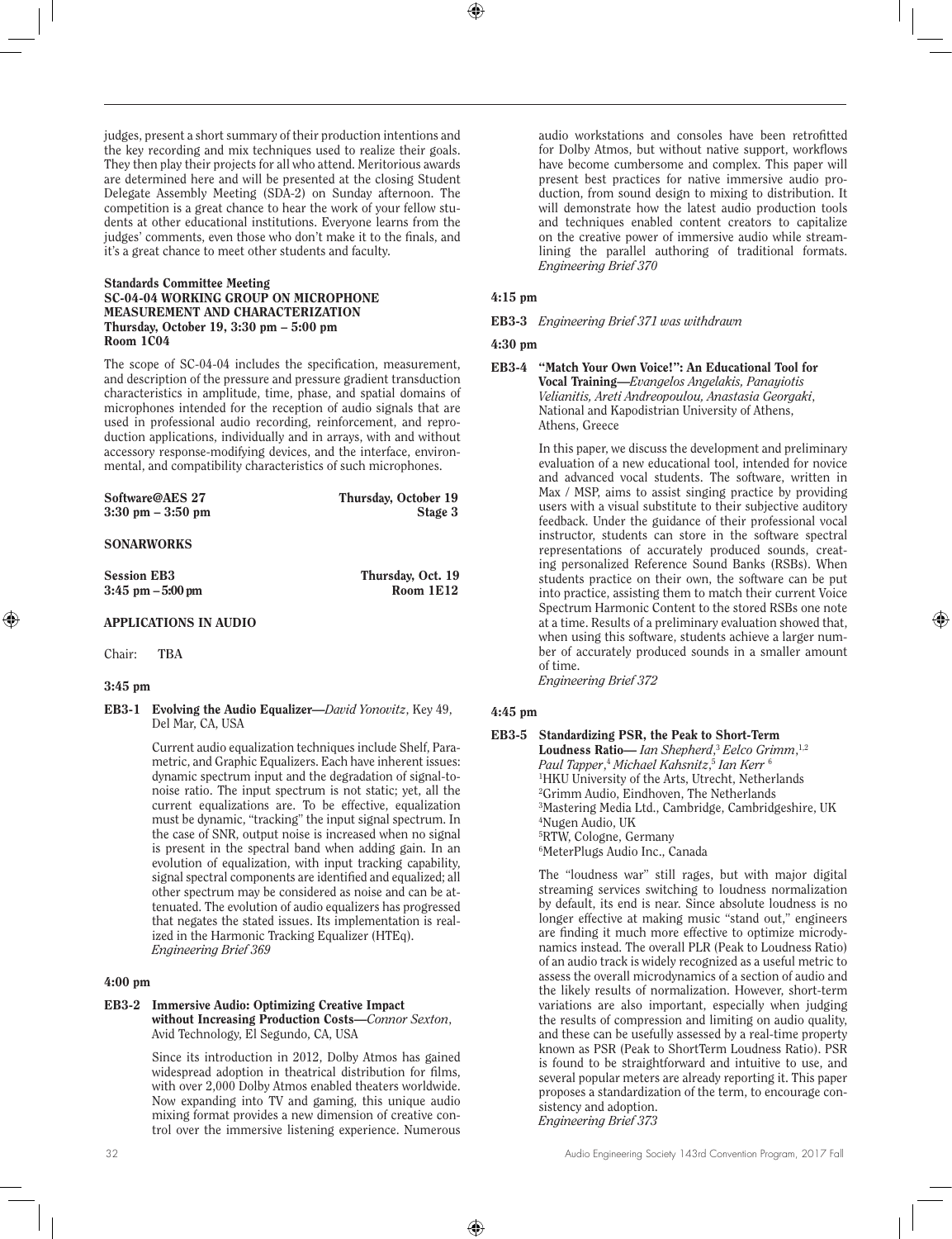| Thursday, October 19 | $4:00 \text{ pm}$ | Room 1C03 |
|----------------------|-------------------|-----------|
|                      |                   |           |

Technical Committee Meeting on Acoustics and Sound Reinforcement

REGIONS AND SECTIONS MEETING Thursday, October 19, 4:00 pm – 6:00 pm Room 1E09

Broadway Sound Expo 06 Thursday, October 19

4:00 pm – 4:45 pm Stage 1

#### DIGITAL CONSOLE PERFORMANCE

Presenter: Ron Lorman, Cadac

An open discussion of digital console performance and how it relates to meaningful factors for retaining emotion in your mix, latency, ADDA conversion, clocking, and compression, 'ones and zeroes' vs analog, current audience audio quality expectations, new audio quality reference points, production values and priorities, meaningful industry-wide improvements.

| <b>Project Studio Expo 11</b>       | Thursday, October 19 |
|-------------------------------------|----------------------|
| $4:00 \text{ pm} - 4:45 \text{ pm}$ | Stage 2              |

#### MIXING LEAD VOCALS: POWER-USER TIPS FOR COMPET-ING WITH THE PROS

Presenter: Mike Senior, Sound On Sound, Munich, Germany; Cambridge Music Technology

How can you maximize the hit potential of your lead vocals at mixdown? Join *Sound On Sound* magazine's "Mix Rescue" and "MixReview" columnist Mike Senior as he shares powerful insider techniques that can give your productions that competitive edge.

| Software@AES 28                     | Thursday, October 19 |
|-------------------------------------|----------------------|
| $4:00 \text{ pm} - 4:20 \text{ pm}$ | Stage 3              |

#### CELEMONY (MELODYNE)

| Broadcast/Streaming Media 8         | Thursday, October 19 |
|-------------------------------------|----------------------|
| $4:30 \text{ pm} - 6:00 \text{ pm}$ | Room 1E08            |

#### AUDIO CONSIDERATIONS FOR PODCASTS

- Moderator: **John Kean**, Consultant, Washington DC, USA
- Panelists: *Malik Abdullah*, National Public Radio's Digital Media, Washington, DC, USA *Dan Jeselsohn*, New York Public Radio, New York, NY, USA *Angelo Mandato*, Blubrry Podcasting, Columbus, OH, USA *Samuel Sousa*, Triton Digital, Montreal, QC, Canada

Podcasting, a system for packaging and distributing audio shows to listeners via the Internet, is growing exponentially. Currently, it is estimated that more than 40 million Americans listen to podcasts weekly - five times more than attend movies, and the numbers have risen more than 10% since 2016. The panel includes Angelo Mandatto of blubrry, whick specializes in business and demographic data on the industry. To cover podcast technology, audio metrics and workflows, panelists are Samuel Sousa, Senior Solutions Specialist at Triton Digital - providing technology services for the online audio industry, Dan Jeselsohn of New York Public Radio, and Chris Berry of National Public Radio's Digital Media - the largest global publisher of podcasts.

*This session is presented in association with the AES Technical Committee on Broadcast and Online Delivery*

| Game Audio & VR 9                   | Thursday, October 19 |
|-------------------------------------|----------------------|
| $4:30 \text{ pm} - 6:00 \text{ pm}$ | Room 1E13            |

## MUSIC RECORDING FOR VIRTUAL REALITY

Presenters: Gavin Kearney, University of York, York, UK Hyunkook Lee, University of Huddersfield, Huddersfield, UK Hashim Riaz, University of York, York, UK Mirek Stiles, Abbey Road Studios, London, UK

There is a growing market for innovative ways to appreciate and listen to music through new Virtual Reality (VR) experiences made accessible through smartphones and VR headsets. However, production workflows for creating immersive musical experiences over VR are still in their infancy. This workshop explores the effectiveness of different microphone configurations and recording techniques in a higher-order Ambisonic processing framework to deliver an engaging and hyper-real interactive VR music experience, with and without immersive 360 visuals. In particular, it will look at how traditional recording workflows can be adapted to immersive 360. Test material will be demonstrated of a live popular music recordings undertaken at Abbey Road with traditional music recording techniques such as spot and stereo microphone setups and advanced techniques using dedicated VR multichannel microphone arrays.

| <b>Recording &amp; Production 7</b>                           | Thursday, October 19 |
|---------------------------------------------------------------|----------------------|
| $4:30 \text{ pm} - 6:00 \text{ pm}$                           | Room 1E14            |
| RAW TRACKS: CANCELED                                          |                      |
| Sound Reinforcement 11                                        | Thursday, October 19 |
| 4:30 pm – 6:00 pm                                             | Room 1E14            |
| SOUND SYSTEM DESIGN FOR PUBLIC ADDRESS<br>AND INTELLIGIBILITY |                      |

Presenter: Peter Mapp, Peter Mapp Associates, Colchester, Essex, UK

This Tutorial discusses what constitutes a difficult acoustic space and the effects of reverberation, echo, and noise on speech intelligibility. Sound system Intelligibility measurement methods and techniques will be reviewed, while system optimization techniques will also be examined. The tutorial includes numerous case histories and examples illustrating the techniques discussed. A fundamental question that will be raised will be "how intelligible do sound systems need to be and does this change with application or is intelligibility universal?" The case histories and examples will include Churches, Cathedrals and Houses of Worship, Concert Halls, Ceremonial Halls / Banqueting Halls, Shopping Malls, Sports Facilities and Arenas, Railway & Metro Stations, Road Tunnels and Airports. The challenges associated with each type of venue will be discussed, as will the thorny subject of aesthetics (i.e., Architects) and loudspeaker size and placement.

Special Events SE5: PRODUCING ACROSS GENERATIONS: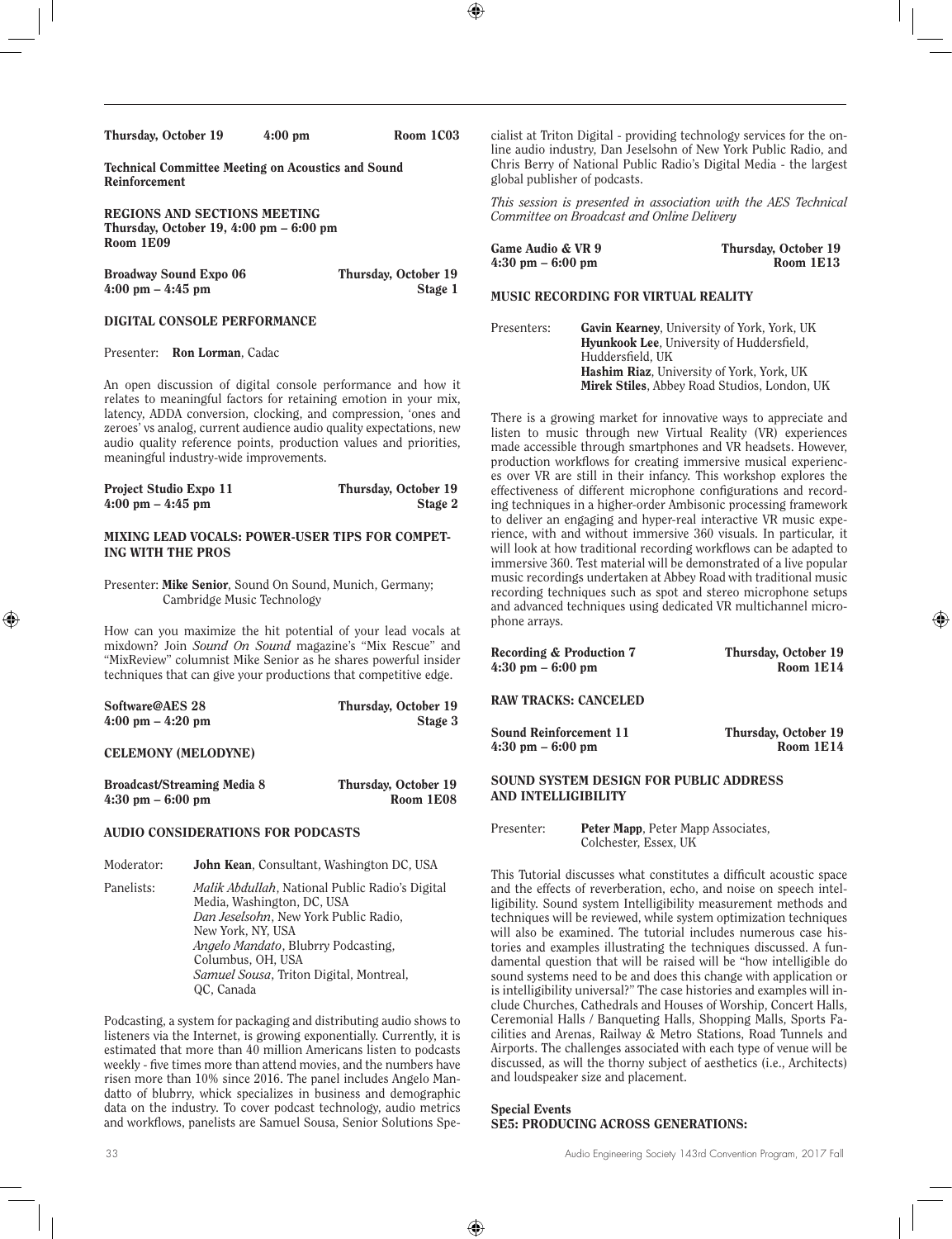#### NEW CHALLENGES, NEW SOLUTIONS Thursday, October 19, 4:30 pm – 5:45 pm Room 1E15/16

#### Moderator: Nick Sansano

Panelists: *Jesse Lauter George Massenburg Bob Power Kaleb Rollins Hank Shocklee Erin Tonkon*

Budgets are small, retail is dying, streaming is king and studios are closing… yet devoted music professionals continue to make records for a living. How are they doing it? How are they getting paid? What type of contracts are they commanding? In a world where the "record" has become an artists' business card, how will the producer and mixer derive participatory income? Are studio professionals being left out of the so-called 360 deals? How can we expect to see any income from streaming royalties when artists aren't even seeing any? Let's get a quality bunch of young rising producers and a handful of seasoned vets in a room and finally open the discussion about empowerment and controlling our own destiny.

| Software@AES 29                     | Thursday, October 19 |
|-------------------------------------|----------------------|
| $4:30 \text{ pm} - 4:50 \text{ pm}$ | Stage 3              |

#### FABFILTER

| Recording & Production 1 | Thursday, October 19 |
|--------------------------|----------------------|
| $4:45$ pm $-6:00$ pm     | Room 1E06            |

#### MODERN CLASSICAL PRODUCTION

| Moderator: | <b>Terri Winston, Women's Audio Mission,</b><br>San Francisco, CA, USA |
|------------|------------------------------------------------------------------------|
| Panelists: | David Bowles<br>Martha DeFrancisco<br>Susan DelGiorno<br>John Newton   |

Award-winning producers and engineers discuss the tools and evolving processes used in classical music production from recording chains to workflow to edit and mix.

*This session is presented in association with the AES Technical Committee on Recording Technology and Practices*

| <b>Networked Audio 3</b>            | Thursday, October 19 |
|-------------------------------------|----------------------|
| $5:00 \text{ pm} - 6:00 \text{ pm}$ | Room $1E12$          |

#### FIRST STEPS WITH DIGITAL AUDIO NETWORKS

| Presenter: | Patrick Kilianey, Yamaha - Professional Audio |
|------------|-----------------------------------------------|
|            | Division, Buena Park, CA, USA                 |

From live sound systems, recording, broadcast, and distributed audio, everything runs on a network. But do you know why audio networks are powerful? This session will explain the value audio networks bring as it replaces massive analog and digital interconnects, splitters, routers, and computer interfaces. We will discuss how to keep systems simple enough for most audio technicians to manage, and we will touch on interfacing with an IT department. Finally, we will offer some perspective on popular networks, where you will find them and why.

#### Recording & Production 8 Thursday, October 19<br>5:00 pm – 6:00 pm  $5:00 \text{ pm} - 6:00 \text{ pm}$

#### MICROPHONES - CAN YOU HEAR THE SPECS?

| Modeerator: | Helmut Wittek, SCHOEPS GmbH,<br>Karlsruhe, Germany                                                                                                                                            |
|-------------|-----------------------------------------------------------------------------------------------------------------------------------------------------------------------------------------------|
| Panelists:  | <i>Jürgen Breitlow</i> , George Neumann,<br>Berlin, Germany<br>Eddy B. Brixen, EBB-Consult, Smørum,<br>Denmark<br><i>David Josephson, Josephson, Engineering,</i><br>Inc. Santa Cruz, CA, USA |

There are numerous microphones available to the audio engineer. It's not easy to compare them on a reliable basis, often the choice of the model is made on the basis of experience or perhaps just habits—or just because it looks nice. Nevertheless, there is valuable information in the microphone specifications. This masterclass held by well-known microphone experts of leading microphone manufacturers demystifies the most important microphone specs and provides the attendees with up-to-date information on how these specs are obtained and can be interpreted. Furthermore, many practical audio demonstrations are given in order to help everyone to understood how the numbers relate to the perceived sound. The masterclass takes a critical look on how specs are presented to the user, what to look and listen for, and what to expect.

*This session is presented in association with the AES Technical Committee on Recording Technology and Practices and Microphones and Applications*

| Thursday, October 19 | Room 1C03<br>$5:00 \text{ pm}$ |  |
|----------------------|--------------------------------|--|
|----------------------|--------------------------------|--|

Technical Committee Meeting on Coding of Audio Signals

| <b>Broadway Sound Expo 07</b>       | Thursday, October 19 |
|-------------------------------------|----------------------|
| $5:00 \text{ pm} - 5:45 \text{ pm}$ | Stage 1              |

MIXING A MUSICAL

[Presenter and abstract not available]

| Project Studio Expo 12              | Thursday, October 19 |
|-------------------------------------|----------------------|
| $5:00 \text{ pm} - 5:45 \text{ pm}$ | Stage 2              |

JAMES MCKINNEY & SCOTT JACOBY—ANGUILLA MUSIC ACADEMY PROJECT

Presenters: Scott Jacoby, Producer, USA James McKinney, Eusonia Studios, USA

[Abstract not available]

LINE 6

Software@AES 30 Thursday, October 19 5:00 pm – 5:20 pm Stage 3

 $5:30$  pm  $-6:00$  pm

Networked Audio 4 Thursday, October 19<br>5:30 pm – 6:00 pm

#### ST 2110 & AES67: THE AUDIO PARTS OF ST 2110

Presenter: Andreas Hildebrand, ALC NetworX GmbH, Munich, Germany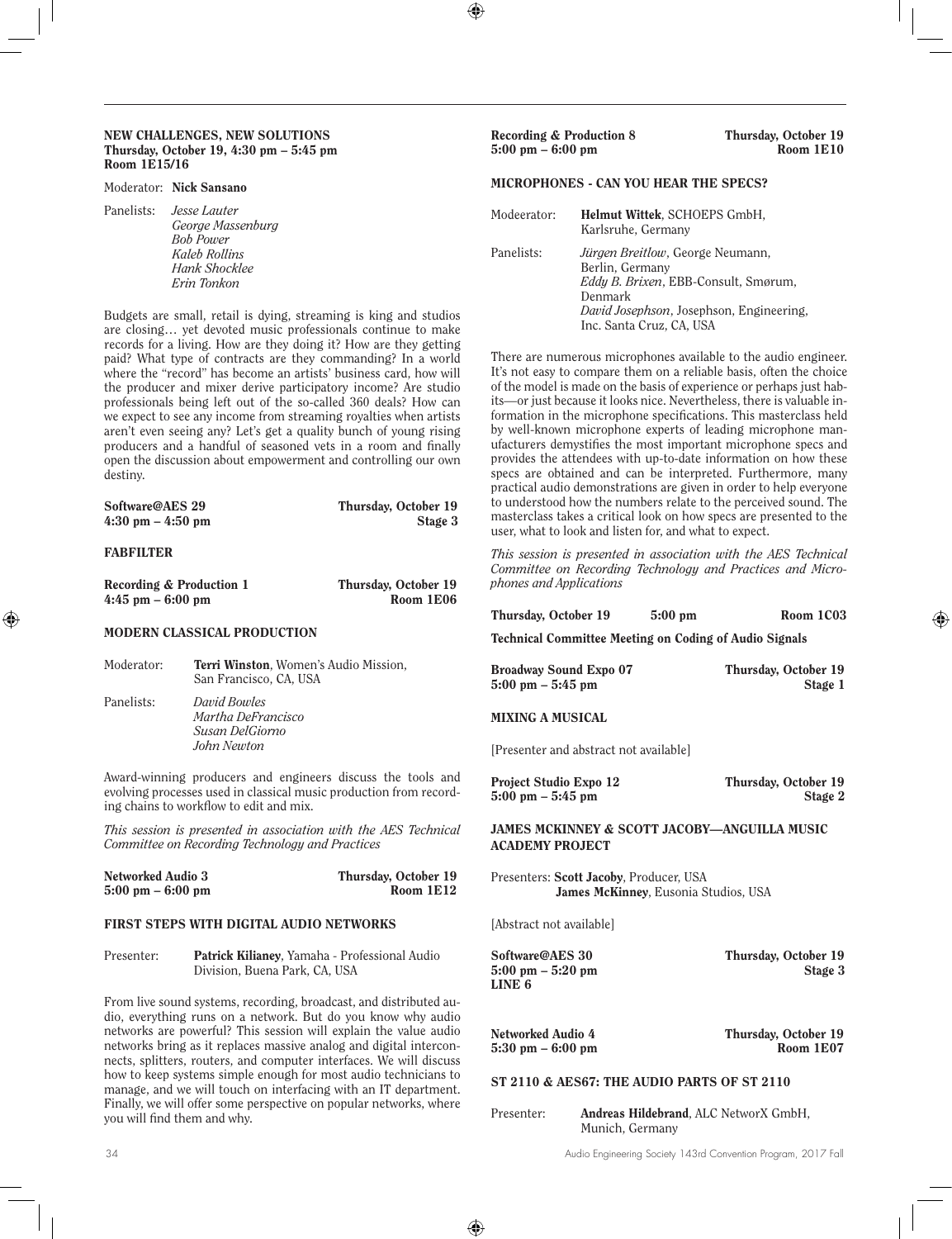We will describe the basic principles of AES67 and the commonalities, differences, and constraints defined in ST2110 with respect to synchronization and transport of audio essence streams. Included is a brief outlook on how transport of non-linear audio formats (AES3) will most likely be defined in ST2110.

 $5:30$  pm  $-5:50$  pm

Software@AES 31 Thursday, October 19<br>5:30 pm – 5:50 pm Stage 3

## ANTARES

#### Student Events/Career Development EC7: AES STUDENT PARTY Thursday, October 19, 7:00 pm – 10:00 pm Jungle City Studios 520 West 27th St. #1002, New York, NY 10001

The AES Student Party is open to any 143rd Convention participant with an ALL ACCESS STUDENT BADGE—a great opportunity to meet fellow students from around the world. Tickets should be picked up at the Student Delegate Assembly desk on Wednesday 18th, at 2pm. http://www.aes.org/events/143/students/

Genelec invites you to come experience The Ones at Jungle City Studios for the official AES student social event of the show. Refreshments and food will be served, and guitarist extraordinaire Gary Hoey will be performing live in the studio.

All event attendees will be entered for a chance to win a pair of Genelec 8331's when they register at the door. As a secondary giveaway, there will be a drawing for a limited-edition pair of Genelec 8030's in red. This drawing is open only to U.S. residents who have subscribed to the Genelec USA Learning Channel on YouTube (https://www.youtube.com/genelecusa) by Nov. 30, 2017. Subscribers must share their YouTube subscriptions publicly to be included in the drawing.

Special Event ORGAN CONCERT Thursday, October 19, 7:15 pm – 9:00 pm Church of the Ascension (5th Ave. at 10th St.)

Presenter: Graham Blyth

Graham Blyth's concerts are a highlight of every AES convention at which he performs. this year's concert will be held at the Church of the Ascension.

Graham Blyth's program will be:

J.S Bach (1685 - 1750)

1. Prelude & Fugue in E min BWV 548 (The Wedge)

2. Trio on "Allein Gott in der Höh' sei Ehr' " BWV 676

3. Fantasia & Fugue in G min BWV 542

Auguste César Franck (1822 - 1890)

Grand Pièce Symphonique

Graham Blyth received his early musical training as a Junior Exhibitioner at Trinity College of Music in London, England. Subsequently at Bristol University, where he read Electrical Engineering, he founded the University Music Society, conducting their Chamber Orchestra and Choir. He holds diplomas in Organ Performance from the Royal College of Organists, The Royal College of Music and Trinity College of Music.

In 1973 he founded Soundcraft with Phil Dudderidge, and has been Technical Director from the beginning. Soundcraft has since grown to be one of the most significant designers and manufacturers of audio mixing consoles in the world. In 1988, the company was bought by Harman, whose professional audio companies now include JBL, DBX, Lexicon, AKG and Studer.

In the late 1980s he renewed his musical studies with Sulemita Aronowsky for piano and Robert Munns for organ. He gives numerous concerts each year, principally as organist and pianist, but also as a conductor and harpsichord player. He made his international debut with an organ recital at St. Thomas Church, New York in 1993 and since then has given concerts on many of the finest organs in Europe, including the Madeleine and St. Etienne du Mont in Paris, and the Liebfrauen Dom in Munich, and in North America, including Grace Cathedral, San Francisco and St. Ignatius Loyola in New York.

He has lived in Wantage, Oxfordshire, since 1984 where he is currently Artistic Director of Wantage Chamber Concerts and Director of the Wantage Summer Festival. In 1995 he built the Challow Park Recital Hall, an 80 seat auditorium with completely variable acoustics, using the Lexicon LARES system, designed by his then Harman colleague David Griesinger. This allows for performance and recording of music ranging from String Quartets through to Organ Recitals. Today he divides his time between audio engineering and organ design activities. In 2003 he founded the Veritas Organ Company to address the top end of the digital classical organ market, specializing in creating new organs by adding digital voices to existing pipes. He is a Fellow of the Royal Society of Arts and the Audio Engineering Society.

| <b>Session P12</b> | Friday, Oct. 19 |
|--------------------|-----------------|
| 9:00 am – 11:30 am | Room 1E11       |

## TRANSDUCERS—PART 3

Chair: Scott Norcross, Dolby Laboratories, San Francisco, CA, USA

#### 9:00 am

| P12-1 | Objective Testing of High-End Audio Systems—Gregor                          |
|-------|-----------------------------------------------------------------------------|
|       | Schmidle, <sup>1</sup> Gerd Köck, <sup>2</sup> Brian MacMillan <sup>3</sup> |
|       | <sup>1</sup> NTi Audio AG. Schaan. Liechtenstein                            |
|       | <sup>2</sup> Art Déco Acoustics Kornwestheim. Germany                       |
|       | <sup>3</sup> NTi Audio Inc., Portland, OR, USA                              |

The high-end audio equipment market is filled with extraordinary products. Although the engineering and the materials utilized are often of the finest available, the quality control of such systems is frequently done subjectively rather than objectively. This paper shows some best practice examples of how to deploy effective quality measurement systems through the complete life cycle (R&D, QC installation, and repair) of high-end audio systems. *Convention Paper 9835*

## 9:30 am

#### P12-2 Theory of Constant Directivity Circular-Arc Line Arrays—*Richard Taylor*, <sup>1</sup> *D. B. (Don) Keele, Jr.*<sup>2</sup> 1 Thompson Rivers University, Kamloops, BC, Canada 2 DBK Associates and Labs, Bloomington, IN, USA

We develop the theory for a broadband constant-beamwidth transducer (CBT) formed by a continuous circular-arc isophase line source. Appropriate amplitude shading of the source distribution leads to a far-field radiation pattern that is constant above a cutoff frequency determined by the prescribed beam width and arc radius. We derive two shading functions, with cosine and Chebyshev polynomial forms, optimized to minimize this cutoff frequency and thereby extend constant-beamwidth behavior over the widest possible band. We illustrate the theory with simulations of magnitude responses, full-sphere radiation patterns and directivity index, for example designs with both wide- and narrow-beam radiation patterns. *Convention Paper 9836*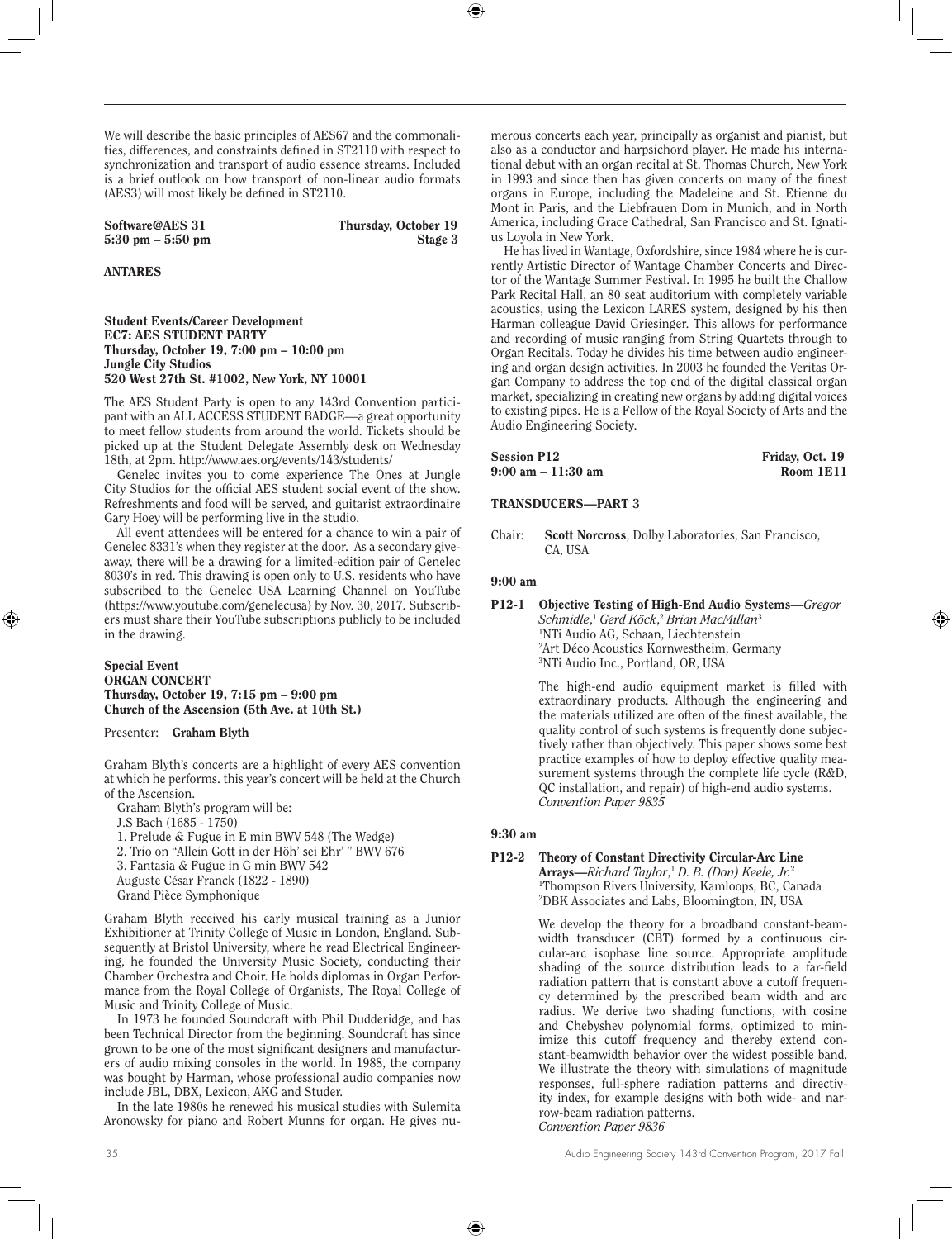## 10:00 am

P12-3 Constant Directivity Circular-Arc Arrays of Dipole Elements—*Richard Taylor,* <sup>1</sup> *Kurtis Manke,*<sup>1</sup> *D. B. (Don) Keele, Jr.*<sup>2</sup>

1 Thompson Rivers University, Kamloops, BC, Canada 2 DBK Associates and Labs, Bloomington, IN, USA

We develop the theory for a broadband constant-beamwidth transducer (CBT) formed by a conformal circular-arc line array of dipole elements. Just as for CBT arrays of point sources, with suitable amplitude shading of the source distribution the far-field radiation pattern is constant above a cutoff frequency. This cutoff frequency is determined by the prescribed beam width and arc radius. We illustrate the theory with examples, including numerical simulations of magnitude responses, full-sphere radiation patterns, and directivity index. Unlike a circular-arc array of monopole elements, a dipole CBT maintains directivity control at low frequency. We give an example of one such array that achieves just 1 dB variation in directivity index over all frequencies. *Convention Paper 9837*

#### 10:30 am

## P12-4 Voice Coil Temperature—Non Linearity Compensations for Ultra Audio Band Impedance Probing—*Isao Anazawa*, Ny Works, Toronto, ON, Canada

As loudspeaker output power of mobile devices increases for better audio experience, an accurate measurement or estimation of the voice coil temperature becomes necessary in order to protect the loudspeaker from over-heating. A voice coil designed with a short ring, a metal pole piece, or under hung voice coil will most likely exhibit impedance nonlinearity. A voice coil resistance based temperature measurement method that relies on the resistance value may be adversely affected by voice coil impedance nonlinearity when the resistance is measured using high frequency probing. For this reason, the nonlinearity must be known and compensated. This paper analyzes and explains voice coil high frequency impedance characteristics due to Eddy losses and impedance nonlinearity, and develops a method to compensate voice coil impedance nonlinearity to obtain an accurate voice coil temperature measurement. *Convention Paper 9838*

#### 11:00 am

P12-5 Variable Fractional Order Analysis of Loudspeaker Transducers: Theory, Simulations, Measurements, and Synthesis—*Andri Bezzola*, <sup>1</sup> *Pascal Brunet*, <sup>1</sup> *Shenli Yuan*<sup>2</sup> 1 Samsung Research America, Valencia, CA USA 2 Center for Computer Research in Music and Acoustics (CCRMA), Stanford University, Stanford, CA, USA

> Loudspeaker transducer models with fractional derivatives can accurately approximate the inductive part of the voice coil impedance of a transducer over a wide frequency band, while maintaining the number of fitting parameters to a minimum. Analytical solutions to Maxwell equations in infinite lossy coils can also be interpreted as fractional derivative models. However, they suggest that the fractional order a cannot be a constant, but rather a function of frequency that takes on values between 1/2 and 1. This paper uses Finite Element (FEM) simulations to bridge the gap between the theoretical first-principles approach and lumped parameter models using fractional derivatives. The study explores the dependence of a on frequency for idealized in-

finite and finite cores as well as in four real loudspeaker transducers. To better match the measured impedances and frequency-dependent a values we propose to represent the voice coil impedance by a cascade of R-L sections. *Convention Paper 9839*

| Archiving/Restoration 6 | Friday, October 20 |
|-------------------------|--------------------|
| 9:00 am – 10:30 am      | Room 1E15/16       |

## THE MUSIC NEVER STOPPED: THE FUTURE OF THE GRATEFUL DEAD EXPERIENCE IN THE INFORMATION AGE—PART 1

| Chairs:    | György Fazekas, Queen Mary University                |
|------------|------------------------------------------------------|
|            | of London, London, UK                                |
|            | Thomas Wilmering, Queen Mary University              |
|            | of London, London, UK                                |
| Panelists: | <i>Jeremy Berg, Cataloging Librarian, University</i> |
|            | of North Texas                                       |
|            | <i>Scott Carlson</i> , Metadata Coordinator, Rice    |
|            | FondrenLibrary                                       |
|            | <i>Nicholas Meriwether</i> , Director of Grateful    |
|            | Dead Archive, UCSC                                   |
|            | John Meyer, CEO, Meyer Sound                         |
|            | <i>Brian Pardo, Assoc. Professor Electrical</i>      |
|            | Engineering & Computer Science,                      |
|            | Northwestern University                              |

Ever since the advent of recording, technology has been constantly shaping the way we interact with music as well as the relationship between artists and fans. For instance, file compression and broadband internet disrupted conventional music distribution, creating new opportunities for the formation of online fan communities. A growing number of bands allow taping their live performances while there are expanding online archives, such as Etree and the Live Music Archive, for trading audio freely with permission between an increasing number of fans. The Grateful Dead and their fans the Deadheads bestow a prominent example with their innovative use of this technology. Semantic technologies are next in line, with a premise of step change in how we access audio archives. This workshop explores how semantic technologies provide enriched experiences for fans, greater exposure for bands and new opportunities for archives to flourish. We demonstrate new ways of navigating concert recordings, particularly those of the Grateful Dead, discuss opportunities and requirements with audio archivists and librarians, as well as the broader social and cultural context of how new technologies bear on music archiving and fandom.

*This session is presented in association with the AES Technical Committee on Archiving, Restoration and Digital Libraries*

| Archiving/Restoration 7 | Friday, October 20 |
|-------------------------|--------------------|
| 9:00 am – 10:30 am      | Room 1E09          |

## THE PAST AND FUTURE OF ARCHIVING & PRESERVATION

| Presenters: | Rebecca Yuri Feynberg, New York University,<br>New York, NY, USA |
|-------------|------------------------------------------------------------------|
|             | George Massenburg, Schulich School of                            |
|             |                                                                  |
|             | Music, McGill University, Montreal, Quebec,                      |
|             | Canada: Centre for Interdisciplinary Research                    |
|             | in Music Media and Technology (CIRMMT),                          |
|             | Montreal, Quebec, Canada                                         |
|             | <b>Brad McCoy, Library of Congress, Culpeper,</b>                |
|             | VA, USA                                                          |
|             | <b>Toby Seav.</b> Drexel University, Philadelphia,               |
|             | PA, USA                                                          |
|             | <b>Nadja Wallaszkovits</b> , Vienna Phonogrammarchiv,            |
|             | Austria                                                          |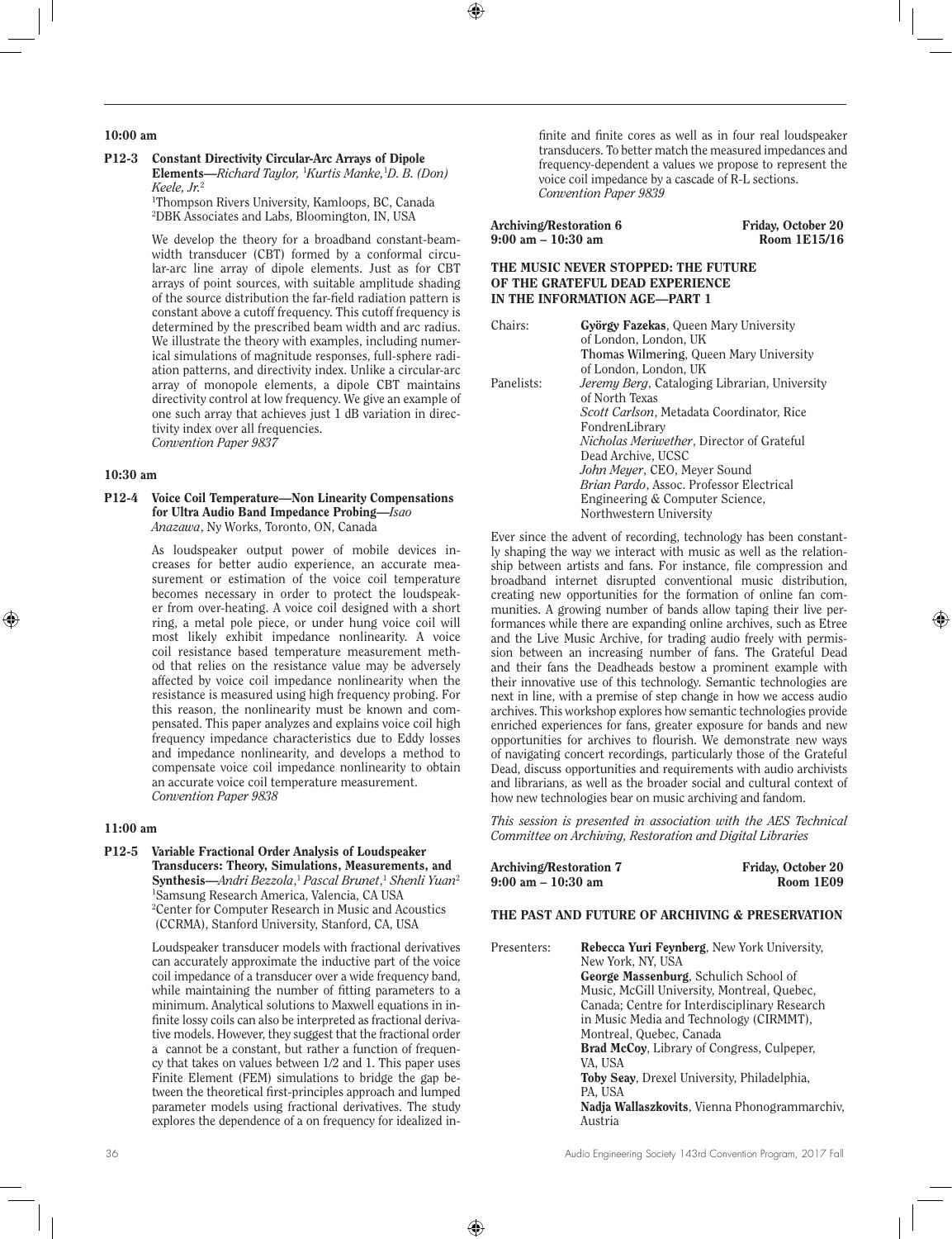This session will address important issues in archiving and preservation including audio preservation and higher education, preservation of multi-channel recordings for music and cinema, the process and procedures of archiving and preservation, and current work at the Library of Congress. The panelists will present issues that will be featured at the upcoming international AES conference on Audio Archiving Preservation and Restoration.

*This session is presented in association with the AES Technical Committee on Archiving, Restoration and Digital Libraries*

| Game Audio & VR 10                   | Friday, October 20 |
|--------------------------------------|--------------------|
| $9:00 \text{ am} - 11:00 \text{ am}$ | Room 1E13          |

#### STATE OF THE ART: KICKSTART YOUR CAREER IN AUDIO FOR GAMES, VR, AND BEYOND

| Chair:     | Scott Looney, Game Audio Institute                                                                                                               |
|------------|--------------------------------------------------------------------------------------------------------------------------------------------------|
| Panelists: | Brennan Anderson Producer, Pyramind<br><i>Bonnie Bogovich</i> , Schell Games<br>Damian Kastbauer<br><i>Larry Oppenheimer</i> , Toys in the Attic |

Make no mistake, game audio is a highly technical business. Creating compelling sound for games takes an incredible combination of skills that goes far beyond writing great music and designing awesome sounds. The best game audio designers possess deep expertise that highlights their dedication to the overall experience, and as the industry matures and moves into more immersive fields like VR and XR, an all-encompassing skillset like this will only become more sought after.

This panel will discuss how to succeed in this field by learning from industry professionals who have spent decades moving the needle in interactive audio and who have built their careers on a philosophy of lifelong learning and intellectual curiosity while breaking new ground at the bleeding edge of their art.

| <b>Product Development 6</b>         | Friday, October 20 |
|--------------------------------------|--------------------|
| $9:00 \text{ am} - 10:30 \text{ am}$ | Room 1E14          |

## MODERN HYBRID AUDIO CODING

Presenters: **Jürgen Herre**, International Audio Laboratories Erlangen, Erlangen, Germany; Fraunhofer IIS, Erlangen, Germany Sascha Dick Andreas Niedermeier Mark Vinton

During the past one and a half decades, recent audio coding schemes have significantly overcome traditional limits for compression efficiency by adopting techniques for semi-parametric (hybrid) coding of audio signals. By doing so, full-bandwidth stereo reproduction can today be achieved even at very low bitrates, such as 12kbit/s. The keys to this breakthrough achievement were two types of semi-parametric coding extensions: First, methods for bandwidth extension (BWE) allow full reproduced audio bandwidth even at low rates. Second, methods for parametric stereo (or multichannel) coding enable good reproduction of spatial sound under similar circumstances. The workshop will present the current state of development in these active areas, describe relevant technology and illustrate its performance by sound examples.

*This session is presented in association with the AES Technical Committee on Coding of Audio Signals*

Recording & Production 9<br>  $9:00 \text{ am} - 10:30 \text{ am}$ <br>
Room 1E08  $9:00$  am  $-10:30$  am

## RAW TRACKS: STAYIN' ALIVE: RECORDING THE BEE GEES "SATURDAY NIGHT FEVER"

| Moderator: | John Merchant, Middle Tennessee State<br>University, Murfreesboro, TN, USA                                                                                                                                                                          |
|------------|-----------------------------------------------------------------------------------------------------------------------------------------------------------------------------------------------------------------------------------------------------|
| Panelists: | Albhy Galuten (UMG, Sony; Bee Gees, Andy<br>Gibb, Barbra Streisand, Eric Clapton, Diana<br>Ross, Eagles, Cher, Jellyfish)<br>Karl Richardson (Bee Gees, Andy Gibb,<br>Barbra Streisand, Eric Clapton, Diana Ross,<br>Kenny Rogers, Aretha Franklin) |

This panel features the engineers and producers of the classic soundtrack for *Saturday Night Fever*. The multitrack recordings of the songs will be available to illustrate points of discussion and the production techniques involved. The event is a guided discussion of the history of the recording, mixing and mastering, the critical and cultural response to the album, and includes a period for open questions and answers.

*This session is presented in association with the AES Technical Committee on Recording Technology and Practice*s

| Sound Reinforcement 6                | Friday, October 20        |
|--------------------------------------|---------------------------|
| $9:00 \text{ am} - 10:30 \text{ am}$ | Room 1E08                 |
|                                      |                           |
| <b>CANCELED</b>                      |                           |
| Tutorial/Workshop 7                  | <b>Friday, October 20</b> |
| $9:00$ am $-10:30$ am                | Room 1E12                 |

#### TECH BEHIND THE TOOLS: PRODUCTION TO PLAYBACK

| Chair:     | Lisa Ferrante-Walsh, iZotope                                                                                                                                |
|------------|-------------------------------------------------------------------------------------------------------------------------------------------------------------|
| Panelists: | <i>Marina Bosi</i> , Stanford University, CA, USA<br>Veronique Larcher, Sennheiser, Switzerland<br>Vanessa Li, Pandora<br><i>Hannah Robertson</i> , iZotope |

Have you wondered what's under the hood behind that favorite product in your audio tool belt? This 90 minute panel is made up of engineers and technologists - who are experts in the technology behind a sampling of the products, tools and services used in the audio production process. Each panel member will educate us about the technology behind a different aspect of the journey from production through playback.

**•** Where Do Audio Plugins Come From? - Hannah Robertson, DSP Engineer at iZotope

This talk will walk through several new features from recently released iZotope products to demystify the development cycle of a plugin: from the ideation stage to research, implementation, sound design, audio quality testing, and user feedback.

**•** Perceptual Audio Coding - Marina Bosi, Ph.D., Consulting Professor at Stanford University and a Founding Director of the Digital Media Project

Perceptual audio coders (e.g., MP3/AAC) have become part of our daily lives, living in mobile devices, DVDs, webcasting, etc. How did we get here and where are we going? This talk, presented by one of the early developers who helped advance the field of perceptual audio coding, will provide a brief overview, new developments and sound demonstrations to illustrate the impact of this technology.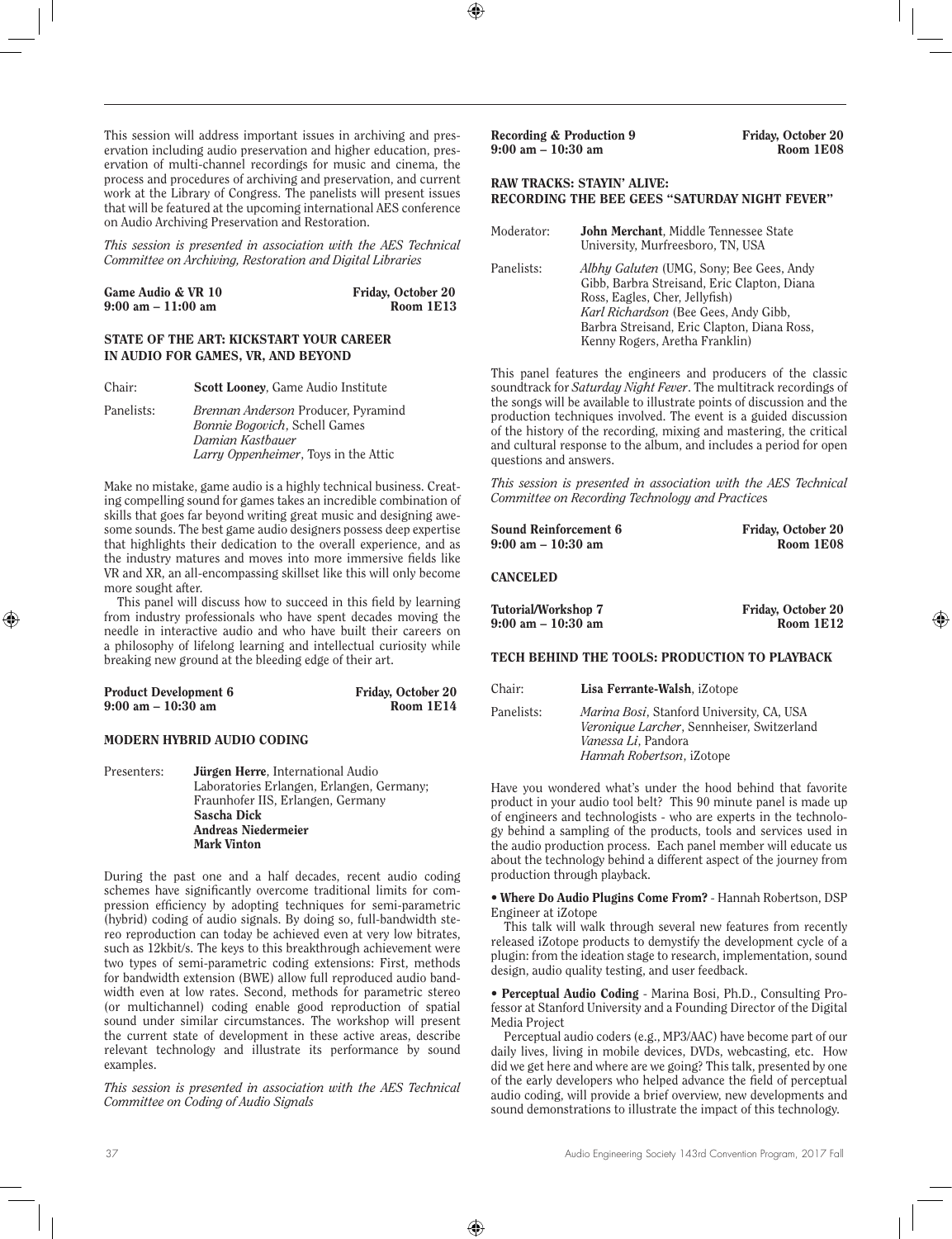tor AMBEO Immersive Audio at Sennheiser

**•** Content Delivery and Management at Pandora - Vanessa Li, Software Engineer at Pandora

**•** The VR Production Workflow - Veronique Larcher, Ph.D., Direc-

This talk will review the constraints and tools for on-location

As demand for music consumption has shifted from physical albums to downloads to online streaming, new standards and protocols have emerged as the music industry business practices have adapted. This talk will address some of the technical challenges that Pandora and other on-demand streaming platforms face around content delivery, storage, metadata rights business logic and audio streaming.

#### Student Events/Career Development EC8: WHISKEY TANGO FOXTROT—THE EVOLUTION OF AUDIO ENGINEERING IN MILITARY BANDS Friday, October 20, 9:00 am – 10:30 am Room 1E10

Moderator: Brandie Lane, United States Military Academy Band, West Point, NY, USA

Panelists: *Vince Magno*, Staff Sergeant, United States Military Academy Band *Noah Taylor*, Staff Sergeant, United States Military Academy Band *Steven Van Dyne,* Musician 1st Class, United States Navy Band

The United States military bands are considered public affairs resources and strategic tools that connect the United States Armed Forces with the world. Missions range from providing musical support for the President of the United States, bridging communication gaps in Middle Eastern communities, boosting the morale of troops overseas, inspiring America's future leaders, and creating a connection between the military and civilian population. Featuring a panel of audio engineers in different service branches, this workshop will discuss how audio techniques have evolved and adapted with the ever changing vision and goals of military music and how audio engineers support their organizations. Recording, live sound, and broadcast techniques will all be discussed, as well as projections for the future of audio in military bands.

#### Friday, October 20 9:00 am Room 1C03

#### Technical Committee Meeting on Networked Audio Systems

Standards Committee Meeting SC-02-08 WORKING GROUP ON AUDIO-FILE TRANSFER AND EXCHANGE Friday, October 20, 9:00 am – 10:30 am Room 1C04

The scope of SC-02-08 includes the specification, user implementation, and adoption of technologies for the exchange of audio data files and editing information among systems, by either transfer over a network or by exchange of physical media, for professional recording and broadcasting.

#### Student Events/Career Development EC15: THIS IS A MIX, THIS IS A MASTER Friday, October 20, 9:30 am – 11:00 am Room 1E06

Moderator: Ian Corbett, Kansas City Kansas Community College, Kansas City, KS, USA; off-beat-open-hats recording & sound reinforcement

Panelists: *Adam Ayan*, Gateway Mastering Studios, Inc. *Margaret Luthar*, Chicago Mastering Service *Mandy Parnell*, Black Saloon Studio

Most of the music mixes we hear and try to emulate have been professionally mastered. Too many novices try to recreate this "mastered" sound in their mix. This is undesirable and limits what the mastering engineer can do. Join our panel of mastering engineers at this listening session, as we compare "off-the-console" mixes with mastered versions, and discuss qualities desirable in mixes that allow the mastering engineer to do the best job possible.

| Friday, October 20 | $10:00$ am | Room 1C03 |
|--------------------|------------|-----------|
|                    |            |           |

Technical Committee Meeting on Perception and Evaluation of Audio Signals

| Software@AES 32         | Friday, October 20 |
|-------------------------|--------------------|
| $10:00$ am $- 10:20$ am | Stage 3            |

ANTARES

Special Event SE6: *PENSADO'S PLACE* LIVE FEATURING GREG WELLS Friday, October 20, 10:15 am – 11:15 am Room 1E15/16

Presenters: Dave Pensado Herb Trawick

Join Dave and Herb for a special live version of their globally popular web TV series *Pensado's Place* with special guest Greg Wells! Producer, songwriter, musician, and mixer extraordinaire, Greg has produced such luminaries as Keith Urban, Katy Perry, Adele and One Republic and was recently on the cover of Modern Drummer. A staunch educational advocate, Greg is currently writing curriculum for his first book with the Strive/Hal Leonard imprint.

Aside from their discussion with Greg, which will be informative, musical, aspirational, and inspirational (with some laughs thrown in for good measure), Dave and Herb are bringing gifts and—perhaps—other guest stars! This AES-exclusive show is a blast you don't want to miss!

| Live Sound Expo 00     | Friday, October 20 |
|------------------------|--------------------|
| $10:15$ am $-11:00$ am | Stage 1            |

## POINT SOURCE OPTIMIZATION: 8 THINGS TO GET RIGHT

Presenter: Kieran Eding, KV2 Audio

Eight Things to Get Right with Point Source Systems: Height, Splay, Coupling, Fills, Delays, Amplification, Equalization and Rigging. Kieran Edling, KV2 AUDIO

| Project Studio Expo 13   | Friday, October 20 |
|--------------------------|--------------------|
| $10:15$ am $-12:00$ noon | Stage 2            |

## NEW FRONTIERS IN PROJECT STUDIOS

Moderator: John Storyk, Architect, Studio Designer and Principal, Walters-Storyk Design Group, Highland, NY, USA

Panelists: *Peter Hylenski*, Sound Designer, New York, NY, USA *Eddie Kramer*, Remark Music Ltd., Woodland Hills, CA, USA *Scott M. Riesett*, Producer/Engineer, New York, NY, USA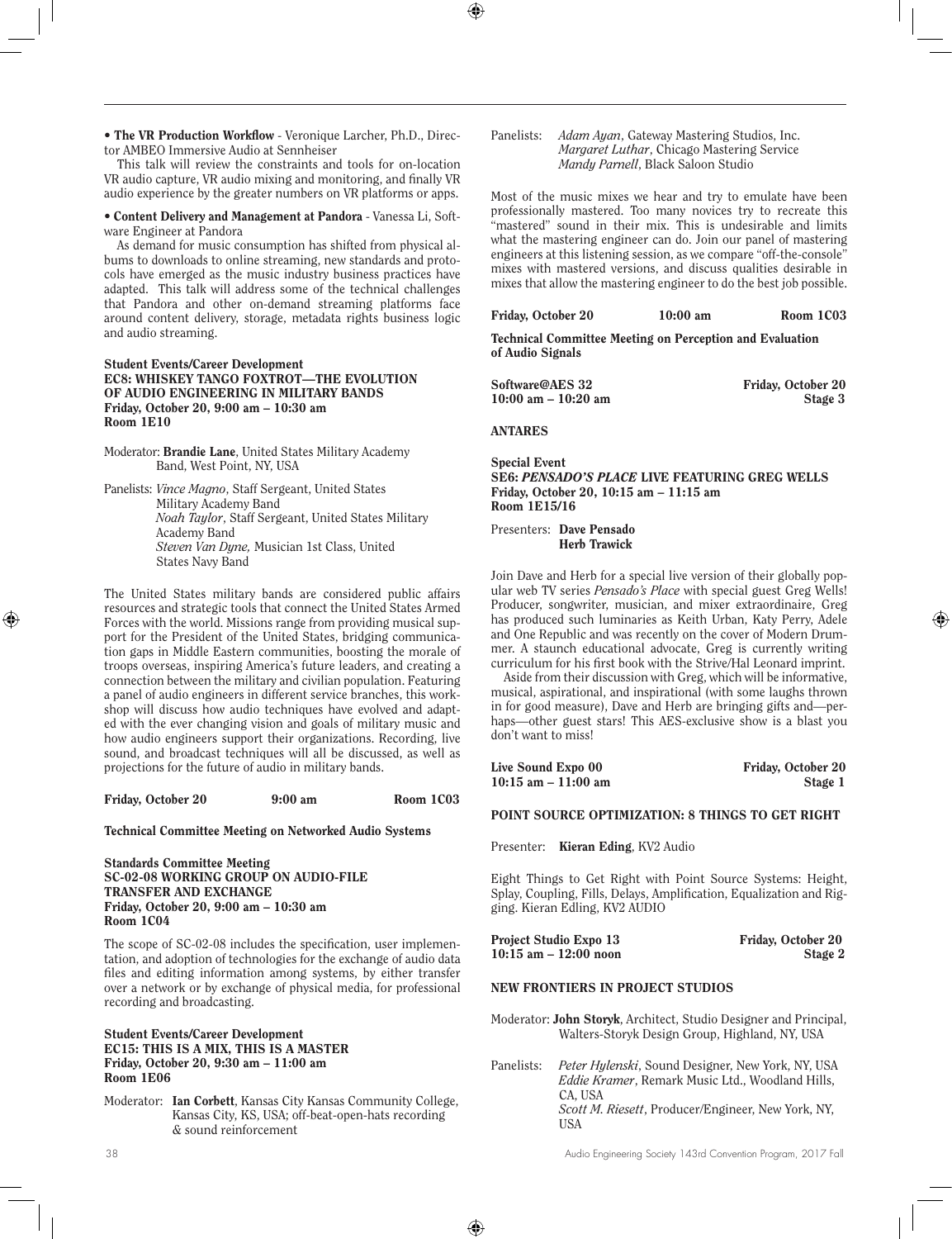*David Rosenthal*, Musical Director, New York, NY, USA

Today's creative expectations, production methodologies, technology innovations, and business models has opened new frontiers for recording studios and particularly in the "Project Studio." In recent years, street buzz on the demise of the traditional recording studio has fostered a misperception of imminent extinction for the whole category. In fact, more studios are being built today than ever. What has and continues to change are the conventional business and production models and, the tools employed by artists, engineers and producers to record, mix, master and distribute their work in creative, cost effective and, sonically brilliant formats. This evolution continues to produce shifts in thinking about studio size, acoustic requirements, and architectural ergonomics. This 90-minute presentation will explore:

• Novel pre-fab acoustical treatments for low frequency control in small rooms;

• Creative design tips for maximizing limited space;

• Case Studies of recent project studio installations including previously unpublished photos and floor plans.

#### Standards Committee Meeting SC-07-01 WORKING GROUP ON AUDIO METADATA Friday, October 20, 10:30 am – 12:00 noon Room 1C04

The scope of SC-07-01 includes formal descriptions and metadata sets for audio and audio-related elements useful to support audio operations based on the use of computers and computer networks.

| Software@AES 33         | Friday, October 20 |
|-------------------------|--------------------|
| $10:30$ am $- 10:50$ am | Stage 3            |

LINE 6

Audio for Cinema 8 Friday, October 20 10:45 am – 12:00 noon Room 1E07

## CONSTRUCTING A 5.1 HOME STUDIO FOR FILM, TV MIXING

Presenters: Roger Guerin, Ste. Adele, QC, Canada Jean-Luc Louradour

Used to be a freelance mixer would come up to a mixing stage and after an hour or so he had a good take on the environment and was able to work. The room was calibrated, the equipment was serviced by trained personnel, and at least one resourceful assistant was available. Today everyone is looking to cut corners, the trained personnel has left, the calibration "was done two weeks ago," and the resourceful assistant has moved on. Thankfully the technology made giant leaps over the years, like the record business, with home recording; it's more and more viable to convert that extra room or garage into a mixing stage. This tutorial will demonstrate the ins and outs of a basic home mixing stage making use of offthe-rack materials with economical and ingenious solutions.

*This session is presented in association with the AES Technical Committee on Audio for Cinema*

Broadcast/Streaming Medial 9 Friday, October 20 10:45 am – 12:15 pm Room 1E08

## ADVANCES IN MICROPHONE CABLE TECHNOLOGY

Presenter: Steve Lampen, Belden, San Francisco, CA, USA

This presentation outlines two new analog microphone cables from Belden.

Belden has been making cable for over 115 years. In that time, we've learned a thing or two about making cable. However, when it comes to audio cables, few significant advances have been made in more than a decade. It was felt that analog audio recording and reproduction has now reached a level of perfection that requires a new look at cable. Much of this surrounds the test and measurement of audio cables, and the results of our work will be shown compared to existing "standard" cables. Among the many tests made are those for resistance, capacitance, inductance all trackable as impedance. Tests will include the usual suspects, attenuation, frequency response (slope, tilt), distortion and shield effectiveness. Also shown will be common-mode rejection, group-delay (at audio frequencies) and other time effects, phase coherence (and other cancellation effects) of these new designs compared to existing "standard" designs. We will also delve into "listening tests" and similar controversial territory. This work has resulted in the first advanced analog cable. The cable itself will be shown and how best-ever performance was achieved.

The second analog audio microphone cable, Belden 8412P, is surprising mostly because nobody has produced anything like it before, as far as we know. It has two features which make it unique. First, to the best of our knowledge, it is the stiffest, LEAST flexible microphone cable made. It is also the first plenum-rated microphone cable. These two factors make this cable the perfect choice to solve some long-standing cable problems. These problems, and our solutions, will be discussed.

*This session is presented in association with the AES Technical Committee on Broadcast and Online Delivery*

| <b>Product Development 7</b> | Friday, October 20 |
|------------------------------|--------------------|
| $10:45$ am $-12:15$ pm       | Room 1E14          |

## AGILE AUDIO PRODUCT DEVELOPMENT

Presenter: Paul Beckmann, DSP Concepts, Inc.,

Santa Clara, CA USA

The days of designing everything from scratch are gone. Products are now too complicated and development times are too short to go it alone. This session focuses on recent advances in design tools for audio product developers. These tools streamline the development and tuning of real-time audio processing software. As a result, sophisticated audio features are now within reach of most companies, even those without large dedicated design teams. We walk you through a typical development cycle and highlight the benefits to design teams and organizations.

| Recording & Production 10 | Friday, October 20 |
|---------------------------|--------------------|
| $10:45$ am $-12:15$ pm    | Room $1E12$        |

## COME TOGETHER: CONCEPTS IN AUDIO NORMALIZATION

| Moderator: | <b>Thomas Lund, Genelec Ov, Iisalmi, Finland</b>                 |
|------------|------------------------------------------------------------------|
| Panelists: | <i>Florian Camerer</i> , ORF, Vienna, Austria<br><b>Bob Katz</b> |
|            | <i>Bob Ludwig</i> , Gateway Mastering Studios, Inc.,             |
|            | Portland, ME, USA<br>George Massenburg, McGill University,       |
|            | Montreal, Quebec, Canada; Centre                                 |
|            | for Interdisciplinary Research                                   |
|            | in Music Media and Technology (CIRMMT),                          |
|            | Montreal, Quebec, Canada<br>Gilbert Soulodre, Camden Labs        |
|            |                                                                  |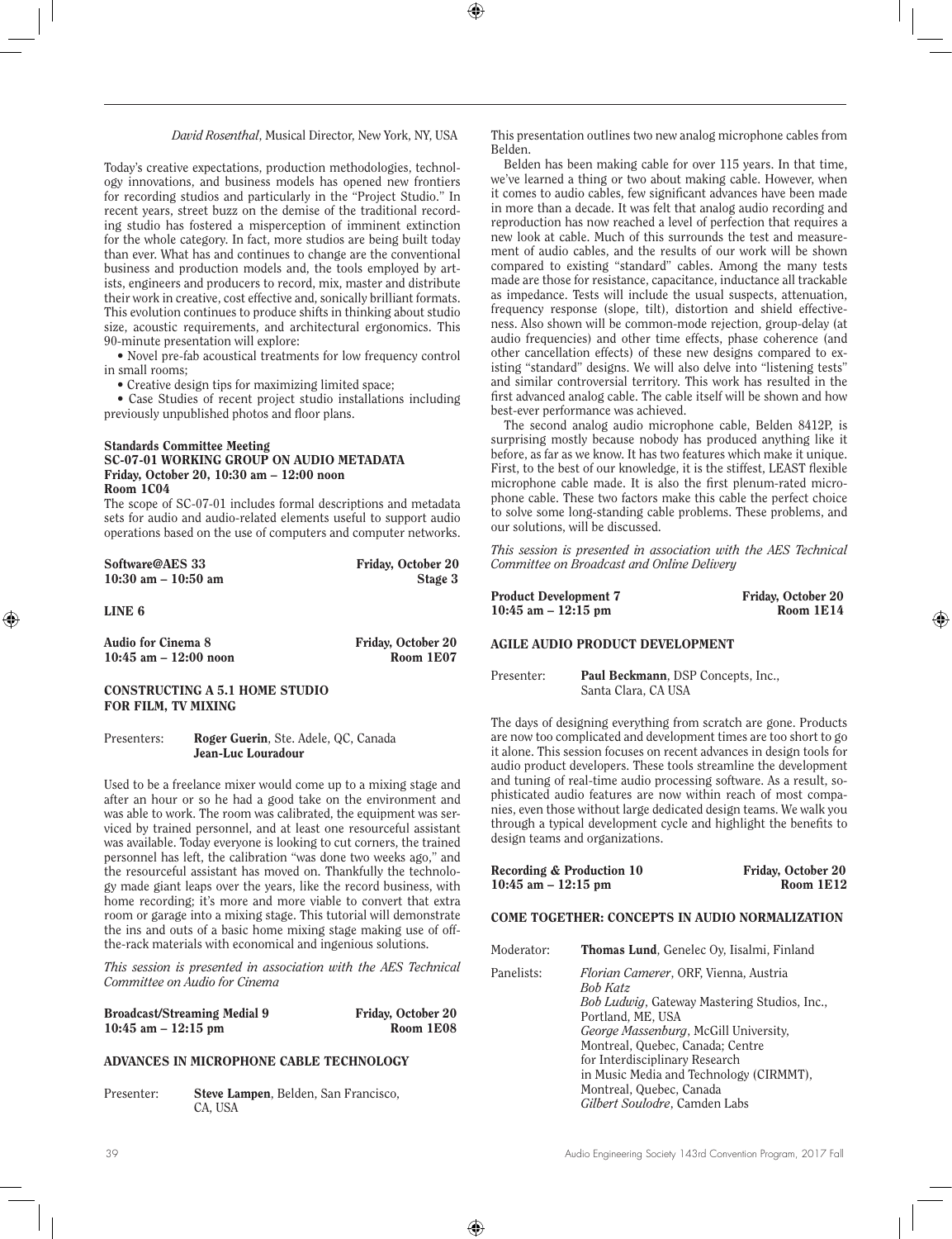In order not to annoy listeners with audio levels jumping, an increasing number of delivery platforms now apply energy-based gain normalization of content by default. Loudness in broadcast is a well known example, the concept has become prevalent in music streaming, and soon personal players will be required to reduce the gain automatically to reduce the risk of causing hearing damage. This workshop includes an update from Europe and WHO concerning the latter, on Loudness in general, and on the two special case normalization strategies proposed for film (speech) and for music (album). The different concepts are discussed, and so is the potential influence these changes will have on our industry at large.

*This session is presented in association with the AES Technical Committee on Recording Technology and Practices*

| <b>Sound Reinforcement 7</b> | Friday, October 20 |
|------------------------------|--------------------|
| $10:45$ am $-12:15$ pm       | Room 1E09          |

#### AC POWER, GROUNDING, AND SHIELDING

Presenters: Bruce Olson

Bill Whitlock, Whitlock Consulting, Oxnard, CA, USA

There is a lot of misinformation about what is needed for AC power for events. Much of it has to do with life-threatening advice. This panel will discuss how to provide AC power properly and safely and without having noise problems. This session will cover power for small to large systems, from a couple boxes on sticks up to multiple stages in ballrooms, road houses, and event centers; large scale installed systems, including multiple transformers and company switches, service types, generator sets, 1ph, 3ph, 240/120 208/120. Get the latest information on grounding and typical configurations the two leading experts in this field.

| Networked Audio 7     | Friday, October 20 |
|-----------------------|--------------------|
| 10:45 am $-$ 12:15 pm | Room 1E10          |

## HOW TO LEVERAGE AES67 TO INTEGRATE MULTIPLE NETWORKED AUDIO SYSTEMS

Presenters: Andreas Hildebrand, ALC NetworX GmbH, Munich, Germany Will Hoult*,* Foxusrite Greg Shay, The Telos Alliance, Cleveland, OH, USA

Experienced trainers will take participants through the workflow of configuring audio streaming from one networked audio platform to another using AES67. Attendees will see how AES67 complements the various AoIP solutions including Dante, RAVENNA, Q-LAN, and Livewire+ allowing for networked audio interoperability using standard IP networking techniques. Topics will include network configuration, stream setup in each of the platforms and troubleshooting.

| <b>Session P13</b>     | Friday, Oct. 20 |
|------------------------|-----------------|
| $11:00$ am $-12:30$ pm | Fover           |

#### POSTERS: TRANSDUCERS

## 11:00 am

P13-1 Equalization of Localized Sources on Flat-Panel Audio Displays—*Michael Heilemann, David Anderson, Mark F. Bocko*, University of Rochester, Rochester, NY, USA

An equalization method is presented for sound sourc-

es rendered by eigenmode superposition on flat-panel audio displays. A filter is designed to provide a constant mechanical acceleration for each localized source region at all frequencies below the spatial aliasing frequency of the actuator array used to excite the panel's bending modes. Within this bandwidth, the vibration profile of the source remains consistent with the application of the equalization filter, preserving any spatial information conveyed to the listener from the source position. Directivity simulations and measurements show that these localized source regions do not exhibit the irregular directivity characteristic of single and multiactuator distributed mode loudspeakers, but instead exhibit radiation characteristics similar to conventional piston loudspeakers within the array bandwidth. *Convention Paper 9871*

#### 11:00 am

P13-2 Loudspeaker 3D Directivity Estimation with First Order Microphone Measurements on a 2D Plane—*Lachlan Birnie, Thushara Abhayapala, Prasanga Samarasinghe*, Australian National University, Canberra, Australia

> This paper proposes an efficient method to estimate the 3D directivity pattern of loudspeakers or portable devices with embedded speakers. We place the loudspeaker on a horizontal turntable and use a first order microphone located on the horizontal plane to measure pressure and pressure gradients along three orthogonal directions to construct equivalent virtual arrays of first order microphones on the horizontal plane. By exploiting the properties of the associated Legendre functions, we construct the 3D directivity pattern of the loudspeaker over frequencies. The method is equivalent to having a measurement setup consist of a dense spherical array encompassing the loudspeaker. The underlying theory and method are corroborated by simulations as well as measurements of the directivity of a physical loudspeaker. *Convention Paper 9872*

#### 11:00 am

#### P13-3 A Headphone Measurement System Covers both Audible Frequency and beyond 20 kHz (Part 3)—*Naotaka Tsunoda, Takeshi Hara, Koji Nageno*, Sony Video and Sound Corporation, Tokyo, Japan

New headphone frequency response measuring scheme was standardized as JEITA RC-8140B-1 in March 2016. The basic idea of the scheme is that the frequency response is to be measured by HATS and compensated by a free-field HRTF of HATS used in the measurement. One of the advantages of this measuring scheme is that obtained results have equivalent implication with the results of free-field frequency response of the loudspeakers. This report supplements the previous report that proposed the basic idea of above-mentioned scheme by adding topics regarding newly developed HATS to improve signal to noise ratio in high frequency areas above 20 kHz with ear simulators. *Convention Paper 9873*

## 11:00 am

#### P13-4 Novel Type of MEMS Loudspeaker Featuring Membrane-Less Two-Way Sound Generation— *Fabian Stoppel*, <sup>1</sup> *Florian Niekiel*, <sup>1</sup> *Thorsten Giese*, 1 *Shanshan Gu-Stoppel*, <sup>1</sup> *Andreas Männchen*, 2 *Johannes Nowak*, <sup>2</sup> *Daniel Beer*, <sup>2</sup> *Bernhard Wagner*<sup>1</sup> 1 Fraunhofer Institute for Silicon Technology ISIT, Itzehoe, Germany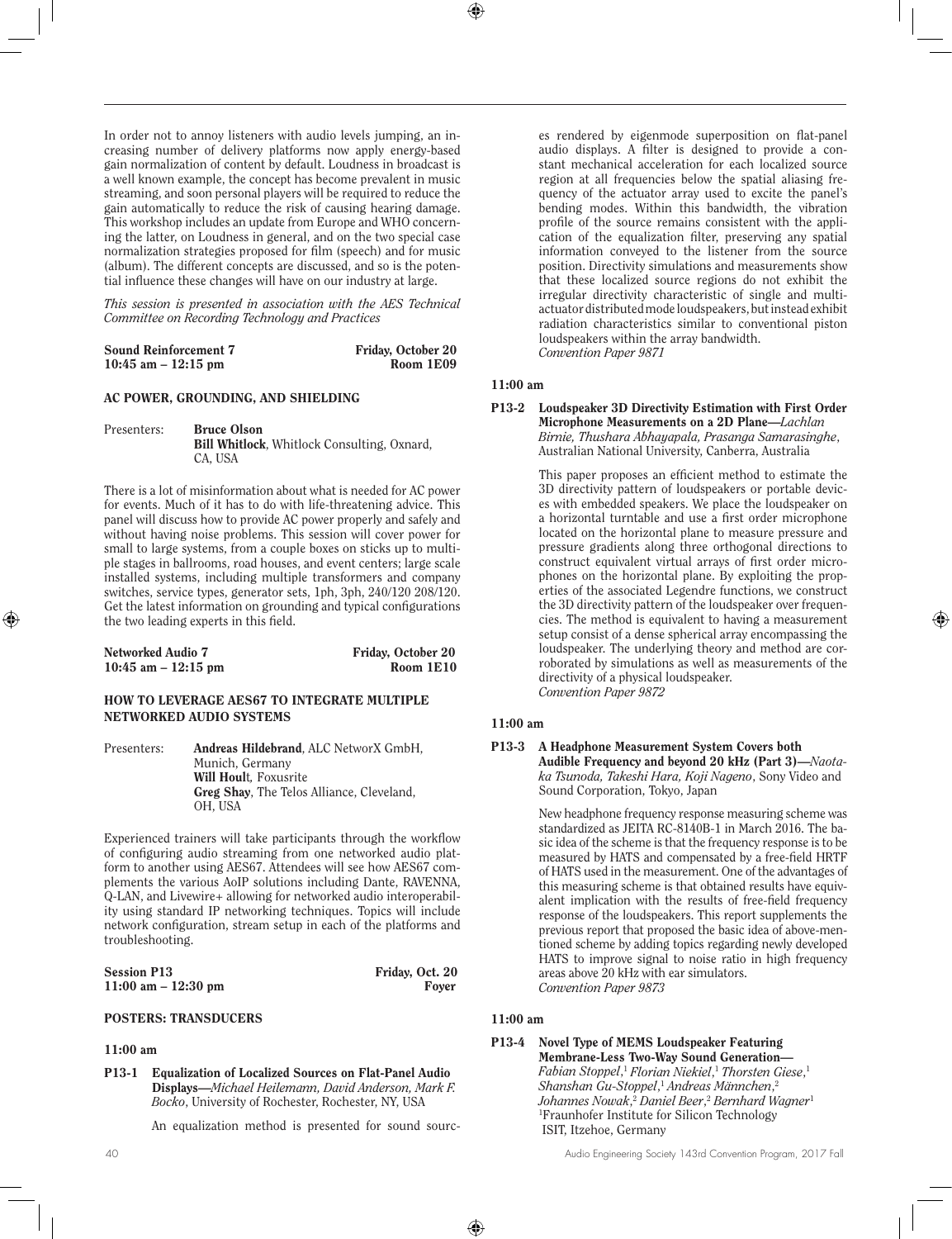2 Fraunhofer Institute for Digital Media Technology IDMT, Ilmenau, Germany

In this paper a novel type of piezoelectric microelectromechanical loudspeaker is presented. The device concept is based on concentrically cascaded lead zirconate titanate actuators making it the first integrated two-way MEMS speaker reported. As a further novelty, the device is designed to operate without a closed membrane significantly improving the acoustic performance, energy efficiency, and manufacturability. Extensive finite element analysis studies have revealed a very high SPL of more than 79 dB in 10 cm distance at 500 Hz for a device 1 cm² in size operated at 30 V. At higher frequencies even larger SPL values are calculated enabling a flat frequency response with 89 dB for frequencies above 800 Hz. Based on this concept first speaker prototypes have been fabricated using MEMS technology. *Convention Paper 9874*

#### 11:00 am

P13-5 Analysis of the Mechanical Vibration and Acoustic Behavior of a Piezoelectric MEMS Microspeaker— *Andreas Männchen,*<sup>1</sup>  *Daniel Beer,*<sup>1</sup>  *Florian Niekiel,*<sup>2</sup> *Johannes Nowak,*<sup>1</sup>  *Fabian Stoppel,*<sup>2</sup>  *Bernhard Wagner*<sup>2</sup>

> 1 Fraunhofer Institute for Digital Media Technology IDMT, Ilmenau, Germany

2 Fraunhofer Institute for Silicon Technology ISIT, Itzehoe, Germany

This paper investigates the performance of a piezoelectric MEMS-based microspeaker. The performance is compared to the state of the art in terms of electrodynamic microspeakers for mobile applications. The analysis is twofold: First, the mechanical behavior is evaluated using laser interferometry and discussed for different stimuli such as sine sweeps or static sinusoidal excitation. Second, the acoustic performance is assessed by way of measurements under anechoic conditions. Results show that the speaker performs well for its size while providing low power consumption. However, in order to achieve high broadband reproduction quality, further design improvements are necessary.

*Convention Paper 9875*

## 11:00 am

#### P13-6 Auditory-Based Smoothing for Equalization of Headphone-to-Eardrum Transfer Function—

*Guangju Li*, 1,2 *Ziran Jiang*, 1,2 *Jinqiu Sang*, 1,2 *Chengshi Zheng*, 1,2 *Renhua Peng*, 1,2 Xiaodong Li1,2 1 Key Laboratory of Noise and Vibration Research, Institute of Acoustics, Chinese Academy of Sciences,

 Beijing, China 2 University of Chinese Academy of Sciences, Beijing,

China

Binaural headphone reproduction can be improved by equalization of headphone-to-eardrum transfer function (HETF) in an appropriate way. Direct inversion of HETF targeting at a flat frequency response cannot keep the peaks and valleys due to pinna and ear canal filtering that might help auditory perception. Moreover, Direct inversion might induce annoying high Q peak values due to variability across listeners. Smoothing the HETF before direct inversion can avoid over equalization. Two auditory-based spectral smoothing methods were studied in this research. One is based on roex filtering that can simulate human auditory filtering in the basilar membrane,

and the other is cepstral smoothing that can simulate the auditory perception characteristic of frequency resolution. Subjective experiments show that, in comparison to direct inversion, the two proposed methods can improve binaural headphone reproduction. *Convention Paper 9876*

#### 11:00 am

## P13-7 Interpolation and Display of Microphone Directivity Measurements Using Higher Order Spherical Harmonics—Jonathan D. Ziegler,<sup>1,2</sup> Mark Rau,<sup>3</sup> *Andreas Schilling*, 2 Andreas Koch1 1 Stuttgart Media University - Stuttgart, Germany 2 Eberhard Karls University Tübingen, Tübingen, Germany 3 Center for Computer Research in Music and Acoustics, Stanford University, Stanford, CA, USA

The accurate display of frequency dependent polar response data of microphones has largely relied on the use of a defined set of test frequencies and a simple overlay of two-dimensional plots. In recent work, a novel approach to digital displays without fixed frequency points was introduced. Building on this, an enhanced interpolation algorithm is presented, using higherorder spherical harmonics for angular interpolation. The presented approach is compared to conventional interpolation methods in terms of computational cost and accuracy. In addition, a three-dimensional data processing prototype for the creation of interactive, frequency-dependent, three-dimensional microphone directivity plots is presented. *Convention Paper 9877*

#### Student Events/Career Development EC9: STUDENT RECORDING CRITIQUES Friday, October 20, 11:00 am – 12:00 noon Room 1E06

Moderator: Ian Corbett, Kansas City Kansas Community College, Kansas City, KS, USA; off-beat-open-hats recording & sound reinforcement

Students! Come and get tips, tricks, and advice to push your skills to the next level! The Student Recording Critiques are non-competitive listening sessions in which students get to listen to their recordings and productions on a world-class playback system and then receive feedback from a panel of renowned industry professionals. Students at any stage of their studies can sign up to participate. Sign up at the student (SDA) booth immediately on arrival at the convention and deliver stereo or non-interleaved 5.1 channel mixes as 44.1 Khz/24 bit AIFF or WAVE files, to the SDA booth when you sign up. If you sign up, please make sure you arrive on time at the start of the session, otherwise alternates will be placed on the schedule in your place. Finalists in the Recording Competition are excluded from submitting to these events so that as many students as possible can benefit from this type of feedback. (Recording competition finalists get this feedback as part of the competition process.) These events are generously supported by PMC.

Friday, October 20 11:00 am Room 1C03

Technical Committee Meeting on High Resolution Audio

| Software@AES 34       | Friday, October 20 |
|-----------------------|--------------------|
| 11:00 am $-$ 11:20 am | Stage 3            |

## CELEMONY (MELODYNE)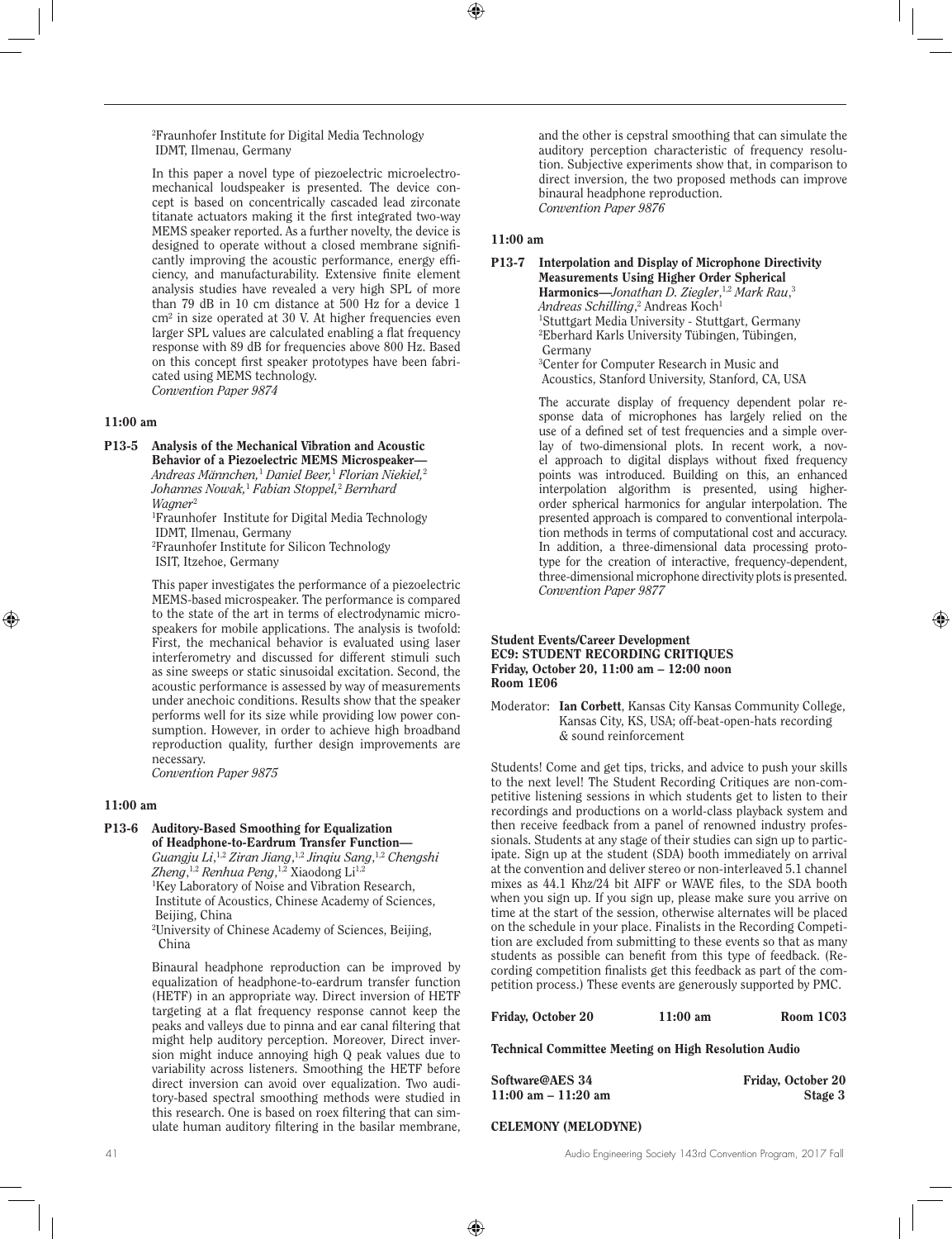## DIGITAL VS. ANALOG WIRELESS ON THE STAGE

Presenters: Christopher Evans, The Benedum Center, Pittsburgh, PA, USA Jason Glass, Clean Wireless Vinny Siniscal, Firehouse Karl Winkler, Lectrosonics, Rio Rancho, NM, USA

The majority of wireless systems in use today are analog, but digital systems are gaining. This panel explores the strengths and weaknesses of each, and issues arising from using them both together on the stage. Specifically, this all-star team will discuss bandwidth, latency, potential interference and intermods, and other challenges in the field, due to the imminent loss of 600 MHz and eventual spectrum crowding.

| Recording & Production 16 | Friday, October 20 |
|---------------------------|--------------------|
| 11:30 am $-12:30$ pm      | Room 1E13          |

## AL SCHMITT & KAT EDMONSON: THE ENGINEER/ARTIST STRATEGY

| Moderator: | Mr Bonzai                  |
|------------|----------------------------|
| Panelists: | Kat Edmonson<br>Al Schmitt |

Grammy Award-winning recording engineer Al Schmitt and top jazz singer/songwriter Kat Edmonson will join moderator Mr. Bonzai for an exploration of the intense relationship between engineer and recording artist. Schmitt has won over twenty Grammy Awards for his work with Henry Mancini, Steely Dan, George Benson, Toto, Natalie Cole, Quincy Jones, and others. The genre-defying Kat Edmonson recently performed in Woody Allen's 2016 film set in the 1930s, "Café Society." Her most recent record debuted at #1 on the Billboard Heatseekers Albums Chart, #1 on Contemporary Jazz Chart and #2 on the Total Jazz Chart. Edmonson will explain her songwriting process and how she works up material before joining Schmitt in the studio. Together they will explore the connection between the art and science of capturing a performance at its peak, and offer personal anecdotes about the chemistry in the studio, including mic choices and vocal techniques, live room acoustics and overdubs, all leading up to the grand finale of the mix.

| Software@AES 35        | <b>Friday, October 20</b> |  |
|------------------------|---------------------------|--|
| $11:30$ am $-11:50$ am | Stage 3                   |  |
|                        |                           |  |
| <b>BLUE CAT AUDIO</b>  |                           |  |
|                        |                           |  |
| Networked Audio 6      | <b>Friday, October 20</b> |  |

11:45 am – 12:15 pm Room 1E11

#### AV NETWORKING—A ONE-SIZE-FITS-ALL PROSPECT?

#### Presenter: Henning Kaltheuner

Discussions about media network solutions are ongoing within the professional AV industry and its corresponding applications and business fields. As new standard proposals continue to arise, the issue of "the one right network" is becoming increasingly debatable. This event outlines the different user and customer requirements for media networking solutions for a variety of applications and contexts such as live event production, broadcast, performance,

and commercial installations. These requirements are matched with key characteristics of the most relevant currently discussed network standards, and why differing market demands drive network standards now and in the future.

| <b>Spatial Audio 18</b><br>$12:00$ noon $-1:00$ pm |                     |              | Friday, October 20<br>Room 1E06      |
|----------------------------------------------------|---------------------|--------------|--------------------------------------|
| <b>PMC: MIXING LIKE A PRODUCER</b>                 |                     |              |                                      |
| Presenter:                                         | <b>Chris Tabron</b> |              |                                      |
| [abstract not available]                           |                     |              |                                      |
| <b>Friday, October 20</b>                          |                     | $12:00$ noon | Room 1C03                            |
| Technical Committee Meeting on Automotive Audio    |                     |              |                                      |
| Live Sound Expo 02<br>$12:00$ noon $-1:00$ pm      |                     |              | <b>Friday, October 20</b><br>Stage 1 |

#### CHOOSING THE RIGHT VOCAL MIC

Selecting the best microphone for a vocalist involves gauging the singer, the environment and the material, matching a model to a stage, a voice and a musical genre, as well as tips for working with vocalists.

| Software@AES 36           | Friday, October 20 |
|---------------------------|--------------------|
| $12:00$ noon – $12:20$ pm | Stage 3            |

#### ACCUSONUS

Special Events SE7: LUNCHTIME KEYNOTE: A COOKBOOK APPROACH TO SYSTEM OPTIMIZATION Friday, October 20, 12:30 pm – 1:15 pm Room 1E15/16

Presenter: Bob McCarthy

A master chef starts with carefully constructed recipes that combine together to make a great meal. This approach can be applied to system optimization, which is a combination of discrete operations that prepare each subsystem before all are combined into a whole. Lunch will be served along with the recipes for speaker aiming, crossover combination, splay angle setting, front fill spacing, cardioid sub arrays and more.

Student Events/Career Development EC10: EDUCATION AND CAREER/JOB FAIR Friday, October 20, 12:30 pm – 2:30 pm Open Area

The combined AES 143rd Education and Career Fair will match job seekers with companies and prospective students with schools.

#### **Companies**

Looking for the best and brightest minds in the audio world? No place will have more of them assembled than the 143rd Convention of the Audio Engineering Society. Companies are invited to participate in our Education and Career Fair, free of charge. This is the perfect chance to identify your ideal new hires!

All attendees of the convention, students and professionals alike, are welcome to come visit with representatives from participating companies to find out more about job and internship opportunities in the audio industry. Bring your resume!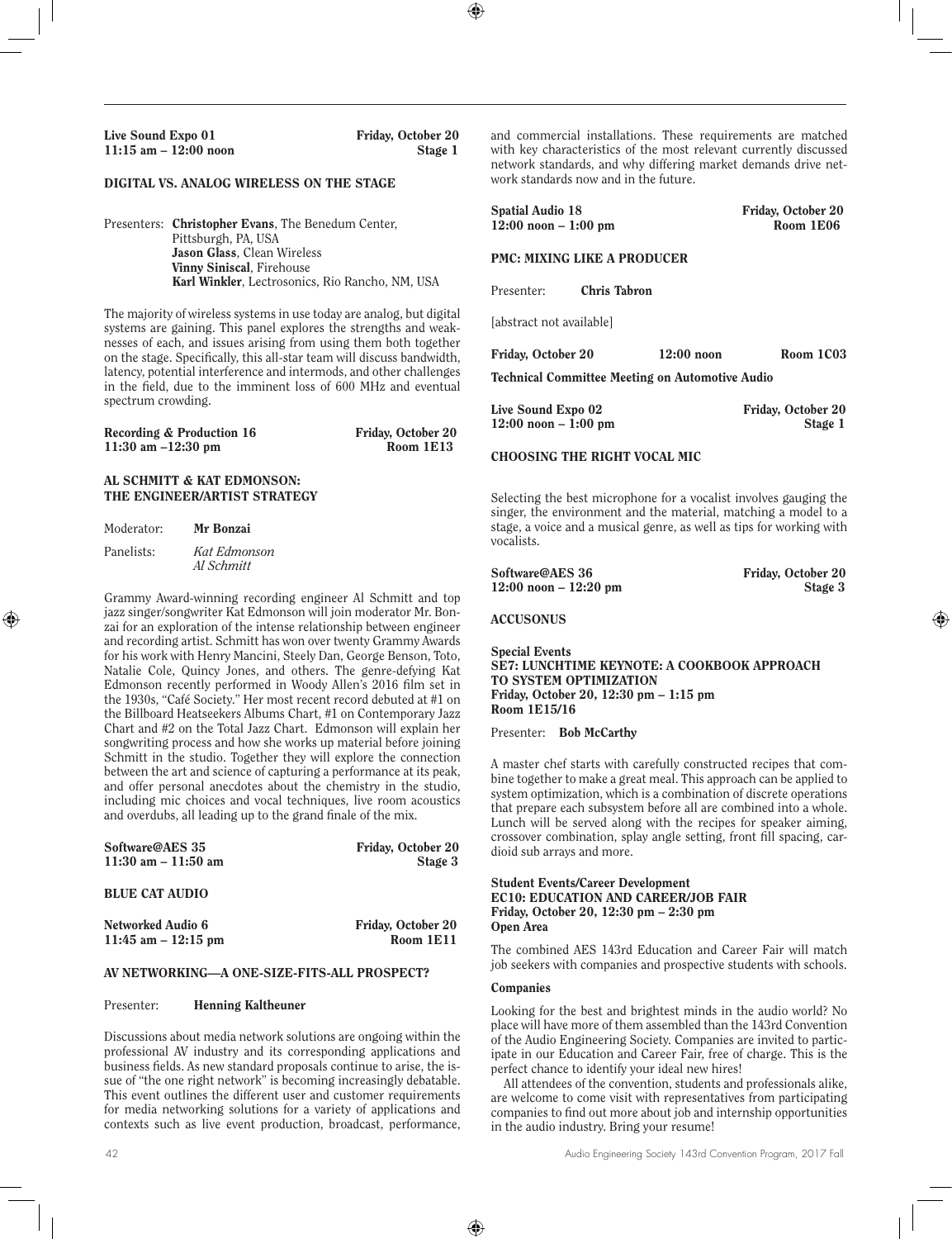#### **Schools**

One of the best reasons to attend AES conventions is the opportunity to make important connections with your fellow educators from around the globe. Academic Institutions offering studies in audio (from short courses to graduate degrees) will be represented in a "table top" session. Information on each school's respective programs will be made available through displays and academic guidance. There is no charge for schools/institutions to participate. Admission is free and open to all convention attendees.

| Software@AES 37                       | Friday, October 20 |
|---------------------------------------|--------------------|
| $12:30 \text{ pm} - 12:50 \text{ pm}$ | Stage 3            |

#### **SONARWORKS**

Friday, October 20 1:00 pm Room 1C03

Technical Committee Meeting on Loudspeakers and Headphones

Standards Committee Meeting SC-02-12 WORKING GROUP ON AUDIO APPLICATIONS OF NETWORKS Friday, October 20, 1:00 pm – 3:00 pm Room 1C04

The scope of SC-02-12 includes the use of various network types for audio and audio-related applications in professional recording and broadcasting.

| <b>Project Studio Expo 14</b>       | Friday, October 20 |
|-------------------------------------|--------------------|
| $1:00 \text{ pm} - 1:45 \text{ pm}$ | Stage 2            |

#### CREATIVE PROCESSING FOR AMBIENT MUSIC PRODUCTION

Presenter: Paul White, Sound On Sound - UK

Covering the creation of sound beds from instruments, vocals, and "found sounds" with the use of processing, ambient treatments for conventional instruments such as guitar and piano, the creative abuse of pitch correction, favorite processing tools, utilizing mechanical and domestic sounds, creating "ear candy" or sonic punctuation through manipulation of short sounds extracts. Techniques for the mixing of ambient music will be covered, as well as specific treatments for bass and rhythm sounds.

| Software@AES 38                     | Friday, October 20 |
|-------------------------------------|--------------------|
| $1:00 \text{ pm} - 1:20 \text{ pm}$ | Stage 3            |
| <b>CELEMONY (MELODYNE)</b>          |                    |
| <b>Session P14</b>                  | Friday, Oct. 20    |

# 1:30 pm – 4:00 pm Room 1E12

#### PERCEPTION—PART 3

Chair: Brecht de Man, Queen Mary University of London, London, UK

## 1:30 pm

P14-1 A Statistical Model that Predicts Listeners' Preference Ratings of In-Ear Headphones: Part 2—Development and Validation of the Model—*Sean Olive, Todd Welti, Omid Khonsaripour*, Harman International, Northridge, CA, USA

Part 1 of this paper presented the results of controlled listening tests where 71 listeners both trained and untrained gave preference ratings for 30 different models of in-ear (IE) headphones. Both trained and untrained listeners preferred the headphone equalized to Harman IE target curve. Objective measurements indicated the magnitude response of the headphone appeared to be a predictor of its preference rating, and the further it deviated from the response of the Harman IE target curve the less it was generally preferred. Part 2 presents a linear regression model that accurately predicts the headphone preference ratings  $(r = 0.91)$  based on the size, standard deviation and slope of the magnitude response deviation from the response of the Harman IE headphone target curve. *Convention Paper 9878* 

#### 2:00 pm

P14-2 Comparison of Hedonic and Quality Rating Scales for Perceptual Evaluation of High- and Intermediate Quality Stimuli—*Nick Zacharov, Christer Volk, Tore Stegenborg-Andersen*, DELTA SenseLab, Hørsholm, Denmark

> In this study four rating scales for perceptual evaluation of Preference were compared: 9-point hedonic, Continuous Quality Scale (CQS) (e.g., used in ITU-R BS.1534-3 [1], "MUSHRA"), Labelled Hedonic Scale (LHS) [2], and a modified version of the LHS. The CQS was tested in three configurations to study the role and impact of the reference and anchor stimuli, namely: A full MUSHRA test with anchors and references, a test without references, and a test with neither references nor anchors. The six test configurations were tested with two groups of AAC codec qualities: High and Intermediate quality ranges. Results showed that the largest difference in scale usage were caused by having a declared reference, but also that the scale range usage is not strongly related to stimuli discrimination power. *Convention Paper 9879*

## 2:30 pm

#### P14-3 Perceptual Evaluation of Source Separation for Remixing Music—*Hagen Wierstorf*, *Dominic Ward*, *Russell Mason*,*Emad M. Grais*, *Chris Hummersone*, *Mark D. Plumbley*, University of Surrey, Guildford, Surrey, UK

Music remixing is difficult when the original multitrack recording is not available. One solution is to estimate the elements of a mixture using source separation. However, existing techniques suffer from imperfect separation and perceptible artifacts on single separated sources. To investigate their influence on a remix, five state-of-the-art source separation algorithms were used to remix six songs by increasing the level of the vocals. A listening test was conducted to assess the remixes in terms of loudness balance and sound quality. The results show that some source separation algorithms are able to increase the level of the vocals by up to 6 dB at the cost of introducing a small but perceptible degradation in sound quality. *Convention Paper 9880* 

## 3:00 pm

#### P14-4 Adaptive Low-frequency Extension Using Auditory Filterbanks—*Sunil G. Bharitkar, Timothy Mauer, Charles Oppenheimer, Teresa Wells, David Berfanger*, HP, Inc., San Francisco, CA, USA

Microspeakers used in mobile devices and PCs have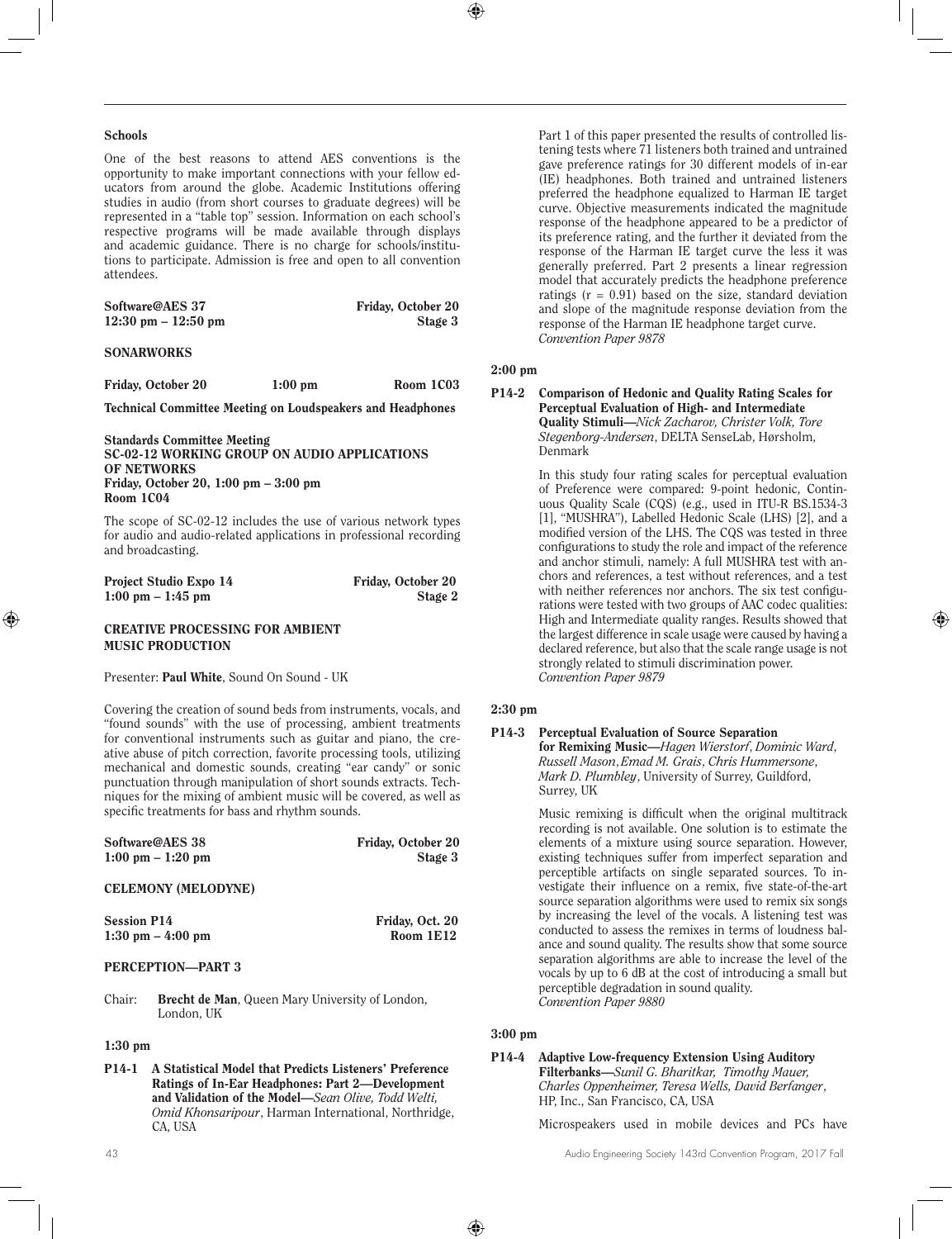band-limited frequency response, from constraining small drivers in tight enclosures, resulting in the loss of low-frequency playback content. The lack of low-frequencies in turn degrades the audio quality and perceived loudness. A method to overcome this physical limitation is to leverage the auditory phenomena of the missing fundamental; where by synthesizing the harmonic structure decodes the missing fundamental frequency. The proposed approaches employs side-chain processing for synthesizing the harmonics with only dominant portions of the low-frequency signal using critical-band filters. Additionally a parametric filter is used to shape the harmonics. Listening tests reveal that the proposed technique is preferred in terms of both the overall sound quality and the bass-only quality. *Convention Paper 9881* 

## 3:30 pm

#### P14-5 The Bandwidth of Human Perception and its Implications for Pro Audio—*Thomas Lund, Aki Mäkivirta*, Genelec Oy, Iisalmi, Finland

Locked away inside its shell, the brain has ever only learned about the world through our five primary senses. With them, we just receive a fraction of the information actually available, while we perceive far less still. A fraction of a fraction: The perceptual bandwidth. Conscious perception is furthermore subject to 400 ms of latency, and associated with a temporal grey-zone that can only be tapped into via reflexes or training. Based on a broad review of physiological, clinical and psychological research, the paper proposes three types of listening strategies we should distinguish between; not only in our daily lives, but also when conducting subjective tests: Easy listening, trained listening, and slow listening. *Convention Paper 9882* 

| Broadcast/Streaming Media 10        | Friday, October 20 |
|-------------------------------------|--------------------|
| $1:30 \text{ pm} - 3:00 \text{ pm}$ | Room 1E08          |

#### PODCAST PRODUCTION

Chair: Rob Byers, NPR, Washington, DC, USA

Panelists: *Ramtin Arablouei*, NPR *Kate Bilinski*, Homecoming, 36 Questions *Austin Gimlet*, Gimlet Media *Jonathan Mitchell*, The Truth

"Podcasting." Does it make you think of high-quality production, engrossing storytelling, and immersive field recordings? It should! Podcast audiences are growing and producers are investing, hiring and pushing boundaries. That means there is more opportunity than ever for engineers to create engaging audio experiences. This session brings together a number of experienced audio engineers — who are actively creating, sound designing, editing, and mixing podcast content at the top of the charts—to discuss the intricacies of their craft. Learn about their creative techniques, technical workflows, and strategies for working in the burgeoning industry.

*This session is presented in association with the AES Technical Committee on Broadcast and Online Delivery*

| Game Audio & VR 12                  | Friday, October 20 |
|-------------------------------------|--------------------|
| $1:30 \text{ pm} - 3:00 \text{ pm}$ | Room 1E06          |

THE "HORRIFIC" SOUND OF RESIDENT EVIL 7: BIOHAZARD

Presenters: Akiyuki Morimoto, Lead coomposerCapcoom

#### Ken Usami, Sound Designer, Capcom

The audio team behind Capcom's Resident Evil 7: Biohazard will discuss their methods to create realistic high-quality sound and the systems that allowed more flexibility and efficiency in sound implementation by introducing various automated tools. The team will also discuss about how the music design achieved the horror aspect of sound design and the game. The team chose to use a technique called "music-concrete" to cover a wide variety of sound texture, tones, and noises to deliver an uncomfortable and disturbing atmosphere in the game. They will also share their workflows of crafting the horror scene with sound by collaborating with level designers.

| <b>Product Development 8</b>        | Friday, October 20 |
|-------------------------------------|--------------------|
| $1:30 \text{ pm} - 3:00 \text{ pm}$ | Room 1E14          |

## REUSING AND PROTOTYPING TO ACCELERATE INNOVATION IN AUDIO SIGNAL PROCESSING

Presenter: Gabriele Bunkheila, MathWorks, Cambridge, UK

Innovative devices like the Amazon Echo are disrupting big segments of the audio market and shifting consumer expectations on performance and capabilities of audio and voice interfaces. As new products are driven to deliver increasingly complex features, successful manufacturers and IP providers need to reuse more design assets, deliver original innovation more efficiently, and prototype more quickly than ever before. In this session, you will learn about different techniques to integrate existing code and IP into early simulations of algorithms and system designs, ranging from embeddable code to cloud-based services. You will also be exposed to quick prototyping workflows, including methods for running in real-time and validating ideas on live real-world signals. The presentation will go through practical worked examples using MAT-LAB, while discussing some early-stage challenges in the design of voice-driven connected devices.

| <b>Sound Reinforcement 8</b>        | Friday, October 20 |
|-------------------------------------|--------------------|
| $1:30 \text{ pm} - 3:00 \text{ pm}$ | Room 1E09          |

## LIVE SOUND SUBWOOFER SYSTEM DESIGN

Presenter: **Adam J. Hill**, University of Derby, Derby, Derbyshire, UK; Gand Concert Sound, Elk Grove Village, IL, USA

There is little reason this day in age to accept undesirable low-frequency sound coverage in live sound reinforcement. The theories behind subwoofer system optimization are well-known within academia and various branches of industry, although this knowledge isn't always fully-translated into practical terms for endusers. This tutorial provides a comprehensive overview of how to achieve desirable low-frequency sound coverage including: subwoofer polar response control, array and cluster configuration, signal routing/processing options, performance stage effects, source decorrelation, acoustic barriers and perceptual considerations. The tutorial is suitable for practitioners, academics, and students alike, providing practical approaches to low-frequency sound control and highlighting recent technological advancements.

*This session is presented in association with the AES Technical Committee on Acoustics and Sound Reinforcement*

| Tutorial/Workshop 8                 | Friday, October 20 |
|-------------------------------------|--------------------|
| $1:30 \text{ pm} - 3:00 \text{ pm}$ | Room 1E07          |

## MACHINE LEARNING AND MUSIC RECOMPOSITION: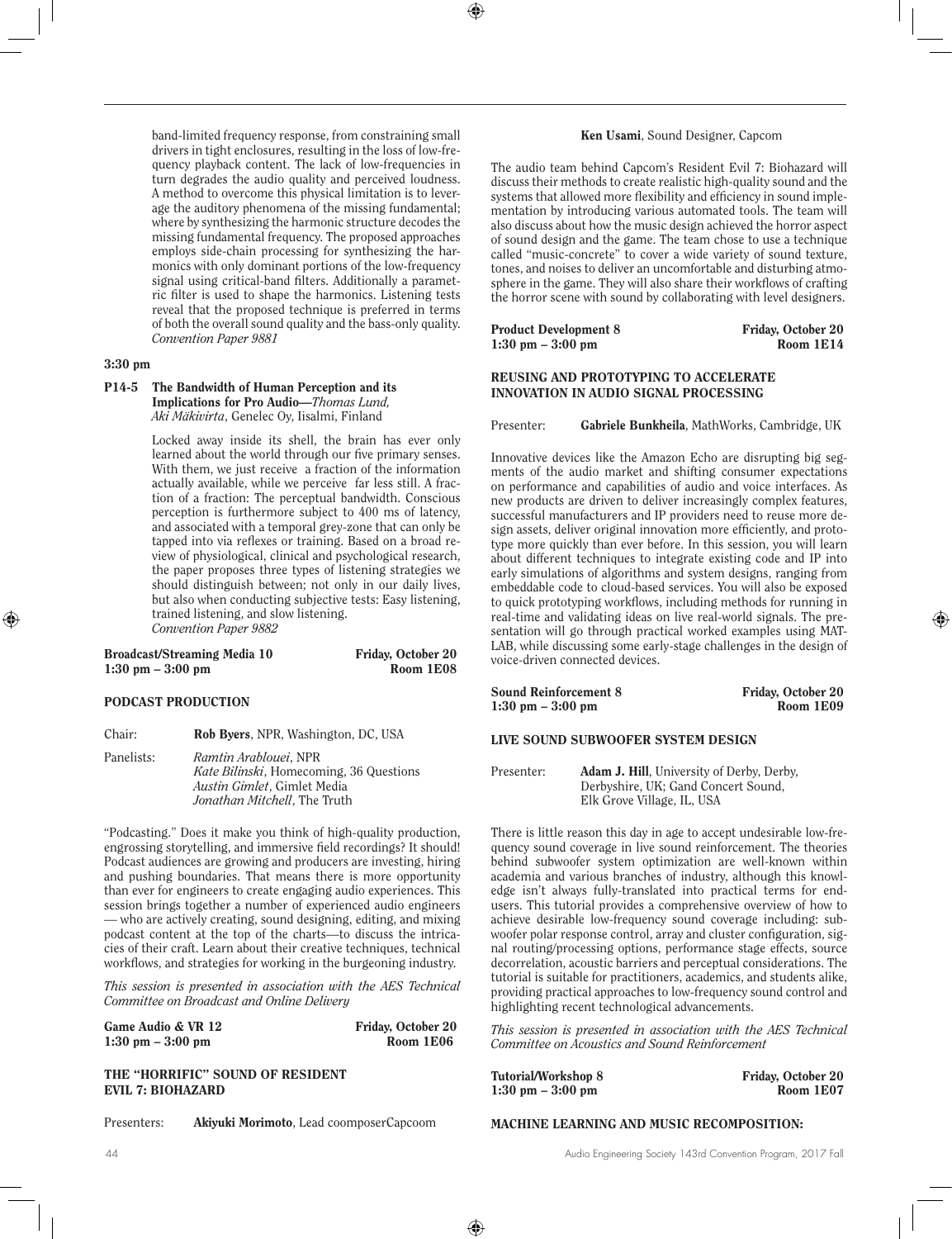#### A GLIMPSE AT THE FUTURE

| Progetator. | <b>Jay Lebouel</b> , Executive Director at Real<br>Industry, Lecturer at Stanford University                                                                                                                            |
|-------------|-------------------------------------------------------------------------------------------------------------------------------------------------------------------------------------------------------------------------|
| Panelists:  | Jonathan Bailey, iZotope<br>Tony Elfers, Sonixphere, Chicago, IL, USA<br>Patrick Stobbs, Jukedeck<br><i>Alex Tsilfidis, Accusonus</i><br><i>Charles Van Winkle, Adobe Systems</i><br>Incorporated, Minneapolis, MN, USA |

Moderator: Jay LeBouef, Executive Director at Real

Machine learning, artificial intelligence… buzzwords or reality? In this session, learn how machine learning algorithms are impacting music composition, editing, and mixing. You'll hear from experts from Adobe, iZotope, Accusonus and Jukedeck as they share what's real now – and what's to come..

#### Special Event SE8: MASTERING FOR THE NEW PARADIGM: HIGH RESOLUTION AUDIO, STREAMING AND HIGH RESOLUTION STREAMING Friday, October 20, 1:30 pm – 3:00 pm Room 1E15/16

Presenters: Bob Ludwig, Gateway Mastering Studios, Inc., Portland, ME, USA Ian Shepherd, Mastering Media Ltd., Cambridge, Cambridgeshire, UK Bob Stuart

This years Platinum Mastering Panel explores the new audio paradigms of high resolution audio and streaming. It is still so new that A&R departments are still screaming for maximum level when, in reality, streaming is starting to pay their bills and the big streaming companies will automatically turn your mastered level down so all music plays at a similar level. More consumers are listening to higher resolution audio than ever and streaming of the highest PCM sampling rates has been working successfully for 10 months now. Mastering engineers need to know about this seismic audio shift and they need to educate their clients, artists and record label associations about this new playing field.

We have 3 distinguished panelists to guide you through the new world order:

*Bob Ludwig* will speak about mastering high resolution audio and the differences between Mastered for iTunes and full high resolution media, downloads, streaming and of course vinyl.

*Bob Stuart*, co-founder of MQA will discuss how MQA can offer the highest guaranteed-quality streaming of even 352.8 kHz masters and tell you the basics of how it all works.

*Ian Shepherd* will discuss the various streaming services, how Loudness Normalization is the new paradigm, and the opportunity it offers mastering engineers.

*This session is presented in association with the AES Technical Committee on Recording Technology and Practices*

#### Student Events/Career Development EC11: TEACHING ELECTRONIC MUSICAL INSTRUMENT DESIGN: TECHNOLOGIES AND TECHNIQUES Friday, October 20, 1:30 pm – 3:00 pm Room 1E11

| Moderator: Paul Lehrman, Tufts University, Medford, MA, USA |  |  |  |
|-------------------------------------------------------------|--|--|--|
|                                                             |  |  |  |

Panelists: *Ben Houge*, Berklee College of Music *Denis Labrecque*, Analog Devices, San Jose, CA, USA *Matt Moldover Teresa Marrin Nakra Joe Paradiso*

Designing musical instruments is an area that appeals to students in many disciplines across engineering and the arts. Schools and colleges have implemented programs in the field that encourage students to cross over into unfamiliar areas and collaborate with others with whom they otherwise would have little contact. It is constantly evolving as the technologies available to these programs get smaller, cheaper, and more user-friendly. Students in the field get to learn about the newest technologies in hands-on environments. The tangible results from these programs are not only highly rewarding, they sometimes become commercial products. Students go on to careers in the audio industry as software and hardware designers, product specialists, consultants, and entrepreneurs. The panel will include university faculty who direct these programs, instrument makers, and makers of the enabling technologies. The focus will be on how the programs will meet the industry's needs in the future.

| Software@AES 39<br>$1:30 \text{ pm} - 1:50 \text{ pm}$ |                                                                                                                                                                                                          | Friday, October 20<br>Stage 3          |
|--------------------------------------------------------|----------------------------------------------------------------------------------------------------------------------------------------------------------------------------------------------------------|----------------------------------------|
| <b>INTERNET CO.</b>                                    |                                                                                                                                                                                                          |                                        |
| <b>Spatial Audio 8</b><br>$1:45$ pm $-3:15$ pm         |                                                                                                                                                                                                          | <b>Friday, October 20</b><br>Room 1E13 |
|                                                        | <b>IMMERSIVE AUDIO FOR MUSIC—WHY DO IT?</b>                                                                                                                                                              |                                        |
| Presenters:                                            | <b>Stefan Bock, msm Studios, Munich, Germany</b><br><b>Morten Lindberg, 2L Lindberg Lyd AS, Oslo,</b><br>Norway<br><b>Daniel Shores</b> , Sono Luminus, Boyce, VA.<br>USA: Shenandoah Conservatory Music |                                        |

Production and Recording Technology, Winchester, VA, USA

The panel will discuss concepts in the future of immersive music. They will explore ideas in how to reach the masses, explain the current efforts, and the challenges of reaching the consumers. But most of all, they will examine the question; "why are we doing it?"

Project Studio Expo 15 Friday, October 20 1:45 pm – 3:00 pm Stage 2

## FAB DUPONT AND SPECIAL GUEST ANN MINCIELI: THE SPECIAL SAUCE FOR MIXING A HIT RECORD

Presenters: Fab Dupont, Flux Studios, New York, NY, USA; Flux Studios Ann Mincieli, Jungle City Studios, New York, NY, USA

Producer Fab Dupont (Mark Ronson, Jennifer Lopez) talks with Ann Mincieli (Beyoncé, Alicia Keys) as they walk through one of today's hottest tracks. Hear how the pros approach crafting a hit with the same tools available to you and what that "special sauce" is too.

Session P15 Friday, Oct. 20<br>
2:00 pm – 3:30 pm  $2:00 \text{ pm} - 3:30 \text{ pm}$ 

## POSTERS: APPLICATIONS IN AUDIO

2:00 pm

P15-1 Noise Shaping Scheme Suppressing Quantization Noise Amount—*Akihiko Yoneya*, Nagoya Institute of Technology, Nagoya, Aichi-pref., Japan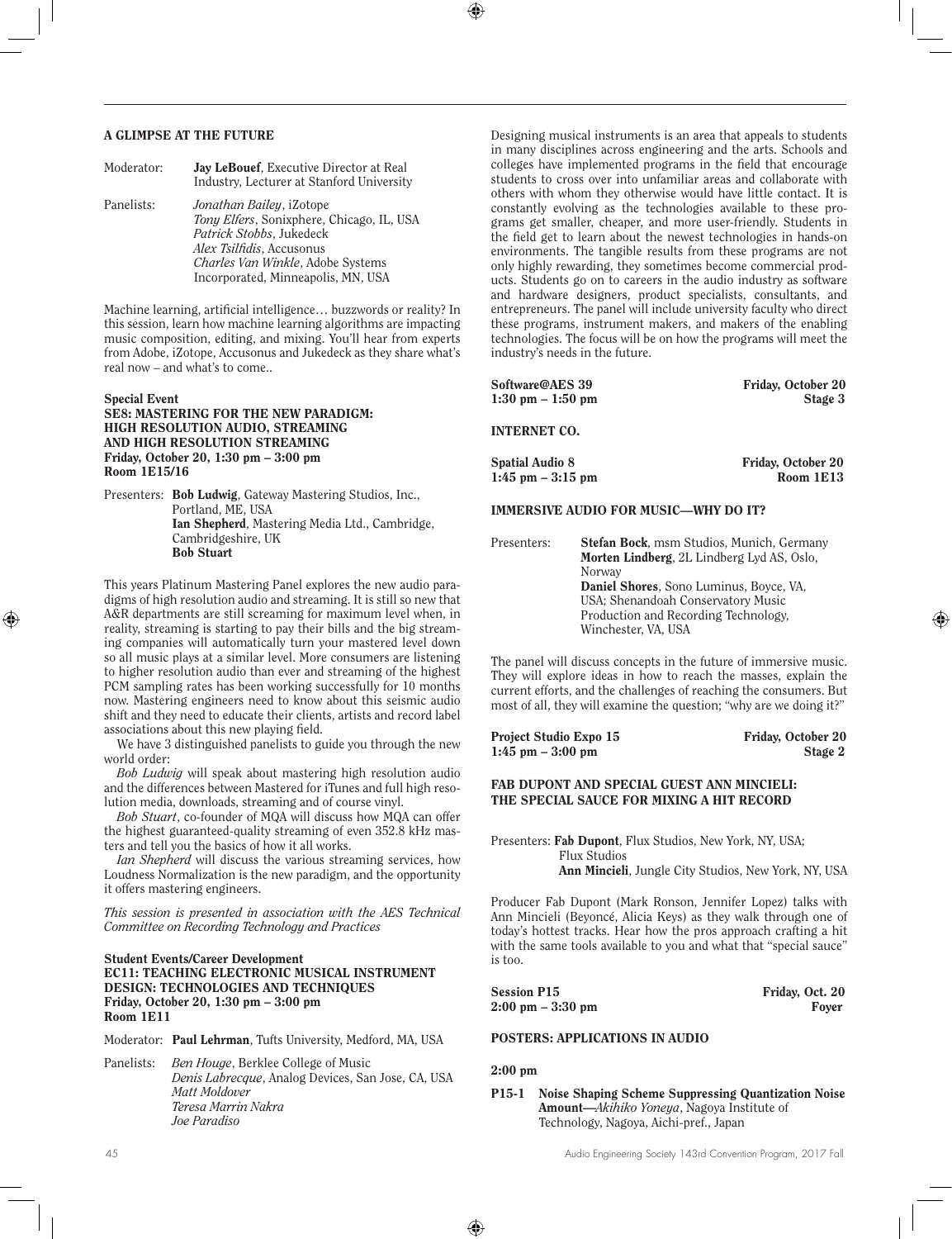A noise shaping scheme for multi-bit pulse-code-modulation suppressing the amount of the quantization noise is proposed. In the case with ordinary digital processing or digital-to-analog converters, noise is added over the whole frequency range and the shaped quantization noise of the source signal may only make the total signal-to-noise ratio worse. Therefore the amount of the quantization noise is preferable to be small even if the noise spectrum is shaped. In the proposed method, magnitude of the quantization noise is restricted at each sample and the optimal additional quantization pattern over a receding horizon with respect to the specified perception filter is searched in the look-ahead sigma-delta modulator manner. The amplitude of the quantization noise may be about 0.72 LSB regardless of the perception filter with the proposed method but a higher order perception filter requires a wide horizon of the optimization and a huge amount of the computation. An example is presented. *Convention Paper 9883*

#### 2:00 pm

P15-2 Evaluation of the Acoustics of the Roman Theater in Benevento for Discreet Listening Points—*Gino Iannace, Amelia Trematerra*, Universitá della Campania "Luigi Vanvitelli," Aversa, Italy

> This work reports the acoustics of the Roman Theater in Benevento evaluated for discreet listening points positioned in the cavea in three radial directions. The theater, built in the second century A.D., was abandoned due to historical reasons and natural events. The recovery work ended in 1950. The theater is the center of important social activities. The theater acoustic measurements were taken by placing an omnidirectional spherical sound source on the stage and in the orchestra, with the microphone along three distinct radial directions on the steps of the cavea. The acoustic properties in the various seating areas were measured. The aim of the work is to evaluate in which sectors of the cavea the acoustic parameters are optimal for listening to different types of theatrical performances. *Convention Paper 9884*

#### 2:00 pm

#### P15-3 Modeling the Effects of Rooms on Frequency Modulated Tones—*Sarah R. Smith, Mark F. Bocko*, University of Rochester, Rochester, NY, USA

This paper describes how reverberation impacts the instantaneous frequency tracks of modulated audio signals. Although this effect has been observed in a number of contexts, less work has been done relating these deviations to acoustical parameters of the reverberation. This paper details the instantaneous frequency deviations resulting from a sum of echoes or a set of resonant modes and emphasizes the conditions that maximize the resulting effect. Results of these models are compared with the observed instantaneous frequencies of musical vibrato tones filtered with the corresponding impulse responses. It is demonstrated that these reduced models may adequately reproduce the deviations when the signal is filtered by only the early or low frequency portion of a recorded impulse response. *Convention Paper 9885*

#### 2:00 pm

#### P15-4 New Research on Low-Frequency Absorption Using

Membranes—*John Calder*, Acoustic Geometry, Minneapolis, MN, USA

Room modes are one of the greatest concerns when considering accurate sound recording and reproduction. Low-frequency (LF) absorbers are used to mitigate modes, however, most independent testing laboratories are only large enough to measure accurate absorption results above 160 Hz but not below. One lab is large enough to be accurate down to 40 Hz. A new LF absorber was designed to complement the capabilities of an original LF absorber. Summary: the type of absorber, and its location and orientation in a room, are all critical to LF absorber effectiveness. Without standardized laboratory absorption testing in a lab capable of accurately testing down to 40 Hz, it is difficult to state conclusively that low-frequency absorber products perform as claimed. *Convention Paper 9886*

#### 2:00 pm

#### P15-5 Analysis of Drum Machine Kick and Snare Sounds— *Jordie Shier, Kirk McNally, George Tzanetakis*, University of Victoria, Victoria, BC, Canada

The use of electronic drum samples is widespread in contemporary music productions, with music producers having an unprecedented number of samples available to them. The development of new tools to assist users organizing and managing libraries of this type requires comprehensive audio analysis that is distinct from that used for general classification or onset detection tasks. In this paper 4230 kick and snare samples, representing 250 individual electronic drum machines are evaluated. Samples are segmented into different lengths and analyzed using comprehensive audio feature analysis. Audio classification is used to evaluate and compare the effect of this time segmentation and establish the overall effectiveness of the selected feature set. Results demonstrate that there is improvement in classification scores when using time segmentation as a pre-processing step. *Convention Paper 9887*

#### 2:00 pm

P15-6 Dynamic Range Controller Ear Training: Description of a Methodology, Software Application, and Required Stimuli—*Denis Martin, George Massenburg, Richard King*, McGill University, Montreal, Quebec, Canada; The Centre for Interdisciplinary Research in Music Media and Technology, Montreal, Quebec, Canada

> Several successful spectral ear training software applications are now available and being used by individuals and audio institutions around the world. While some listener training applications address other audio attributes, they have not received the same level of development and refinement. A methodology, software application, and the required stimuli for a dynamic range controller ear training program are described herein. This program, based on ideas developed for spectral ear training, addresses several limitations of earlier dynamic range controller ear training programs. It has been designed for web access, making use of the Web Audio API for audio processing, a custom audio compressor design, and a wide range of musical stimuli.

*Convention Paper 9888*

## 2:00 pm

## P15-7 An "Infinite" Sustain Effect Designed for Live Guitar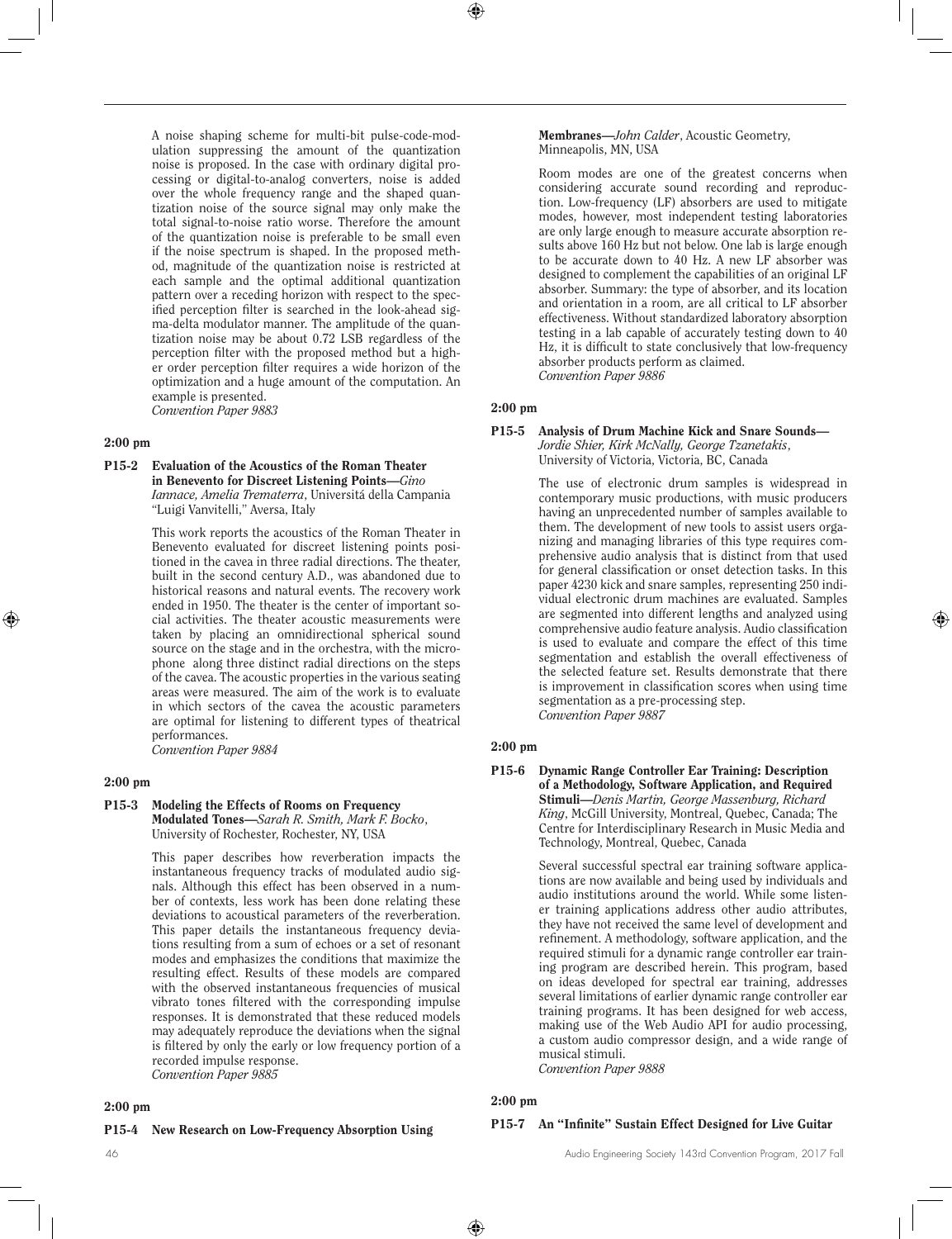Performance—*Mark Rau, Orchisama Das*, Center for Computer Research in Music and Acoustics (CCRMA), Stanford University, Stanford, CA, USA

An audio effect to extend the sustain of a musical note in real-time is implemented on a fixed point, standalone processor. Onset detection is used to look for new musical notes, and once they decay to steady state the audio is looped indefinitely until a new note onset occurs. To properly loop the audio, pitch detection is performed to extract one period and the new output buffer is written in a phase aligned manner. *Convention Paper 9889*

| Live Sound Expo 03                  | Friday, October 20 |
|-------------------------------------|--------------------|
| $2:00 \text{ pm} - 2:45 \text{ pm}$ | Stage 1            |

## MIXING MONITORS FOR LARGE SCALE EVENTS

Presenter: Jason Spence, President-J Sound Services, Monitor Engineer (Keith Urban, Megadeth, SNL40th, CMT, CMA, ACM Billboard Awards), Nashville, TN, USA

Live events take significant amount of preparation, expertise, and finesse to pull off successfully. Learn the best practices about the art of mixing monitors from a seasoned professional in order to stay on the top of your game.

| Software@AES 40<br>$2:00 \text{ pm} - 2:20 \text{ pm}$              |                                                                                                                     | Friday, October 20<br>Stage 3   |
|---------------------------------------------------------------------|---------------------------------------------------------------------------------------------------------------------|---------------------------------|
| <b>BEST SERVICE</b>                                                 |                                                                                                                     |                                 |
| Software@AES 41<br>$2:30 \text{ pm} - 2:50 \text{ pm}$              |                                                                                                                     | Friday, October 20<br>Stage 3   |
| <b>ANTARES</b>                                                      |                                                                                                                     |                                 |
| Broadcast/Streaming Media 11<br>$3:00 \text{ pm} - 4:30 \text{ pm}$ |                                                                                                                     | Friday, October 20<br>Room 1E08 |
|                                                                     | METADATA FOR RADIO AND STREAMING:<br>THE DIGITAL DASHBOARD                                                          |                                 |
| Moderator:                                                          | Glynn Walden, CBS Radio Consultant,<br>Marlton, NJ, USA                                                             |                                 |
| Panelists:                                                          | <i>Stuart Buck</i> , Artic Palm<br><i>Mike Englebecht</i> , NextRadio + TagStation<br><i>David Julian Gray, NPR</i> |                                 |

The session is a panel discussion where each panelist will have 10-15 minutes for opening comments to be opened up to a panel / audience participation. This panel will discuss how the digital dashboard contributes rich textural support for audio for analog/ HD radio delivered over-the-air or via a hybrid radio and streaming services. The emphasis should be on creating a total audio and visual experience that can engage with the audience and increase listening time.

*Mike Raide*, DTS

*This session is presented in association with the AES Technical Committee on Broadcast and Online Delivery*

Friday, October 20 3:00 pm Room 1C03

Technical Committee Meeting on Semantic Audio Analysis

#### Standards Committee Meeting SC-04-03 WORKING GROUP ON LOUDSPEAKER MODELING AND MEASUREMENT Friday, October 20, 3:00 pm – 4:30 pm Room 1C04

The scope of SC-04-03 includes the specification, modeling, and measurement of the electromechanical and free-field radiation characteristics of loudspeakers, individually and in arrays, intended for propagation of audio signals that are used in professional audio recording, reinforcement, and reproduction applications.

| Live Sound Expo 04                  | Friday, October 20 |
|-------------------------------------|--------------------|
| $3:00 \text{ pm} - 3:45 \text{ pm}$ | Stage 1            |

 $3:00 \text{ pm} - 3:45 \text{ pm}$  Stage 1

## "IMMISSION MISSION"—NOISE PREDICTION FOR OUTDOOR EVENTS

Presenters: Daniel Belcher, d&b audiotechnik, Backnang, Germany Nick Malgieri, d&b audiotechnik, Asheville, NC USA

The prediction of noise from outdoor events in neighboring residential and office areas is becoming more important. NoizCalc is a tool for accurately predicting noise immissions from sound reinforcement systems.

| Software@AES 42 |                   |
|-----------------|-------------------|
|                 | 3:00 pm – 3:20 pm |

Friday, October 20 Stage 3

## FABFILTER

Audio for Cinema 9 Friday, October 20<br>3:15 pm – 4:45 pm Room 1E10  $3:15$  pm  $-4:45$  pm

## BRIDGING THE GAP BETWEEN CREATIVITY & TECHNOLOGY: WORKING WITH COMPOSERS ON FILM AND MEDIA PROJECTS

Presenters: Joe Carroll, Manhattan Producers Alliance, New York, NY, USA Frank Ferrucci**,** Manhattan Producers Alliance: VP, New York, NY, USA; Leenalisa Music: Composer/Producer

This session presented by NYC Composer/Producer and Manhattan Producers Alliance VP Frank Ferrucci gives a behind the scenes look into the technological challenges composers and engineers face when collaborating on film, television, and other visual media projects. The presentation addresses some less obvious but no less important ways that Music Engineers and Film Mixers can work best with composers and how technology can be used to help this collaboration be as seamless as possible.

*This session is presented in association with the AES Technical Committee on Audio for Cinema*

| Game Audio & VR 13   | Friday, October 20 |
|----------------------|--------------------|
| $3:15$ pm $-4:15$ pm | Room 1E13          |

## VR ANALYTICS DEVELOPED FROM PERCEPTUAL AUDIO RESEARCH TO IMPROVE TOOLS AND PROCESSES FOR DEVELOPERS

Moderator: Patrick Flanagan, THX Ltd., San Francisco, CA, USA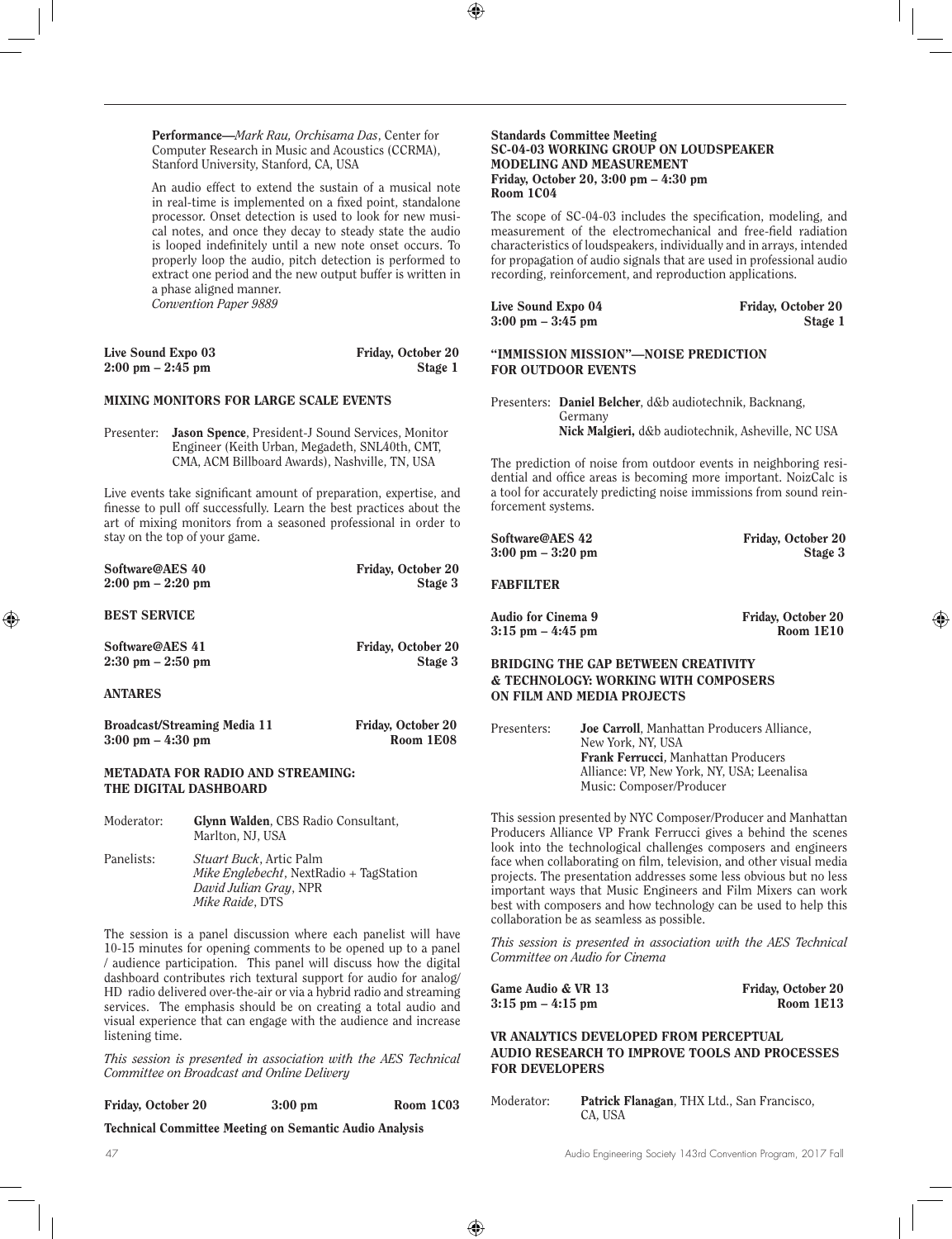| Panelists: | Simon Calle, Independent Research Engineer      |
|------------|-------------------------------------------------|
|            | <i>Sean Olive</i> . Harman International        |
|            | <i>Nils Peters, Qualcomm Technologies, Inc.</i> |
|            | <i>Nick Zacharov</i> , Delta SenseLab           |

Leading experts in perceptual audio testing will discuss perceptual methods used to analyze user behavior in VR experiences. The panel will also discuss ongoing research at NYU that aims to quantize localization behavior that is useful feedback to Developers. They have created a Citizen Science game in a VR environment that can compare HRTF filtersets and spatial audio renderers in order to provide analytics on source accuracy and acquisition speed.

| Networked Audio 5    | Friday, October 20 |
|----------------------|--------------------|
| $3:15$ pm $-4:15$ pm | Room 1E11          |

## AES67 INTEROPERABILITY—NETWORK AUDIO SYSTEMS: A REPORT ON THE STATE OF THE TECHNOLOGY

| Chair:     | Nicolas Sturmel, Digigram S.A., Montbonnot,<br>France                                 |
|------------|---------------------------------------------------------------------------------------|
| Panelists: | <i>Andreas Hildebrand, ALC NetworX GmbH,</i><br>Munich, Germany<br>Chris Roberts, BBC |

*Greg Shay*, The Telos Alliance, Cleveland, OH, USA

The AES67 standard for High-performance streaming audio-over-IP interoperability was released in 2013. However, while the standard defines what protocols and functions need to be supported, it still leaves various choices open to the implementer. Interoperability between AES67 devices has been practiced many times at AES67 plug fests and IP Showcases since 2013. This workshop will mainly focus on how to achieve interoperability within the standard. The panelists will share their own experience in preparing for interoperability showcase or tests, designing products, configuring the network and accommodating the various choices open in the standards. Practical advice and tools to facilitate interoperability will also be given to the audience.

| <b>Product Development 9</b> | Friday, October 20 |
|------------------------------|--------------------|
| $3:15$ pm $-4:45$ pm         | Room 1E14          |

## FRONT END AUDIO PROCESSING FOR VOICE ENABLED PRODUCTS

Presenter: Paul Beckmann, DSP Concepts, Inc., Santa Clara, CA USA

Voice recognition has become a sought-after feature in consumer and automotive audio products. Many OEMs are now scrambling to add these features to their products with little or no experience with microphone processing and many are struggling. This session focuses on the front end audio processing needed by a device to properly interface to a cloud based ASR engine. We cover beamforming, echo cancellation, direction of arrival estimation, and noise reduction. We show how the algorithms must be designed to work in concert for far field voice pickup and the difficult to achieve "barge in" feature. Performance metrics and evaluation procedures for the various algorithms are presented. Particular emphasis is given to the design of the microphone arrays and beamforming. We also present a novel metric that is correlated with performance and allows easy comparison of beamformer designs.

| <b>Sound Reinforcement 9</b> | Friday, October 20 |
|------------------------------|--------------------|
| $3:15$ pm $-4:15$ pm         | Room 1E09          |

Presenters: John Cooper, Local 1 IATSE, New York, NY. USA; Les Miserables Sound Dept Mary McGregor, Freelance, Local 1, New York, NY, USA

Fitting actors with wireless microphone elements and transmitters has become a detailed art form. From ensuring the actor is comfortable and the electronics are safe and secure, to getting the proper sound with minimal detrimental audio effects all while maintaining the visual illusion, one of the most widely recognized artisans in this field provide hands on demonstrations of basic technique along with some time tested "tricks of the trade."

| Spatial Audio 9      | Friday, October 20 |
|----------------------|--------------------|
| $3:15$ pm $-4:15$ pm | Room 1E06          |

## KRAFTWERK AND BOOKA SHADE —THE CHALLENGE TO CREATE ELECTRO POP MUSIC IN IMMERSIVE / 3D AUDIO FORMATS LIKE DOLBY ATMOS

| Presenter: | <b>Tom Ammermann</b> , New Audio Technology |
|------------|---------------------------------------------|
|            | GmbH, Hamburg, Germany                      |

Music has not a cinematic approach where spaceships are flying around the listener. Nonetheless, music can become a fantastic spatial listening adventure in immersive / 3D. How this sounds will be shown with the new Kraftwerk and Booka Shade Blu-ray releases this year. Production philosophies, strategies and workflows to create immersive / 3D in current workflows and DAWs will be shown and explained.

#### Special Events SE9: DTV Audio Group AES FORUM Friday, October 20, 3:15 pm – 6:00 pm Room 1E15/16

Moderator: Roger Charlesworth, Executive Director DTV Audio Group

Presenters: *Tim Carroll*, Senior Director, Office of the CTO, Dolby Laboratories *Roger Charlesworth*, Executive Director, DTV Audio Group *Michael Englehaupt*, Vice President and Chief Technology Officer, Graham Media Group *Stacey Foster*, President Production Services, Broadway Video, Coordinating Producer, Saturday Night Live, Technical Consultant, Tonight Show with Jimmy Fallon *Jackie Green*, President and Chief Technology Officer, Alteros *Scott Norcross*, Manager Sound Platform Group, Office of the CTO, Dolby Laboratories *Jeffrey Riedmiller*, Vice President, Sound Group, Office of the CTO, Dolby Laboratories *Sean Richardson*, Executive Director and Principal Audio Engineer, Starz Entertainment *Tom Sahara*, Vice President Operations and Engineering, Turner Sports, Chairman Sports Video Group *Steve Silva*, Consultant Technology Strategy, Fox Networks Engineering and Operations *Jim Starzynski*, Director and Principal Audio Engineer, NBC Universal, Chairman DTV Audio Group *James Stoffo*, Chief Technology Officer and Principal Radio Active Designs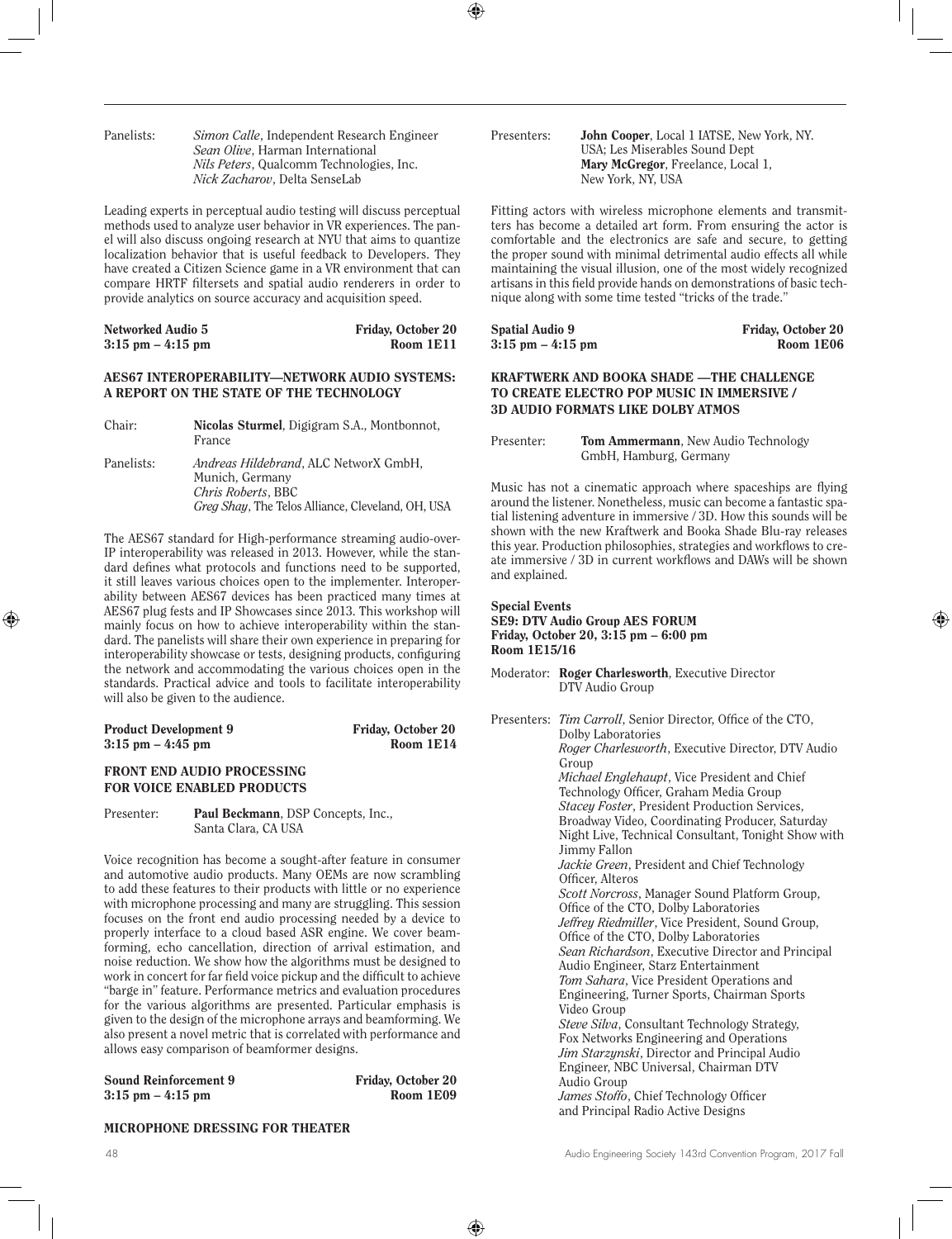#### Television Audio in the Streaming Age: Mobile Takes the Forefront and the Spectrum Crunch Arrives

The explosion of television streaming is rapidly eclipsing traditional over-the-air broadcasting and MVPD distribution. While streaming opens the door to new features of personalization, accessibility, and immersive sound, the growing proliferation of mobile and fixed devices challenge us to adapt content to a range of listening conditions while attempting to maintain consistency and protect the creative intent of content providers.

"*The impact of streaming has up-ended the entire television industry. The migration from traditional broadcasting to an IP stream-based model will continue to accelerate the uptake of advanced encoding solutions with sophisticated audio services while creating new challenges of providing quality and consistency across an ever-widening range of device and environments*."~ Roger Charlesworth, Executive Director, DTV Audio Group

Please join the DTVAG for a discussion of these and other important television audio issues.

Discussion topics will include:

The Big Convergence: Streaming technology, social media, and IP infrastructure are beginning to converge to enhance the personalization of television content. To what degree will proliferating smart devices and aps connect with the growing intelligent media cloud to enable "self-driving" enhanced audio features? How are mobile video players and technology providers coming together with content creators to evolve our television listening experience?

The Challenges of Loudness and DRC Management in Mobile: As the center of gravity for television viewing shifts to mobile experiences, are the tools in place to appropriately manage target playback loudness and dynamic range for a variety of listening scenarios? Can existing metadata tools be better leveraged to address current challenges? What are the prospects for new CODEC-independent loudness and DRC metadata approaches?

Phase Zero: The Wireless Spectrum Crunch Starts Now: With the spectrum auction completed and carriers already rolling out services in their newly acquired 600 MHz blocs, production using wireless is already getting a lot trickier in some places. As the rollout in open blocs continues, and as stations begin to exit their existing allocations, things are about to get much more crowded. How bad will the crunch get and what emerging technologies or evolving practices can help to ease the inevitable crowding?

The DTV Audio Group Forum at AES is produced in association with the Sports Video Group and is sponsored by: *Calrec, DAD, Dale Pro Audio, DiGiCo, Dolby Laboratories, Lawo Sanken*

#### Student Events/Career Development EC12: RECORDING COMPETITION—PART 2 Friday, October 20, 3:15 pm – 5:15 pm Room 1E07

The Student Recording Competition is a highlight at each convention. A distinguished panel of judges participates in critiquing finalists of each category in an interactive presentation and discussion. The top three finalists in each category, as identified by our judges, present a short summary of their production intentions and the key recording and mix techniques used to realize their goals. They then play their projects for all who attend. Meritorious awards are determined here and will be presented at the closing Student Delegate Assembly Meeting (SDA-2) on Sunday afternoon. The competition is a great chance to hear the work of your fellow students at other educational institutions. Everyone learns from the judges' comments, even those who don't make it to the finals, and it's a great chance to meet other students and faculty.

Project Studio Expo 16 Friday, October 20  $3:15 \text{ pm} - 4:15 \text{ pm}$  Stage 2

## GEAR CLUB PODCAST SPECIAL EVENT

Presenters: John Agnello, Kurt Vile, Sonic Youth, New York, NY, USA Stewart Lerman, Producer, New York, NY, USA

John Agnello is a New York City based music producer, engineer and mixer. His career started at the legendary Record Plant, where he worked on acclaimed albums by Cyndi Lauper, Aerosmith, and John Mellencamp. Since then he has worked with alt rock legends, Dinosaur Jr, Sonic Youth, Son Volt and Patti Smith and up and comers such as Phosphorescent, Kurt Vile and Twin Peaks.

Stewart Lerman is a 2x Grammy winning music producer, engineer and mixer based out of New York City. He has worked with Elvis Costello, Shawn Colvin, Neko Case, Sharon Van Etten, Patti Smith, The Roches, Antony and the Johnsons, and David Byrne. His film and tv credits include The Royal Tenenbaums, The Aviator, Cafe Society, and HBO's Vinyl, Grey Gardens and Boardwalk Empire.

Jack Douglas is a Grammy Award-winning producer/engineer, who worked with John Lennon to engineer Imagine, as well as many other artists including Aerosmith, Cheap Trick and Patti Smith.

| Friday, October 20 | $4:00 \text{ pm}$ | Room 1C03 |
|--------------------|-------------------|-----------|
|                    |                   |           |

Technical Committee Meeting on Audio Forensics

| <b>Recording &amp; Production 12</b> | Friday, October 20 |
|--------------------------------------|--------------------|
| $4:15$ pm $-5:45$ pm                 | Room 1E12          |

MUSIC MIXING, PART 4

| Chair:     | Richard King, McGill University, Montreal,     |
|------------|------------------------------------------------|
|            | Quebec, Canada; The Centre for                 |
|            | Interdisciplinary Research in Music Media      |
|            | and Technology, Montreal, Quebec, Canada       |
| Panelists: | <i>Jim Anderson</i> , New York University, NYC |
|            | Michelle Desachy, Estudio 19, Mexico City      |
|            | George Massenburg, McGill University,          |
|            | Montreal, Quebec, Canada                       |
|            | Ronald Prent, Wisseloord Studios, Holland      |

A continuation of the successful "Mixing Music" workshops at AES 139 (New York), AES 140 (Paris), and AES 142 (Berlin). A panel of award-winning expert practitioners from varying backgrounds and genres within the industry will spark interesting discussion and debate. Topics will include the process of mixing, techniques used, and proven methodologies that have yielded successful results over the years in a constantly changing industry. Focus will include the different ways to approach a mix, how to improve an existing mix, how to best interpret and address comments from clients. Balancing, use of processing, and listening levels will be addressed. Ample time will be reserved for questions, so that the audience will have a chance to solicit specific responses from the panel members.

*This session is presented in association with the AES Technical Committee on Recording Technology and Practices*

| <b>Session EB4</b>                   | Friday, Oct. 20 |
|--------------------------------------|-----------------|
| $4:30 \text{ pm } -5:45 \text{ pm }$ | Room 1E11       |

**TRANSDUCERS**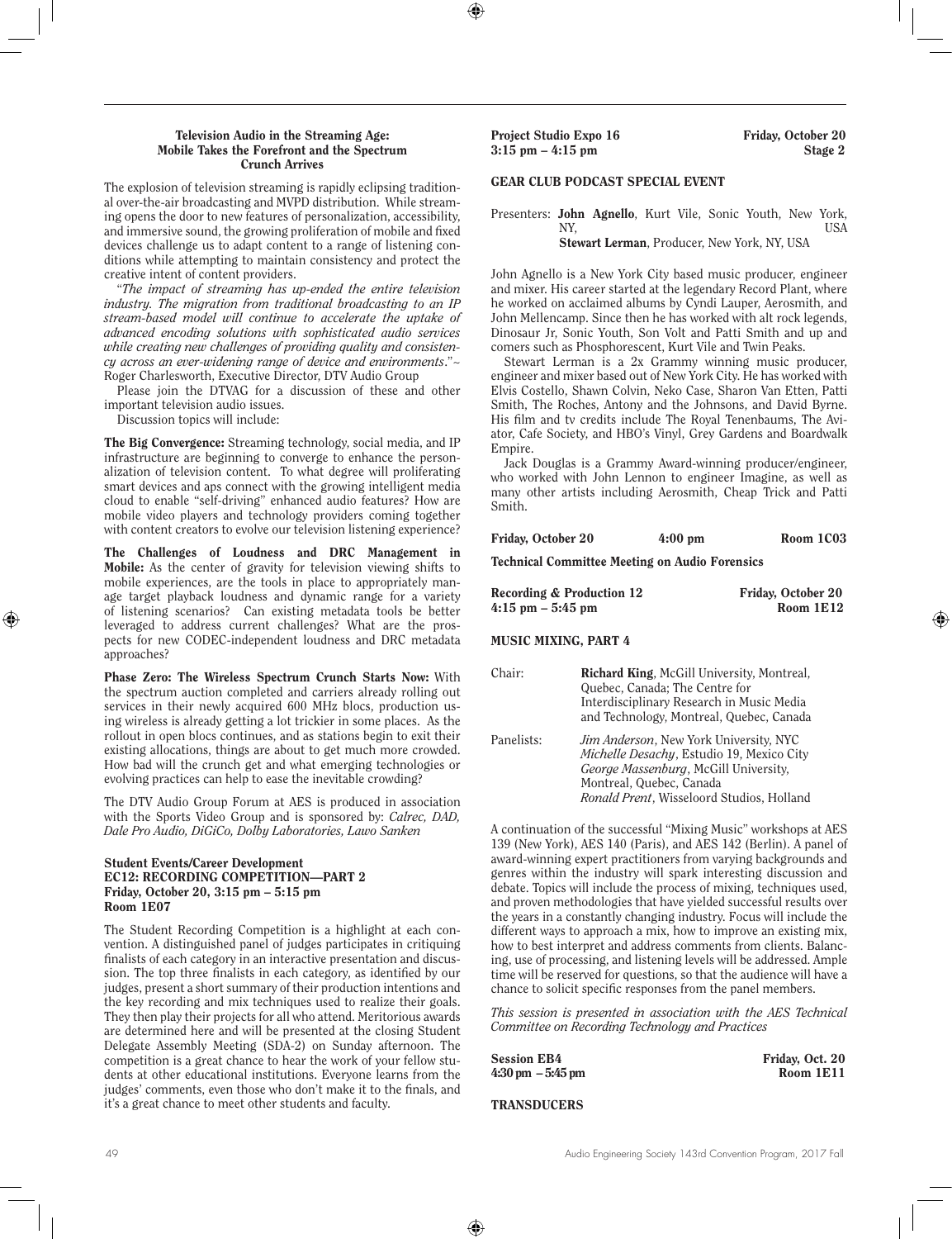Chair: Pascal Brunet, Samsung Research America, Valencia, CA, USA

## 4:30 pm

#### EB4-1 The Resonant Tuning Factor: A New Measure for Quantifying the Setup and Tuning of Cylindrical Drums—*Rob Toulson*, University of Westminter, London, UK

A single circular drumhead produces complex and in-harmonic vibration characteristics. However, with cylindrical drums, which have two drumheads coupled by a mass of air, it is possible to manipulate the harmonic relationships through changing the tension of the resonant drumhead. The modal ratio between the fundamental and the batter head overtone therefore provides a unique and quantified characteristic of the drum tuning setup, which has been termed as the Resonant Tuning Factor (RTF). It may be valuable, for example, for percussionists to manipulate the RTF value to a perfect musical fifth, or to simply enable a repeatable tuning setup. This research therefore considers a number of user interfaces for analyzing the RTF and providing a tool for quantitative drum tuning.

*Engineering Brief 374* 

## 4:45 pm

EB4-2 Design and Implementation of a Practical Long-Throw High-Q CBT Array—*D. B. (Don) Keele, Jr.*, <sup>1</sup> *Marshall Kay*<sup>2</sup>

1 DBK Associates and Labs, Bloomington, IN, USA 2 Keysight Technologies, Apex, NC, USA

This paper describes the design and construction of a verytall 5m experimental passive long-throw high-Q CBT array that provides coverage in a large church general-purpose activity room with a full-size basketball court. The room is  $7.8 \times 20 \times 30$  m (H x W x L). The 5 m tall  $20^{\circ}$  circular- arc array contains 80 ea 63.5 mm (2.5") full-range drivers, and provides a tight 15° vertical beamwidth. The mechanically aimed no-DSP passive segmented design is composed of five straight-front boxes each containing 16 drivers. Series-parallel connections, resistive attenuators, and two power amplifiers provide the frequency-independent four-bank CBT shading. This paper also provides detailed simulation data of the array's predicted beamwidth vs. frequency, directivity, vertical polar response, axial foot prints and predicted frequency response at three different downward tilt angles. The array provides very-even coverage along the entire length of the 30 m room. *Engineering Brief 375* 

#### 5:00 pm

## EB4-3 Effects of Acoustic Center Position in Subwoofers—

*Mario Di Cola*, <sup>1</sup> *Paolo Martignon*, <sup>1</sup> *Merlijn van Veen*<sup>2</sup> 1 Audio Labs Systems, Casoli, Italy 2 Merlijn van Veen, Soest, Utrecht, The Netherlands

As explained by J.Vanderkooy [1] the acoustic center of a direct radiating subwoofer unit is placed ahead respect to the driver membrane, at a distance depending on driver and cabinet dimensions. This has effects on acoustic simulations and it deserves some attention to avoid errors. Measurements are shown which confirm acoustic center position theoretical calculation and a discussion is made about its effect on the definition of models for accurate simulations. *Engineering Brief 376* 

*[eBrief presented by Paolo Martignon]*

#### 5:15 pm

#### EB4-4 Design and Implementation of a Constant-Directivity Two-Way 12" Woofer Wedge Loudspeaker System— *D. B. (Don) Keele, Jr.*, <sup>1</sup> *Hugh Sarvis*<sup>2</sup> 1 DBK Associates and Labs, Bloomington, IN, USA

2 KPresonus Audio Electronics-Worx Audio Technologies, Baton Rouge, LA, USA

This paper describes the design and implementation of a two-way constant-directivity wedge loudspeaker system that houses a single 12" woofer and eight 2" drivers in a 20° circular arc mounted on a curved baffle that covers the LF driver. An individual system comprises a 20° wedge box with a four-channel plate amplifier with two bridged channels driving the woofer, and the two other channels individually driving each half of the eight-driver array. This basic wedge box is then used in multiples to form larger circular-arc arrays of one up to six boxes making arrays that provide various vertical beamwidths in the range of  $15^{\circ}$  to  $90^{\circ}$ . Appropriate amplifier gains are chosen to smooth the polar coverage for each array size. *Engineering Brief 377* 

#### 5:30 pm

#### EB4-5 A Tutorial on the Audibility of Loudspeaker

Distortion at Bass Frequencies—*James Larson*, <sup>1</sup> *Gene DellaSaia*, <sup>1</sup> *D. B. (Don) Keele, Jr.*<sup>2</sup> 1 Audioholics—Online A/V Magazine, South Elgin,

IL, USA

2 DBK Associates and Labs, Bloomington, IN, USA

This tutorial paper goes into detail concerning the audibility and perception of loudspeaker distortion at low frequencies. It draws on many past references and publications to summarize many of the factors that contribute to low-frequency loudspeaker distortion. Items covered include: types of distortion and audibility: linear vs. nonlinear, THD vs. IMD, auditory masking and distortion thresholds, measurements methods including continuous sine wave, two-tone IM, and tone-burst, among others. In conclusion, this paper does observe that distortion does occur, but by identifying the point at which distortion does become audible, one can be prudent in choosing which distortions to ignore. *Engineering Brief 378*

Archiving/Restoration 8 Friday, October 20<br>4:30 pm – 6:00 pm  $4:30$  pm  $-6:00$  pm

## THE MUSIC NEVER STOPPED: THE FUTURE OF THE GRATEFUL DEAD EXPERIENCE IN THE INFORMATION AGE—PART 2

| Chairs:    | György Fazekas, Queen Mary University<br>of London, London, UK<br><b>Thomas Wilmering, Queen Mary University</b><br>of London, London, UK                                                                                                                                                                                                                         |
|------------|-------------------------------------------------------------------------------------------------------------------------------------------------------------------------------------------------------------------------------------------------------------------------------------------------------------------------------------------------------------------|
| Panelists: | <i>Jeremy Berg, Cataloging Librarian, University</i><br>of North Texas<br>Scott Carlson, Metadata Coordinator, Rice<br>FondrenLibrary<br><i>Nicholas Meriwether</i> , Director of Grateful<br>Dead Archive, UCSC<br>John Meyer, CEO, Meyer Sound<br><i>Bryan Pardo, Assoc. Professor Electrical</i><br>Engineering & Computer Science,<br>Northwestern University |

Ever since the advent of recording, technology has been constantly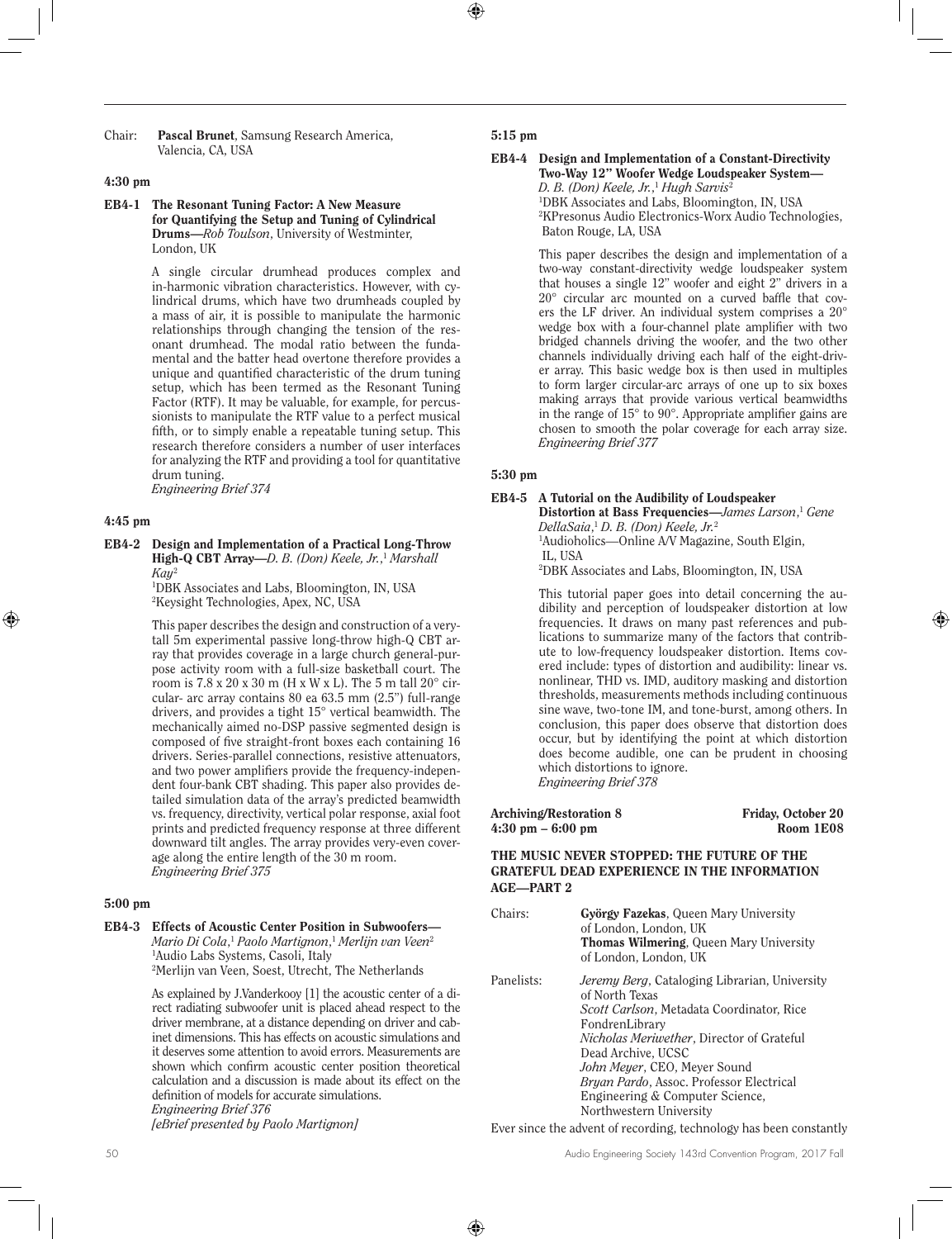shaping the way we interact with music as well as the relationship between artists and fans. For instance, file compression and broadband internet disrupted conventional music distribution, creating new opportunities for the formation of online fan communities. A growing number of bands allow taping their live performances while there are expanding online archives, such as Etree and the Live Music Archive, for trading audio freely with permission between an increasing number of fans. The Grateful Dead and their fans the Deadheads bestow a prominent example with their innovative use of this technology. Semantic technologies are next in line, with a premise of step change in how we access audio archives. This workshop explores how semantic technologies provide enriched experiences for fans, greater exposure for bands and new opportunities for archives to flourish. We demonstrate new ways of navigating concert recordings, particularly those of the Grateful Dead, discuss opportunities and requirements with audio archivists and librarians, as well as the broader social and cultural context of how new technologies bear on music archiving and fandom.

*These sessions are presented in association with the AES Technical Committee on Archiving, Restoration and Digital Libraries*

| Game Audio & VR 14                  | Friday, October 20 |
|-------------------------------------|--------------------|
| $4:30 \text{ pm} - 6:00 \text{ pm}$ | Room 1E13          |

## IMMERSIVE HEADPHONE AUDIO REPRODUCTION IN VR/AR

| Chair:     | Juergen Peissig, Sennheiser Electronics,<br>Wedemark, Germany                                                                                                                          |
|------------|----------------------------------------------------------------------------------------------------------------------------------------------------------------------------------------|
| Panelists: | <i>Linda Gedemer</i> , Technical Director / VR Audio<br>Evangelist, Source Sound VR, Woodland<br>Hills. CA USA<br><i>Jean-Marc Jot</i> , Magic Leap, Inc. Plantation,<br>FL. USA       |
|            | Veronique Larcher, Sennheiser, Switzerland<br><i>Qing Zhang</i> , Director Lightfield & Soundfield<br>Reproduction Technology Lab, HUAWEI<br>European Research Center, Munich, Germany |

Major applications of virtual and augmented reality today are presenting with head mounted displays. This allows for mobility and unconstrained movements and is important especially for augmented reproduction to immersively embed the virtual into the real environment. Here headphone audio reproduction is mandatory to reproduce location dependent personalized 3D sound.

Audio rendering has to be of high perceptual quality to yield a high degree of spatial resolution, externalization and congruence of the virtual with the real acoustical environment. Fitting the augmented audio content to the real acoustical environment and the headphone being transparent for the real acoustical environment are important features.

The panelists will discuss various aspects of these challenges for signal processing and headphone acoustics under different AR & VR application requirements.

| <b>Sound Reinforcement 10</b>       | Friday, October 20 |
|-------------------------------------|--------------------|
| $4:30 \text{ pm} - 6:00 \text{ pm}$ | Room 1E09          |

## INTERCOM SYSTEMS

#### Moderator: Pete Erskine, Best Audio, Mt. Vernon, NY, USA

Whether a simple a 2-wire intercom system with only a few stations or a complex digital matrix based system with a mixture of 2-wire, wireless, IP, and other technologies and scores of user stations, intercom is a mission critical part of any show and traditionally been the domain of the sound company/department. Intercom veterans share design and operational aspects for designing and deploying all types and sizes of intercom systems while minimizing system noise, controlling audio levels and assigning individual audio paths.

| <b>Spatial Audio 10</b>             | Friday, October 20 |
|-------------------------------------|--------------------|
| $4:30 \text{ pm} - 5:30 \text{ pm}$ | Room 1E06          |

## NATIVE IMMERSIVE RECORDINGS

| Presenter: | Daniel Shores, Sono Luminus, Boyce, VA,<br>USA: Shenandoah Conservatory Music |
|------------|-------------------------------------------------------------------------------|
|            | Production and Recording Technology,<br>Winchester, VA. USA                   |

In this tutorial Sono Luminus head engineer will demonstrate and discuss the techniques and planning process, as well as play examples from numerous albums including Los Angeles Percussion Quartet, ACME, Lorelei Ensemble, Skylark, Iceland Symphony Orchestra, and others.

#### Standards Committee Meeting SC-05-05 WORKING GROUP ON GROUNDING AND EMC PRACTICES Friday, October 20, 4:30 pm – 6:00 pm Room 1C04

The scope of SC-05-05 includes all practices affecting usage and performance of analog audio hardware, with respect to the susceptibility of the signals it carries to effects such as noise and crosstalk due to the manner of its connection and construction, and the effects of its signals on other hardware and systems in its vicinity for professional audio recording, reproduction, and reinforcement. It shall not set standards for personal safety with regard to such connections and construction, but shall keep safety considerations in mind in its recommendations.

| Archiving/Restoration 9             | Friday, October 20 |
|-------------------------------------|--------------------|
| $5:00 \text{ pm} - 6:00 \text{ pm}$ | Room 1E10          |

## THE ROOTS OF STEREOPHONY

| Presenter: | <b>Thomas Fine.</b> Sole proprietor of private studio, |
|------------|--------------------------------------------------------|
|            | Brewster, NY, USA                                      |

A review of the roots and developments that led from 2-channel telephony in France and England in the late 1800s to the stereo LP in 1958. Reviewed will be key developments from Bell Labs, EMI/ Blumlein, Magnetophone/German radio, Magnecord, Emory Cook and the beginnings of stereo recording by the major record labels. A brief examination of the related "aside" topic of "accidental stereo" recordings from the 78 era will also take place.

*These sessions are presented in association with the AES Technical Committee on Archiving, Restoration and Digital Libraries*

| Broadcast/Streaming Media 12        | Friday, October 20 |
|-------------------------------------|--------------------|
| $5:00 \text{ pm} - 6:30 \text{ pm}$ | Room 1E14          |

THE AUDIO CREW OF THE LATE SHOW WITH STEPHEN COLBERT…. A SPECIAL BROADCAST EVENT

| Presenters: | Final panel will be determined based on |
|-------------|-----------------------------------------|
|             | their production schedule               |

Come and hear, even join in the conversation, about "a day in the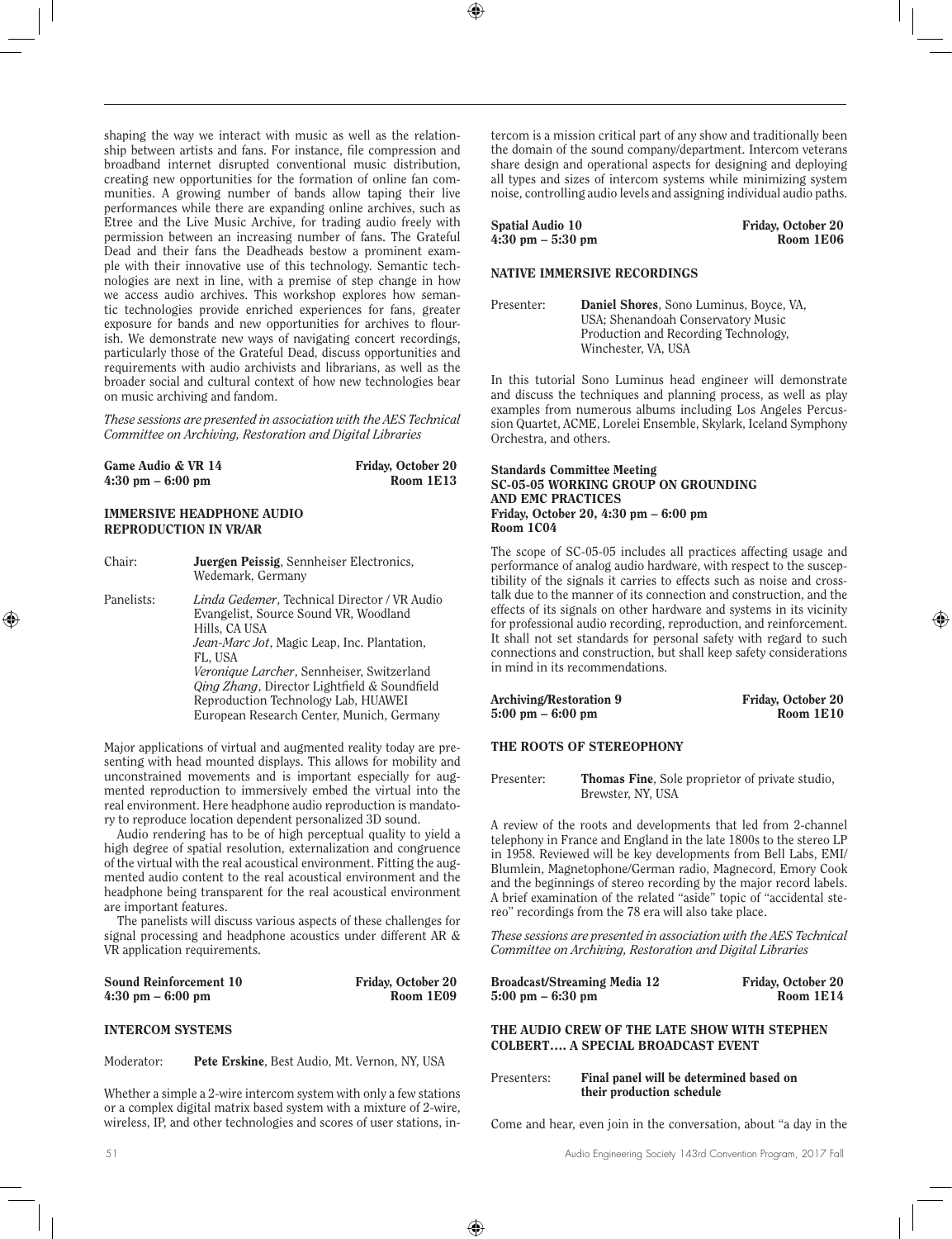life" of these unsung heroes in this rare opportunity as they are always on the job. Fascinating backgrounds and expertise come together in this truly stellar, award winning, audio team with a legacy of amazing music to create the sound of "The Late Show with Stephen Colbert;" a multi-layered, recorded live, broadcast television production complete with comedy monologues, roaming house band, comedy sketches, live animation, celebrity interviews, and guest musical performances.

Learn how they put together a cohesive, clear sound in The Ed Sullivan Theater while simultaneously running a recorded live broadcast and show in front of a live studio audience all in the vicinity of the neighboring Broadway Theaters' wireless signals! Not to mention, there have been a few occasions where they did it all Live On-Air!

Conversation Topics: •Overview of the audio design; •Integration of the various areas including PL & Coms; •Mixing perspectives for the different positions; •Mic placement/use considerations due to multiple uses per mic; • Specific challenges for "The Late Show" (roaming band, periodic live broadcast, live animation); •Specific challenges to The Ed Sullivan Theater (RF & proximity to Times Square, new challenges due to the re-opening of the dome ceiling, working within a NYC Historical Landmark Interior); •RF frequency coordination & techniques; •Post production (editing & systems); •Actual broadcast; •Director's needs; •Plans for future technology and work flow; •Q & A

*This session is presented in association with the AES Technical Committee on Broadcast and Online Delivery*

| Friday, October 20 | $5:00$ pm | Room 1C03 |
|--------------------|-----------|-----------|
|                    |           |           |

Technical Committee Meeting on Audio for Cinema

| Networked Audio 8                   | Friday, October 20 |
|-------------------------------------|--------------------|
| $5:30 \text{ pm} - 6:00 \text{ pm}$ | Room 1E07          |

#### AES67 PRACTICAL

#### Presenter: Andreas Hildebrand, ALC NetworX GmbH, Munich, Germany

The AES67 Standard on High performance Streaming Audio-over-IP Interoperability was published in September 2013. Since then, first applications with AES67-compatible devices have been projected and put into operation. This session will give insight and provide tips on system planning, device and network configuration, management, and monitoring.

#### Special Events

SE10: HEAR NOW FESTIVAL PRESENTATION: AUDIO TONIGHT: A STORY-TELLERS CABARET Friday, October 20, 7:30 pm – 9:00 pm Dolby Laboratories NY Screening Room 1350 Ave. of the Americas Main Floor (Doors open at 7:00 pm – show begins at 7:30) Seating is limited to 60 persons; tickets required

Join the HEAR Now Festival on Friday, October 20, 2017, at the Dolby Theater (1350 6th Ave, New York) beginning at 7:30pm as they celebrate the art of audio story-telling at this 90 minute live show.

From original radio plays and sketch comedy to narration **AU-DIO Tonight!**, and host Barbara Rosenblat (*Orange Is the New Black, Bug Diaries*, Audie winner) along with Sue Zizza (SueMedia Productions/ HEAR Now Festival), take you on a fun and entertaining tour of what you might hear and see throughout the annual HEAR Now Festival weekend.

Meet "Mark Twain" as premiere voice actor Bob Kaliban introduces you to HEAR Now's Mark Twain narrators.

NYC's VoiceScapes Audio Theater presents new and original audio plays with award winning voice artists Barbara Rosenblat, Robin Miles and more—and don't forget the live SFX and MUSIC!!

*Binaural Shakespeare*, directed by Amanda Rose Smith and Neil Hellegers, features Robert Fass as MacBeth, with Lisa Flanagan, Robin Miles, and Sarah Mollo-Christensen as the three witches, and the voices of Bob Kaliban.

From Producer William Dufris comes a special "sneak preview" of the newest installment of Audible's *The X-Files* featuring David Duchovny and Gillian Anderson which won't be available till HALLOWEEN!!

*Sponsored by the Broadcast and Streaming Media Track*

| <b>Session P16</b>                   | Saturday, Oct. 21 |
|--------------------------------------|-------------------|
| $9:00 \text{ am} - 12:30 \text{ pm}$ | Room 1E11         |

SPATIAL AUDIO—PART 2

Chair: Jean-Marc Jot, Magic Leap, Sunnyvale, CA, USA

## 9:00 am

P16-1 On Data-Driven Approaches to Head-Related-Transfer Function Personalization—*Haytham Fayek*, 1,2 *Laurens van der Maaten*, <sup>2</sup> *Griffin Romigh*, <sup>1</sup> *Ravish Mehra*<sup>1</sup> 1 Oculus Research, Redmond, WA, USA 2 Facebook AI Research, New York, NY, USA

> Head-Related Transfer Function (HRTF) personalization is key to improving spatial audio perception and localization in virtual auditory displays. We investigate the task of personalizing HRTFs from anthropometric measurements, which can be decomposed into two sub tasks: Interaural Time Delay (ITD) prediction and HRTF magnitude spectrum prediction. We explore both problems using stateof-the-art Machine Learning (ML) techniques. First, we show that ITD prediction can be significantly improved by smoothing the ITD using a spherical harmonics representation. Second, our results indicate that prior unsupervised dimensionality reduction-based approaches may be unsuitable for HRTF personalization. Last, we show that neural network models trained on the full HRTF representation improve HRTF prediction compared to prior methods. *Convention Paper 9890*

#### 9:30 am

#### P16-2 Eigen-Images of Head-Related Transfer Functions— *Christoph Hold, Fabian Seipel, Fabian Brinkmann, Athanasios Lykartsis, Stefan Weinzierl*, Technical University of Berlin, Berlin, Germany

The individualization of head-related transfer functions (HRTFs) leads to perceptually enhanced virtual environments. Particularly the peak-notch structure in HRTF spectra depending on the listener's specific head and pinna anthropometry contains crucial auditive cues, e.g., for the perception of sound source elevation. Inspired by the eigen-faces approach, we have decomposed image representations of individual full spherical HRTF data sets into linear combinations of orthogonal eigen-images by principle component analysis (PCA). Those eigen-images reveal regions of inter-subject variability across sets of HRTFs depending on direction and frequency. Results show common features as well as spectral variation within the individual HRTFs. Moreover, we can statistically de-noise the measured HRTFs using dimensionality reduction. *Convention Paper 9891*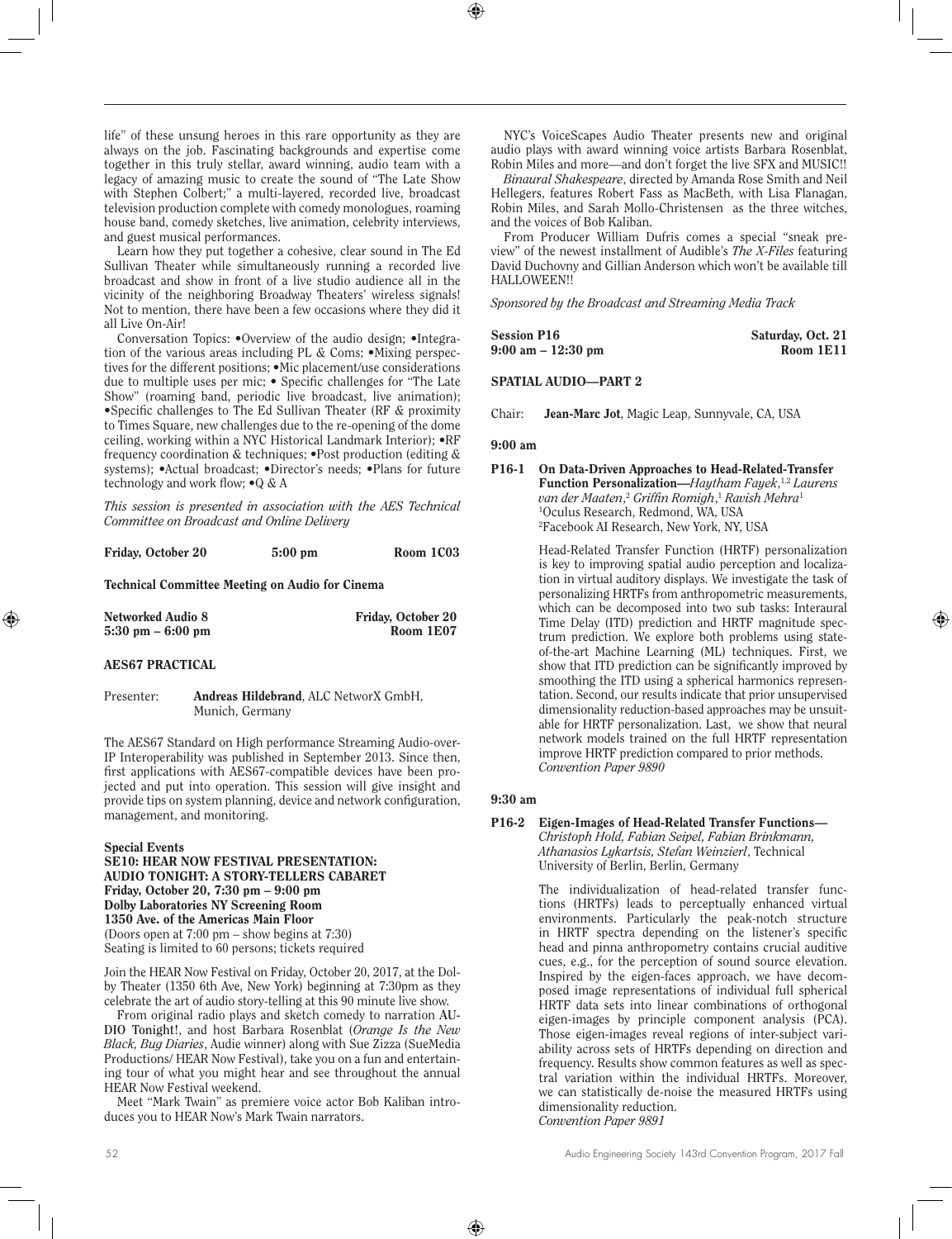## 10:00 am

#### P16-3 A Method for Efficiently Calculating Head-Related Transfer Functions Directly from Head Scan Point Clouds— *Rahulram Sridhar, Edgar Choueiri*, Princeton University, Princeton, NJ, USA

A method is developed for efficiently calculating headrelated transfer functions (HRTFs) directly from head scan point clouds of a subject using a database of HRTFs, and corresponding head scans, of many subjects. Consumer applications require HRTFs be estimated accurately and efficiently, but existing methods do not simultaneously meet these requirements. The presented method uses efficient matrix multiplications to compute HRTFs from spherical harmonic representations of head scan point clouds that may be obtained from consumer-grade cameras. The method was applied to a database of only 23 subjects, and while calculated interaural time difference errors are found to be above estimated perceptual thresholds for some spatial directions, HRTF spectral distortions up to 6 kHz fall below perceptual thresholds for most directions. *Convention Paper 9892* 

#### 10:30 am

#### P16-4 Head Rotation Data Extraction from Virtual Reality Gameplay Using Non-Individualized HRTFs—*Juan Simon Calle, Agnieszka Roginska*, New York University, New York, NY, USA

A game was created to analyze the subject's head rotation during the process of localizing a sound in a 360-degree sphere in a VR gameplay. In this game the subjects are asked to locate a series of sounds that are randomly placed in a sphere around their heads using generalized HRTFs. The only instruction given to the subjects is that they need to locate the sounds as fast and accurate as possible by looking at where the sound was and then pressing a trigger. To test this tool 16 subjects were used. It showed that the average time that it took the subjects to locate the sound was 3.7±1.8 seconds. The average error in accuracy was 15.4 degrees. The average time that it took the subjects to start moving their head was 0.2 seconds approximately. The average rotation speed achieved its maximum value at 0.8 seconds and the average speed at this point was approximately 102 degrees per second. *Convention Paper 9893* 

#### 11:00 am

P16-5 Relevance of Headphone Characteristics in Binaural Listening Experiments: A Case Study—*Florian Völk*,<sup>1,2</sup> Jörg *Encke*, <sup>1</sup> *Jasmin Kreh*, <sup>1</sup> *Werner Hemmert*<sup>1</sup> 1 Technical University of Munich, Munich, Germany 2 WindAcoustics, Windach, Germany

> Listening experiments typically target performance and capabilities of the auditory system. Another common application scenario is the perceptual validation of algorithms and technical systems. In both cases, systems other than the device or subject under test must not affect the results in an uncontrolled manner. Binaural listening experiments require that two signals with predefined amplitude or phase differences stimulate the left and right ear, respectively. Headphone playback is a common method for presenting the signals. This study quantifies potential headphone-induced interaural differences by physical measurements on selected circum-aural headphones and by comparison to psychoacoustic data. The results indicate that perceptually relevant effects may occur, in binaural listening experi

ments, traditional binaural headphone listening, and virtual acoustics rendering such as binaural synthesis. *Convention Paper 9894* 

## 11:30 am

#### P16-6 Evaluating Binaural Reproduction Systems from Behavioral Patterns in a Virtual Reality—A Case Study with Impaired Binaural Cues and Tracking Latency—*Olli Rummukainen, Sebastian Schlecht, Axel Plinge, Emanuël A. P. Habets*, International Audio Laboratories Erlangen, Erlangen, Germany

This paper proposes a method for evaluating real-time binaural reproduction systems by means of a wayfinding task in six degrees of freedom. Participants physically walk to sound objects in a virtual reality created by a head-mounted display and binaural audio. The method allows for comparative evaluation of different rendering and tracking systems. We show how the localization accuracy of spatial audio rendering is reflected by objective measures of the participants' behavior and task performance. As independent variables we add tracking latency or reduce the binaural cues. We provide a reference scenario with loudspeaker reproduction and an anchor scenario with monaural reproduction for comparison. *Convention Paper 9895* 

## 12:00 noon

#### P16-7 Coding Strategies for Multichannel Wiener Filters in Binaural Hearing Aids—*Roberto Gil-Pita*, <sup>1</sup> *Beatriz Lopez-Garrido*, <sup>2</sup> *Manuel Rosa-Zurera*<sup>1</sup> 1 University of Alcalá, Alcalá de Henares, Madrid, Spain 2 Servicio de Salud de Castilla la Mancha (SESCAM), Castilla-Mancha, Spain

Binaural hearing aids use sound spatial techniques to increase intelligibility, but the design of the algorithms for these devices presents strong constraints. To minimize power consumption and maximize battery life, the digital signal processors embedded in these devices have very low frequency clocks and low amount of available memory. In the binaural case the wireless communication between both hearing devices also increases the power consumption, making necessary the study of relationship between intelligibility improvement and required transmission bandwidth. In this sense, this paper proposes and compares several coding strategies in the implementation of binaural multichannel Wiener filters, with the aim of keeping minimal communication bandwidth and transmission power. The obtained results demonstrate the suitability of the proposed coding strategies.

*Convention Paper 9896* 

Session P17 Saturday, Oct. 21 9:00 am – 12:00 noon Room 1E12

## APPLICATIONS IN AUDIO

Chair: Elisabeth McMullin, Samsung Research America, Valencia, CA, USA

#### 9:00 am

#### P17-1 Challenges of Audio Forensic Evaluation from Personal Recording Devices—*Robert C. Maher*, Montana State University, Bozeman, MT, USA

Typical law enforcement audio forensic investigations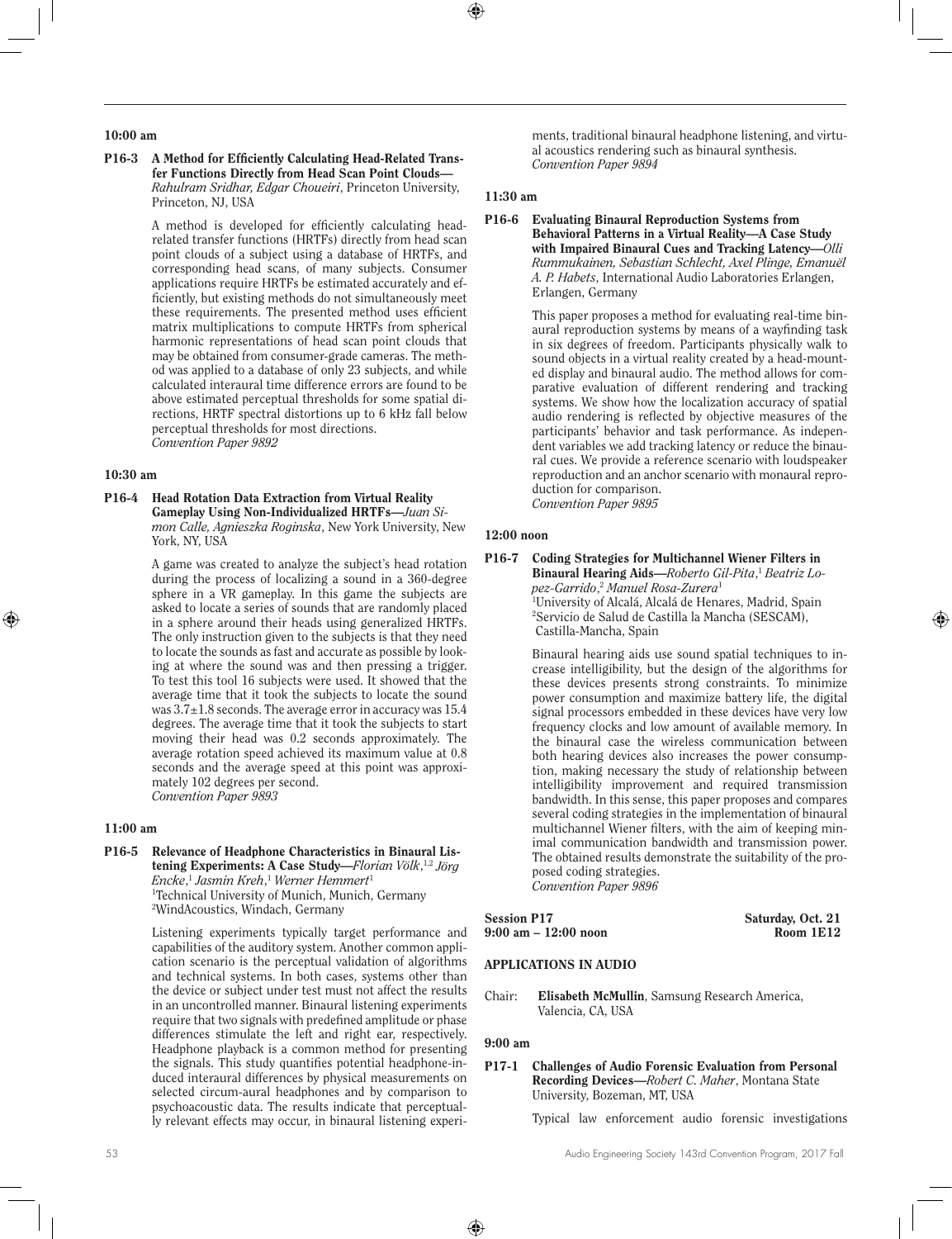involve audio evidence recorded under less-than-ideal circumstances by mobile phones, surveillance systems, and personal audio recorders. Moreover, the audio information is often transmitted and stored using a data compression algorithm such as a speech coder (e.g., VSELP) or a wideband audio coder (e.g., MP3). There are few systematic studies of the signal behavior of these systems for forensically-relevant audio material, and this may discourage a forensic examiner from using such acoustic evidence to draw reliable conclusions. This paper includes simulation and evaluation of personal audio recording systems in the context of audio forensics. The results indicate areas of strength and weakness in the forensic realm. *Convention Paper 9897* 

#### 9:30 am

## P17-2 An Acoustic Study of Airbag Deployment

in Vehicles—*John Vanderkooy, Kevin Krauel*, University of Waterloo, Waterloo, Ontario, Canada

This study shows the acoustic pressures produced in typical airbag deployments and introduces the topic to the AES. Two representative vehicles were tested: a 2005 Pontiac Montana SV6 minivan and a 2006 Mazda 3 hatchback. Microphones were placed at the left driver ear, right passenger ear, and rear seat positions. Wideband pressure data was obtained for each of the steering wheel, passenger, and any optional side airbags. Our data agrees with the plethora of studies of earlier work. Weighted and unweighted peak SPL levels are calculated for various deployment scenarios. The influence of the cabin volume and the vents of the vehicles are discussed. Concerns over hearing loss, possible eardrum perforation, and other hearing-related symptoms are considered, gleaned mainly from important earlier studies. Some aspects are counterintuitive. *Convention Paper 9898* 

#### 10:00 am

P17-3 CLEAR: Conditionally Lossless Encoding under Allowed Rates for Low-Delay Sound Data Transmission— *Ryosuke Sugiura, Yutaka Kamamoto, Noboru Harada, Takahito Kawanishi, Takehiro Moriya*, NTT Communication Science Labs, Atsugi-shi, Kanagawa-ken, Japan

> We present in this paper a near-lossless full-band stereo compression scheme, Conditionally Lossless Encoding under Allowed Rates (CLEAR), aiming at its use in real-time transmission of sound data, sounds to be mixed or processed after transmitted. Using uniform quantizer with MPEG-4 Audio Lossless Coding (ALS) and adaptive pre- and post-processing, CLEAR controls the encoding bit rate with maximum fidelity of reconstructed signals. Objective experiments show an enhancement in signal to noise ratio (SNR) and from conventional low-delay codecs with compatible perceptual quality. Additionally, companding-based perceptual weighting designed for CLEAR is shown to make an improvement in Perceptual Evaluation of Audio Quality (PEAQ). *Convention Paper 9899*

## 10:30 am

P17-4 A New THD+N Algorithm for Measuring Today's High Resolution Audio Systems—*Alfred Roney*, <sup>1</sup> *Steve Temme*<sup>2</sup> 1 Mathworks Inc., Framingham, MA, USA (formerly at Listen Inc.) 2 Listen, Inc., Boston, MA, USA

We present a mathematical definition of Total Harmonic

Distortion + Noise suitable for testing high-resolution digital audio systems. This formal definition of the "distortion analyzer" mentioned in AES17 defines THD+N as the RMS error of fitting a sinusoid to a noisy and distorted sequence of measurements. We present the key theoretical result that under realistic conditions a modern THD+N analyzer is well-described by a Normal probability distribution with a simple relationship between relative error and analysis dwell time. These findings are illustrated by comparing the output of a commercial distortion analyzer to our proposed method using Monte Carlo simulations of noisy signal channels. We will demonstrate that the bias of a well-designed distortion analyzer is negligible. *Convention Paper 9900* 

## 11:00 am

#### P17-5 Influences of a Key Map on Soundwalk Exploration with a Textile Sonic Map—*Alessia Milo, Nick Bryan-Kinns, Joshua D. Reiss,* Queen Mary University of London, London, UK

Sonic maps are an increasingly popular form of exploring soundscapes and are a possible means of communicating the experience of a soundwalk. We describe how a printed key influenced exploration of an interactive textile sonic map. We explain the technology behind the map, employing capacitive sensing and real-time audio processing. The sonic map contained 18 binaural recordings extracted from a soundwalk. Thirty participants explored the map. The strengths and limitations of the interfaces were established, and participants' modes of exploration were identified. Results show how the use of the key map levelled the location preference. The participants' experience with the interface suggested possible uses of e-textiles for soundscape awareness promotion and studies and in the field of interactive audio. *Convention Paper 9901* 

## 11:30 am

## P17-6 Challenges of IoT Smart Speaker Testing—

*Glenn Hess*, <sup>1</sup> *Daniel Knighten*<sup>2</sup> 1 Indy Acoustic Research, Indianapolis, IN, USA 2 Listen, Inc., Boston, MA, USA

Quantitatively measuring the audio characteristics of IoT (Internet of Things) smart speakers presents several novel challenges. We discuss overcoming the practical challenges of testing such devices and demonstrate how to measure frequency response, distortion, and other common audio characteristics. In order to make these measurements, several measurement techniques and algorithms are presented that allow us to move past the practical difficulties presented by this class of emerging audio devices. We discuss test equipment requirements, selection of test signals, and especially overcoming the challenges around injecting and extracting test signals from the device. *Convention Paper 9902* 

Session EB5 Session EB5 Saturday, Oct. 21<br>
9:00 am - 10:30 am Saturday, Oct. 21  $9:00 \text{ am} - 10:30 \text{ am}$ 

## POSTERS—PART 2

## 9:00 am

EB5-1 Impulse and Radiation Field Measurements for Single Exciter versus Exciter Array Flat-Panel Loudspeakers— *David Anderson, Michael Heilemann, Mark F. Bocko*, University of Rochester, Rochester, NY, USA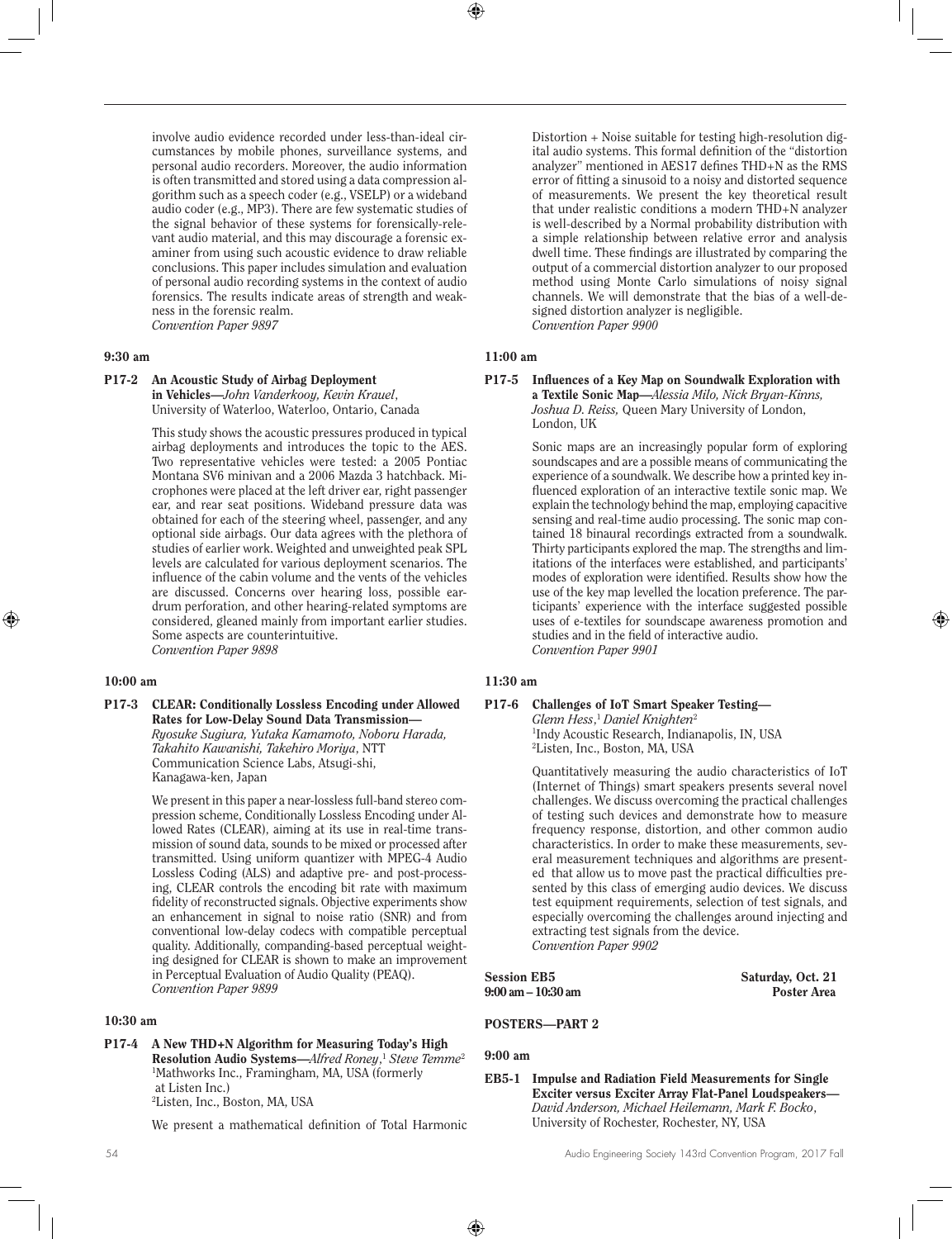Flat-panel loudspeakers with single exciters exhibit significant directivity shifts and many discrete resonances in frequency regions of low modal density. These phenomena are demonstrated through mechanical and acoustic measurements on an acrylic and a glass prototype panel, both with single exciters. The measurements are repeated for the acrylic panel using an array of exciters where the force magnitude of each exciter is specified to actuate only the lowest-index bending mode. The mechanical measurements demonstrate that no modes in the array-addressable frequency region above the first mode are actuated. Acoustically, measurements show omnidirectional radiation with a single low-frequency resonance, showing how the exciter array enables the flat panel to behave similarly to a conventional loudspeaker within the array-addressable frequency region. *Engineering Brief 379* 

*Engineering Brief 380 was withdrawn*

#### 9:00 am

EB5-2 Implementation of a Dipole Constant Directivity Circular-Arc Array—*Kurtis Manke*, <sup>1</sup> *Richard Taylor*, 1

*Mark Paetkau,*<sup>1</sup> *, D. B. (Don) Keele, Jr.*<sup>2</sup> 1 Thompson Rivers University, Kamloops, Canada 2 DBK Associates and Labs, Bloomington, IN, USA

We briefly present the theory for a broadband constant-beamwidth transducer (CBT) formed by a conformal circular-arc array of dipole elements previously developed in seminal works. This technical report considers a dipole CBT prototype with cosine amplitude shading of the source distribution. We show that this leads to a readily-equalizable response from about 100 Hz to 10 kHz with a far-field radiation pattern that remains constant above the cutoff frequency determined by the beam-width and arc radius of the array, and below the critical frequency determined by discrete element spacing at which spatial aliasing effects occur. Furthermore, we show that the shape of the radiation pattern is the same as the shading function, and remains constant over a broad band of frequencies. *Engineering Brief 381* 

*Engineering Brief 382 was withdrawn*

## 9:00 am

EB5-3 Flexible Control of the Transducer and the Duct Resonance of a Speaker System Ducted to the Exterior of a Vehicle Cabin—*Takashi Kinoshita*, <sup>1</sup> *John Feng*<sup>2</sup> 1 Bose Automotive G.K. - Tokyo, Tokyo, Japan 2 Bose, Framingham, MA, USA

> In order to reproduce lower frequency sound in a vehicle cabin efficiently, Zeljko Velican proposed a speaker system, where the backside of a transducer unit communicates with the exterior of a vehicle cabin via a tuned acoustic appliance. [1] Since this speaker system couples the interior and the exterior of a vehicle cabin, the efficiency and the frequency range of internal and external noise transmission are both important considerations. These two characteristics are strongly correlated with the two dominant resonances of the system. One is the mechanical resonance of the transducer which defines the lower limit of the sound reproduction frequency range. Another one is the Helmholtz resonance of the back-side acoustic appliance (enclosure and duct), which defines the frequency where, for example, noise transmission through the appliance is optimized. Choosing the appropriate acoustic parameters to balance those two dominant resonances is the

key to optimal design this speaker system. But with the existing configuration [1], these two dominant acoustic resonances have strong mutual interaction via coupled design parameters, it can be difficult to find a good compromise between them. In this paper, a new speaker system configuration, consists of a transducer, an enclosure ducted to the exterior of the vehicle cabin, and a passive radiator to cover the duct, will be proposed and discussed. With this configuration, the two dominant resonances of the system can be controlled quasi-individually, therefore enhancing design flexibility for the practical use of such systems on a vehicle. *Engineering Brief 383* 

## 9:00 am

#### EB5-4 Multichannel Microphone Array Recording for Popular Music Production in Virtual Reality—*Hashim Riaz*, <sup>1</sup> *Mirek Stiles*, <sup>2</sup> *Calum Armstrong*, <sup>1</sup> *Andrew Chadwick*, <sup>1</sup> *Hyunkook Lee*, <sup>3</sup> *Gavin Kearney*<sup>1</sup> 1 University of York, York, UK 2 Abbey Road Studios, London, UK 3 University of Huddersfield, Huddersfield, UK

There is a growing market for innovative ways to appreciate and listen to music through new Virtual Reality (VR) experiences made accessible through smartphones and VR headsets. However, production workflows for creating immersive musical experiences over VR are still in their infancy. This engineering report documents different microphone configurations and recording techniques applied in a higher-order Ambisonic processing framework to deliver an engaging and hyper-real interactive VR music experience. The report documents a live popular music recording undertaken at Abbey Road with traditional music recording techniques such as spot and stereo microphone setups and advanced techniques using dedicated VR multichannel microphone arrays. *Engineering Brief 384* 

#### 9:00 am

EB5-5 *Engineering Brief 385 was withdrawn*

#### 9:00 am

## EB05-6 Consonant Perception and Improved S/N Ratio Using Harmonic Tracking Equalization—*Al Yonovitz*, <sup>1</sup> *Silas Smith*, <sup>1</sup>*David Yonovitz*<sup>2</sup>

1 University of Montana, Missula, MT, USA 2 Key 49, Del Mar, CA, USA

Audio equalization techniques are often used to enhance signals and reduce noise. These include Shelf, Parametric, and Graphic Equalizers. These techniques modify spectral components within specified bands by applying gain or attenuation. Another promising technique utilizes the tracking of harmonics and sub-harmonics (HTEq). These harmonics may be individually changed in intensity. This study utilized 21 Consonant Vowel (CV) stimuli with a white noise masker (+6 dB S/N). Each stimulus was randomly presented to listeners. Confusion matrices determined consonant intelligibility and information transmission for distinctive features. Perceptually, after HTEq, the noise was minimally audible and required considerably less effort to identify consonants. The results indicated the distinctive feature transmission was not altered. Comparisons were made for consonants at various levels of noise reduction *Engineering Brief 386* 

#### 9:00 am

EB5-7 Bridging Fan Communities and Facilitating Access to Music Archives through Semantic Audio Applications—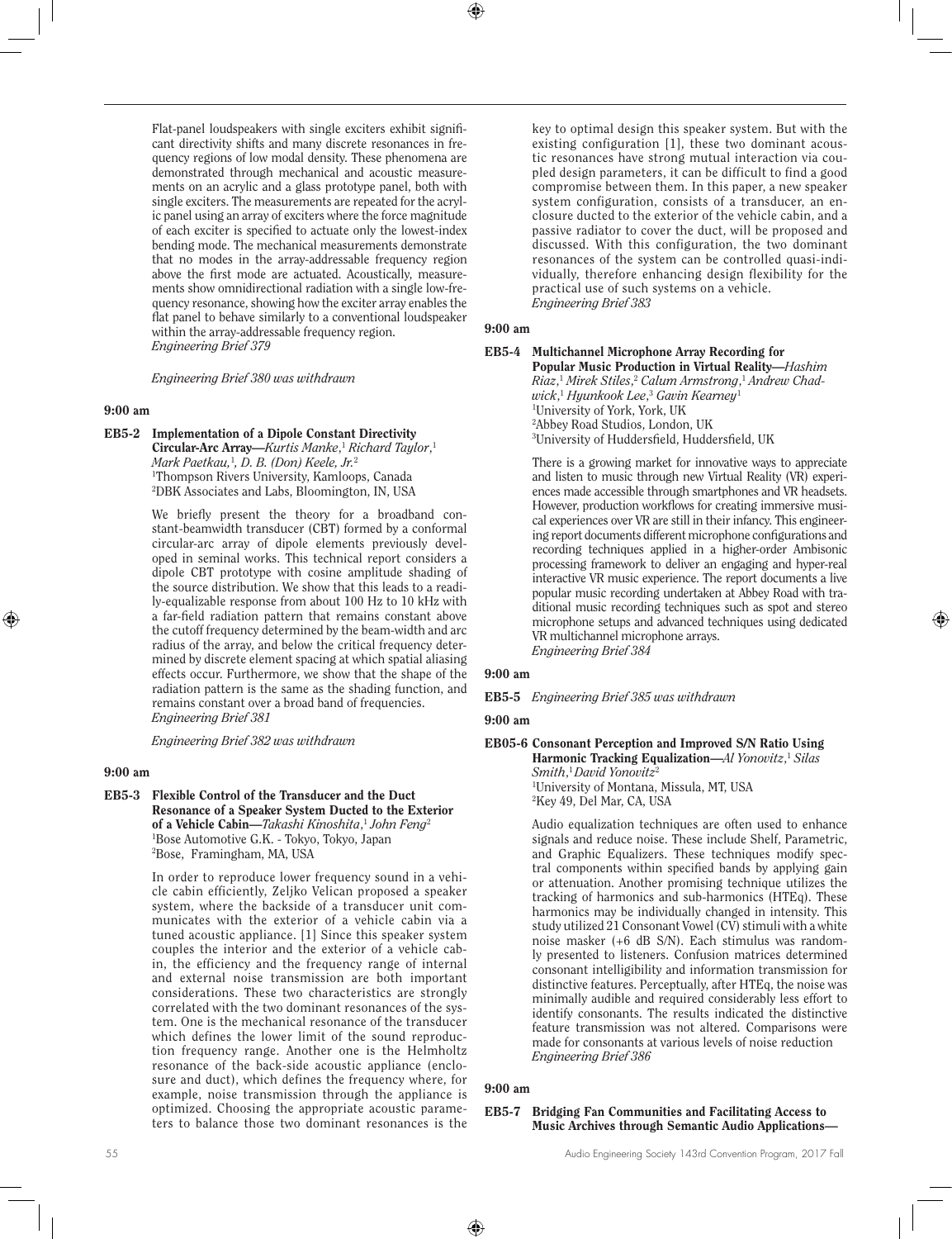*Thomas Wilmering, Florian Thalmann, György Fazekas, Mark B. Sandler*, Queen Mary University of London, London, UK

Semantic Audio is an emerging field in the intersection of signal processing, machine learning, knowledge representation, and ontologies unifying techniques involving audio analysis and the Semantic Web. These mechanisms enable the creation of new applications and user experiences for music communities. We present a case study focusing on what Semantic Audio can offer to a particular fan base, that of the Grateful Dead, characterized by a profoundly strong affinity with technology and the internet. We discuss an application that combines information drawn from existing platforms and results from the automatic analysis of audio content to infer higher-level musical information, providing novel user experiences particularly in the context of live music events. *Engineering Brief 387*

#### 9:00 am

EB5-8 The ANU School of Music Recording Studios: Design, Technology, Research, and Pedagogy—*Samantha Bennett, Matt Barnes*, Australian National University, Canberra, Australia

> This engineering brief addresses the refurbishment process of the School of Music, Australian National University recording studios to include focus on the historical, pedagogical and research requirements of a 21st Century studio facility. The brief will first address issues of space, heritage and purpose before considering the acoustic (re)design process. Furthermore, the brief examines issues of technological integration and facilitation of analogue, digital and hybrid workflows. Finally, the brief considers the research and pedagogical remit of the refurbished facilities. *Engineering Brief 397*

| Networked Audio 9                    | Saturday, October 21 |
|--------------------------------------|----------------------|
| $9:00 \text{ am} - 10:30 \text{ am}$ | Room 1E08            |

#### HOW TO MAKE AN AES70 DEVICE

Presenter: Jeff Berryman, Bosch Communications, Ithaca, NY, USA

Making an AES70-controllable device is not unduly difficult, once you have a basic understanding of the AES70 device model. This session will present the recommended steps in designing a device's AES70 control interface, and discuss realities of implementing it. One or more examples will be given.

| <b>Product Development 10</b>        | Saturday, October 21 |
|--------------------------------------|----------------------|
| $9:00 \text{ am} - 10:30 \text{ am}$ | Room 1E14            |

## IS THE ANECHOIC CHAMBER OBSOLETE?

Presenter: Christian Bellmann, Klippel GmbH, Dresden, Germany

Anechoic rooms have been considered as an expensive but optimum way for assessing loudspeakers under free field conditions. This tutorial discusses the physical limitations of the room and gives practical advice how to avoid systematic measurement errors. In the second part alternative techniques are discussed that allow to provide measurement results under simulated free field conditions. The tutorial also explains common errors generated when a relatively short window is applied to non-anechoic measurement data to extract the di-

rect sound and harmonic distortion (Farina). The tutorial also shows the new opportunities of the holographic measurements based on near field scanning applied to drivers operated in a baffle and complete system. This technique provides highly accurate reference data which can be used for correcting other measurements performed at a single measurement point under non-anechoic conditions by applying inverse filtering of the microphone signal prior to the signal analysis. This tutorial illustrates the conventional and new method on practical examples.

| <b>Sound Reinforcement 4</b>         | Saturday, October 21 |
|--------------------------------------|----------------------|
| $9:00 \text{ am} - 10:15 \text{ am}$ | Room 1E09            |
|                                      |                      |

## THEATRICAL SOUND DESIGN

| Moderator: | Nevin Stein, Modern Projects Inc., New York,<br>NY, USA |
|------------|---------------------------------------------------------|
| Panelists: | Kai Harada<br>Scott Lehrer<br>Nicholas Pope             |

Since the late 1980's and the introduction of digital signal processing, Broadway sound designers have explored ways of closely associating the amplified signal with its acoustic source in time and space. Localization techniques have developed around increasingly sophisticated technology. In a panel discussion, four leading Broadway sound designers discuss both their localization approach and recent productions to illustrate the state of the art.

| Spatial Audio 11   | Saturday, October 21 |
|--------------------|----------------------|
| 9:00 am – 10:00 am | Room 1E13            |

## CREATING AUDIO FOR VIRTUAL REALITY APPLICATION

Presenter: Bob Schulein, ImmersAV Technology, Schaumburg, IL, USA

Audio has always been an integral element in the creation more realistic audio-visual entertainment experiences. With the evolution of personal 3D audio and imaging technologies, entertainment experiences are possible with a higher degree of cognition, commonly referred to as virtual reality. The quest for more engaging user experiences has raised the challenge for more compelling audio. Elements of binaural hearing and sound capture have come to play a central role in existing and evolving production techniques. Of particular importance is the value of images related to audio content as a means of improving realism and minimizing binaural recording and reproduction artifacts. This tutorial will cover the elements of binaural audio as they relate to producing compelling entertainment and educational content for virtual reality applications. Specific areas to be covered with support audio and 3D anaglyph video demonstrations include: audio for games, music entertainment, radio drama, and music education. Audio production tools including binaural and higher order ambisonic capture microphone systems, with and without motion capture will be presented and demonstrated.

*This session is presented in association with the AES Technical Committee on Spatial Audio*

| Tutorial/Workshop 9 | Saturday, October 21 |
|---------------------|----------------------|
| 9:00 am – 10:30 am  | Room 1E07            |

## PATHS TO BEING/BECOMING A PRO

| Chair: | Jonathan Wyner, M Works Studios/iZotope/   |
|--------|--------------------------------------------|
|        | Berklee College of Music, Boston, MA, USA; |
|        | M Works Mastering                          |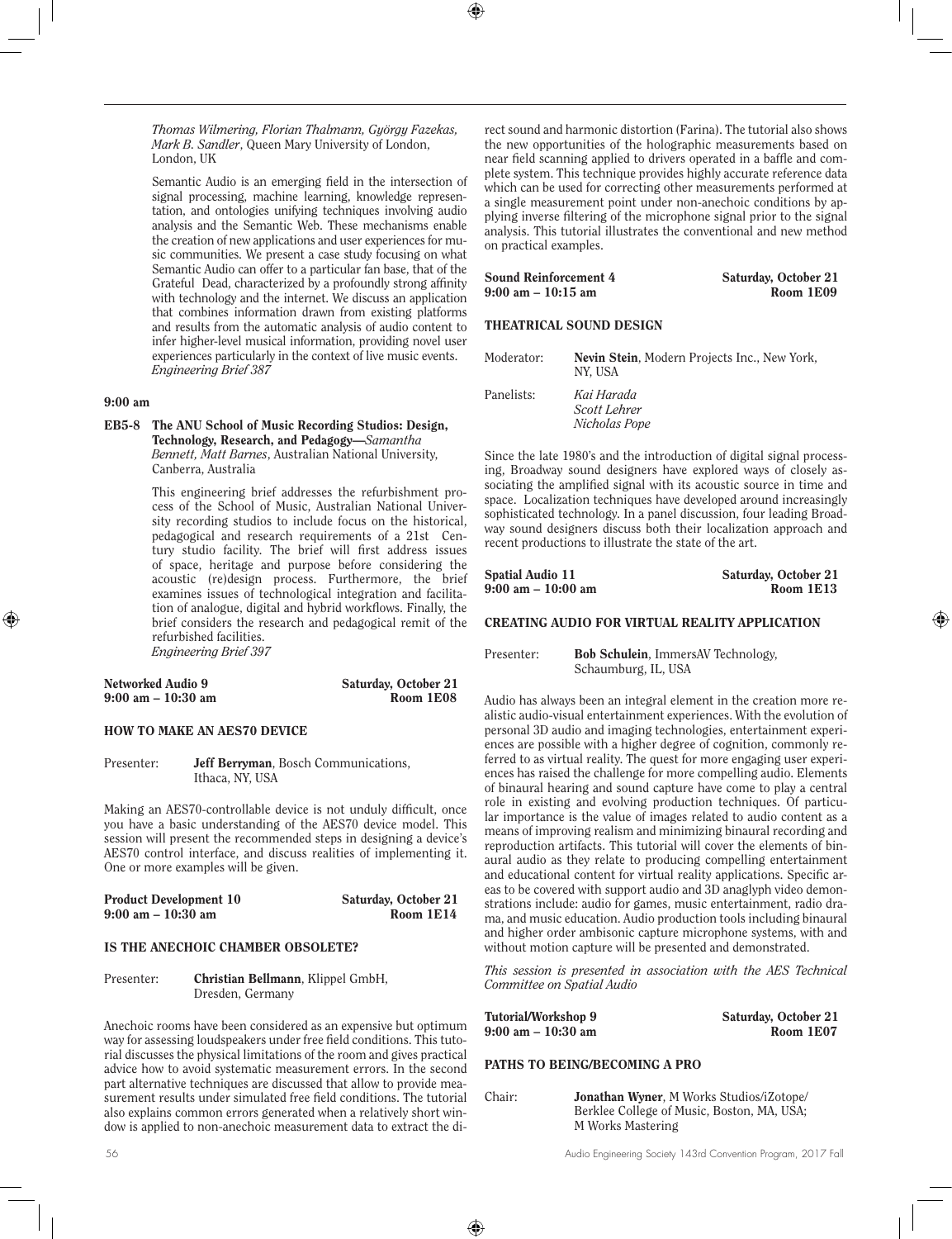| Panelists: | <i>Peter Auslan</i> , Manhattan Center Studios, |
|------------|-------------------------------------------------|
|            | New York, NY, USA                               |
|            | Lisa Ferrante-Walsh, iZotope                    |
|            | John Krivit, Audio Engineering Society,         |
|            | Marblehead, MA, USA; Emerson College,           |
|            | Boston, MA, USA                                 |
|            | Ann Mincieli, Jungle City Studios, New York,    |
|            | NY. USA                                         |
|            | Mike Wells, Mike Wells Mastering,               |
|            | Los Angeles, CA, USA                            |

The Audio Professional focused on music production is looking more and more like a unicorn, particularly with regard to specialization. The panel will describe paths taken to becoming professionals who derive their income from music production, the skills they feel are most important that allowed them to succeed, and their current approaches to maintaining their status. Designed for students and the young engineers.

## Special Events

#### SE11: LATIN PRODUCERS PANEL: HOW LATIN MUSIC TURNED INTO MAINSTREAM Saturday, October 21, 9:00 am – 11:00 am Room 1E15/16

Moderator: Andres A. Mayo, Andres Mayo Mastering & Audio Post, Buenos Aires, Argentina

Panelists: *Carlos Beguerie*, Studio Instrument Rentals, NYC *Mariano Bilinkis*, Silent Sounds *Héctor Castillo*, @perroconsed *Ariel Lavigna*, Nómade Estudios *Juan Cristobal Losada*, NYU Steinhardt School of Culture, NYC *Ezequiel Morfi*, Titanio Es Arte *Daniel Sanint*, Flux Studios, New York, NY, USA

This panel will discuss how Latin music evolved from an isolated cultural expression into a world-wide mainstream trend

#### Student Events/Career Development EC13: IRONS IN THE FIRE: CAREER DEVELOPMENT AND BUSINESS MENTORING FOR INDEPENDENT MUSIC CREATIVES Saturday, October 21, 9:00 am – 10:30 am Room 1E10

- Moderator: Joe Carroll, Manhattan Producers Alliance, New York, NY, USA
- Panelists: *Harold Chambers*, Principal Recording Engineer, Pittsburgh Symphony *Andy Schwartz*, Manhattan Producers Alliance, New York, NY, USA; Local 802, AFM *Carl Tatz*, Carl Tatz Design, Nashville, TN, USA *Richard Warp*, Intonic, Emeryville, CA, USA

Bring your energy, enthusiasm, business ideas, and questions. At this event the focus is on YOU! Members of the Manhattan Producers Alliance from New York, Nashville, San Francisco, and Los Angeles will offer fresh insights into career development, networking and entrepreneurship in an ever-changing industry. We will begin with a brief brief talk about developing your brand, your business, and functioning as a creative talent. After the formal session stay for a consultation with one our ManhatPro member mentors. The second half of this event will include breakout sessions where you will discuss your personal career goals one on one and get a chance to meet some ManhatPro members. Manhattan Producers Alliance is a New York/San Francisco-based membership organization comprised of engineers, composers, and producers. Our focus is on nurturing

personal creativity within the art and craft of music making. Our relationship with AES includes a long list of seminars and special events at conferences dating back to our inception in 2005.

| Spatial Audio 12       | Saturday, October 21 |
|------------------------|----------------------|
| $10:15$ am $-12:15$ pm | Room 1E13            |

## BINAURAL LISTENING EXPERIENCE

Moderator: Marta Olko, New York University, New York, NY, USA

This is a listening session that will feature a selection of binaural recordings, mixes, and listening experiences from various artists, composers, recording, and mixing engineers.

| Archiving/Restoration 10 | Saturday, October 21 |
|--------------------------|----------------------|
| $10:45$ am $-12:15$ pm   | Room 1E10            |

TALES OF ASSET MANAGEMENT: THE GOOD, THE BAD, AND "V2\_FINAL\_MIX\_MASTER\_VOX UP\_FINAL.WAV.AIFF"

| Moderator: | Margaret Luthar, Sonovo Mastering,<br>Hellertown, PA, USA                                                                                                                                                             |
|------------|-----------------------------------------------------------------------------------------------------------------------------------------------------------------------------------------------------------------------|
| Panelists: | <i>Adam Gonsalves</i> , Telegraph Mastering<br>Paul Jessop, Founder, County Analytics<br><i>Brian Losch</i> , Freelance recording/mixing/post<br>engineer<br>Mark Yeend, Creative Director, ATG at Xbox,<br>Microsoft |

Whether you're a studio engineer or a location sound recordist —at some point, the work you do will be handed off to someone else. Not only is it important to be diligent in organization for one's own personal project management, but it is important when dealing with clients, labels, production houses, and last but not least, other audio engineers! In this event, we discuss the needs of individual branches of the audio world (film sound, game audio, interactions between the tracking engineer and mixing engineer, and mastering needs) as well as archival standards put forth by AES/EBU/NARAS. We will also discuss maintaining good written records while working, project workflow, and what is actually crucial to doing good work from start to finish. Whether you're a novice or a seasoned engineer, this workshop will help you learn good organizational routines—or break some bad habits (we all have them)!

| Saturday, Oct. 21 |
|-------------------|
| Room 1E08         |
|                   |

#### 30TH ST. STUDIO

Presenter: Dan Mortensen, Dansound Inc., Seattle, WA, USA

Chronological history of the studio from its construction as a church through its eras as a studio used to create many phenomenal sounding recordings in many musical genres by the country and world's leading musical, social, artistic, and theatrical artists. It was converted from a church in 1948 and demolished in 1982. The presenter has been researching the studio for the last 9 years and is in the midst of a long-term project to recreate the life of the studio with as much detail as can be found. CBS's chief recording engineer Fred Plaut was also a semi-professional photographer, and the presenter has scoured Fred's photographic archive of over 30,000 pictures to find those relevant to the studio and its occupants; many pictures from that collection will be in the presentation.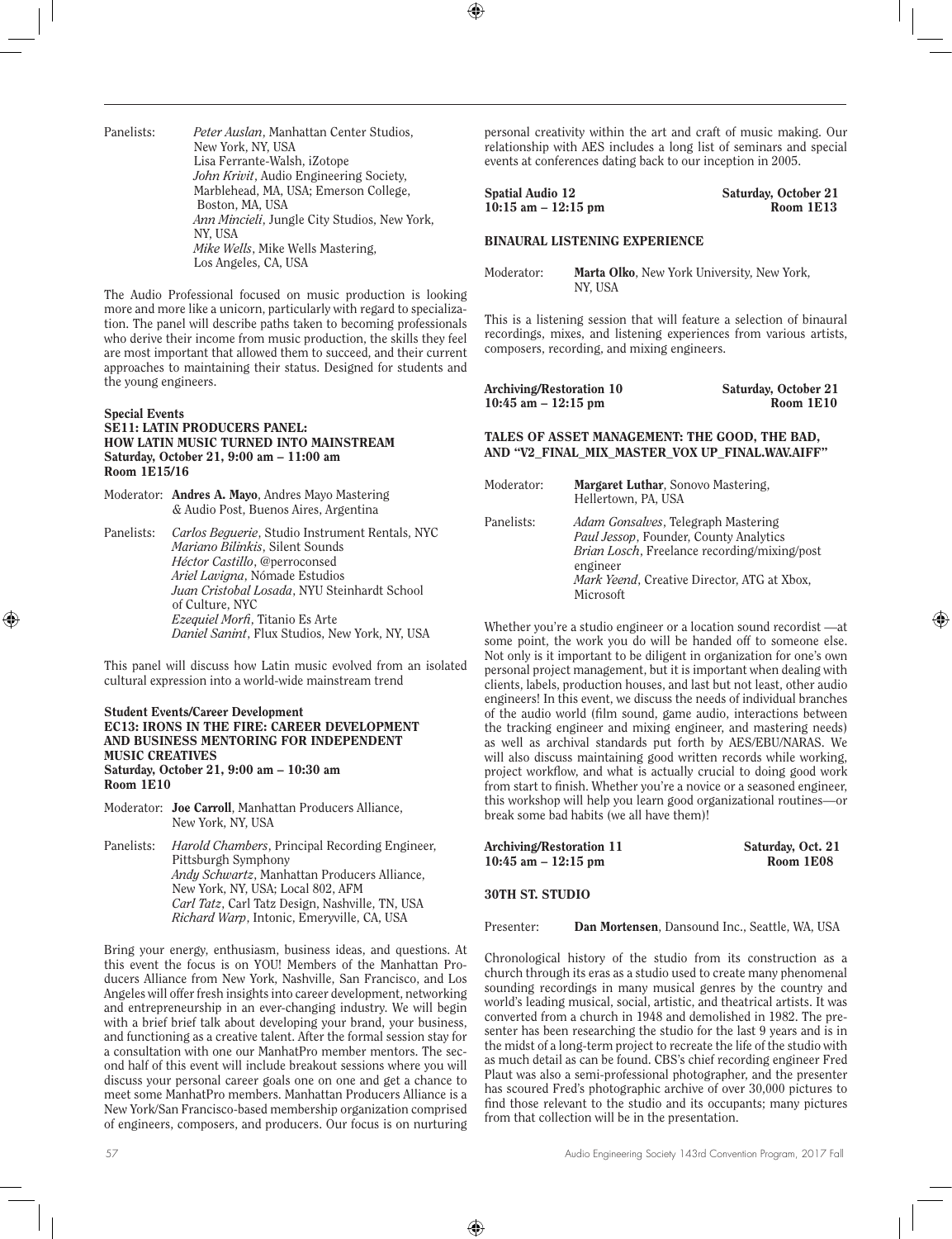*This session is presented in association with the AES Technical Committee on Archiving, Restoration and Digital Libraries*

| Product Development 11 | Saturday, October 21 |
|------------------------|----------------------|
| $10:45$ am $-12:15$ pm | Room 1E14            |

#### 3D FIR-BASED BEAM SHAPING—REVOLUTION OR EVOLUTION

Presenters: Stefan Feistal Scott Leslie

In this session we discuss backgrounds and trends of FIR-based coverage optimization. After the era of conventional beam steering, for modern line arrays it is nowadays almost a standard to tailor radiation patterns precisely to the venue. This technology uses simulated FIR filters in order to optimize SPL uniformity, create avoidance zones, and improve speech intelligibility. However, the next level of sound field control is already looming: Horizontal arrays as well as modular planar systems with steering capabilities are being designed and tested. The talk outlines important aspects of horizontal and 3D coverage control using FIR filter optimization and demonstrates their capabilities using case studies. We compare these new concepts with the known approaches of classical beam steering and 2D vertical beam shaping. Finally we discuss off-the-shelf availability, hardware and software requirements, as well as computational effort and needed measurement accuracy.

| Recording & Production 11 | Saturday, October 21 |
|---------------------------|----------------------|
| 10:45 am $-12:15$ pm      | Room 1E07            |

## 192DB DR, 32BIT/DXD ULTRA HIGH RESOLUTION CAPTURE, PROCESSING AND MASTERING WORKFLOW FOR MQA, DSD AND FUTURE HIGH RESOLUTION ARCHIVING AND DELIVERY

Presenter: Michal Jurewicz, Mytek, New York, NY, USA

This presentation will include a complete back to back working example utilizing Mytek Brooklyn ADC and DAC mastering converters for the modern 21st century mastering approach: 32bit fixed/192d-B/352.8k DXD capture and playback and 64bit double precision DAW signal processing. World highest dynamic range with flat noise floor to 200kHz and precision processing allow for new opportunities to create masters for all new high resolution formats including MQA and DSD256 as well as incorporation of new restoration techniques such as Plangent tape process unachievable with regular 24/192k conversion. George Massenburg, Bob Ludwig, Alan Silverman and few other mastering engineers are currently testing system suitability for MQA(R) mastering.

*This session is presented in association with the AES Technical Committee on Recording Technology and Practices*

| Recording & Production 13 | Saturday, October 21 |
|---------------------------|----------------------|
| 10:45 am $-$ 12:15 pm     | Room 1E09            |

## MASTERING 201: BEYOND THE BASICS

| Moderator: | <b>Alan Silverman, Owner/Mastering Engineer,</b><br>Arf! Mastering, NYC, NY USA |
|------------|---------------------------------------------------------------------------------|
| Panelists: | Adam Ayan<br>Heba Kadry                                                         |

*Darcy Proper Sarah Register*

In perfect world mastering would amount to a flat transfer. As

recorded music shifts to production done in project studios and personal spaces, mixes are often sent off to mastering with any number of difficult issues that were not apparent until heard on full-range, high-resolution monitors. A revised mix is the ideal solution, but revisions are not always possible. This tutorial looks at recurring mix issues and explores mastering approaches made possible by recent advancements in digital audio processing tools. The panel will also explore creative possibilities made available to us via the new tool sets. An issue faced by independent mastering engineers working solo is the limited opportunity for exchanging new ideas and technical solutions. This tutorial is an ideal forum for attendees to discover fresh approaches through demonstrations by a panel of seasoned professional mastering engineers.

*This session is presented in association with the AES Technical Committee on Recording Technology and Practices*

| Spatial Audio 13       | Saturday, October 21 |
|------------------------|----------------------|
| $10:45$ am $-11:45$ am | Room 1E06            |

#### 3D AMBEO LIVE AND STUDIO RECORDINGS

| Presenters: | Gregor Zielinsky, Sennheiser Electronic          |
|-------------|--------------------------------------------------|
|             | GmbH & Co. KG. Germanyl                          |
|             | <b>Jim Andrson.</b> Anderson Audio New York.     |
|             | New York, NY, USA                                |
|             | <b>Ulrike Schwarz</b> . Anderson Audio New York. |
|             | New York, NY, USA                                |

Live recording experts Jim Anderson and Ulrike Schwarz of Anderson Audio New York captured this year's Chelsea Music Festival for delivery via Sennheiser's immersive Ambeo 3D audio format, and will present this at the session.

Host, Gregor Zielinsky of Sennheiser, will present further examples of live and studio Ambeo productions. Also, the MLH 800 Twin plug in, will be explained and presented in a live session. This free Plug In makes the work with the double capsule/two way output MKH 800 Twin much easier and more flexible.

#### Special Events SE12: LUNCHTIME KEYNOTE: EMILY LAZAR— MORE COWBELL? TRUSTING YOUR SONIC "GUT" Saturday, October 21, 12:15 pm – 1:15 pm Room 1E15/16

Presenter: Emily Lazar, The Lodge, New York, NY, USA

A discussion about the start to finish process of making recorded music today. How does one prevent getting lost in the lush landscape of infinite digital possibilities and potentially endless sonic decisions? Is staying focused on enhancing the vibe while upholding the overall sonic integrity an audio paradox? Do you trust your sonic "gut"?

| Spatial Audio 15     | Saturday, October 21 |
|----------------------|----------------------|
| $1:15$ pm $-2:45$ pm | Room 1E06            |

#### AFTERNOON LISTENING SESSION IN 9.1

| Moderators: | <b>David Bowles</b> |
|-------------|---------------------|
|             | Paul Geluso         |
|             |                     |

Presenter: *Tom Ammerman*

Please join us for a 90 minute immersive listening journey on Saturday afternoon. This session will be dedicated to experiencing recent recorded works created specifically for multi-channel loudspeaker listening environments. The program will include classical, pop, electronic, jazz, and world music recordings created by a variety of engineers and producers who are dedicated to the art of spatial audio.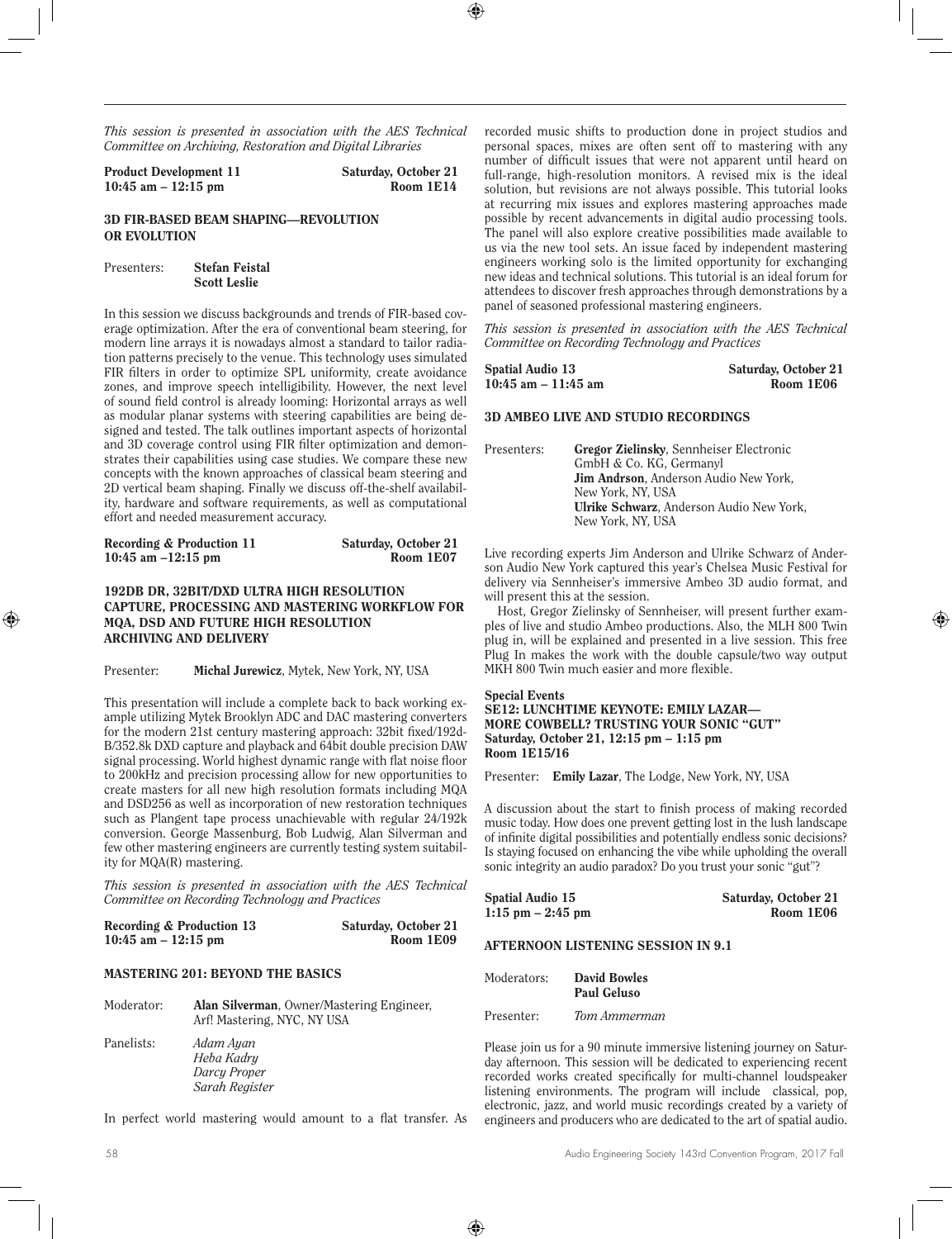Session EB6 Saturday, Oct. 21<br>1:30 pm – 3:15 pm Room 1E12

## SPATIAL AUDIO

Chair: Mattieu Parmentier, francetélévisions, Paris, France

## 1:30 pm

#### EB6-1 How Streaming Object Based Audio Might Work—*Adrian Wisbey*, BBC Media Services, London, UK

Object based media is being considered as the future platform model by a number of broadcasting and production organizations. This paper is a personal imagining of how object based broadcasting might be implemented with IP media as the primary distribution whilst still supporting traditional distributions such as FM, DAB and DVB. The examples assume a broadcaster supporting a number of linearly scheduled services providing both live (simulcast) and on-demand (catch-up) content. An understanding of the basics of object based audio production and broadcasting by the reader is assumed. Whilst this paper specifically discusses audio or radio broadcasting many of the components and requirements are equally valid in a video environment. *Engineering Brief 398* 

## 1:45 pm

EB6-2 DIY Measurement of Your Personal HRTF at Home: Low-Cost, Fast and Validated—*Jonas Reijniers, Bart Partoens, Herbert Peremans*, University of Antwerp, Gent, Belgium

> The breakthrough of 3D audio has been hampered by the lack of personalized head-related transfer functions (HRTF) required to create realistic 3D audio environments using headphones. In this paper we present a new method for the user to personalize his/her HRTF, similar to the measurement in an anechoic room, yet it is low-cost and can be carried out at home. We compare the resulting HRTFs with those measured in an anechoic room. Subjecting the participants to a virtual localization experiment, we show that they perform significantly better when using their personalized HRTF, compared to a generic HRTF. We believe this method has the potential of opening the way for large scale commercial use of 3D audio through headphones. *Engineering Brief 399*

## 2:00 pm

#### EB6-3 Audio Localization Method for VR Application—*Joo Won Park*, Columbia University, New York, NY, USA

Audio localization is a crucial component in the Virtual Reality (VR) projects as it contributes to a more realistic VR experience to the users. In this paper a method to implement localized audio that is synced with user's head movement is discussed. The goal is to process an audio signal real-time to represent three-dimensional soundscape. This paper introduces a mathematical concept, acoustic models, and audio processing that can be applied for general VR audio development. It also provides a detailed overview of an Oculus Rift- MAX/MSP demo. *Engineering Brief 400* 

#### 2:15 pm

EB6-4 Sound Fields Forever: Mapping Sound Fields via Position-Aware Smartphones—*Scott Hawley, Sebastian Alegre, Brynn Yonker*, Belmont University, Nashville, TN, USA

Google Project Tango is a suite of built-in sensors and libraries intended for Augmented Reality applications allowing certain mobile devices to track their motion and orientation in three dimensions without the need for any additional hardware. Our new Android app, "Sound Fields Forever," combines locations with sound intensity data in multiple frequency bands taken from a co-moving external microphone plugged into the phone's analog jack. These data are sent wirelessly to a visualization server running in a web browser. This system is intended for roles in education, live sound reinforcement, and architectural acoustics. The relatively low cost of our approach compared to more sophisticated 3D acoustical mapping systems could make it an accessible option for such applications. *Engineering Brief 401* 

## 2:30 pm

#### EB6-5 Real-time Detection of MEMS Microphone Array Failure Modes for Embedded Microprocessors—*Andrew Stanford-Jason*, XMOS Ltd. ,Bristol, UK

In this paper we describe an online system for real-time detection of common failure modes of arrays of MEMS microphones. We describe a system with a specific focus on reduced computational complexity for application in embedded microprocessors. The system detects deviations is long-term spectral content and microphone covariance to identify failures while being robust to the false negatives inherent in a passively driven online system. Data collected from real compromised microphones show that we can achieve high rates of failure detection. *Engineering Brief 402* 

#### 2:45 pm

#### EB6-6 A Toolkit for Customizing the ambiX Ambisonics-to-Binaural Renderer—*Joseph G. Tylka, Edgar Choueiri*, Prince-

ton University, Princeton, NJ, USA

An open-source collection of MATLAB functions, referred to as the SOFA/ambiX binaural rendering (SABRE) toolkit, is presented for generating custom ambisonics-to-binaural decoders for the ambiX binaural plug-in. Databases of head-related transfer functions (HRTFs) are becoming widely available in the recently-standardized "SOFA format" (spatially-oriented format for acoustics), but there is currently no (easy) way to use custom HRTFs with the ambiX binaural plug-in. This toolkit enables the user to generate custom binaural rendering configurations for the plug-in from any SOFA-formatted HRTFs or to add HRTFs to an existing ambisonics decoder. Also implemented in the toolkit are several methods of HRTF interpolation and equalization. The mathematical conventions, ambisonics theory, and signal processing implemented in the toolkit are described. *Engineering Brief 403* 

*Engineering Brief 404 was not presented*

| Archiving/Restoration 12            | Saturday, October 21 |
|-------------------------------------|----------------------|
| $1:30 \text{ pm} - 3:00 \text{ pm}$ | Room 1E14            |

## IS THERE LIFE ON MARS? PRESERVATION TECHNIQUES FOR THE 21ST CENTURY

| Moderator: | Rebecca Yuri Fevnberg, NYU                                                                      |
|------------|-------------------------------------------------------------------------------------------------|
| Chair:     | <b>Steve Rosenthal, MARS (MagicShop Archive)</b><br>and Restoration Studios), Brooklyn, NY, USA |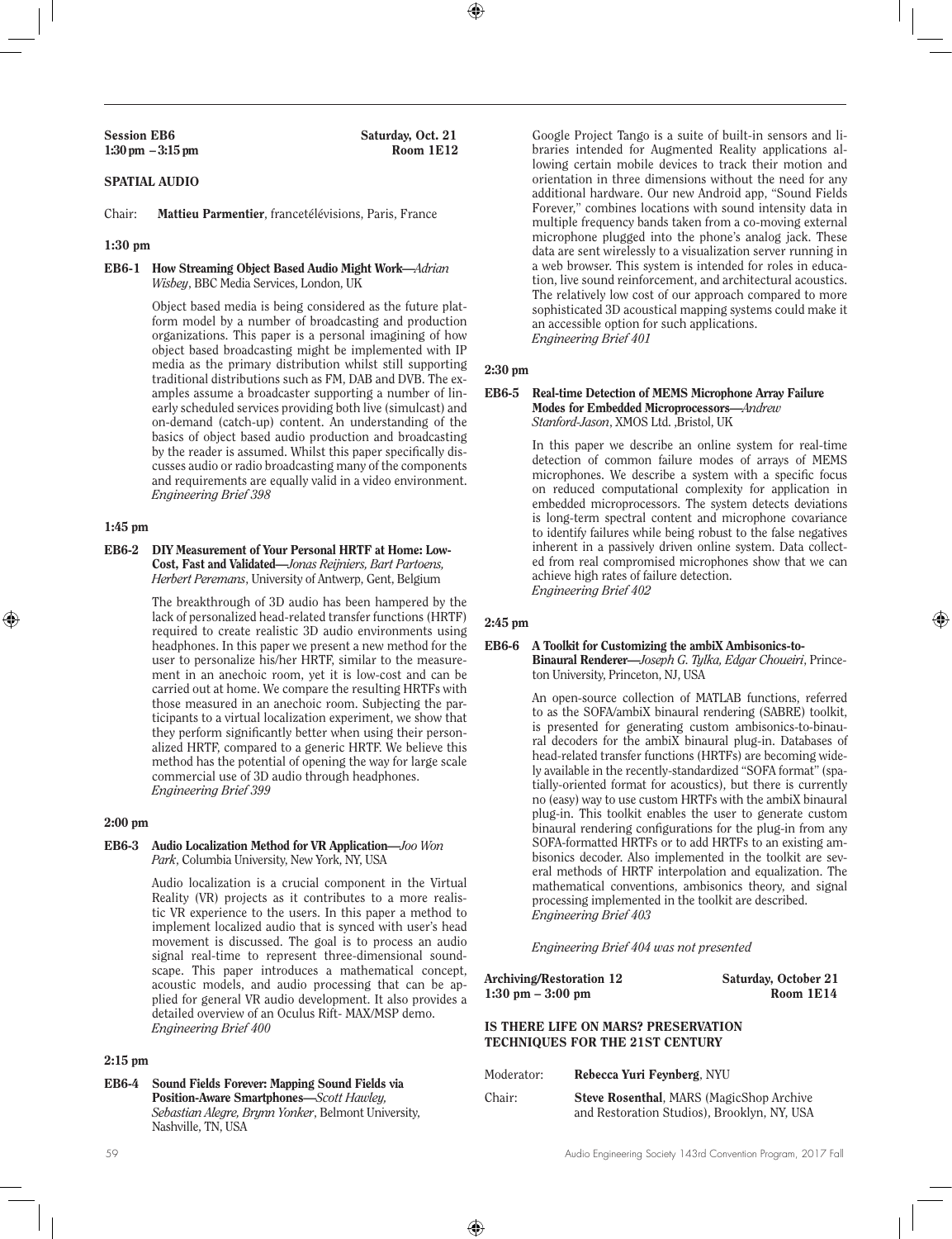Panelists: *Wally De Backer (Gotye) Michael Graves Nora Guthrie Stephen Maucci Alex Slohm Regan Sommer McCoy*

Owner of the MagicShop and MARS Steve Rosenthal and his colleagues will present the work they have been doing with remastering and archiving significant, historical recordings from Lou Reed to Woody Guthrie. The presenters will describe their history and path as they moved forward from the MagicShop to the MagicShop Archive and Restoration Studios (MARS).

*This session is presented in association with the AES Technical Committee on Archiving, Restoration and Digital Libraries*

| Game Audio & VR 15                  | Saturday, October 21 |
|-------------------------------------|----------------------|
| $1:30 \text{ pm} - 2:30 \text{ pm}$ | Room 1E13            |

## CREATE SOUND AND MUSIC FOR VR AND 360 USING COMMON DAW WORKFLOWS

Presenter: Tom Ammermann, New Audio Technology GmbH, Hamburg, Germany

This session focuses on the latest initiatives and developments of Augmented and Virtual Reality research and development centers, including the first publicly funded VR/AR Lab in the country – in New York City. Panelists will discuss, share, and give specific examples of some of the projects and directions currently explored in AR/ VR.

| Networked Audio 10                  | Saturday, October 21 |
|-------------------------------------|----------------------|
| $1:30 \text{ pm} - 3:00 \text{ pm}$ | Room 1E09            |

#### HOW TO MAKE AN AES70 CONTROLLER

Presenter: **Jeff Berryman**, Bosch Communications, Ithaca, NY, USA

Once you have a feeling for the basics of AES70 classes, commands, and events, making a basic AES70 controller is straightforward. This session will present two approaches to designing AES70 controllers and discuss realities of implementing them. Examples will be given.

| Recording & Production 14           | Saturday, October 21 |
|-------------------------------------|----------------------|
| $1:30 \text{ pm} - 3:00 \text{ pm}$ | Room 1E07            |

## EVOLUTION OF ALBUM PRODUCTION FROM START TO FINISH

- Moderator: Terri Winston, Women's Audio Mission, San Francisco, CA, USA
- Panelists: *Ann Mincieli* (Alicia Keys) *Kim Rosen* (Bonnie Raitt, Aimee Mann) *Angie Teo* (Madonna)

The world's top producers, engineers and artists discuss the latest work flow and production tips that most effectively move projects from pre-production to tracking and editing to mixing and mastering. Panel will explore the recording process from all angles of traditional acoustic production, beat-making, topline writing and mastering.

*This session is presented in association with the AES Technical Committee on Recording Technology and Practices*

## TOWARDS THE NEW HORIZON OF TECHNICAL EAR TRAINING

| Chair:     | Sungvoung Kim, Rochester Institute<br>of Technology, Rochester, NY, USA                                                                                                                                                                                                                       |
|------------|-----------------------------------------------------------------------------------------------------------------------------------------------------------------------------------------------------------------------------------------------------------------------------------------------|
| Panelists: | <i>Jason Corey</i> , University of Michigan,<br>Ann Arbor, MI, USA<br>Kazuhiko Kawahara, Kyushu University,<br>Fukuoka, Japan<br>Doyuen Ko, Belmont University, Nashville,<br>TN, USA<br><i>Sean Olive</i> , Harman International,<br>Northridge, CA, USA<br>Timothy Ryan, Webster University |

Recently, various technical ear-training programs have been introduced to audio and acoustic engineering communities. In the previous workshops, the panels have discussed necessary features and methods for efficient and effective training (AES131, 132, and 141). The current workshop aims to (1) let workshop attendees experience and compare the characteristic functions of various ear-training programs through hands-on demonstrations by the panelists, and (2) discuss the latest development trends and future applications. While the workshop locally aims to provide the attendees with chance to experience theoretical and empirical matters of ear training programs around the world, it also globally aims to consider the importance of "listening" in the current video-oriented society.

*This session is presented in association with the AES Technical Committee on Perception and Subjective Evaluation of Audio Signals*

Special Events SE13: AESX TALKS Saturday, October 21, 1:30 pm – 4:45 pm Room 1E15/16

## *1:30 pm – 2:00 pm*

Close Miking Strings—Navigating Bridges, Fingerboards, Sound Holes and Sound Boards—*Alex Case*, Sound Recording Technology, University of Massachusetts Lowell

Engineers must be prepared to record a wide range of string instruments, from guitar to ukulele. Fortunately, musical acoustics dictates that they have much in common, so we can form general strategies to help us the next time we track a piano, or the first time we encounter a harp.

#### *2:00 pm – 2:30 pm*

Recording Orchestra—*Richard King*, McGill University, Montreal With a focus on the orchestra as an instrument and sound source, this tutorial will cover learning how to listen, understanding microphones, concert halls and orchestral seating arrangements. How to set up the monitoring environment, and how to approach each section of the orchestra as part of the recording process.

#### *Sat. 2:30pm – 3:00pm*

#### Urban Sound Capture using MEMS Microphones—*Charlie Mydlarz*, New York University, New York, NY, USA

Sensing urban sound using MEMS microphones is a new and promising venture. Recent advances in these technologies has made MEMs microphones a viable solution for urban sound capture and analysis. The pros and cons of this approach will be discussed, with some prototype applications to see and hear.

*3:00 pm – 3:30 pm*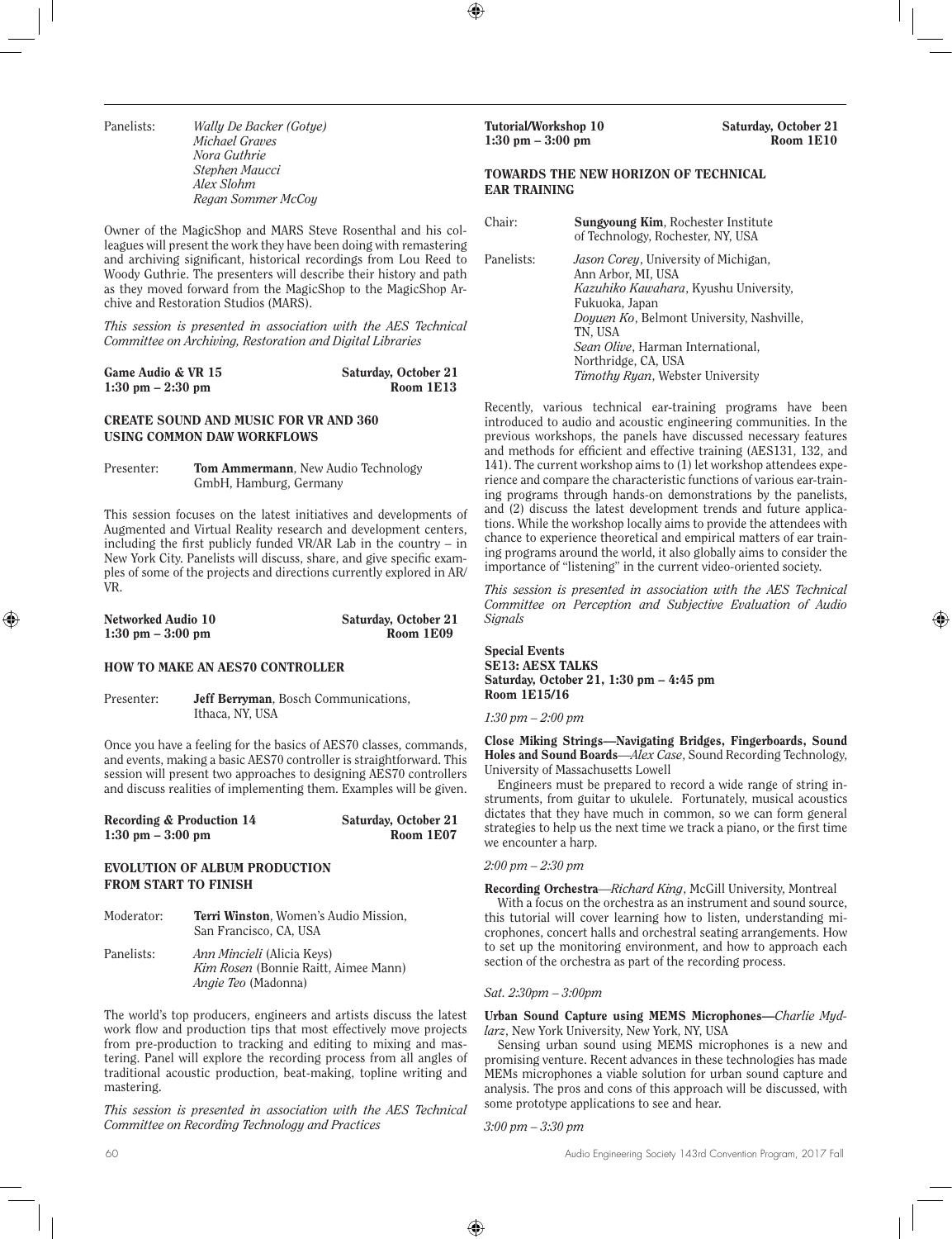Polarity vs. Phase: What Should We Call That Button and What Does It Do?**—** *Eric Ferguson*, New England School of Communications, Hussan University, Bangor, ME USA

Professionals and amateurs alike refer to polarity reversal as "flipping the phase". Are they wrong? While a semantical debate may be pedantic, it highlights a misunderstanding of phase by many in the audio industry. This short presentation will investigate the polarity button and its impact on phase and sound quality.

## *3:30 pm – 4:00 pm*

Music Metadata and Credits: A Defining Moment—*Gebre Waddell*, *Connor Reviere*, Soundways, Memphis, TN USA

This talk covers the revolution happening in music metadata and how we have reached this defining moment. The industry has shifted beyond dialog, and moved forward to action and application. Discover how this shift occurred and the steps that can be taken to help producers, engineers, and musicians to receive credit where credit is due.

*This session is presented in association with the AES Technical Committee on Recording Technology and Practices*

#### Student Events/Career Development EC14: STUDENT DELEGATE ASSEMBLY MEETING—PART 2 Saturday, October 21, 1:30 pm – 3:00 pm Room 1E08

At this meeting the SDA will elect a new vice chair. One vote will be cast by the designated representative from each recognized AES student section in the Europe and International Regions. Judges' comments and awards will be presented for the Recording Competitions and Design Competitions. Plans for future student activities at local, regional, and international levels will be summarized.

| <b>Session P18</b>                  | Saturday, Oct. 21 |
|-------------------------------------|-------------------|
| $2:00 \text{ pm} - 4:30 \text{ pm}$ | Room 1E11         |

#### SOUND REINFORCEMENT AND ACOUSTICS

Chair: Joerg Panzer, R&D Team, Salgen, Germany

#### 2:00 pm

P18-1 Dynamic Diffuse Signal Processing for Low-Frequency Spatial Variance Minimization across Wide Audience Areas—*Jonathan Moore, Adam J. Hill*, University of Derby, Derby, Derbyshire, UK

> Diffuse signal processing (DiSP) is a method of decorrelating coherent audio signals that is applicable to various components of sound reinforcement systems. Previous tests have indicated that DiSP can successfully decorrelate multiple low-frequency sources, leading to the reduction of comb filtering effects. However, results also show that performance is variable with source material and that effectiveness is reduced in closed acoustic spaces. In this work a dynamic variant of DiSP is examined where the decorrelation algorithm varies over time. The effectiveness of the processing is analyzed and compared to static DiSP and unprocessed systems. Results show that dynamic DiSP provides superior low-frequency spatial variance reduction to static DiSP due to improved decorrelation between direct sounds and early reflections. *Convention Paper 9903*

#### 2:30 pm

P18-2 A Novel Procedure for Direct-Method Measurement of the Full-Matrix Speech Transmission Index—*Jan A.* 

*Verhave, Sander van Wijngaarden*, Embedded acoustics BV, Delft, The Netherlands

When measuring the Speech Transmission Index (STI), until now one had to choose between two alternatives: impulse-response based full STI measurements (indirect method), or measurements based on modulated STIPA signals (direct method). Limitations apply when using either method. A novel procedure is proposed to measure the full STI through the direct method. The procedure combines advantages of indirect full STI measurements and direct STIPA measurements, completing a full STI measurement in 65.52 seconds. Similar to STIPA, the test signal is simultaneously modulated with 2 modulation frequencies per octave band. However, a rotation scheme is applied that uses a different set of modulation frequencies during different stages of the measurement, ending up with a full matrix (7 octaves x 14 modulation frequencies). *Convention Paper 9904* 

## 3:00 pm

#### P18-3 Blind Estimation of the Reverberation Fingerprint of Unknown Acoustic Environments—*Prateek Murgai,*<sup>1</sup>  *Mark Rau*, <sup>1</sup> *Jean-Marc Jot*<sup>2</sup> 1 Center for Computer Research in Music and Acoustics

 (CCRMA), Stanford University, Stanford, CA, USA; 2 Magic Leap, Sunnyvale, CA, USA

Methods for blind estimation of a room's reverberation properties have been proposed for applications including speech dereverberation and audio forensics. In this paper we study and evaluate algorithms for online estimation of a room's "reverberation fingerprint," defined by its volume and its frequency-dependent diffuse reverberation decay time. Both quantities are derived adaptively by analyzing a single-microphone reverberant signal recording, without access to acoustic source reference signals. The accuracy and convergence of the proposed techniques is evaluated experimentally against the ground truth obtained from geometric and impulse response measurements. The motivations of the present study include the development of improved headphone 3D audio rendering techniques for mobile computing devices. *Convention Paper 9905* 

## 3:30 pm

#### P18-4 Microphone Selection Based on Direct to Reverberant Ratio Estimation—*Alexis Favrot, Christof Faller*, Illusonic GmbH, Uster, Zürich, Switzerland

Microphone recording in a room is ideally carried out by using a close distance microphone to prevent reverberation and noise annoyances, but this restricts the flexibility and the surface covered by the recording. When using multiple distant microphones, a microphone selection algorithm is needed for selecting the momentarily best microphone, namely the one with the least reverberation. Given several microphones arbitrarily distributed in a room, this paper describes an algorithm which, based on an estimation of the direct-to-reverberation ratio for each microphone, switches to the best microphone. The algorithm allows prioritizing a microphone and compensation of different directivity patterns. *Convention Paper 9906* 

## 4:00 pm

P18-5 Experimental Investigation on Varied Degrees of Sound Field Diffuseness in Full Scale Rooms—*Alejandro*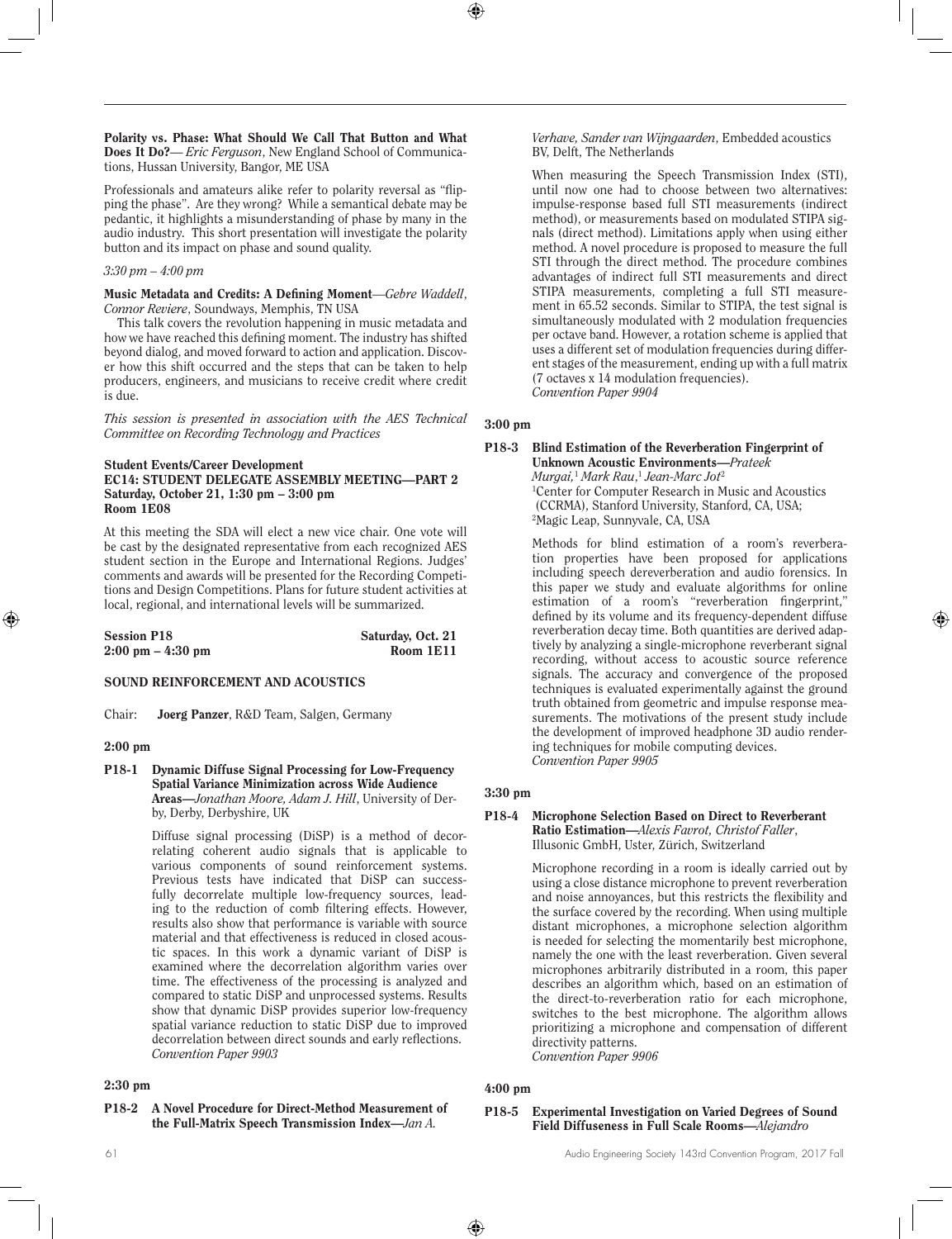*Bidondo, Sergio Vazquez*, *Javier Vazquez,* Universidad Nacional de Tres de Febrero, Buenos Aires, Argentina

Sound field diffusion in enclosures should be experimentally quantified based on measured room impulse responses, at least to know how many scattering surfaces produce a sufficiently diffuse sound field for each application. To achieve this a parameter, the Sound Field Diffusion Coefficient (SFDC) which is still under development, was applied. SFDC expresses the reflection's amplitude control and temporal distribution gaussianity, using third octave-band energy-decay compensated impulse responses and taking reference with SFDC average results from a set of impulse responses synthesized with Gaussian white noise. In an attempt to demonstrate the quantification capability of the SFDC, a systematic investigation was conducted whereby varied room configurations using carefully designed scattered interior surfaces were examined with the hypothesis that varied degrees of surface scattering will ultimately lead to varied degrees of sound field diffusion inside two, full scale, rooms. To this end, each room´s floor was covered with different configurations ranging from no diffusers to 16.74 m2 of diffusely reflecting surfaces, in 3 steps. This paper discusses the experimental design and evaluates the results of data collected using systematic modifications of varied degrees of surface scattering, each with combinations of different source orientations and microphone positions. *Convention Paper 9907* 

Session EB7 Saturday, Oct. 21<br>
2:00 pm - 3:30 pm Poster Area  $2:00 \text{ pm } -3:30 \text{ pm }$ 

## POSTERS—PART 3

## 2:00 pm

#### EB7-1 Cycle-Frequency Wavelet Analysis of Electro-Acoustic Systems—*Daniele Ponteggia*, Audiomatica Srl, Firenze (FI), Italy

A joint time-frequency analysis of the response of electro-acoustic systems has been long sought since the advent of PC based measurement systems. While there are several available tools to inspect the time-frequency response, when it comes to inspect resonant phenomena, there are always issues with time-frequency resolution. With a rather simple variable substitution in the Wavelet Analysis it is possible to switch one of the analysis axes from time to cycles. With this new cycle-frequency distribution it is then possible to analyze very easily resonances and decays. A PC based measurement tool capable of Cycle-Frequency analysis will be introduced. *Engineering Brief 388* 

## 2:00 pm

## EB7-2 Sharper Spectrograms with Fast Local Sharpening — *Robin Lobel*, Divide Frame, Paris, France

Spectrograms have to make compromises between time and frequency resolution because of the limitations of the short-time Fourier transform (Gabor,1946). Wavelets have the same issue. As a result spectrograms often appear blurry, either in time, frequency, or both, A method called Reassignment was introduced in 1978 (Kodera et al.) to make spectrograms look sharper. Unfortunately it also adds visual noise, and its algorithm does not make it suitable for realtime scenarios. Fast Local Sharpening is a new method that attempts to overcome both these drawbacks. *Engineering Brief 389* 

## 2:00 pm

## EB7-3 An Interactive and Intelligent Tool for Microphone

Array Design—*Hyunkook Lee, Dale Johnson, Maksims Mironovs*, University of Huddersfield, Huddersfield, West Yorkshire, UK

This engineering brief will present a new microphone array design app named MARRS (microphone array recording and reproduction simulator). Developed based on a novel psychoacoustic time-level trade-off algorithm, MARRS provides an interactive, object-based workflow and graphical user interface for localization prediction and microphone array configuration. It allows the user to predict the perceived positions of multiple sound sources for a given microphone configuration. The tool can also automatically configure suitable microphone arrays for the user's desired spatial scene in reproduction. Furthermore, MARRS overcomes some of the limitations of existing microphone array simulation tools by taking into account microphone height and vertical orientations as well as the target loudspeaker base angle. The iOS and Android app versions of MARRS can be freely downloaded from the Apple App Store and the Resources section of the APL website: https://www.hud.ac.uk/apl , respectively. *Engineering Brief 390* 

## 2:00 pm

#### EB7-4 Real-Time Multichannel Interfacing for a Dynamic Flat-Panel Audio Display Using the MATLAB Audio Systems Toolbox—*Arvind Ramanathan, Michael Heilemann, Mark F. Bocko*, University of Rochester, Rochester, NY, USA

Flat-panel audio displays use an array of force actuators to render sound sources on a display screen. The signal sent to each force actuator depends on the actuator position, the resonant properties of the panel, and the source position on the screen. A source may be translated to different spatial locations using the shifting theorem of the Fourier transform. A real-time implementation of this source positioning is presented using the MATLAB Audio Systems Toolbox. The implementation includes a graphical interface that allows a user to dynamically position the sound source on the screen. This implementation may be combined with audio source separation techniques to align audio sources with video images in real-time as part of a multimodal display. *Engineering Brief 391*

## 2:00 pm

#### EB7-5 Perceived Differences in Timbre, Clarity, and Depth in Audio Files Treated with MQA Encoding vs. Their Unprocessed State—*Mariane Generale*, *Richard King*, McGill University, Montreal, QC, Canada; The Centre for Interdisciplinary Research in Music Media and Technology, Montreal, Quebec, Canada

The purpose of this engineering brief is to detail a planned experiment in examining any perceived differences in timbre, clarity, and depth between WAV and Master Quality Authenticated (MQA) audio files. A study proposes examining the responses of engineers, musicians, and casual listeners on whether any changes to timbre, clarity, and depth are perceived between WAV and MQA. A blind listening test is considered in a controlled environment using both professional and consumer level loudspeakers and headphones. Additional interests include a comparison of responses between the target groups on different listening mediums. *Engineering Brief 392*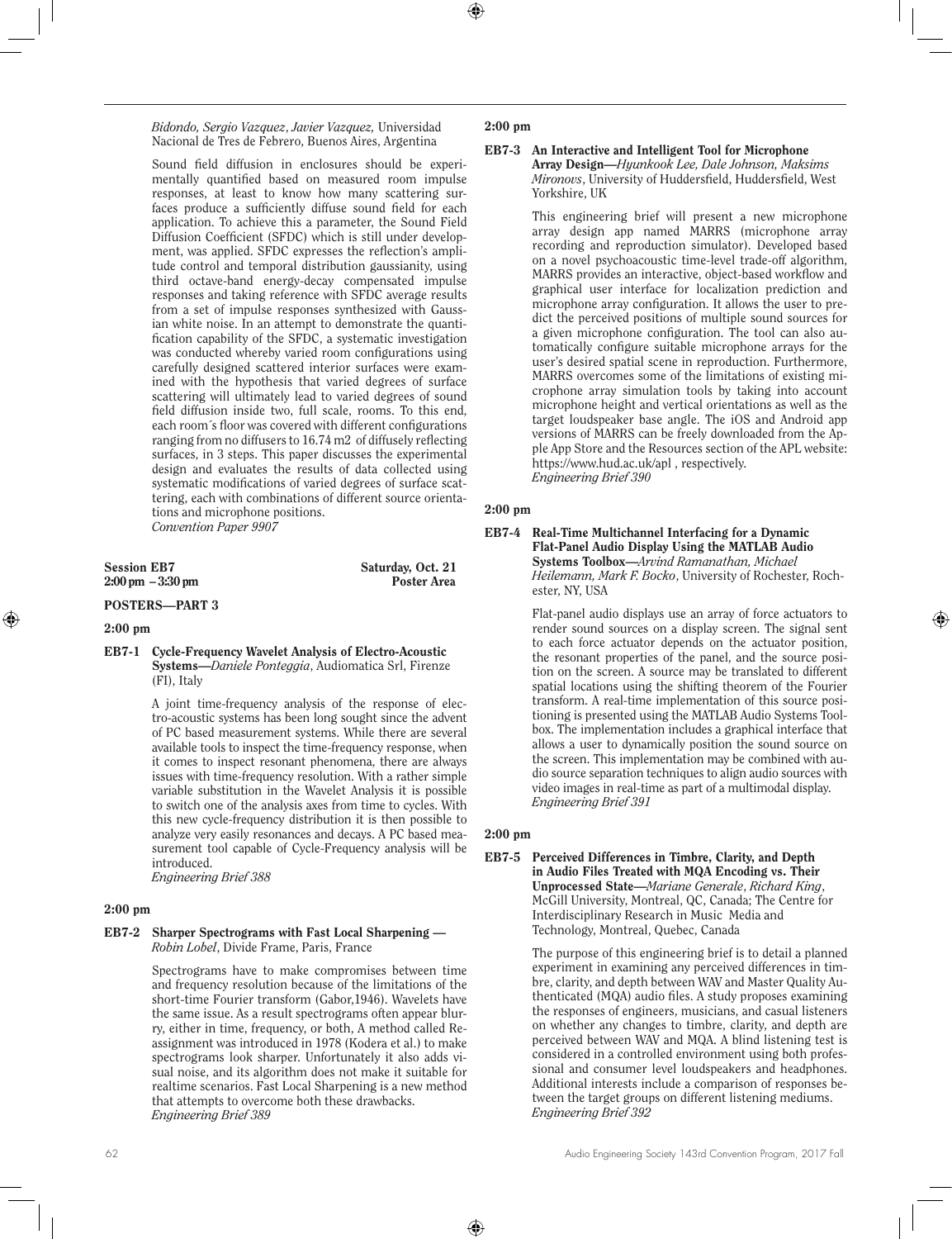#### 2:00 pm

#### EB7-6 The BACH Experience: Bring a Concert Home—*Sattwik Basu, Saarish Kareer*, University of Rochester, Rochester, NY, USA

Inverse filtering of rooms to improve their frequency response or reverberation time is a well-researched topic in acoustical signal processing. With the aim of giving music lovers the experience of a concert hall in their own homes, we describe a system that employs signal processing techniques, including inverse filtering, to accurately reproduce concert hall acoustics in a home listening space. First, binaural impulse responses were measured at a few chosen seating positions in the concert hall. Next, the listening location along with its loudspeaker configuration is acoustically characterized and inverse filtered using MINT and Cross-talk Cancellation algorithms to produce a flat-frequency response. We observed that speech and music, after our inverse filtering method showed near-anechoic qualities which allowed us to subsequently impress the acoustical response of a wide range of concert halls upon the original audio. A demonstration will be provided using 4 loudspeakers for a quadraphonic sound reproduction at the listening area. In continuing work, to produce a sufficiently wide listening area, we are combining head tracking with adaptive inverse filtering to adjust to the listeners' movements. *Engineering Brief 393* 

#### 2:00 pm

EB7-7 Early Reflection Remapping in Synthetic Room Impulse Responses—*Gregory Reardon*, New York University, New York, NY, USA

> In audio-visual augmented and virtual reality applications, the audio delivered must be consistent with the physical or virtual environment, respectively, in which the viewer/listener is located. Artificial binaural reverberation processing can be used to match the listener's/viewer's environment acoustics. Typical real-time artificial binaural reverberators render the binaural room impulse response in three distinct section for computational efficiency. Rendering the response using different techniques means that within the response the early reflections and late reverberation may not give the same room-acoustic impression. This paper lays the theoretical foundation for early reflection remapping. This is accomplished by acoustically characterizing the virtual room implied by the early reflections renderer and then later removing that room-character from the response through frequency-domain reshaping. *Engineering Brief 394*

## 2:00 pm

EB7-8 Acoustic Levitation—Standing Wave Demonstration— *Bartłomiej Chojnacki, Adam Pilch, Marcin Zastawnik, Aleksandra Majchrzak*, AGH University of Science and Technology, Krakow, Poland

> Acoustic levitation is a spectacular phenomenon, perfect for standing waves demonstration. There are a few propositions for such a construction in scientific literature, however they are often expensive and difficult to build. The aim of this project was to create a functional stand—easy to construct, with no need for much expensive software or hardware. Piezoelectric transducers, typical for ultrasonic washing machines, were used as a sound source; their directivity pattern and frequency characteristics have been measured. The final result of the project was a stand-alone acoustic levitator with very little need for calibration, and with no walls, so the effect can be observed easily. The paper

#### 2:00 pm

## EB7-9 Developing a Reverb Plugin; Utilizing Faust Meets JUCE Framework—*Steve Philbert*, University

of Rochester, Rochester, NY, USA

Plug-ins come in many different shapes, sizes and sounds, but what makes one different from another? The coding of audio and the development of the graphical User Interface (GUI) play a major part in how the plugin sounds and how it functions. This paper details methods of developing a reverb plugin by comparing different programming methods based around the Faust meets JUCE framework launched in February of 2017. The methods include: Faust direct to a plugin, Faust meets JUCE compiled with different architectures, and C++ with JUCE Framework. Each method has its benefits; some are easier to use while others provide a better basis for customization. *Engineering Brief 396* 

| Broadcast/Streaming Media 13        | Saturday, October 21 |
|-------------------------------------|----------------------|
| $3:00 \text{ pm} - 5:00 \text{ pm}$ | Room 1E13            |

#### WHAT'S THIS? DOCTOR WHO WITH SPATIAL AUDIO!

Presenter: **Chris Pike**, BBC Research and Development, Salford, Greater Manchester, UK; University of York, Heslington, York, UK

If there is one constant to the more than 50-year legacy of the mysterious Doctor, it is change. Now Whovians on both sides of the pond can immerse themselves in the next level of fright and terror. BBC lead engineer Chris Pike takes us into the magic that happens in post to transform a normally recorded episode into a magnitude enhanced experience. Chris will highlight the tools, the process, and how BBC maintains compatibility with existing workflows. Was that creak behind me? No, it's the floor below me! Follow us into the next realm with our favorite Time Lord.

*This session is presented in association with the AES Technical Committee on Broadcast and Online Delivery*

| <b>Spatial Audio 13</b>             | Saturday, October 21 |
|-------------------------------------|----------------------|
| $3:00 \text{ pm} - 4:00 \text{ pm}$ | Room 1E06            |

#### CAPTURING HEIGHT: RECORDING TECHNIQUES THAT INCLUDE THE VERTICAL DIMENSION

Presenter: David Bowles, freelance classical music producer/engineer Paul Geluso, New York University, New York, NY, USA Sungyoung Kim, Rochester Institute of Technology, Rochester, NY, USA

Height sound contains crucial information about sound sources, the recording space, and ambient sounds. As object oriented and dedicated height channel playback system become more common, recording engineers need to be familiar with effective height sound capturing techniques to create true three-dimensional sound recordings. Height sound can be captured using specialty microphones and decoders, or by adding dedicated height microphones to an existing mono, stereo or surround microphone system. At this workshop, the panelists will give a comprehensive overview of current height sound recording techniques and share their per